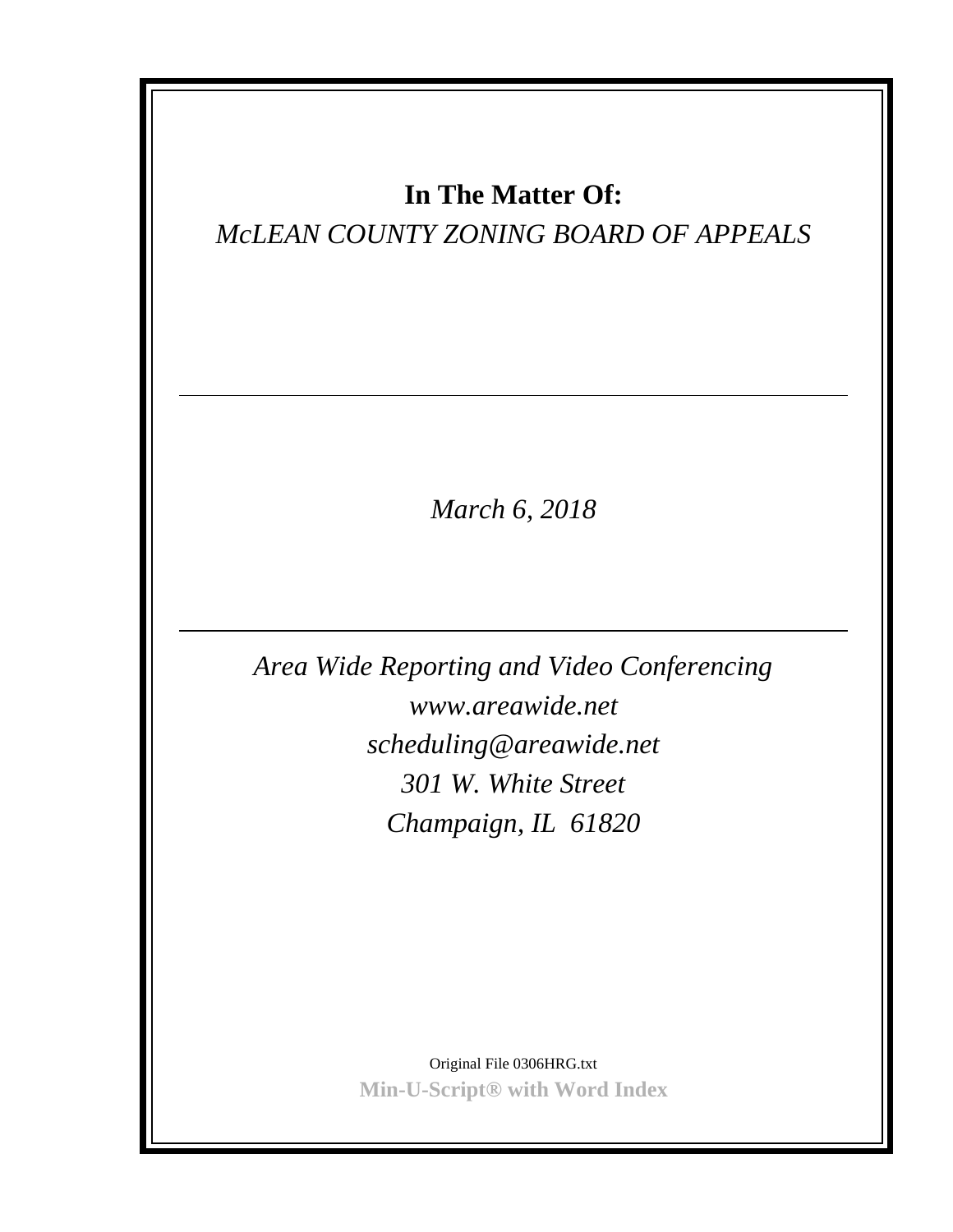**992 1 McLEAN COUNTY ZONING BOARD OF APPEALS 2** MEETING  **3 Wednesday, March 6, 2018 4 7:30 p.m.**  $\vert$  5  $\vert$  **6 McLean County Government Center 115 East Washington Street 7 Bloomington, Illinois 8 Case Number SU-18-02 9 10 BOARD MEMBERS PRESENT:** 11 Brian Bangert  **Chris Carlton - 1st Alternate 12 Rick Dean James Finnigan - Chairman 13 Mary Beth Taylor - 2nd Alternate Julia Turner 14 15 16 ALSO PRESENT: 17 Philip Dick, Director of Building and Zoning Samantha Walley, Assistant State's Attorney 18 Luke Hohulin, Assistant County Engineer 19 20 21 June Haeme: CSR #084-003038 22 Area Wide Reporting and Video Conferencing 301 West White Street 23 Champaign, IL 61820 800.747.6789 24**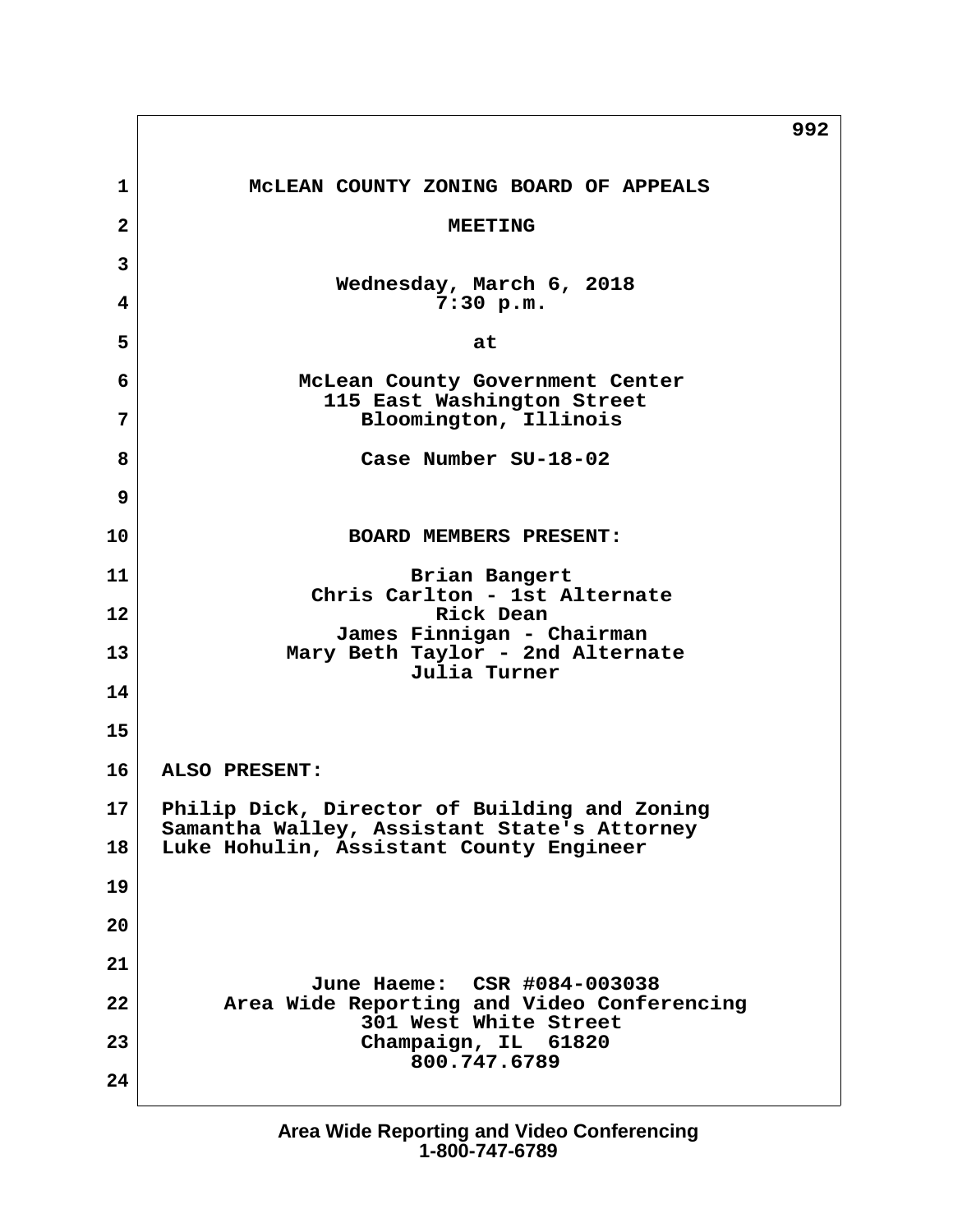**993**

| $\mathbf{1}$   | <b>INDEX</b>                                                              |  |
|----------------|---------------------------------------------------------------------------|--|
| $\overline{2}$ | Page                                                                      |  |
| $\mathbf{3}$   | SANDRA WHALEN 997                                                         |  |
| 4              | QUESTIONS BY BOARD<br>1001                                                |  |
| 5              | CLAIRE POWELL 1004<br>QUESTIONS BY BOARD<br>1009                          |  |
| 6              | CHERYL JOLLY 1010<br>OUESTIONS BY THE BOARD<br>1017                       |  |
| 7              | ALLISON POE<br>1019                                                       |  |
| 8              | QUESTIONS BY BOARD<br>1026<br>QUESTIONS BY MR. LUETKEHANS<br>1030         |  |
| 9              | QUESTIONS BY MR. TAYLOR<br>1036<br>QUESTIONS BY MS. WINTERLAND<br>1039    |  |
| 10             | QUESTIONS BY MR. TROWITCH<br>1042<br>QUESTIONS BY MS. ANTONIOLLI<br>1045  |  |
| 11             |                                                                           |  |
| 12             | <b>EXHIBITS</b>                                                           |  |
| 13             | Objectors Exhibit 11 1000<br>Ms. Whalen's map                             |  |
| 14             | Applicant Exhibit 15 1026<br>floodplain map                               |  |
| 15             | Applicant Exhibit 16 1018<br>Mr. DeClark presentation                     |  |
| 16             | Applicant Exhibit 17<br>1018<br>Ms. Poe presentation                      |  |
| 17             | Applicant Exhibit 18<br>1025<br>revised post construction monitoring plan |  |
| 18             | Applicant Exhibit 19<br>1053<br>EDPR response to opponents' memorandum of |  |
| 19<br>20       | law regarding noise                                                       |  |
| 21             |                                                                           |  |
| 22             |                                                                           |  |
| 23             |                                                                           |  |
| 24             |                                                                           |  |
|                |                                                                           |  |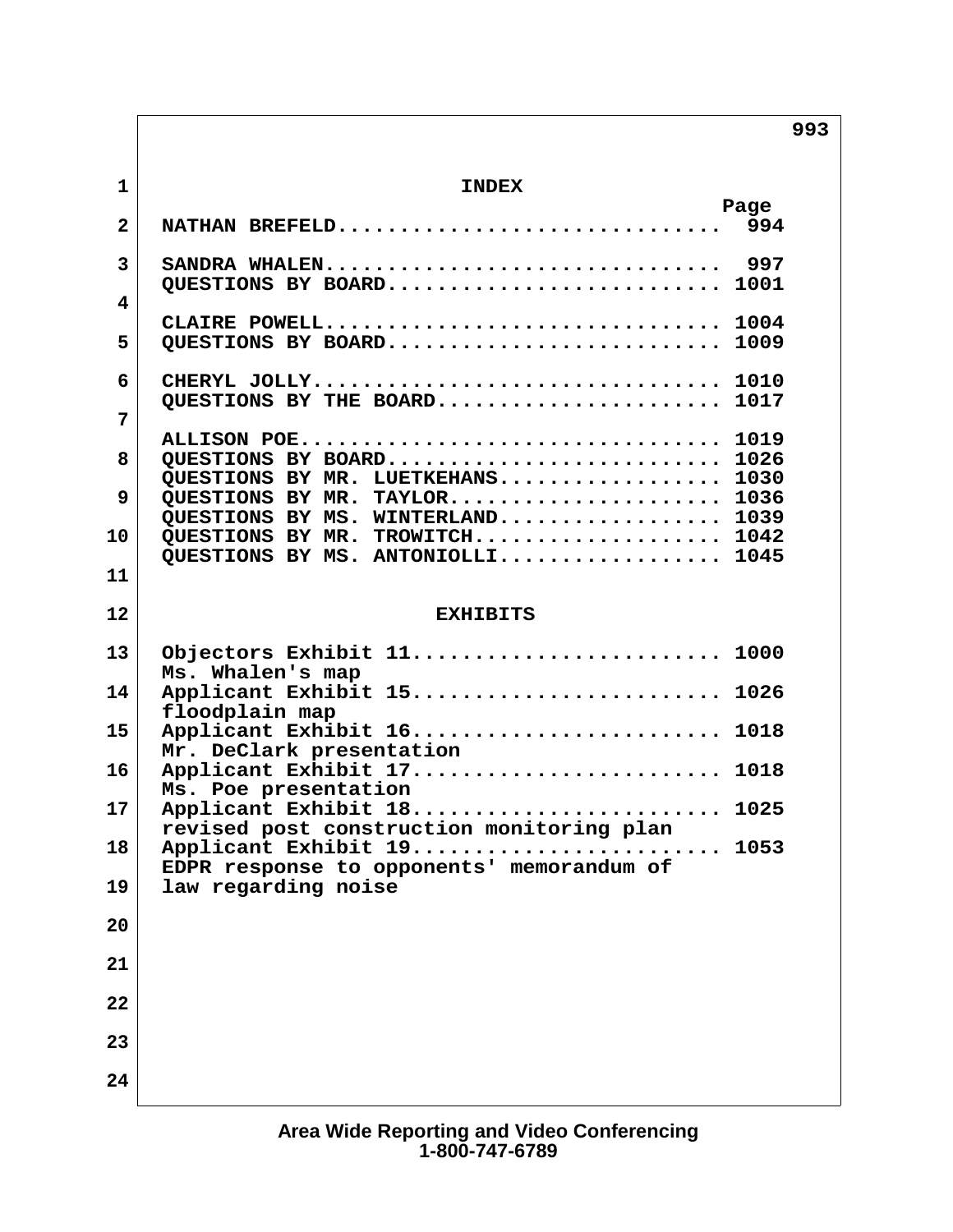**1 (Commencing at 7:30 p.m.) 2 CHAIRMAN FINNIGAN: This is SU-18-02, 3 public testimony like the other night. I think 4 Phil's got the list. 5 MR. DICK: We have a person whose name we 6 can't really read and they have a phone number of 7 312-341-2526, on Lake Street, West Lake Street. And 8 we have two names of people who were called but 9 didn't answer the call when their names were called. 10 Matthew Cicero. Nathan Brefeld. 11 CHAIRMAN FINNIGAN: Would you like to be 12 sworn in? 13 MR. BREFELD: Sure. 14 (Mr. Nathan Brefeld was duly sworn.) 15 CHAIRMAN FINNIGAN: Would you state your 16 name and address and spell your last name please? 17 MR. BREFELD: Nathan Brefeld, 18 B-R-E-F-E-L-D, 13043 North 2900 East Road, 19 Ellsworth, Illinois. So I want to talk about the 20 wind farm a little bit that's around my house. I 21 moved into the wind park around 2013. It was built 22 in 2008. I've lived there since 2013 and I started 23 working for Vestas in 2014 in the area, so I've been 24 able to like live around the wind farm and work for**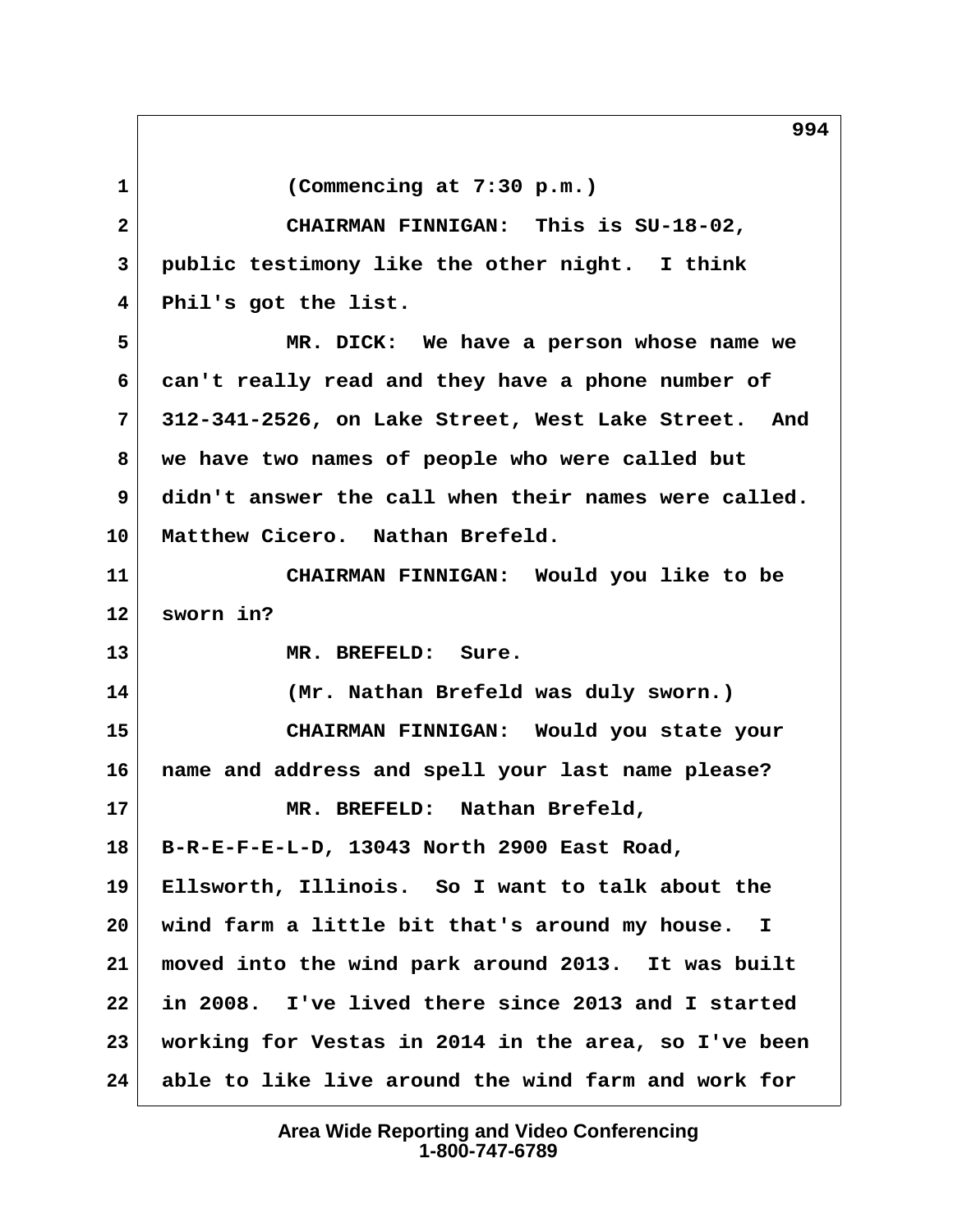**1 the wind farm all at the same. So there's a lot of 2 benefits for me, especially because whenever I moved 3 into the area, I drove 50 minutes to an hour to a 4 job commute, and now I drive less than a minute to 5 my thing, so that's been a big benefit in my drive 6 time with the jobs that the wind farm creates.**

 **7 There's been a lot of talk since I sat in 8 these hearings about noise and stuff. I've never 9 heard a wind turbine in my house, like I know 10 there's been a lot of talk about it, but in my 11 house. I went out and I range find my -- the 12 closest turbine to my house, and it was like 601 13 yards which came out to .35 of a mile. And I sleep 14 on that side of the house, so that side of the house 15 I actually sleep closest to that wind turbine, and I 16 never had any sleep problems or nothing like with 17 being involved with the wind turbine.**

**18 You know, when I'm outside with my kids, 19 you know, I've lived around them for a while and 20 they don't disrupt me, I play catch with my boys, I 21 shoot, you know, bows and different things in my 22 backyard on that side, they really don't bother me. 23 I mean if you focus on them, you will hear them 24 outside, but again I've never heard them inside of**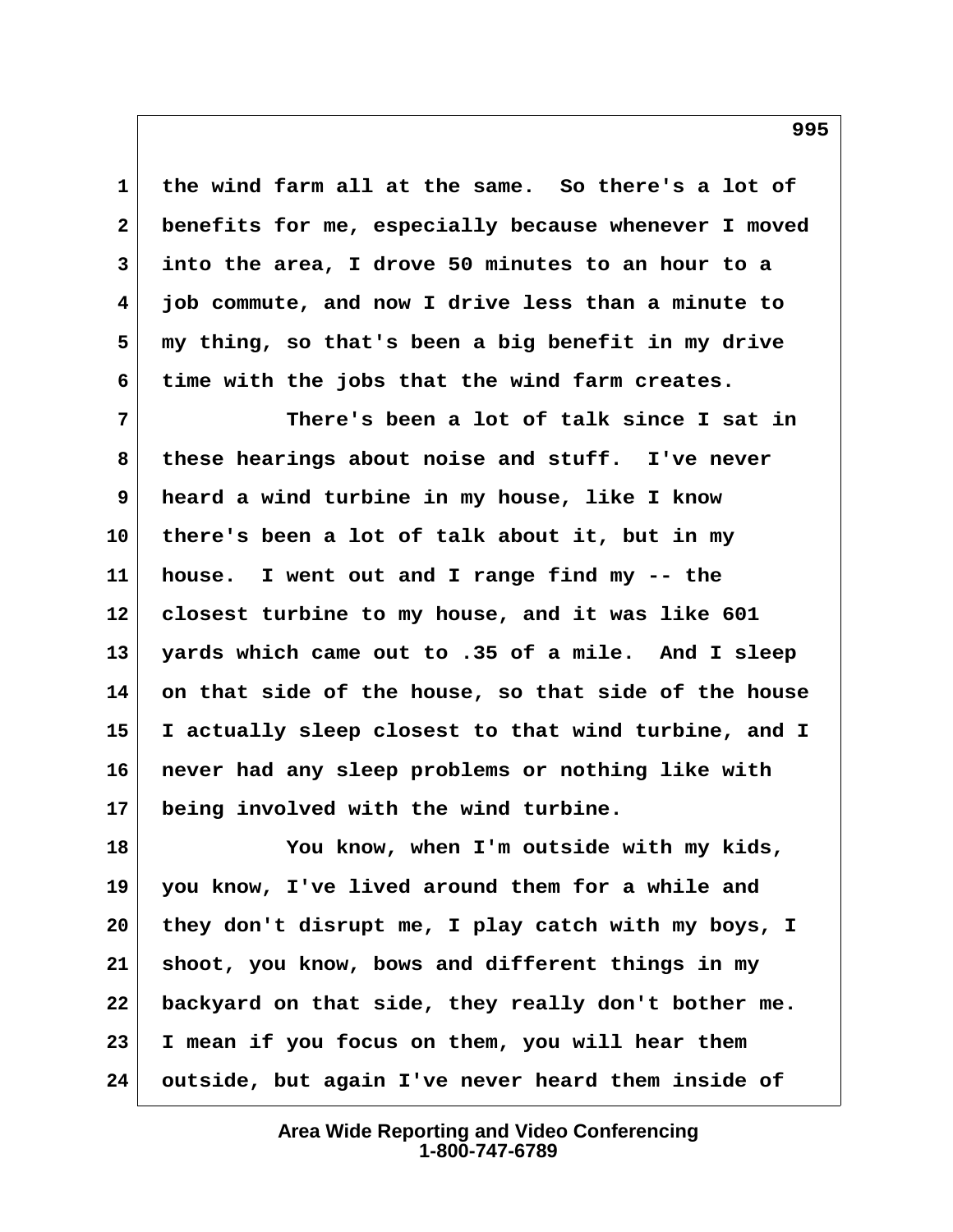**1 my house.**

| $\mathbf{2}$ | I know they've talked a little bit about             |
|--------------|------------------------------------------------------|
| 3            | this gag order and stuff, but really it's encouraged |
| 4            | by the landowners and stuff to bring up loud issues  |
| 5            | because us as wind techs, we go out and we'll visit  |
| 6            | noise complaints. So there is on the board every     |
| 7            | once in a while a noise complaint. We'll go out and  |
| 8            | inspect, see what's going on with the turbine        |
| 9            | because it could be just something totally wrong     |
| 10           | with the turbine if you're hearing it that bad in    |
| 11           | that area. And it does a good thing, it helps us     |
| 12           | fix the problem and it helps you not have to listen  |
| 13           | to them anymore, you know, I mean if they get loud   |
| 14           | because there's a maintenance issue or whatever.     |
| 15           | Like I said, I support them, I support               |
| 16           | them, they bring money into the community and jobs   |
| 17           | into the community, and then they don't really       |
| 18           | bother me as living around them. So that's all.      |
| 19           | Questions? Staff?<br><b>CHAIRMAN FINNIGAN:</b>       |
| 20           | MR. DICK: No.                                        |
| 21           | CHAIRMAN FINNIGAN: The applicant?                    |
| 22           | MS. ANTONIOLLI: No.                                  |
| 23           | CHAIRMAN FINNIGAN: Anyone in the audience            |
| 24           | have questions for this witness? Thank you.          |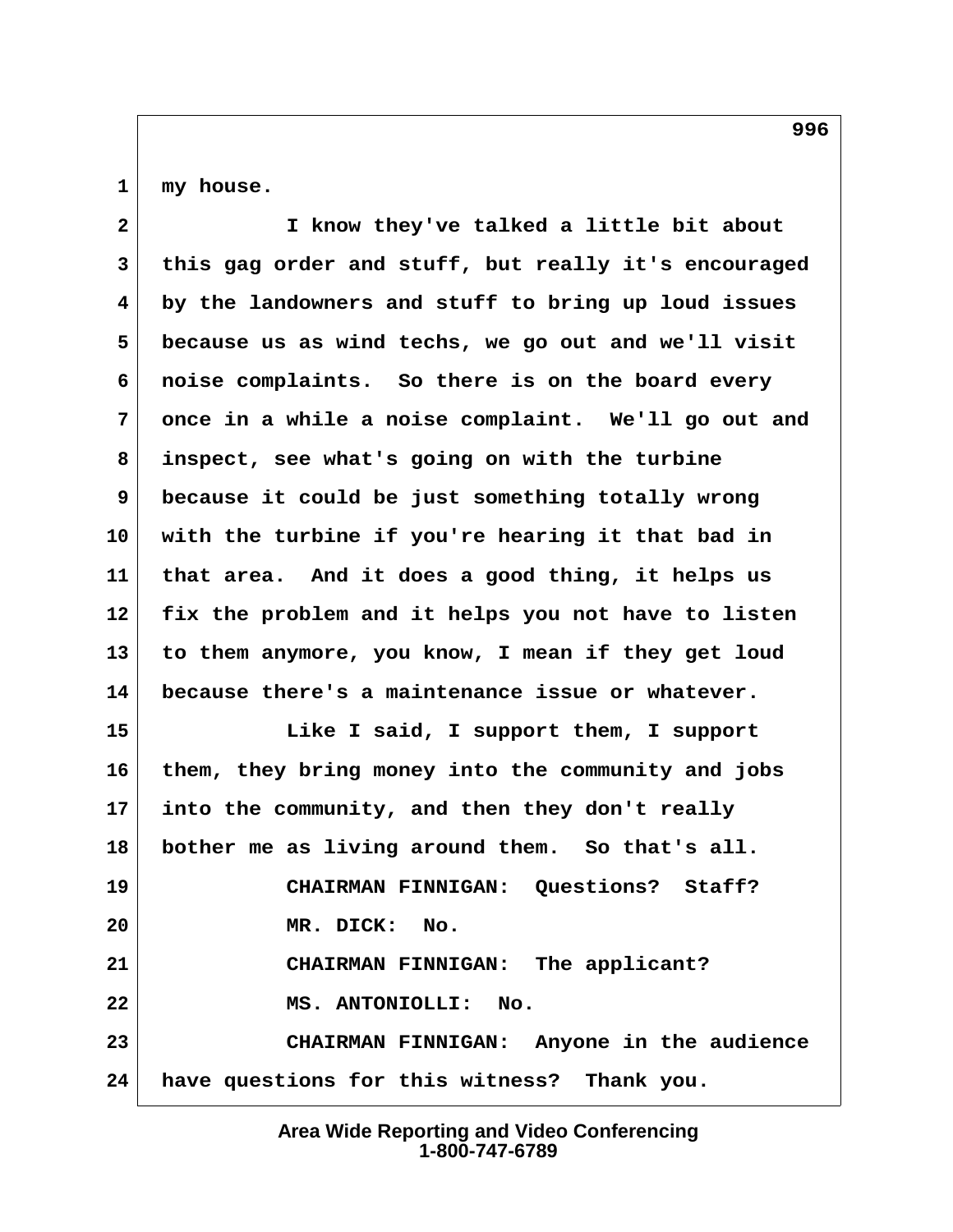**1 MR. DICK: Jim Killian. Cheryl 2 Prairie-Stubers. Darrel Cambron. Matt Aldeman. 3 Sandra Whalen. 4 CHAIRMAN FINNIGAN: Push the little 5 button, right hand bottom. Would you like to be 6 sworn in or affirmed? 7 MS. WHALEN: Affirmed. I don't know if 8 there's any difference. 9 CHAIRMAN FINNIGAN: Affirmed? 10 MS. WHALEN: Yeah, I'm just -- 11 (Ms. Sandra Whalen was duly affirmed.) 12 CHAIRMAN FINNIGAN: Would you state your 13 name -- you better pull that a little closer to you. 14 State your name and address, spell your last name 15 please. 16 MS. WHALEN: Sandra Whalen, W-H-A-L-E-N, 17 111 Diane Drive, Lexington, Illinois. Excuse me, 18 I'm kind of nervous. I haven't been to some of 19 these hearings, but I have managed to listen to your 20 last two meetings which was helpful, and I just 21 wanted to make you aware that my dad's farm I think 22 is probably the oldest farm in Yates Township. It 23 was established in 1863, so it's a centennial farm, 24 and we both have -- we farm it. We don't farm it**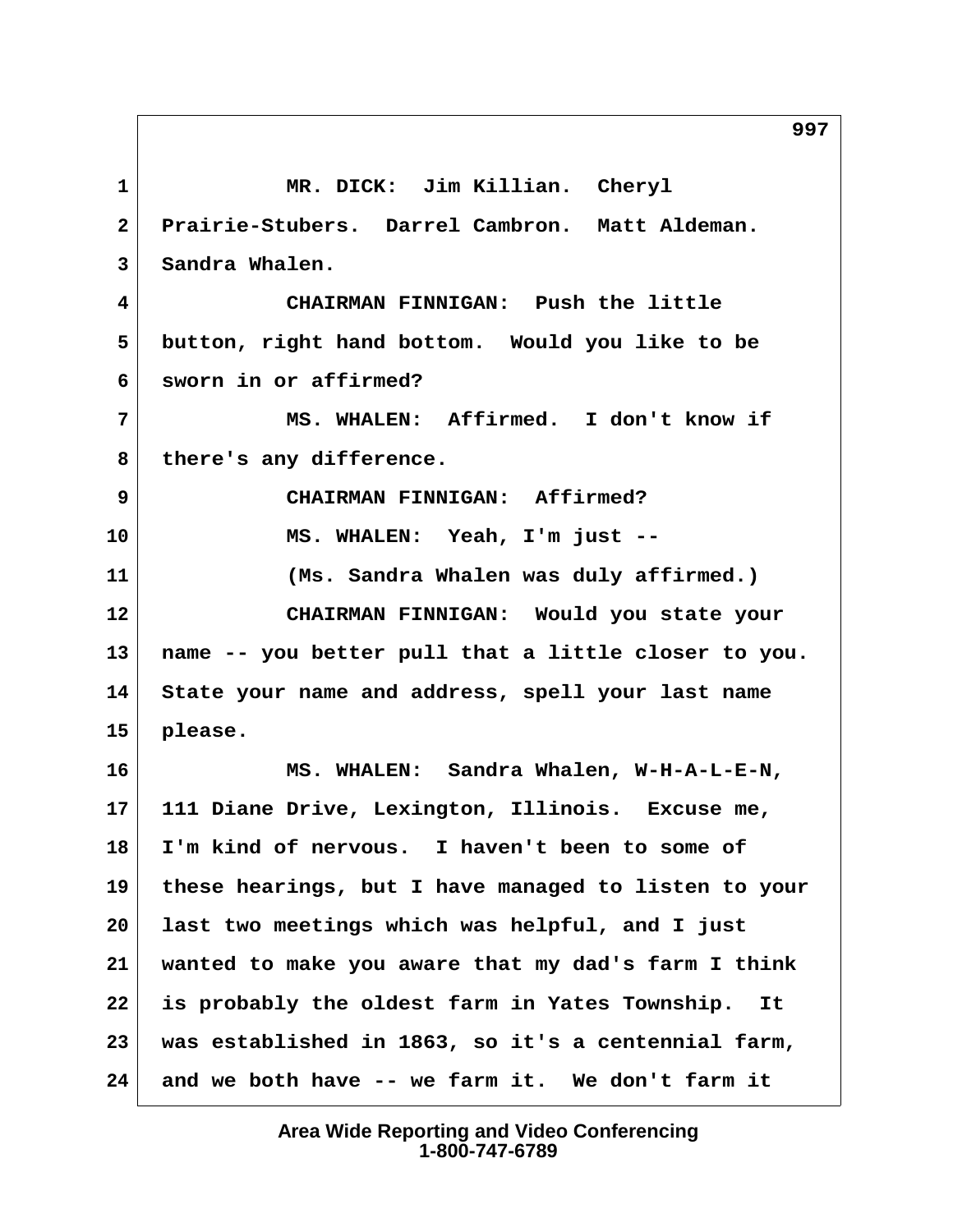**1 ourselves, we have tenants to farm it. It happens 2 to be on the road that's going to go to the layout 3 area, which is 3160, and I didn't know if you'd want 4 to see what the farm looked like, because I felt a 5 little disappointed when I listened to Mr. Haney 6 testify that the person that lived there, he moved 7 out and didn't know what he was going to do with it 8 because the house is empty right now. Made it sound 9 like it was a junk place.**

**10 My dad was born and raised there with his 11 five siblings, and I will be -- my brother and I 12 will be the fourth generation owners of this farm, 13 and we have -- my parents moved out about 22 years 14 ago because they were getting elderly and they 15 wanted to live in a house with a bathroom on the 16 same floor. This happens to be your usual two story 17 square farmhouse with the bathroom upstairs. And so 18 since then, he started -- he rented it because at 19 the time we were farming and living on a farm and I 20 said that when we quit farming we would probably 21 move to town, so that's when it became rental 22 property.**

23 But we have been very selective in our **24 renters to rent it, and we've maintained the**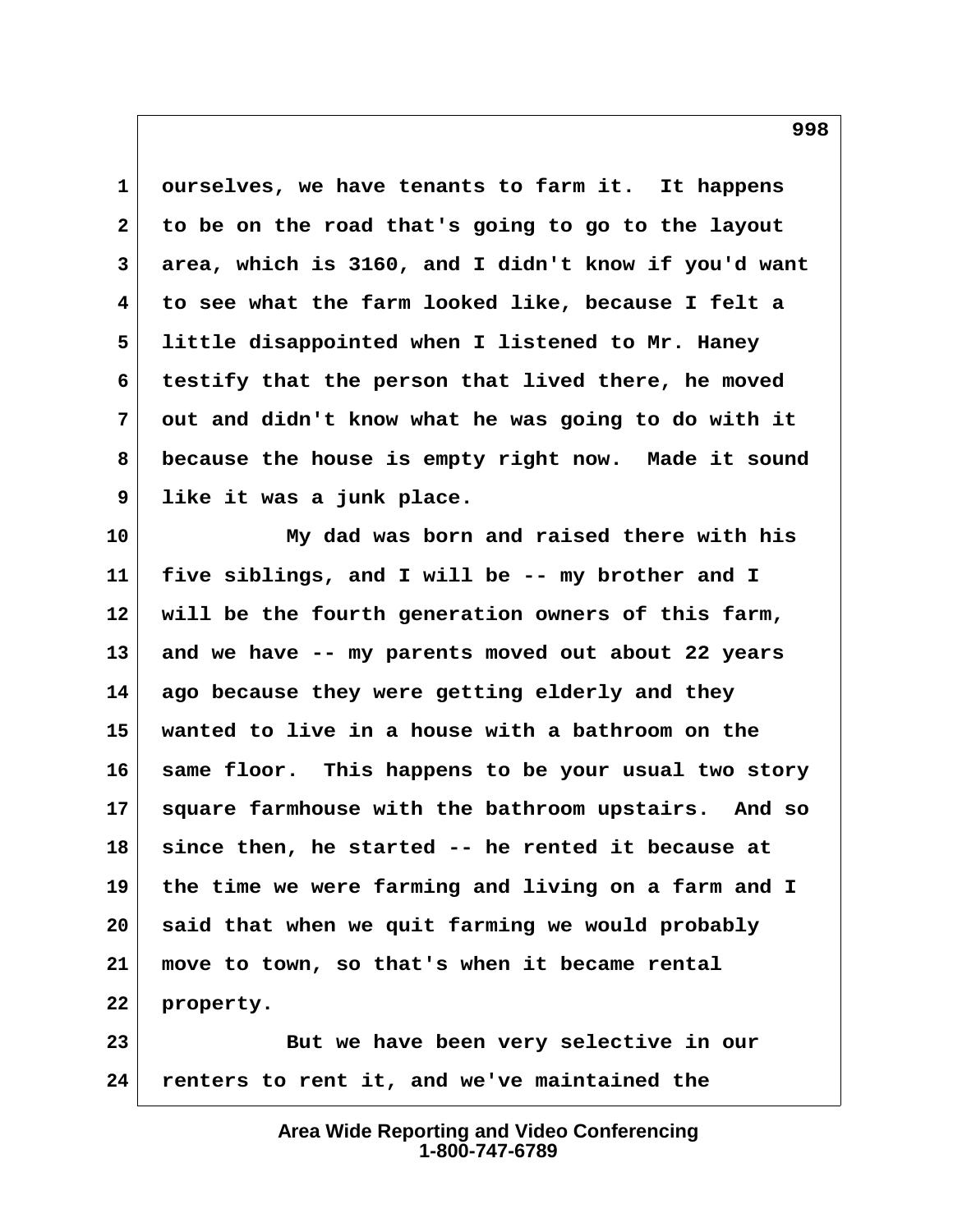**1 buildings, which we still use for storage and stuff, 2 and we've had some good renters and some not so 3 great renters, but we've managed to keep the 4 property looking good. But now with the turbines 5 coming along, I don't think we'll be able to rent 6 it. I don't know of anybody who would want to rent 7 a house that's got -- I can't imagine it and I drove 8 down that road, there's going to be one turbine, I 9 think I figured it was about three-tenths of a mile 10 north of this location, the layout is going to be a 11 half-mile south and then there's another one, a big 12 turbine seven-tenths of a mile south. So north and 13 south is the way they would, the big turbines would 14 be set up. And then there's -- I used the map that 15 EDP had. I don't know if you people want to see 16 what I've got or not. I brought handouts if you'd 17 like to see it.**

**18 CHAIRMAN FINNIGAN: We want to see 19 whatever you want to show us.**

**20 MS. WHALEN: Okay. Well, just to give you 21 an idea of what I'm talking about. And I thought, 22 well, it helped you to see what Henline Creek looked 23 like. I think you were visualizing it as a little 24 grass creek and it's a little bit more than that.**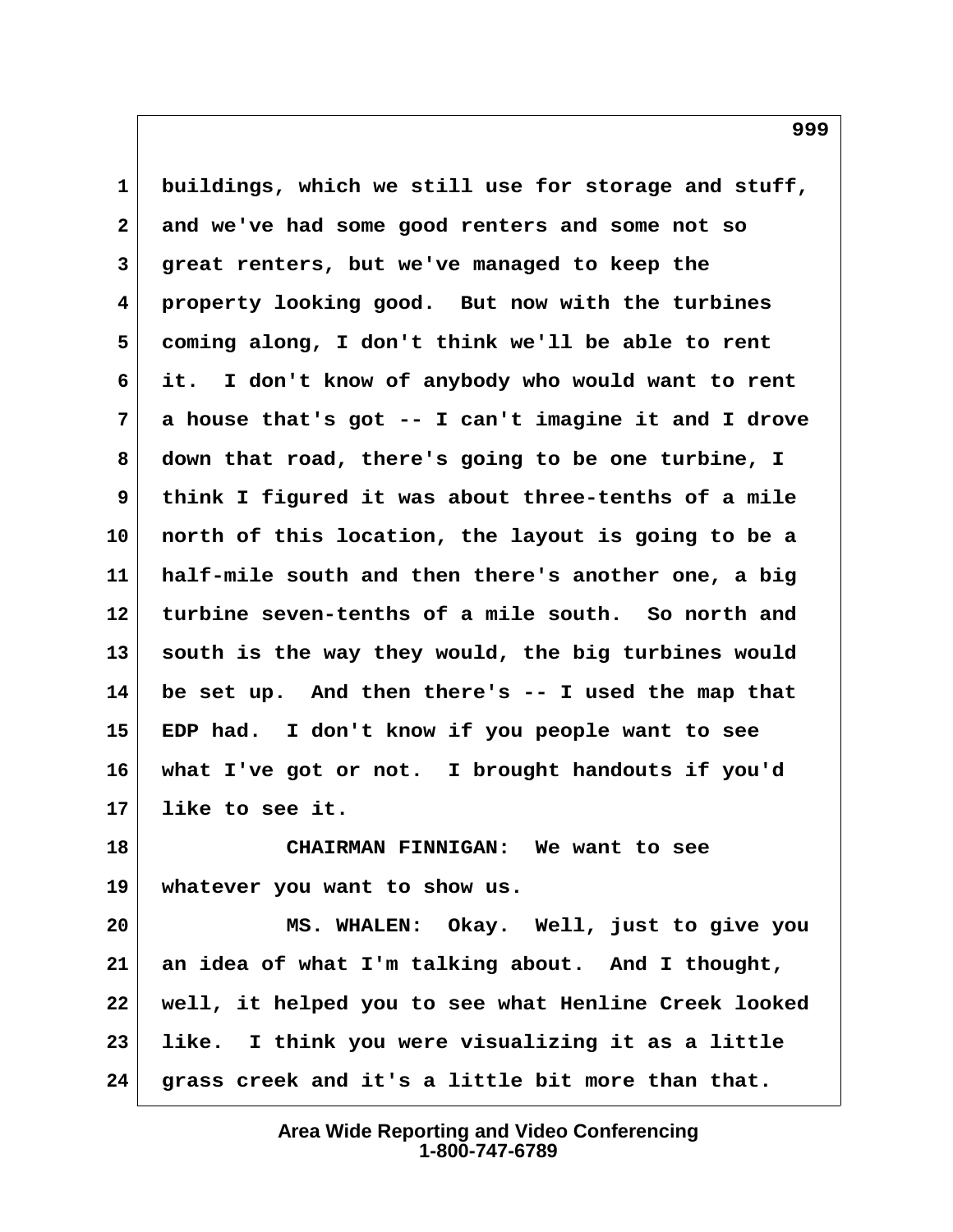**1 And so I just -- I'm just concerned that we won't be 2 able to use the farmstead anymore for to have a 3 house lived in.**

 **4 I made a little green dot, that's the 5 location where the farmstead is, and then I made 6 some red dots, a little bit brighter red, those are 7 all rental properties in that area. They used to be 8 farmer-lived-in farm properties, but they're all 9 rental properties now.**

**10 MR. DICK: We'll call this Objectors 11 Exhibit 11.**

**12 MS. WHALEN: There's not as many trees at 13 this location right now. There is a shed where 14 there's a large column of trees. There is a shop 15 there, my husband uses that for his shop, and we 16 just put new roofs on the shed and the car garage, 17 and the house has had a new roof on that also. We 18 had some well issues a couple years ago and we got 19 that fixed, and then I had some electrical issues in 20 the house and we have just now got that fixed, but 21 now I'm -- I've read where there's, the turbines 22 cause vibrations in the ground and it can affect 23 your water supplies, and I'm wondering if that's 24 going to affect the water for this farmstead. I**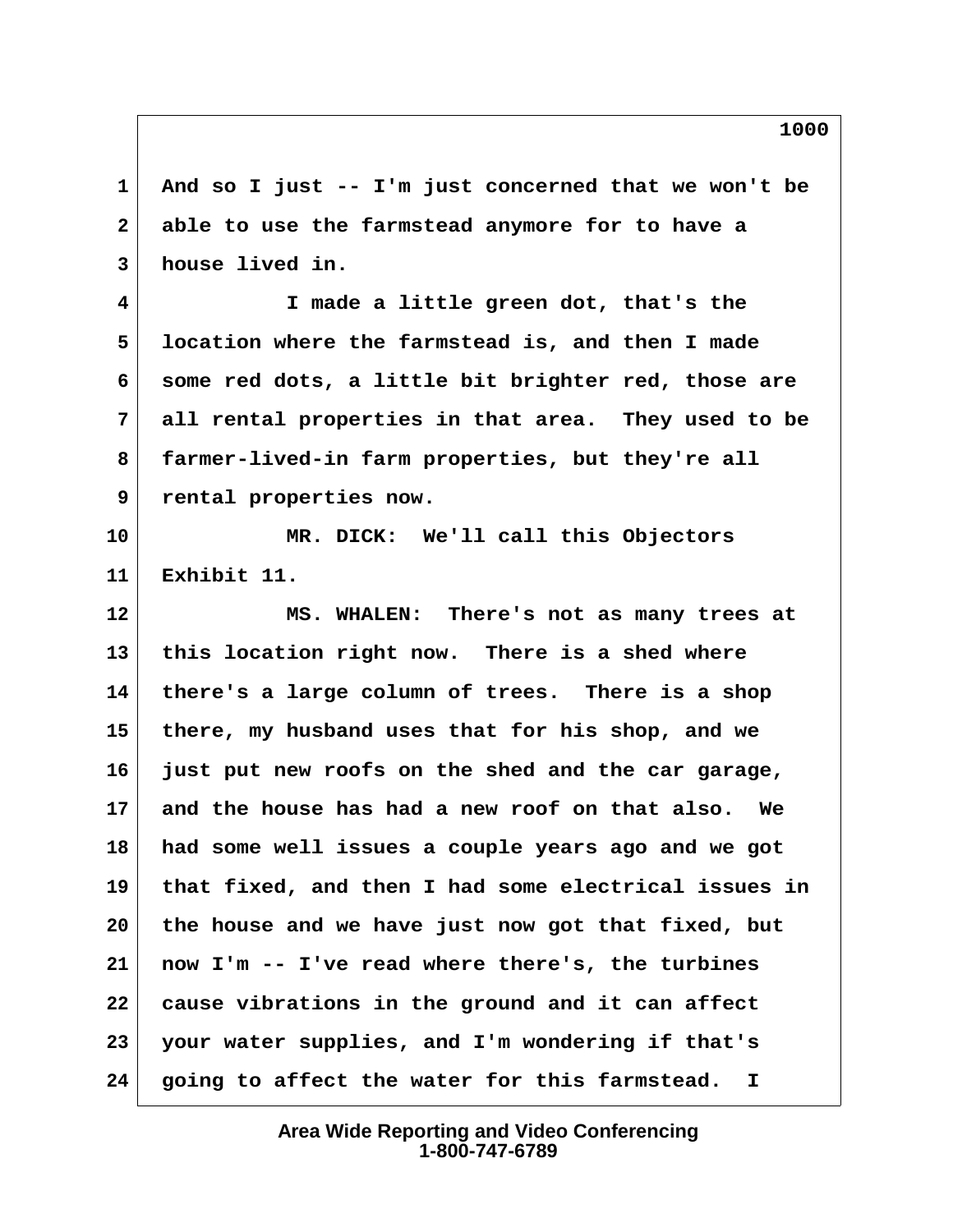**1 guess that's all I have to say. 2 CHAIRMAN FINNIGAN: Thank you. Questions 3 from the board? 4 MS. TAYLOR: How long do your renters 5 usually stay? 6 MS. WHALEN: Our longest one has been two 7 years because they usually have been town people 8 that want to live in the country to get away from 9 people, and then when they get to the country, they 10 find out it's not what they thought it was going to 11 be. 12 MS. TAYLOR: And how long has it been 13 since you've had family living there? 14 MS. WHALEN: It's been 22 years since my 15 dad has lived there. 16 MS. TAYLOR: So you've been renting it off 17 and on? 18 MS. WHALEN: And we've had some good and 19 we've had some not so good, and I talked to my -- 20 one of my county board reps, she happens to be here, 21 and talking to her about the issue, she said, well, 22 you can lower the price, but I mean when you lower 23 the price of your rent, you don't get the quality of 24 renters, they don't take -- you know, cheaper rent**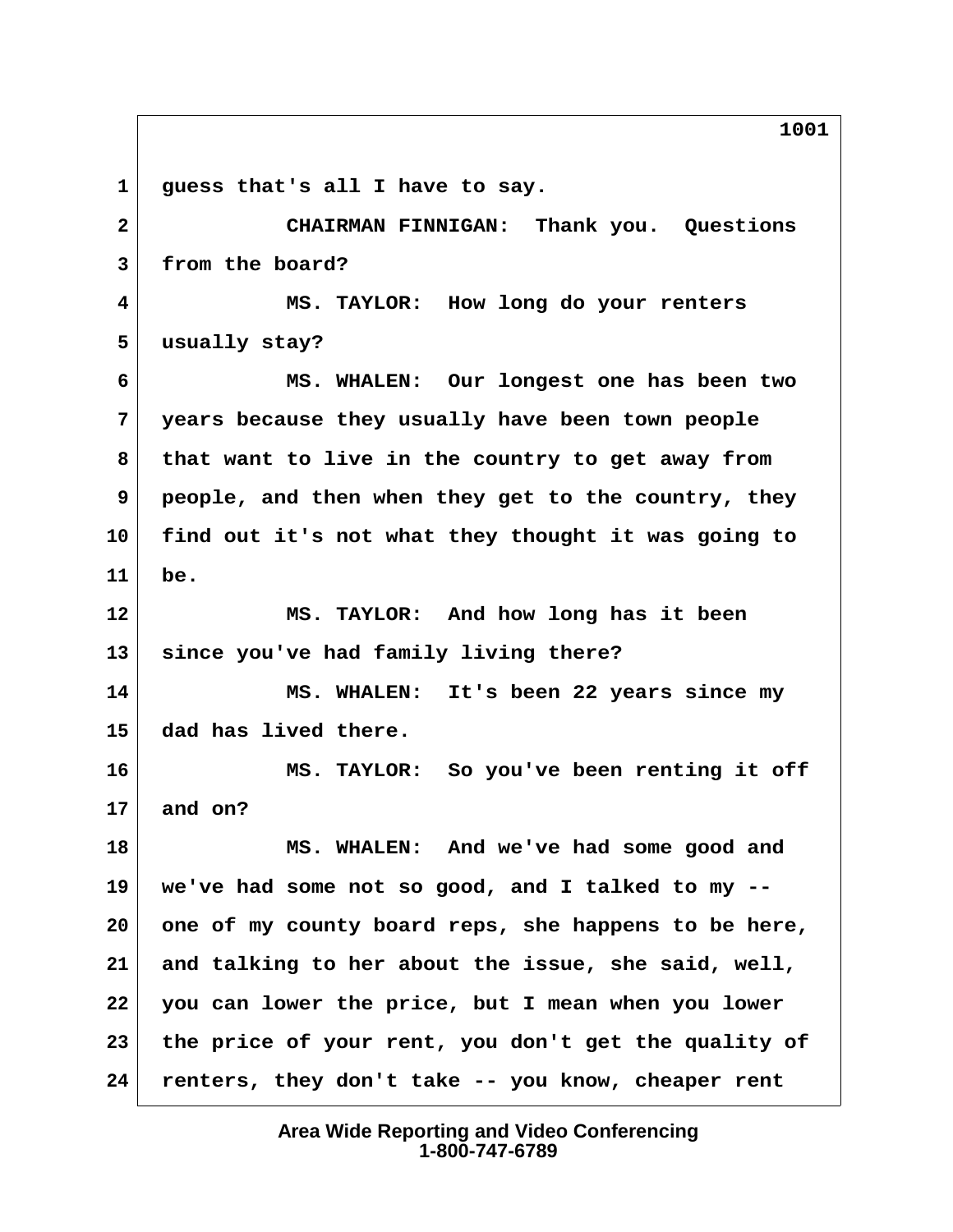**1 brings in people that aren't the quality that you 2 want to rent your house to, if you understand what I 3 mean. 4 MS. TAYLOR: Yes. 5 MS. TURNER: Were you approached about 6 putting a windmill on your farm? 7 MS. WHALEN: Yes. 8 MS. TURNER: And you decided not to do 9 that I assume. 10 MS. WHALEN: Well, my husband and I are on 11 two sides of the fence.** 12 MS. TURNER: Okay. **13 MS. WHALEN: He would go for the windmill 14 and I says -- the first time Bright Stalk came 15 around, he talked me into signing it up and I went 16 along with it, and I didn't like the whole idea the 17 whole time. I felt very uncomfortable with it when 18 I read the contract. And this time around, I told 19 him not to talk me into it. I said a farmer is an 20 independent person and why do you want to sign your 21 property over to someone to tell them what you can 22 do with it[sic]. Everybody's looking at the money,**

**23 and I just wonder if the State of Illinois wasn't in 24 such horrible financial straits, if people would**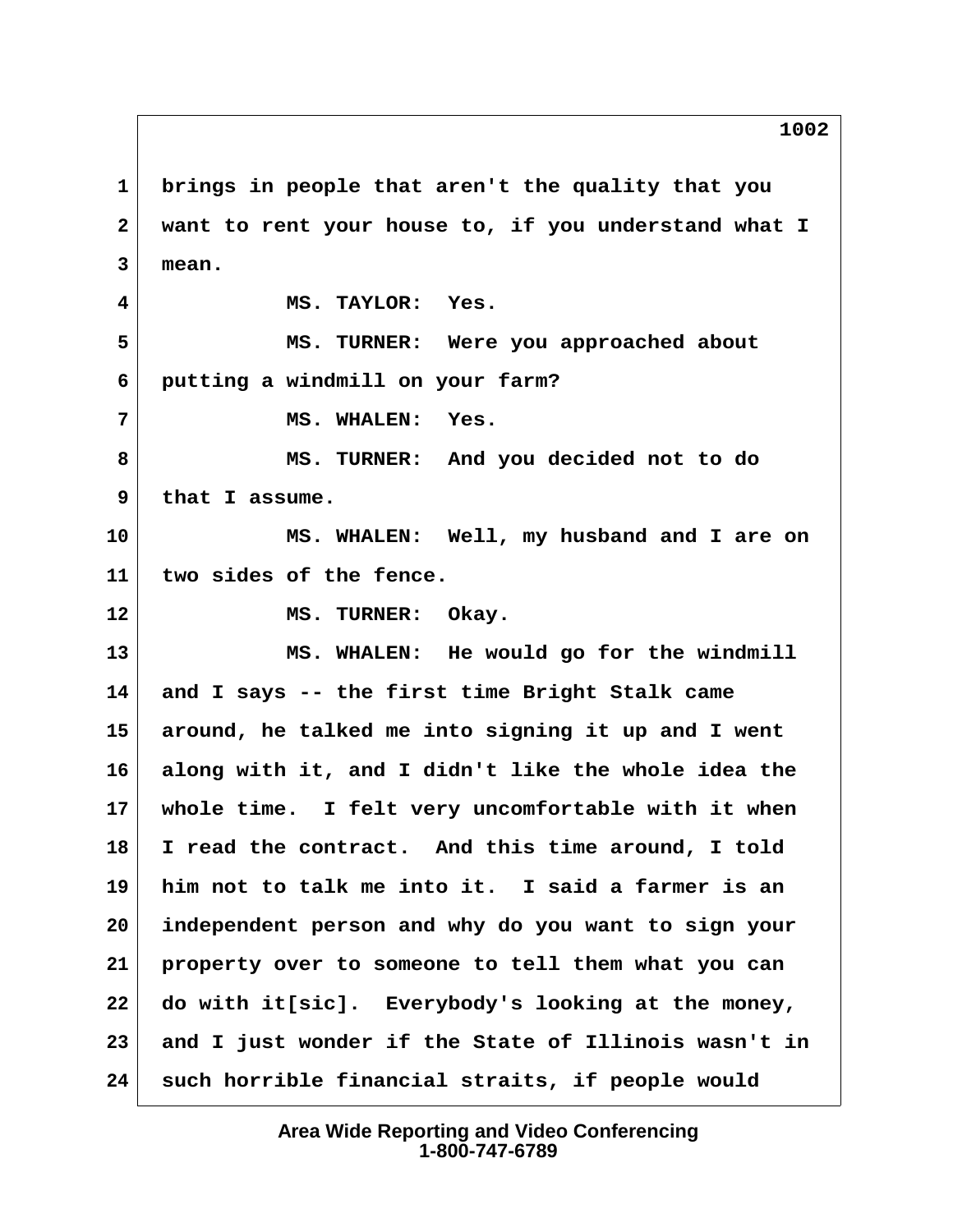**1 really consider this stuff now like it is. I -- 2 everybody's wanting the money from it, but there is 3 such a thing as maintaining good farm ground. I 4 happen to own 80 acres that's kind of catty-corner 5 from my dad's property, it's in the same section, 6 and I didn't sign up for a windmill on that either. 7 MR. DEAN: So this is an 80 that the house 8 is on? 9 MS. WHALEN: Uh-huh. 10 MR. DEAN: So the lay-down yard, it is 11 just due south of your property? 12 MS. WHALEN: About a half-mile and that 13 road is very narrow. When two cars meet on it, your 14 right passenger side is rubbing the grass when you 15 meet, that's how narrow. It's not a real wide road. 16 The township made the road a little wider on north 17 because there's a person up -- well, about two and a 18 half miles south of Route 24, they have a trucking 19 business, and so they made that road a little better 20 so they can get their semis in and out to Route 24. 21 MR. DEAN: Okay, thank you. 22 CHAIRMAN FINNIGAN: Questions from staff? 23 MR. DICK: No. 24 CHAIRMAN FINNIGAN: The applicant?**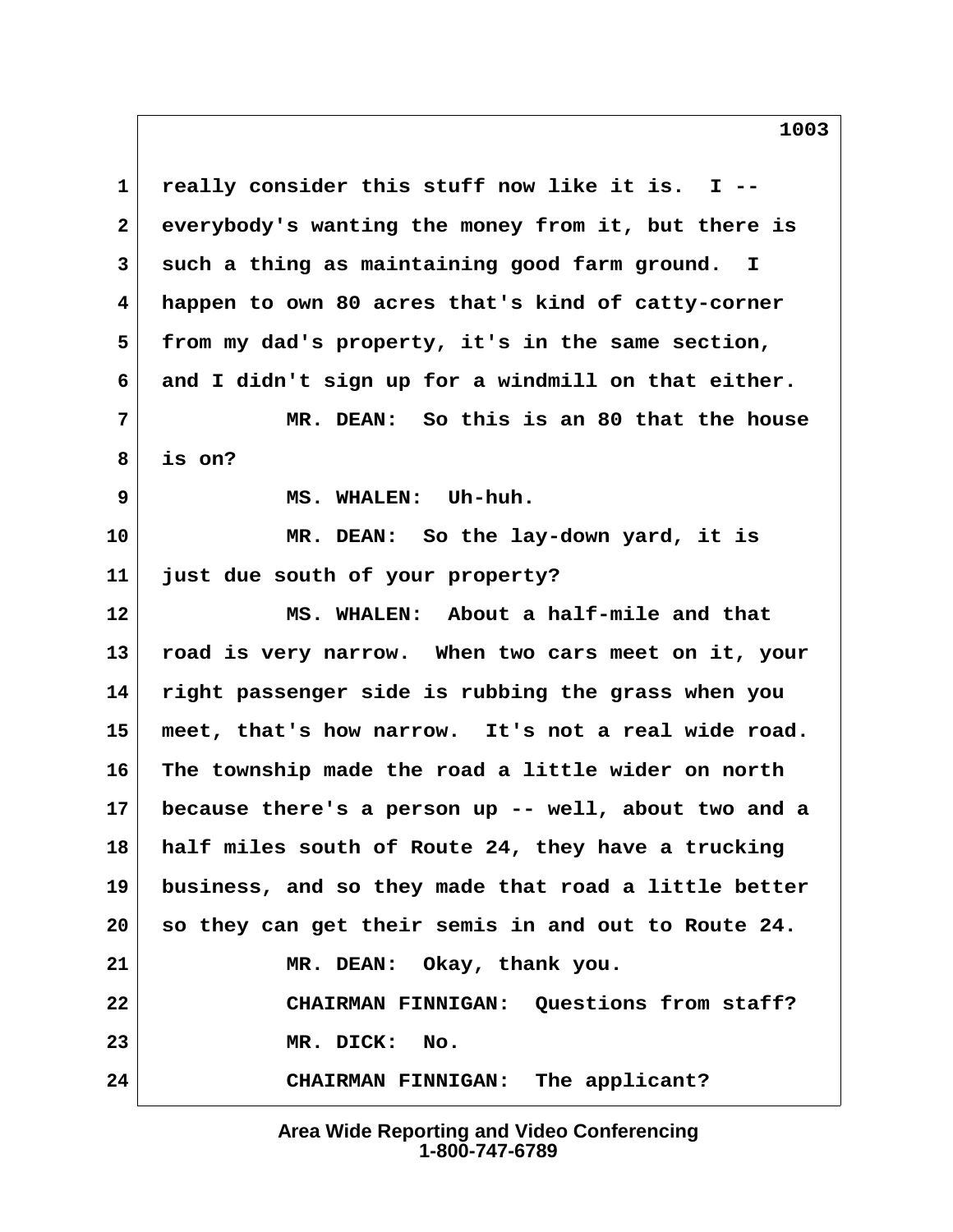1 MS. ANTONIOLLI: No.  **2 CHAIRMAN FINNIGAN: Anyone in the audience 3 have questions? I think you're in the clear. Would 4 you push that button please? Thank you for coming 5 up. 6 MR. DICK: Claire Powell? 7 CHAIRMAN FINNIGAN: Right hand bottom. 8 Would you like to be sworn in or affirmed? 9 MS. POWELL: Affirmed. 10 CHAIRMAN FINNIGAN: Affirmed? 11 MS. POWELL: Affirmed. 12 (Ms. Claire Powell was duly affirmed.) 13 CHAIRMAN FINNIGAN: Would you state your 14 name and address and spell your last name please? 15 MS. POWELL: Claire Powell, 32897 East 16 2700 North Road, Chenoa, Illinois. P-O-W-E-L-L. 17 MR. DICK: Could you please repeat the 18 address please? 19 MS. POWELL: 32897 East 2700 North Road, 20 Chenoa. I've been following the hearings and I have 21 concerns. I don't believe the expert testimony has 22 been refuted. Dr. Schomer, Dr. Punch and Mr. 23 Kielisch convinced me that important concerns have 24 not been satisfied. EDP did not answer Dr.**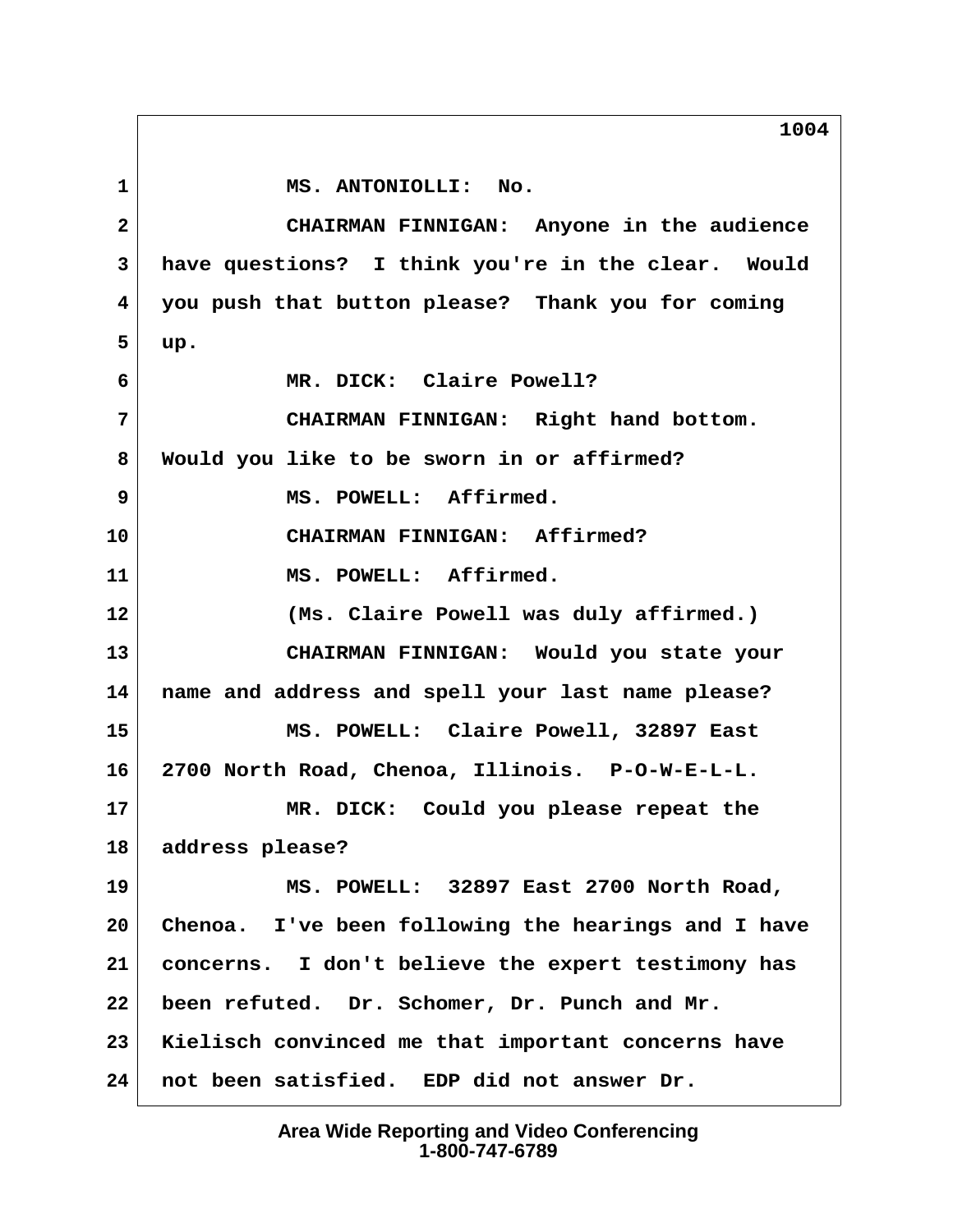**1 Schomer's testimony. Dr. Schomer explained that 2 sound is not totally predictable and that it has a 3 capacity to vary greatly depending on the 4 environmental conditions and other factors. He 5 testified that if the model is run without any room 6 for error, it would result in noise limits being 7 exceeded 50 percent of the time. He concluded that 8 a 9 dB cushion should be figured into the model to 9 ensure that EDP is in compliance with the IPCB noise 10 standards and the noise levels don't exceed the 11 limits more than once a year. EDP did not dispute 12 these findings. If the ZBA and county board approve 13 this application without adding a sizable decibel 14 cushion, it would be indefensible.**

**15 EDP also did not answer Dr. Punch's 16 testimony. He provided studies that showed how wind 17 turbines sited close to a residence caused annoyance 18 to approximately 30 percent of the population which 19 can lead to health effects for some sensitive 20 people. This evidence alone violates standard 21 number one and number two of the special use. EDP 22 also didn't answer Mr. Kielisch's testimony. His 23 comprehensive analysis of many properties showed 24 sizeable reduction in the property values where**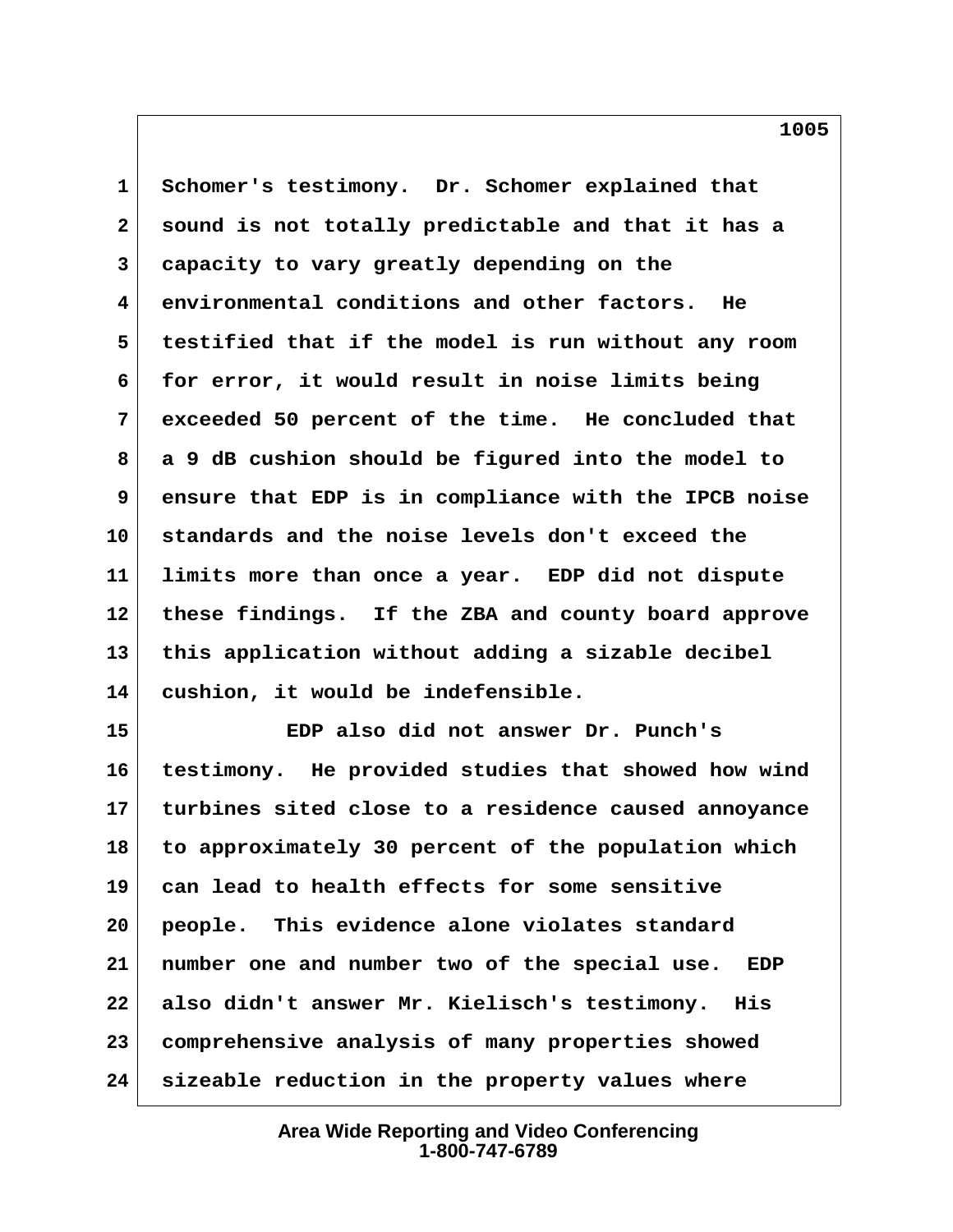**1 turbines could be seen. EDP, their response is to 2 bring in supplemental to the first testimony, which 3 effects only showed market trends, which their 4 experts admitted had less than 1 percent chance of 5 being an accurate analysis and basically admitted 6 that the property values could be diminished. Here 7 again, the overwhelming undisputed evidence showed 8 that the property values will most likely be 9 negatively affected and violating standard number 10 two.**

**11 Also while the AIMA, A-I-M-A, is an 12 agreement between the applicant and the state, the 13 county has specific responsibilities set forth in 14 the agreement that were not adhered to in the 15 Invenergy application, and there are similar issues 16 with the EDPR application. It states the 17 specifications outlined in the AIMA shall be minimum 18 standards applied to all construction or 19 deconstructive -- deconstruction activities. In the 20 Invenergy application, the county only required the 21 AIMA standard to be applied once in the 22 decommissioning when it begins. This should never 23 happen. 24 AIMA sets the minimum standard for how**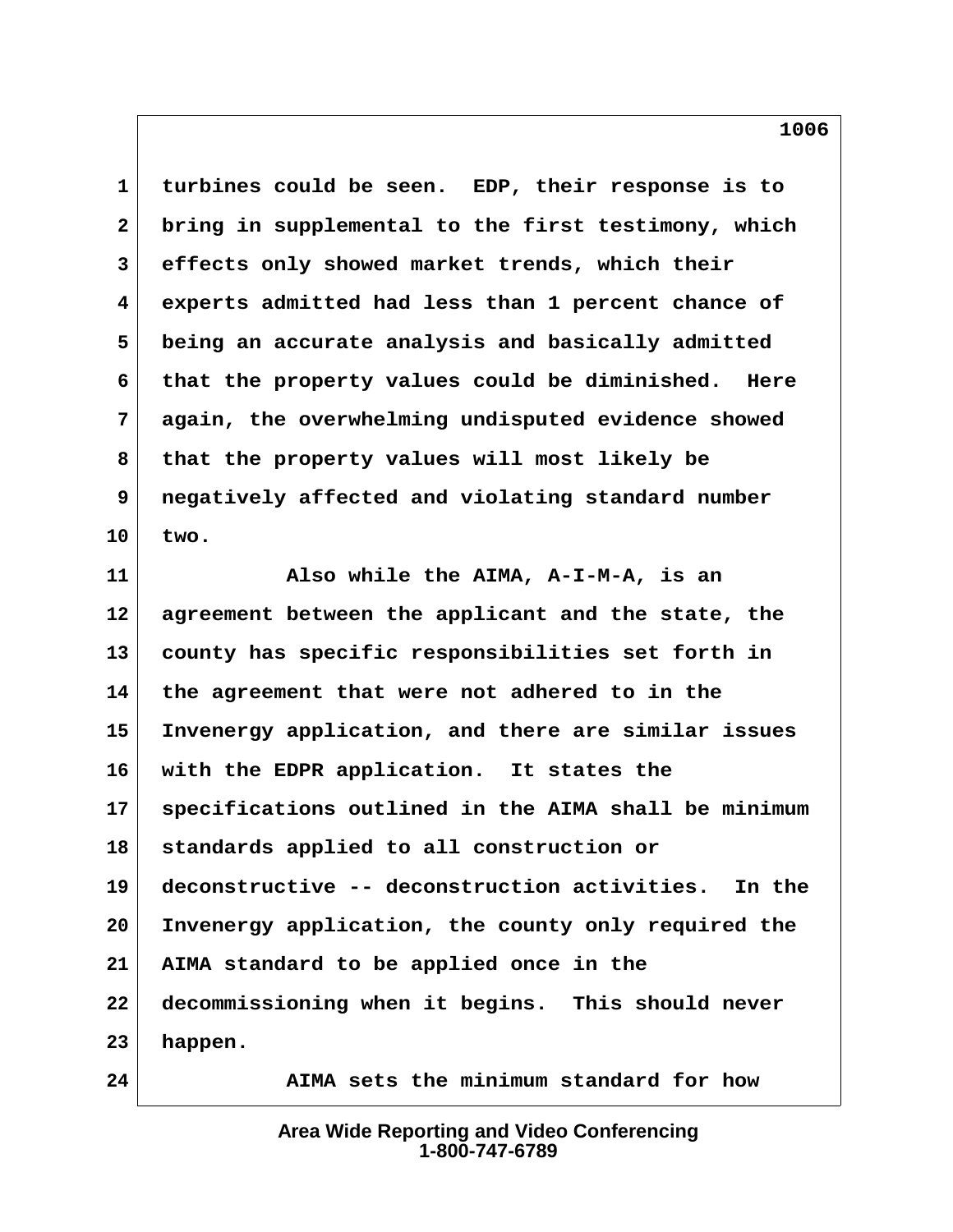**1 financial assurance will be phased in over the first 2 11 years of the project's operation, and in the 3 Invenergy application, the county stipulated that 4 the financial assurance would need to be provided to 5 the county only on the 12th year. We should not 6 reduce the standard in this way. It should be 7 followed.**

 **8 AIMA says the salvage value of the 9 commercial wind energy facility, and this is kind of 10 straight from the book here, may only be used to 11 reduce the estimated costs of deconstruction in the 12 deconstruction plan if the county has an agreement 13 with the applicant that all interest in the salvage 14 value are subordinate or have been subordinated to 15 that of the county if abandonment occurs. So if 16 these turbines are abandoned, it would be the 17 county's responsibility for decommissioning. If the 18 county doesn't take responsibility, is it the 19 landowner's responsibility? The county needs to 20 have financial assurance that we will all be 21 compensated for salvage. The county must be assured 22 that all other interests in the salvage are 23 subordinate to the county's interest. This was not 24 stipulated in the Invenergy application nor either**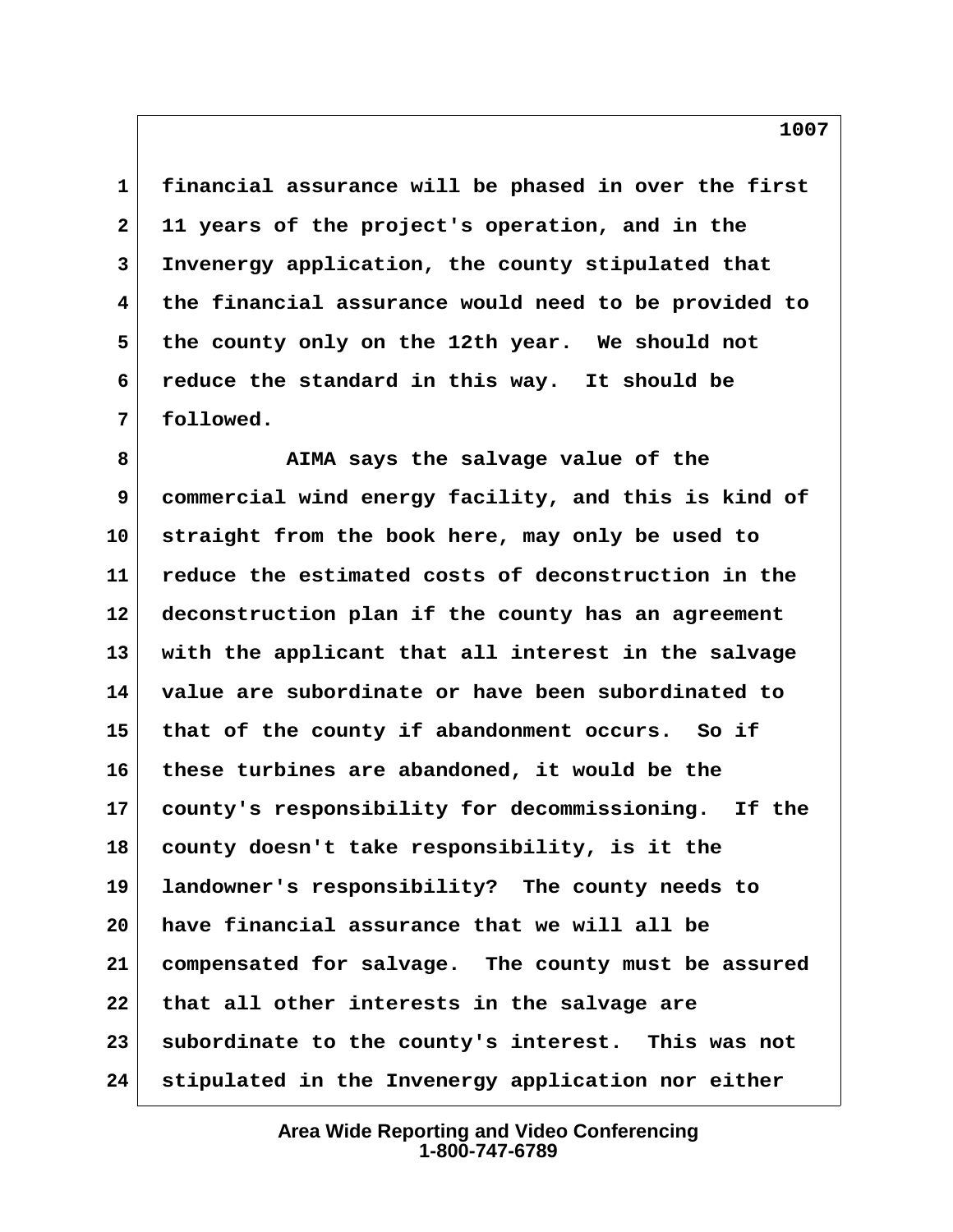**1 the EDP. Both Invenergy and EDP reduced the 2 financial assurance by reporting the salvage value 3 to the county. So according to AIMA, doing this is 4 not legal.**

 **5 EDP's application referred to the tower 6 height being 99 meters with a blade sweep of 136 7 meters. In their deconstruction plan, they refer to 8 the hub height of the proposed turbine to be 105 9 meters. We're left wondering is this a mistake or 10 are we actually ending up with a turbine that is 173 11 to the tip. This would make the turbine 567 feet. 12 I was looking at other sources that said it was 548 13 feet. I believe that if it's the 567, that would be 14 in violation of the McLean County board zoning 15 ordinance.**

**16 In reading the deconstruction plan, it was 17 somewhat obvious that the plan was completed with 18 uncertain pertinent information and not updated as 19 the data became more concrete. How can EDPR think 20 that this is sufficient? We should have accurate 21 data. If these turbines are theoretical, we should 22 have proof that they will not exceed the sound 23 levels and that Dr. Schomer -- do what he figures 24 and that their effects are desirable. They should**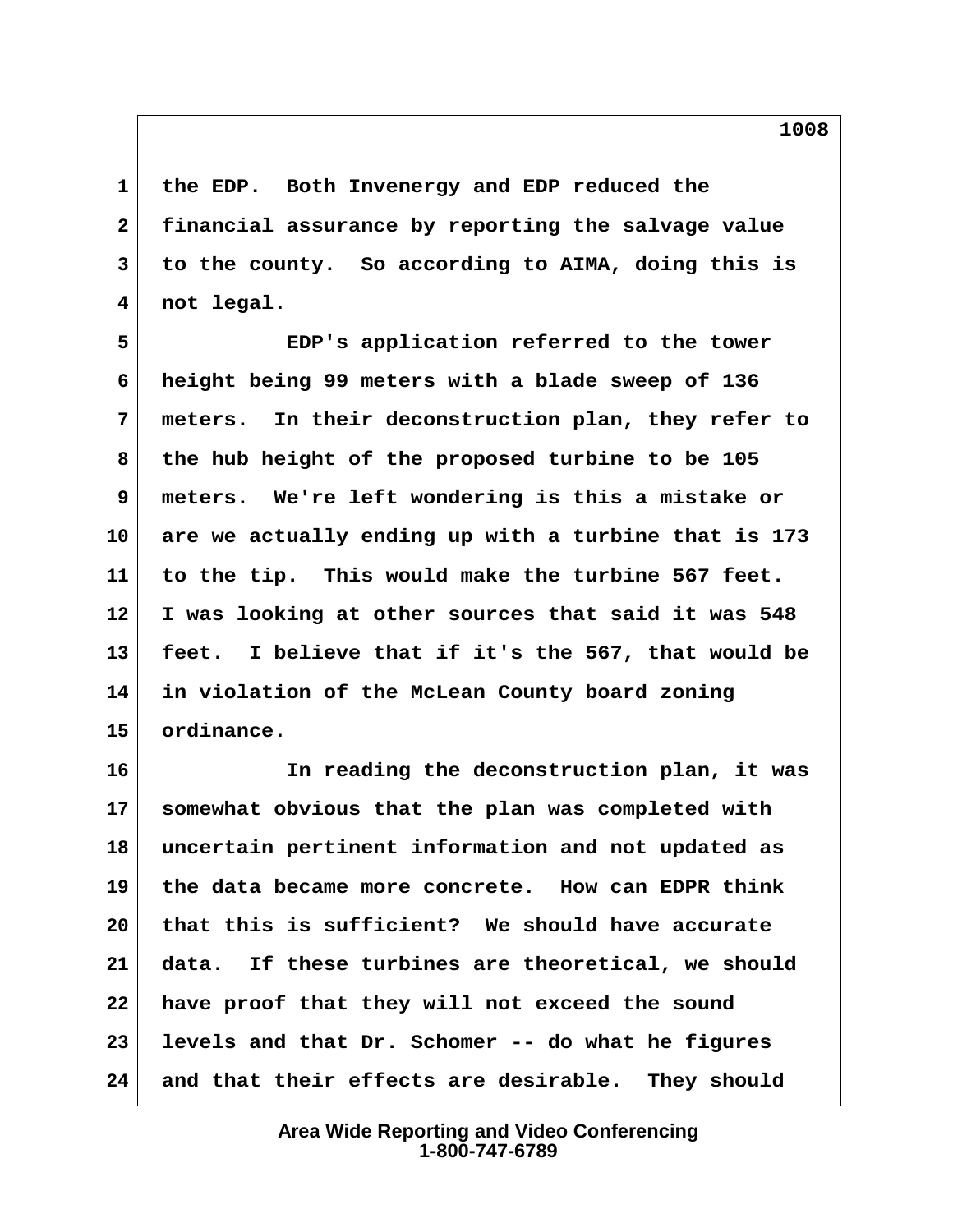**1 not be allowed until testing has been done and 2 proven safe.**

 **3 In conclusion, EDP in their haste is 4 wholly unprepared and fabricated evidence that 5 doesn't even seem remotely credible for this 6 application. As much as the ZBA wants to enforce 7 the application to a positive for the applicant, 8 there is no such way they can do this on the 9 application as presented without violating the 10 standards of special use, the McLean County 11 ordinance and the very rules that govern the 12 process. Please deny the application. 13 CHAIRMAN FINNIGAN: Questions? 14 MR. DEAN: Do you know the number of the 15 tower that's closest to you? 16 MS. POWELL: I don't have that on me, I'm 17 sorry. 18 MR. DEAN: Okay. 19 MS. POWELL: I don't know. I can't see 20 that far, I'm sorry. I don't know the -- how far it 21 is, I'd like to know that, how far it is away from 22 our house. 23 MS. TURNER: Jeff Powell is the same 24 Powell?**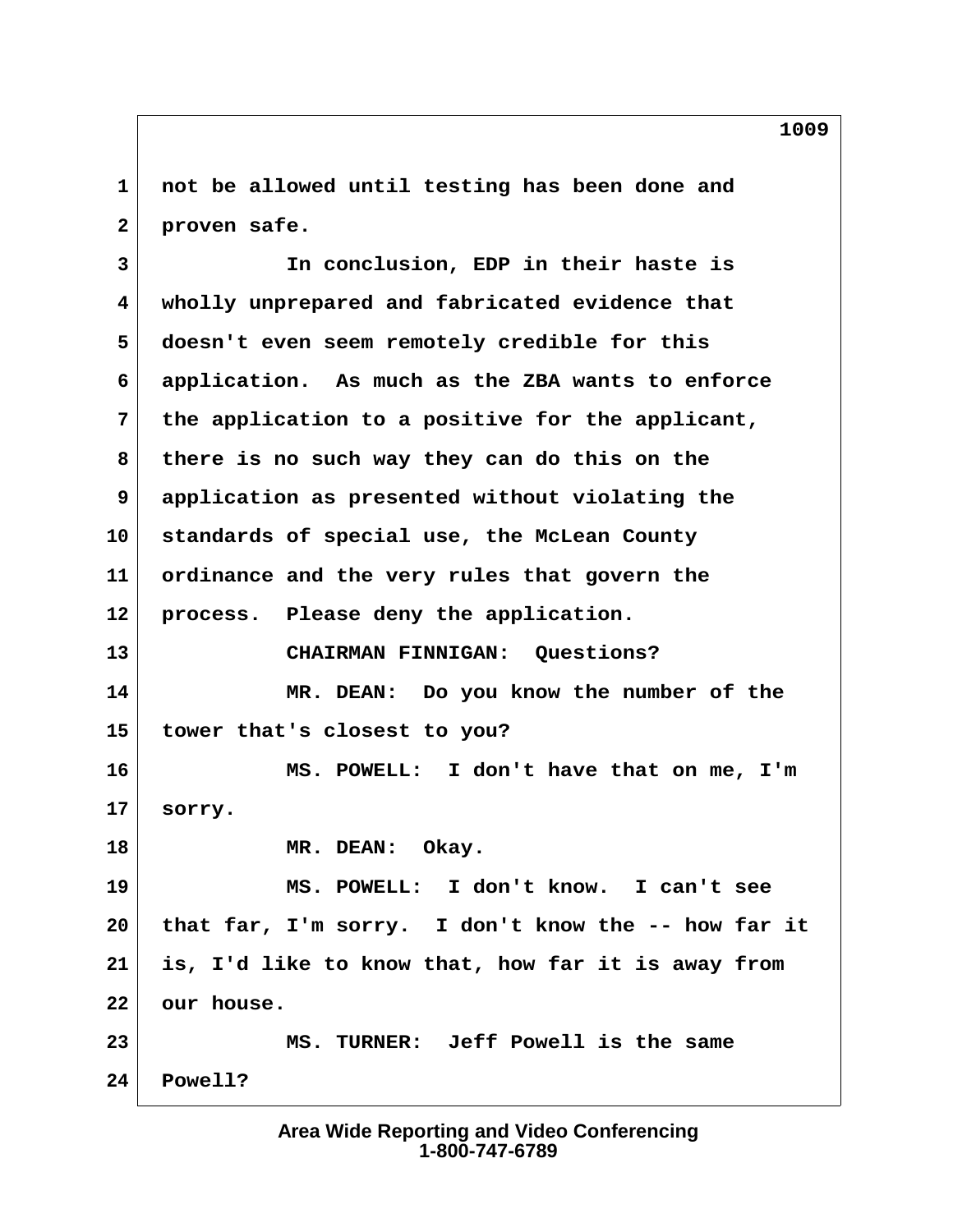1 MS. POWELL: Yeah. 2 MS. TURNER: Okay.  **3 CHAIRMAN FINNIGAN: Questions from staff? 4 MR. DICK: No. 5 CHAIRMAN FINNIGAN: Would the applicant 6 have questions? 7 MS. ANTONIOLLI: No. 8 CHAIRMAN FINNIGAN: Anyone in the audience 9 have questions? Thanks for coming up. 10 MS. POWELL: Thank you. 11 CHAIRMAN FINNIGAN: Push the button 12 please. 13 MR. DICK: Cheryl Jolly. 14 CHAIRMAN FINNIGAN: Would you like to be 15 sworn in? 16 MS. JOLLY: Yes, please. 17 (Ms. Cheryl Jolly was duly sworn.) 18 CHAIRMAN FINNIGAN: Would you state your 19 name and address? 20 MS. JOLLY: Cheryl Jolly, 2700 North Road, 21 Chenoa, Illinois. Do I need to spell my name? 22 CHAIRMAN FINNIGAN: I think we've got it. 23 MS. JOLLY: Cheryl with a C. My husband 24 and I purchased a homestead and found out that we**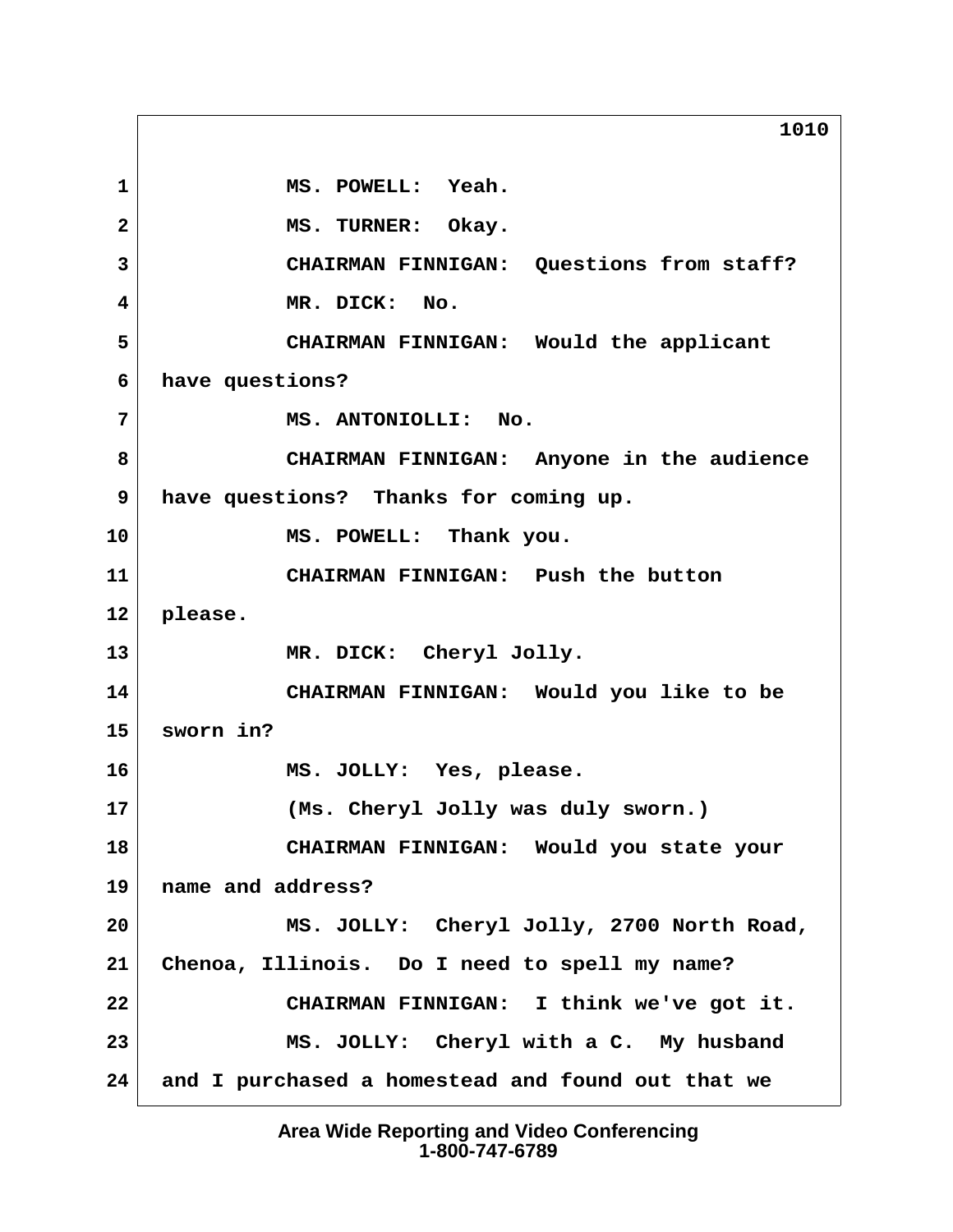**1 will have a turbine directly south of our home -- 2 CHAIRMAN FINNIGAN: Pull it a little 3 closer.**

 **4 MS. JOLLY: -- along with a few others. 5 Okay. I want to mention that we followed up with 6 Dr. Schomer regarding the ZBA's question as to why 7 he had not tried to change the IPCB rules to 8 effectively regulate the wind farms. Dr. Schomer 9 indicated that the IPCB is a political board and 10 that it would be a very expensive, time-consuming 11 process, possibly costing hundreds of thousands of 12 dollars, besides legal counsel and economists who 13 understand acoustics would be required and there 14 would be probably 30 to 40 attorneys in the room. 15 We would expect the wind energy lobby to be there in 16 a strong way. Although Dr. Schomer would really 17 like to change the noise regulations, expecting the 18 public to fight this battle, even with his help, 19 seems to be a very difficult process with which -- 20 with just a remote possibility of getting the laws 21 changed due to the politics.**

**22 However, it is not necessary to change the 23 IPCB rules to achieve a more applicable noise 24 standard for wind farms. The county just needs to**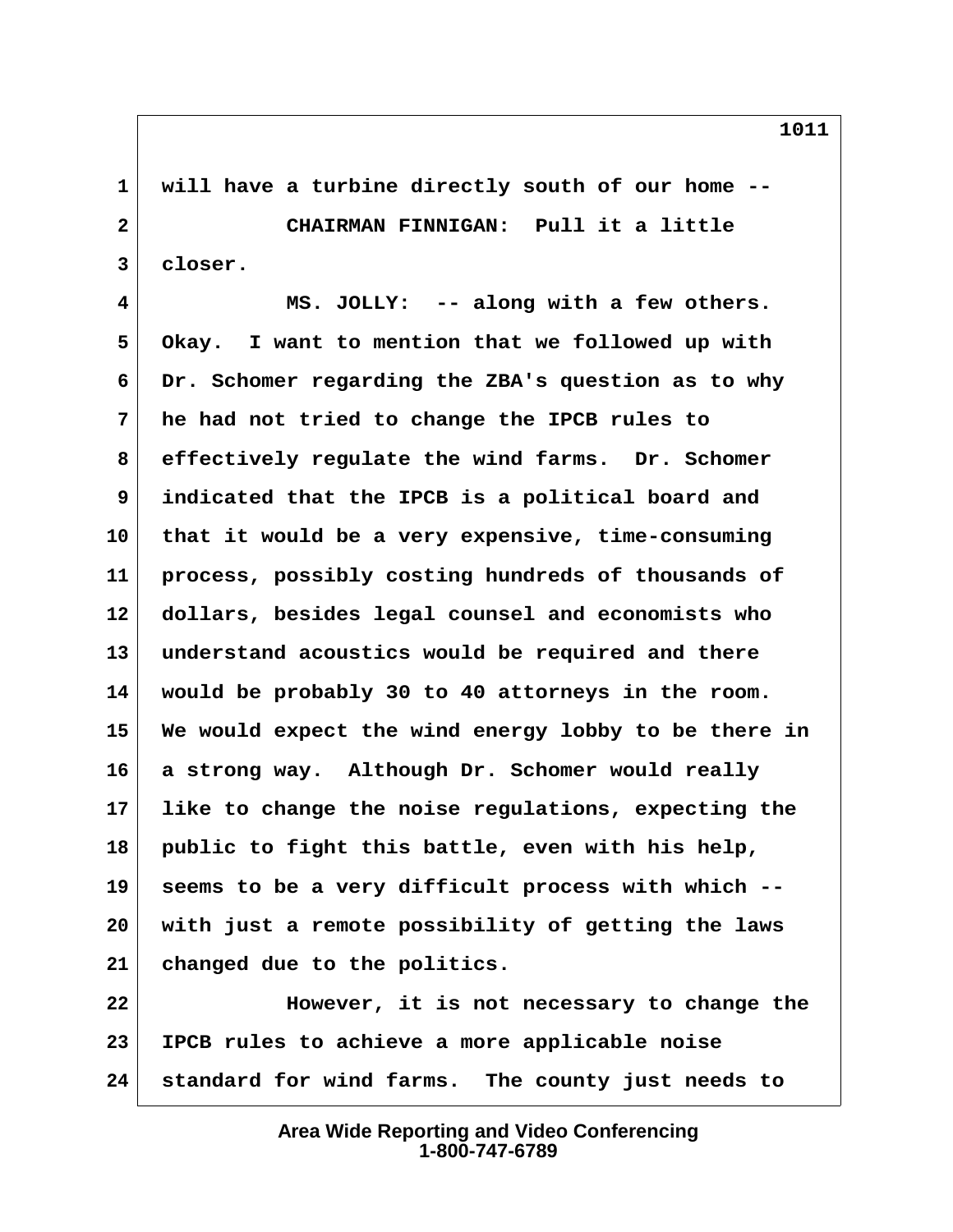**1 know the whole -- needs to follow the whole law not 2 just part of it. Dr. Schomer has stated that the 3 IPCB rules are written to be like a strict speed 4 limit, and the noise levels as measured in a one 5 hour length should never go over the IPCB nighttime 6 limits in any octave band during the appropriate 7 hours. This strict speed limit regulation is why 8 Dr. Schomer was stating that there is a need for a 9 three sigma or 9 dB cushion to be built into the 10 model to ensure that the noise limits will not 11 exceed more than once a year. If a model is run 12 with no cushion built in, the noise would be under 13 the predicted model one half of the time and over 14 one half of the time. According to Dr. Schomer, 15 EDPR has only built in approximately 1 and a half dB 16 cushion in their model.**

**17 Also, this application is a special use 18 application and therefore it must conform to the 19 seven standards of special use under the McLean 20 County ordinance, plus all the other federal, state 21 and local laws. I would like to discuss a few of 22 the serious issues with the EDP special use 23 application.**

**24 Number one, McLean County ordinance states**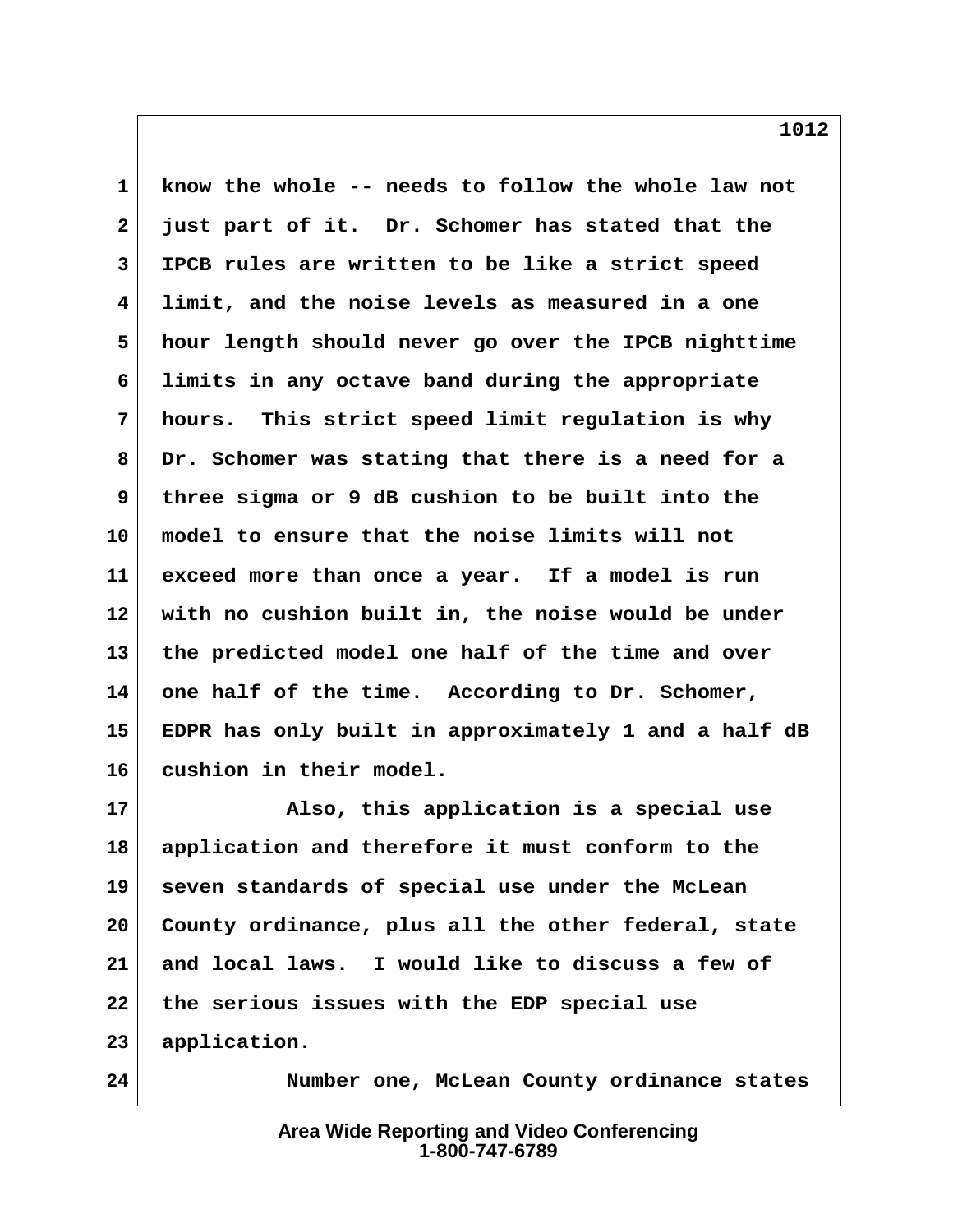**1 in Article 8, in no -- in no case shall a special 2 use permit be granted if the proposed use will 3 constitute a nuisance or a public health or safety 4 hazard to adjacent properties or to the community at 5 large. The zoning administrator agreed that the 6 agricultural nuisance disclaimer does not disclaim 7 any rights of rural residents to bring judgment 8 against an applicant for siting wind turbines if 9 they constitute a nuisance or a public health or 10 safety hazard. Therefore, it has no purpose and 11 should not be read nor included in the findings and 12 facts and recommendations sent to the county board 13 as it does not pertain to this special use.**

**14 It is improper for the ZBA or zoning 15 administration to enter this disclaimer into the 16 record with no basis other than to mislead the 17 county board's decision by leading them to believe 18 that the rural residents have disclaimed their 19 rights under the standard of special use in the 20 McLean County zoning ordinance. Dr. Schomer's and 21 Dr. Punch's testimonies were very clear that the 22 noise levels in the EDP application, this proposed 23 use, with its annoyance issues and adverse health 24 effects will constitute a nuisance and/or public**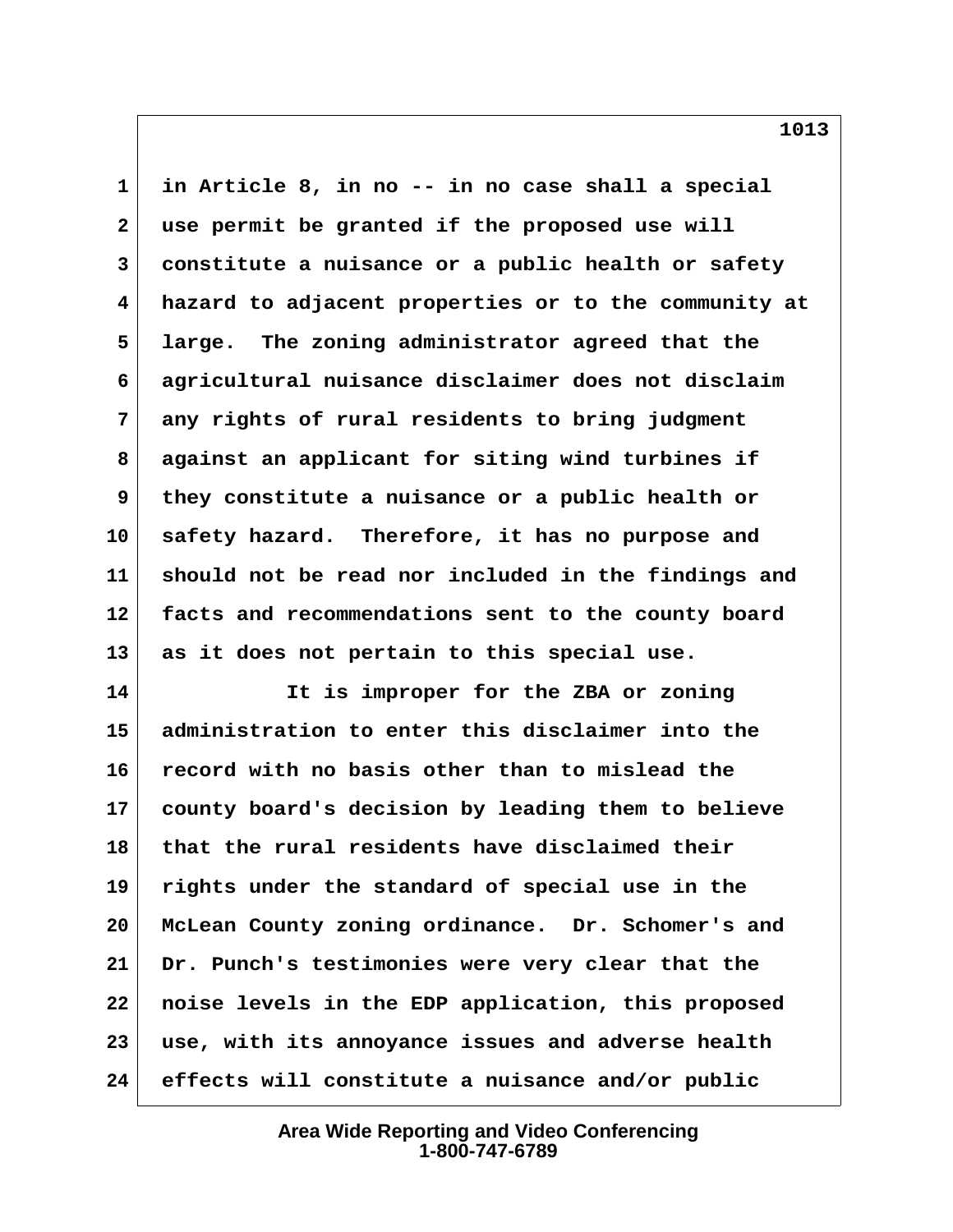**1 health issues to adjacent properties. While some of 2 the residents may have signed the agricultural 3 nuisance disclaimer, this disclaimer does not 4 disclaim any of the residents' rights to nuisance of 5 the special use.**

 **6 Number two. Illinois Pollution Control 7 regulations Section 901.102B was violated. As 8 testified by Dr. Schomer, pursuant to the IPCB 9 regulations, all points within the receiving Class A 10 land shall be in compliance with noise levels. No 11 sound shall exceed the limits when measured at any 12 point within such receiving Class A land. EDP only 13 modelled at one point, at the center of the house. 14 Also as testified by Dr. Schomer, if a model is run 15 with no cushion built in, the noise should be under 16 the predicted model one half of the time and over 17 one half of the time. According to Dr. Schomer, 18 EDPR has only built in approximately a 1 and a half 19 dB cushion in their model and therefore does not 20 comply with the whole law.**

**21 Number three. The application failed to 22 meet the burden of proof of the McLean County rules 23 supported by the Supreme Court decision. No 24 credible evidence to refute the annoyance issue**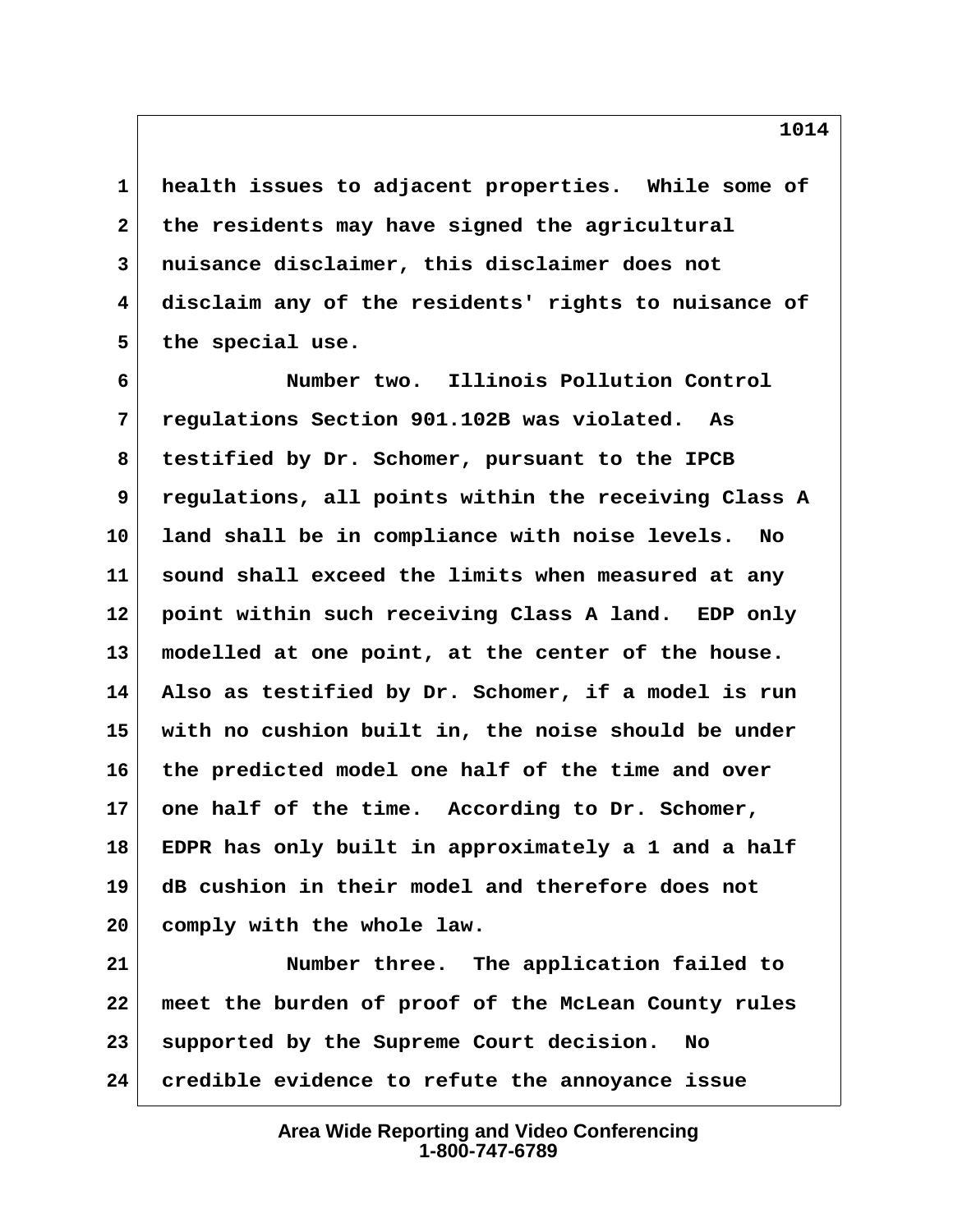**1 raised by Dr. Schomer and health issues raised by 2 Dr. Punch which impact the enjoyment of life under 3 the standards of special use. No credible evidence 4 to support the sound study to show that noise levels 5 are in compliance on the whole property pursuant to 6 the IPCB. No evidence was provided showing that the 7 microwave study wouldn't interfere with the local 8 broadbands. No credible evidence to refute that 9 property values will be detrimentally affected. 10 Nothing was done to refute the Kurt Kielisch strong 11 evidence to support -- evidence of this supported by 12 his many studies.**

**13 The following standards of special use 14 were not met. Standard one states the proposed 15 special use will not be detrimental to or endanger 16 the health, safety, morals, comfort and welfare of 17 the public. As testified by Dr. Schomer and Dr. 18 Punch, this special use will most surely be 19 detrimental to the comfort and welfare of the 20 public. EDP did not refute this evidence. 21 Standard two states the proposed special**

**22 use will not be injurious to the use and enjoyment 23 of other property in the immediate vicinity for 24 purposes already permitted or substantially diminish**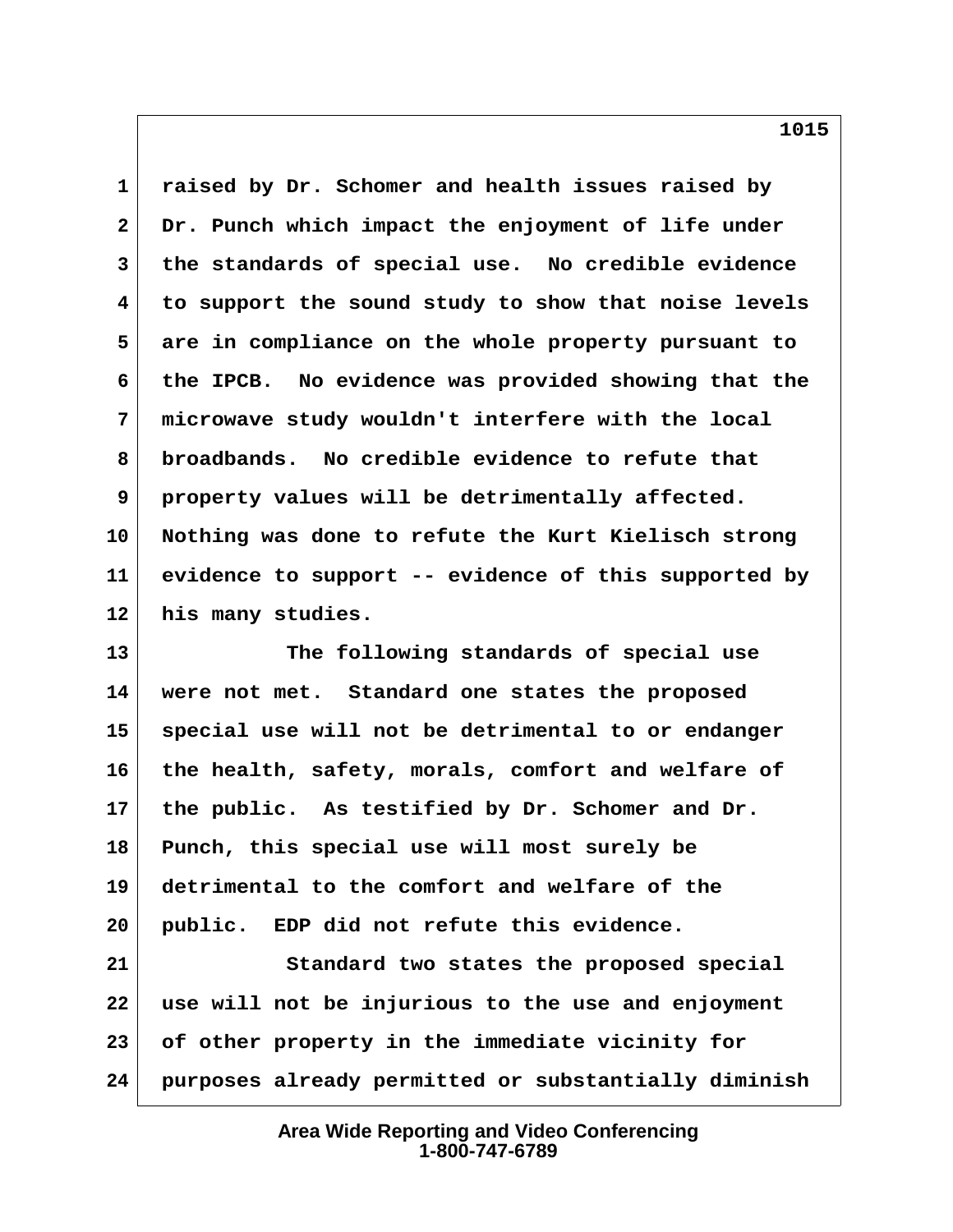**1 property values in the immediate area. Again, Dr. 2 Schomer's and Dr. Punch's testimony provided 3 evidence that this proposed special use would be 4 injurious to the enjoyment of our property. Mr. 5 Kielisch's testimony strongly showed that the 6 property values in the immediate area will most 7 likely be diminished.**

 **8 Standard number three states the proposed 9 special use will not impede the orderly development 10 of the surrounding properties for uses permitted in 11 the district. With standards one and two not met, 12 standard three will also not be met, because with it 13 being detrimental to the public and to the property, 14 it will impede the orderly development of the 15 surrounding properties for special uses permitted in 16 the district.**

**17 Standard number seven states the proposed 18 special use in all other respects conforms to the 19 applicable regulations of the district in which it 20 was located. Of course, with all the testimony and 21 evidence from these three experts which were not 22 refuted, this standard was not met. It seems that 23 the applicant did not -- did not even understand the 24 responsibility under the McLean County rules.**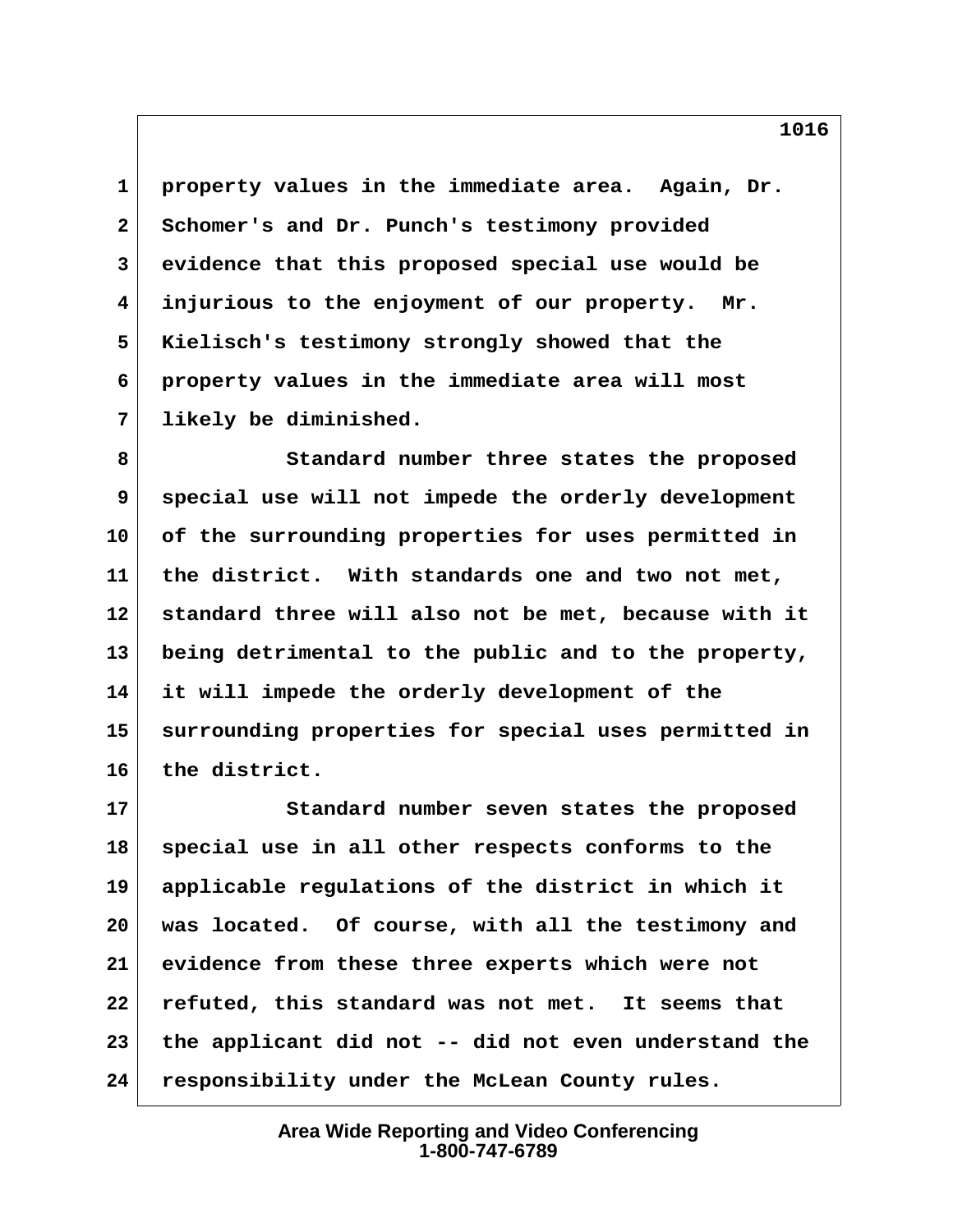1 Therefore, they did not even make a concerted effort  **2 at meeting the required burden of proof. I would 3 like this application denied. 4 CHAIRMAN FINNIGAN: Thank you. Questions? 5 MR. DEAN: Is tower number 3 the one 6 closest to your home? 7 MS. JOLLY: No, 97. 8 MR. DEAN: Okay, thank you. I was looking 9 at the wrong place then. 10 MS. JOLLY: Okay. 11 CHAIRMAN FINNIGAN: Do you have another 12 question, Rick? 13 MR. DEAN: No. 14 CHAIRMAN FINNIGAN: Staff? 15 MR. DICK: No. 16 CHAIRMAN FINNIGAN: Applicant? 17 MS. ANTONIOLLI: No. 18 CHAIRMAN FINNIGAN: Anyone in the audience 19 have questions? Thanks for coming up. 20 MR. DICK: Nathan Brefeld. 21 MR. DEAN: He just testified. 22 MR. DICK: That's all I have. 23 CHAIRMAN FINNIGAN: It's time for the 24 applicant for rebuttal.**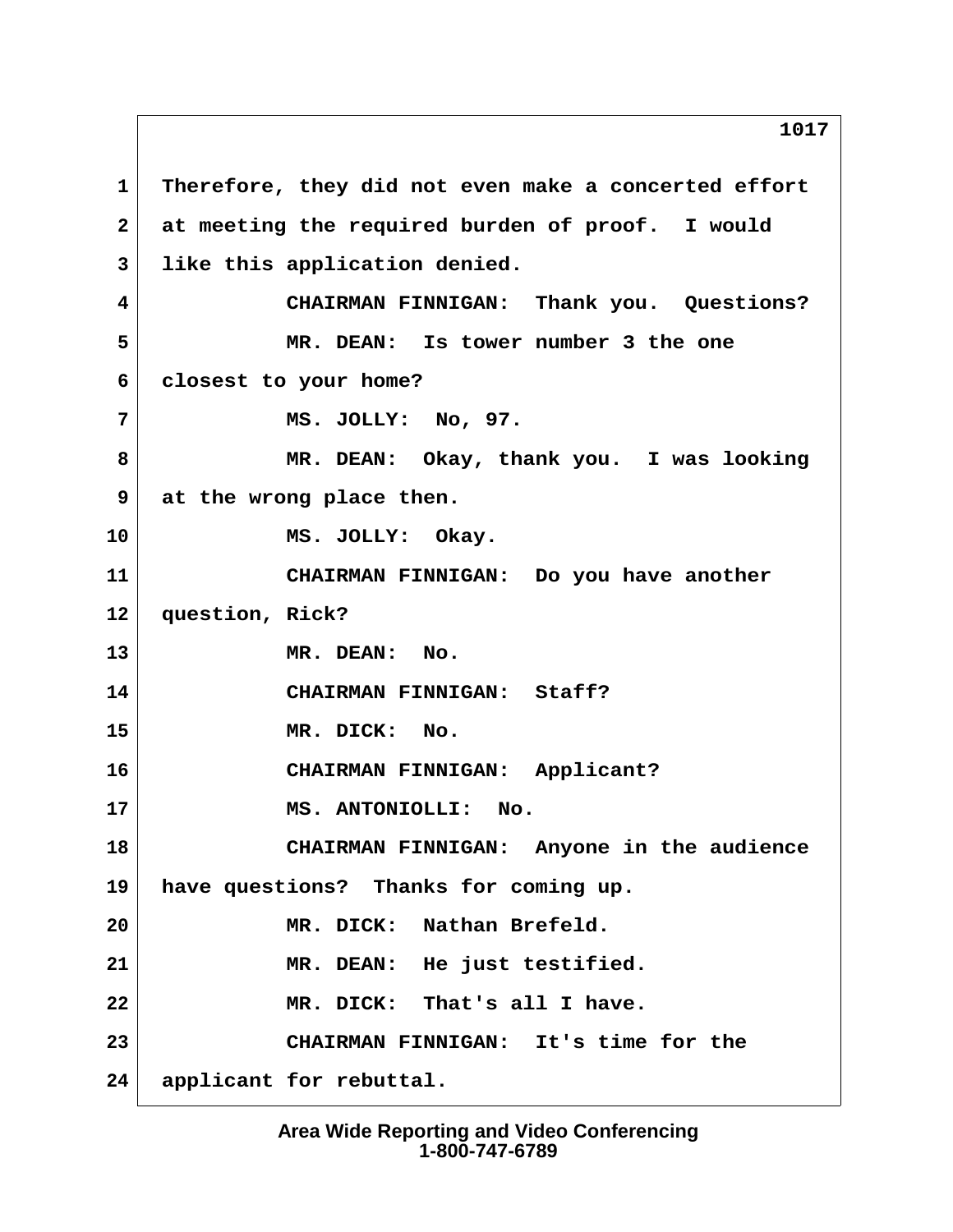**1 MS. ANTONIOLLI: Okay. Good evening, I'm 2 Amy Antoniolli from Schiff Hardin, attorney for EDP 3 Renewables, and I would like to start by where we 4 left off last week with the first part of rebuttal 5 testimony and that was from Mr. DeClark. And at 6 that time we did not move a copy of his presentation 7 into the record and I would like to do so now.** 8 MR. LUETKEHANS: No objection.  **9 CHAIRMAN FINNIGAN: We can do that. I 10 don't know if we have a number on that or not, but 11 we'll get one. 12 MS. ANTONIOLLI: Applicant Exhibit No. 15. 13 MR. LUETKEHANS: 15 I think was the 14 floodplain map. 15 MS. ANTONIOLLI: That hasn't been moved 16 into the record yet. 17 MR. LUETKEHANS: Well, we marked it and we 18 talked about it as 15. 19 MS. ANTONIOLLI: So why don't we say 16. 20 MR. DICK: I didn't enter that as an 21 exhibit since there was a dispute over it. 22 MS. ANTONIOLLI: Why don't -- 23 MR. DICK: We'll make this one 16. 24 MS. ANTONIOLLI: Okay, thank you. So I**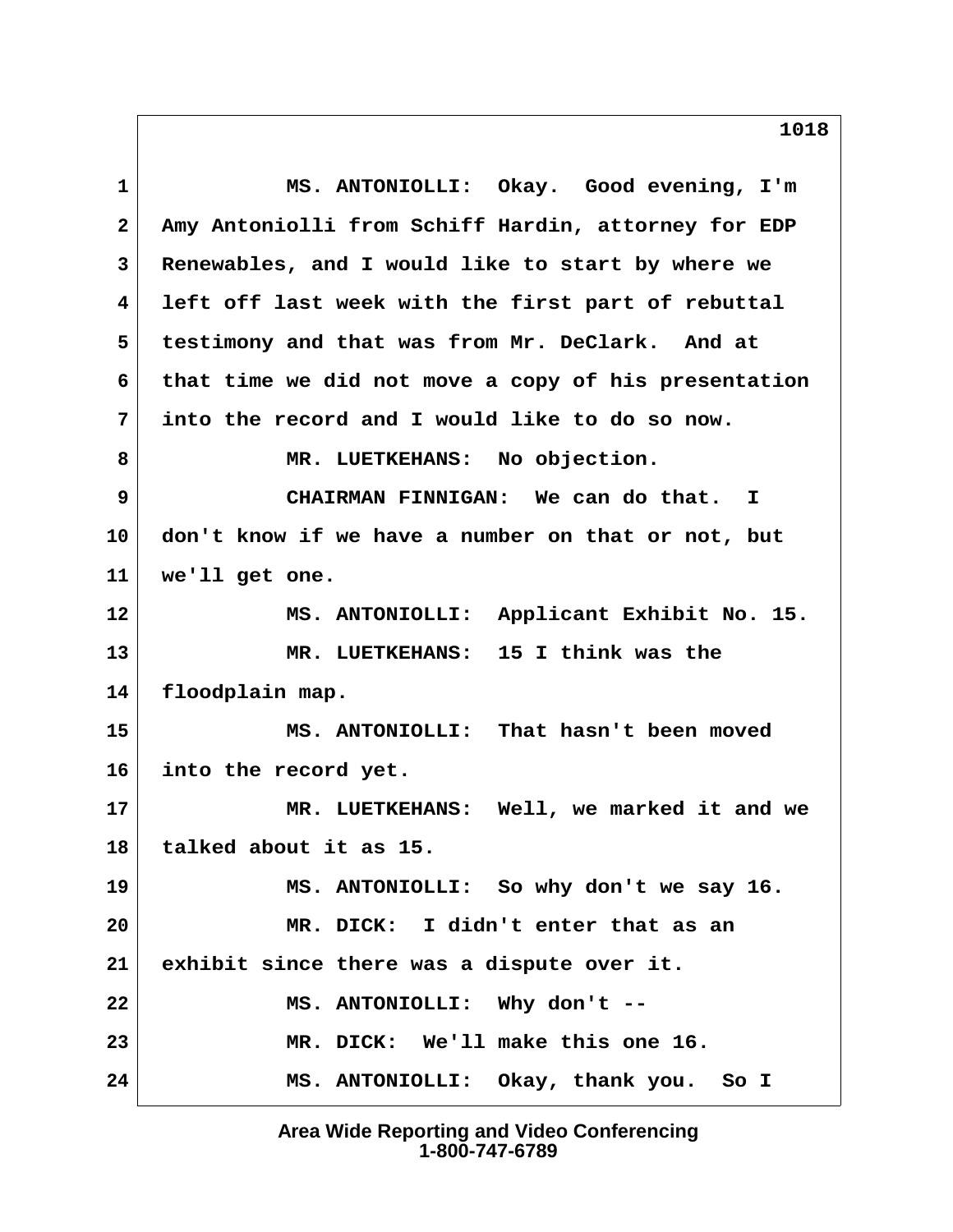**1 have with me tonight Ms. Allison Poe, environmental 2 manager for EDP Renewables, and I'm calling her back 3 on rebuttal to address testimony about EDP's 4 proposed responses to IDNR's recommendations. We 5 heard, we heard some testimony about the 6 recommendations, but they have changed since Mr. 7 Good's testimony about them, and so we present -- 8 they have not changed since we discussed the 9 recommendations with Mr. Shank and Mr. Capparella, 10 but we have not had a witness testify about them 11 yet, so we would present Allison tonight to do that. 12 MS. POE: All right, thank you. So as Amy 13 mentioned, I'm going to go through each of our 14 proposed modifications to IDNR's recommendations as 15 well as review the recommendations that we are 16 accepting as is tonight. 17 All right, so the recommendations from 18 IDNR that we agreed to accept include 19 recommendations one, three, four and five. And I'll 20 go through each of those quickly. The first 21 recommendation is that the project will setback at 22 least one mile from the Weston Cemetery Prairie 23 Nature Preserve.**

> **Area Wide Reporting and Video Conferencing 1-800-747-6789**

**24 Recommendation three, we do plan on**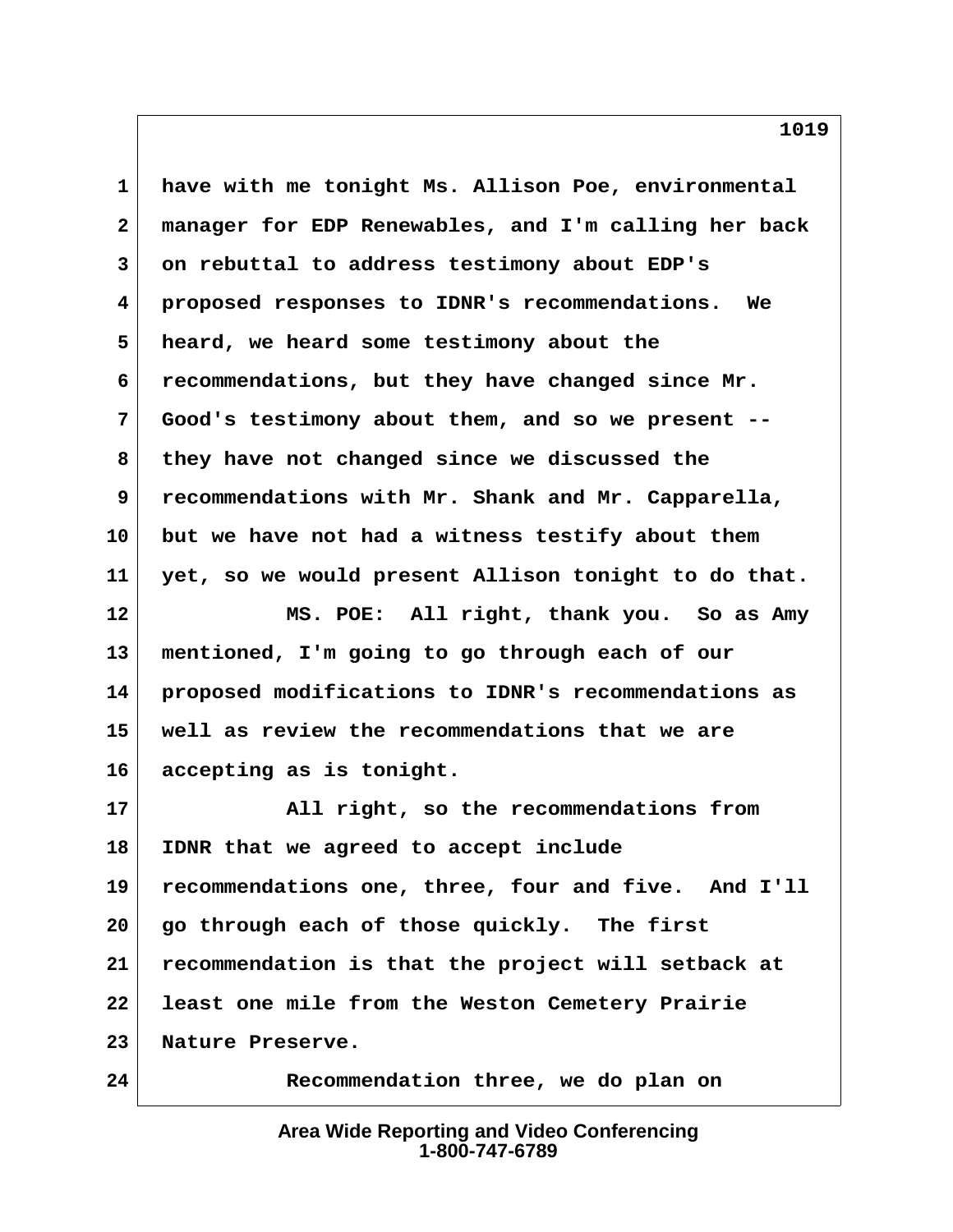**1 conducting three years of post construction 2 mortality monitoring to examine bird and bat 3 fatalities at the wind project, and I will note that 4 originally we had proposed to conduct two years 5 reserving a third year for follow-up if need be, but 6 we've decided to go ahead and conduct the three 7 years of monitoring.**

 **8 The fourth recommendation, the applicant 9 will perform and report fish and mussel surveys 100 10 meters up and down the stream of any proposed 11 physical disturbance of a perennial stream. At this 12 point we're unaware of any in-stream impacts, but if 13 there were to be any, we would conduct those 14 surveys.**

**15 Recommendation number five, we are 16 accepting the latter portion this recommendation in 17 that there are two turbines within 500 feet of a 18 perennial stream and we will support scientific 19 research to measure the effects of any turbine 20 noise, vibration or flicker on aquatic organisms in 21 those streams.**

**22 Okay, next I will go through our two 23 proposed modifications to IDNR's recommendations, 24 the first being recommendation number two. In this**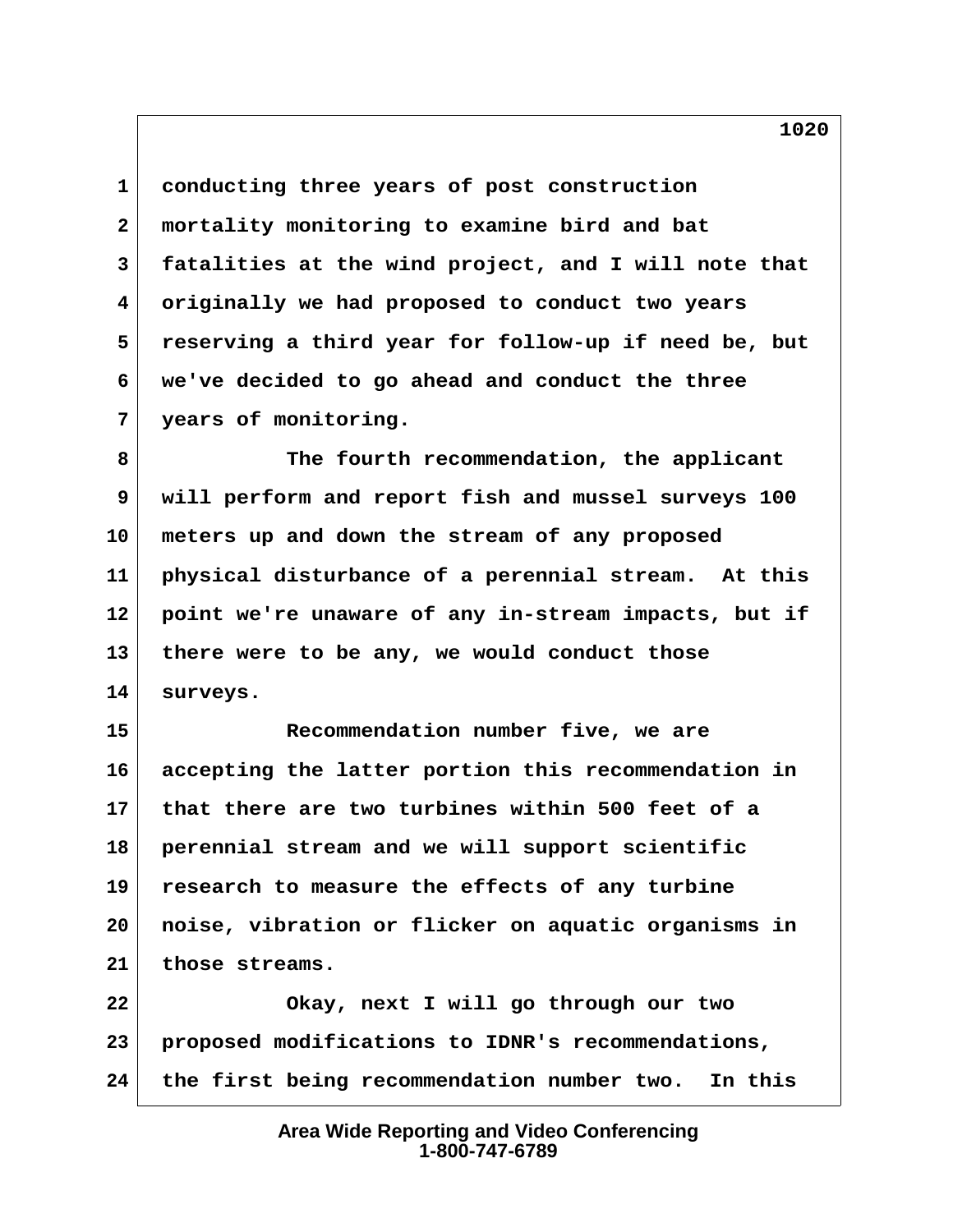**1 recommendation, the IDNR recommended imposing a 2 requirement for the applicant to curtail the turbine 3 operations below wind speeds of 5 meters per second 4 during -- or from July 15th through October 15th to 5 conserve endangered, threatened and nonlisted bats. 6 We propose pursuing more of an adaptive management 7 approach. We feel that this is appropriate due to 8 extensive construction monitoring that's been 9 conducted in central Illinois has indicated no 10 fatalities of threatened or endangered bat species. 11 Additionally we will be implementing the WEA's best 12 management practice in which we are feathering the 13 turbines below manufacturer's cut-in speed which has 14 been shown to reduce bat mortality by approximately 15 30 percent. And we will be conducting three years 16 of post construction monitoring. And during those 17 three years, if either an endangered species is 18 found among the fatalities or nonlisted bat species 19 fatality numbers exceed the estimated number from 20 the Twin Groves facility, which is 12.4 bats per 21 megawatt, then we will implement an adaptive 22 management strategy which may be in the form of 23 curtailment or deterrents, something along those 24 lines, to reduce bat mortality.**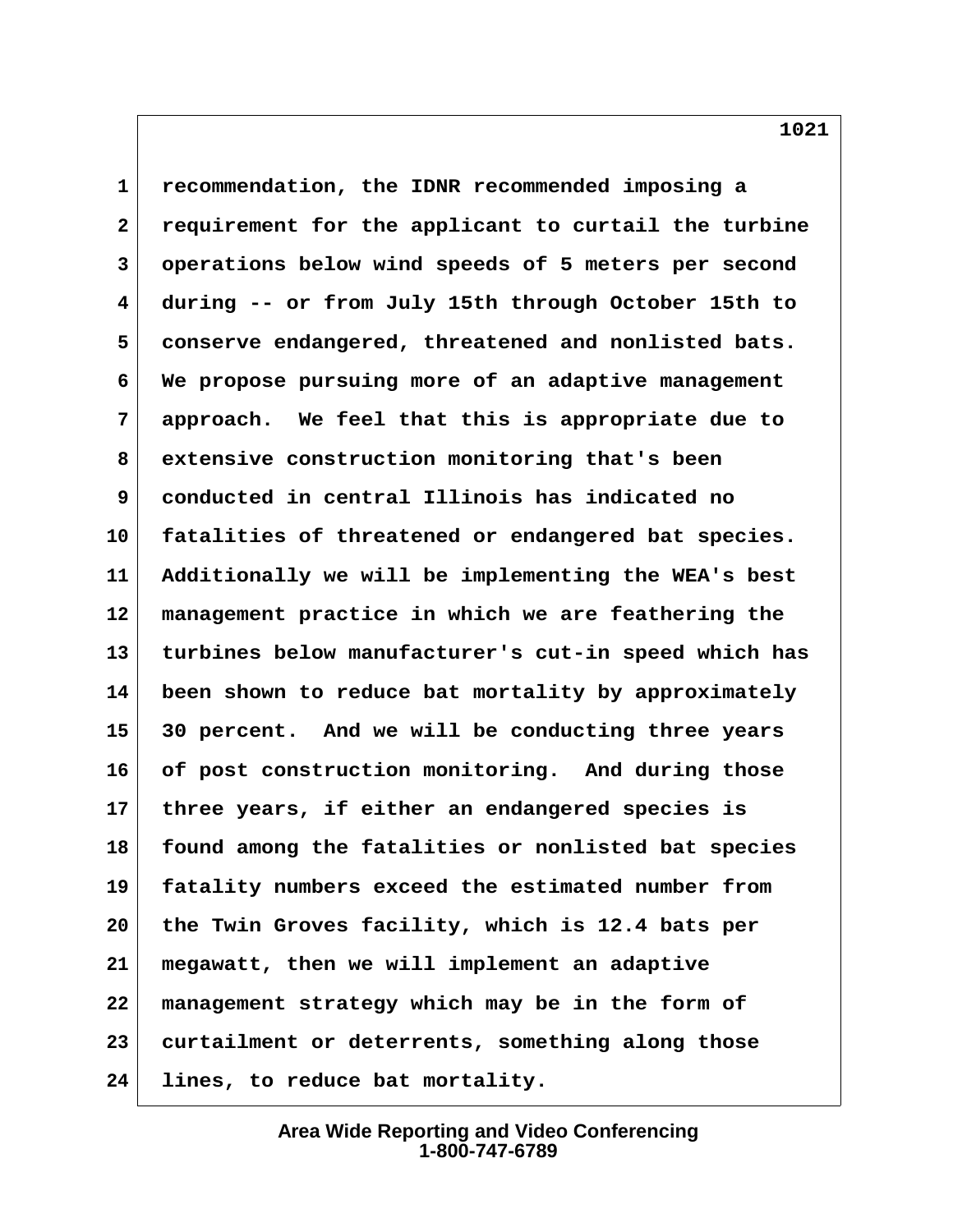**1 Next, recommendation number six. The IDNR 2 recommended siting wind farms one-half mile from the 3 Mackinaw River INAI site, including Henline Creek. 4 We have five turbines proposed for within a half 5 mile of Henline Creek but over 500 feet from the 6 creek. IDNR bases its recommendation on potential 7 impacts to aquatic species from noise, shadow 8 flicker, vibration. Although those concerns aren't 9 necessarily based on scientific study, which Keith 10 Shank did testify to, they are based on concern, 11 which we appreciate, but given the fact that there 12 are no scientific studies available to date, we 13 would like to conduct those studies to aid in the 14 furthering of knowledge around this potential issue. 15 These survey methodologies will be 16 coordinated with IDNR and will consist of a 17 preconstruction inventory survey of aquatic species 18 to better understand what's there. Additionally,**

**19 post construction surveys will be conducted during 20 years one and five following construction of the 21 turbines to determine if any potential impacts have 22 occurred. We're also assessing the logistics of 23 implementing a hydro-acoustic study. That's 24 something I discussed with IDNR and they've shown**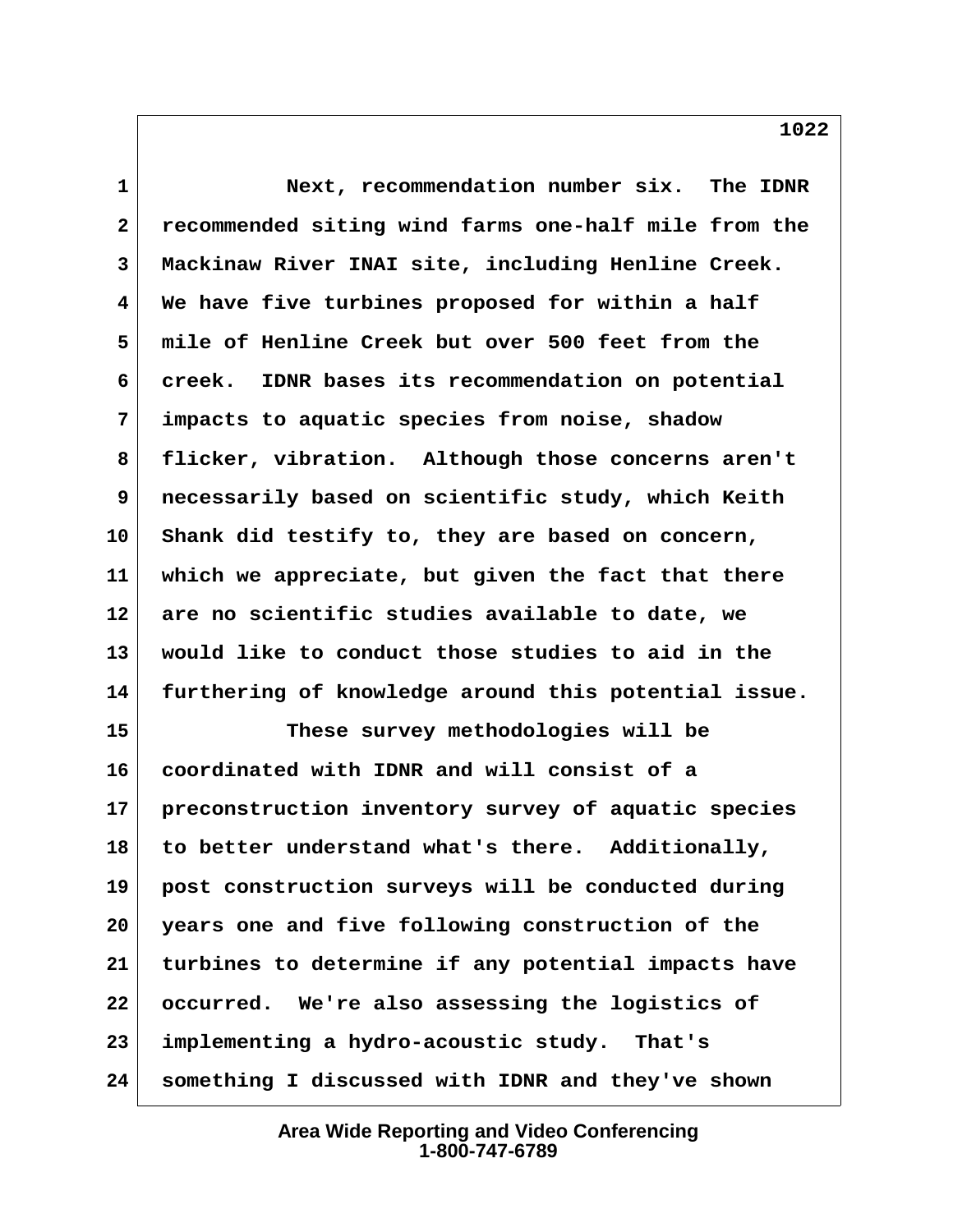**1 great interest in, so that would be paired with the 2 inventory surveys.**

 **3 Additionally, we will commit to the 4 highest standard of care when avoiding -- in 5 avoiding impacts to that section of Henline Creek 6 through a robust SWPPP and will have -- will have 7 things in place such as weekly inspections and 8 inspections after significant rain events to ensure 9 that there's no pollution or runoff occurring in 10 those sections of stream.**

**11 All right, and this is -- this is just a 12 photo of Henline Creek where some of the surveys 13 will occur. Again, preconstruction and post 14 construction surveys for mussels, mudpuppies, 15 salamanders and fish. And with that, I'll take 16 questions.**

**17 MS. ANTONIOLLI: One more question for 18 you. You were asked about, during your testimony 19 about incidents that have occurred at the Twin 20 Groves facility, and what information do you have 21 about that in follow-up? 22 MS. POE: Sure. We followed up with our**

**23 operations folks at Twin Groves and there have been 24 two spills in the last -- over the last two years.**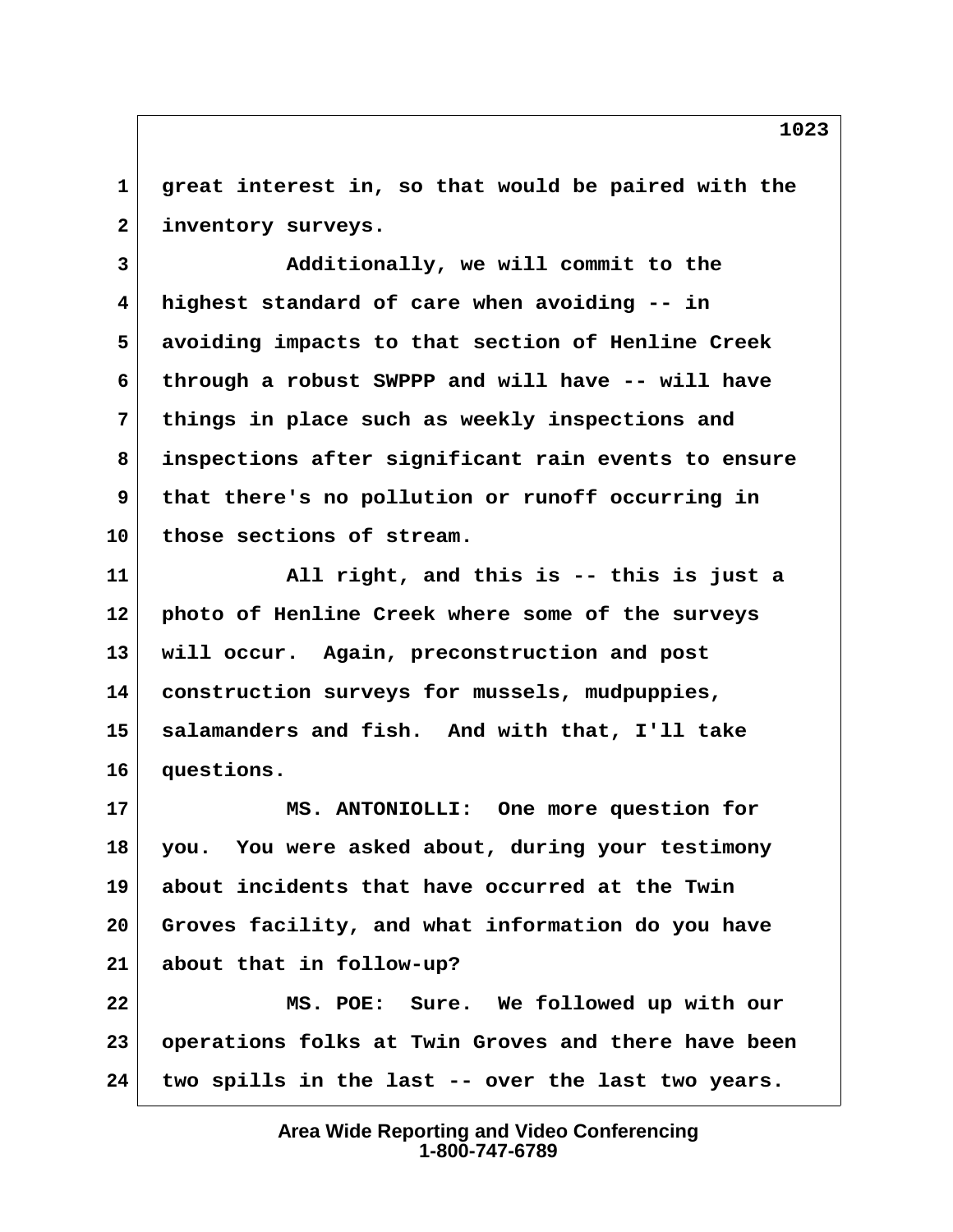**1 The first was from a hydraulic hose split which 2 resulted in approximately one gallon being released. 3 That was cleaned. The contaminated soil was cleaned 4 and properly disposed of per our spill prevention, 5 spill prevention control and countermeasure. The 6 second spill was also a ruptured hydraulic hose in 7 the turbine, 2.6 gallons were released, and again, 8 the oil contamination was cleaned and disposed of 9 properly.**

**10 I will also note some information that I 11 got from our turbine technicians is that turbines 12 have multiple sensors to shut down when oil pressure 13 or oil levels drop below a certain amount, so 14 they're turned off so that it doesn't just spew 15 continuously. And often that spill is maintained or 16 is contained within the nacelle.**

**17 MS. ANTONIOLLI: Okay, with that, I have a 18 copy of Ms. Poe's presentation from tonight that I'd 19 like to submit into the record as Applicant's 20 Exhibit No. 17. I also have a revised post 21 construction monitoring study plan for the project 22 which is just revised to reflect the three year 23 study that we testified to in response to 24 recommendation number two. That would be**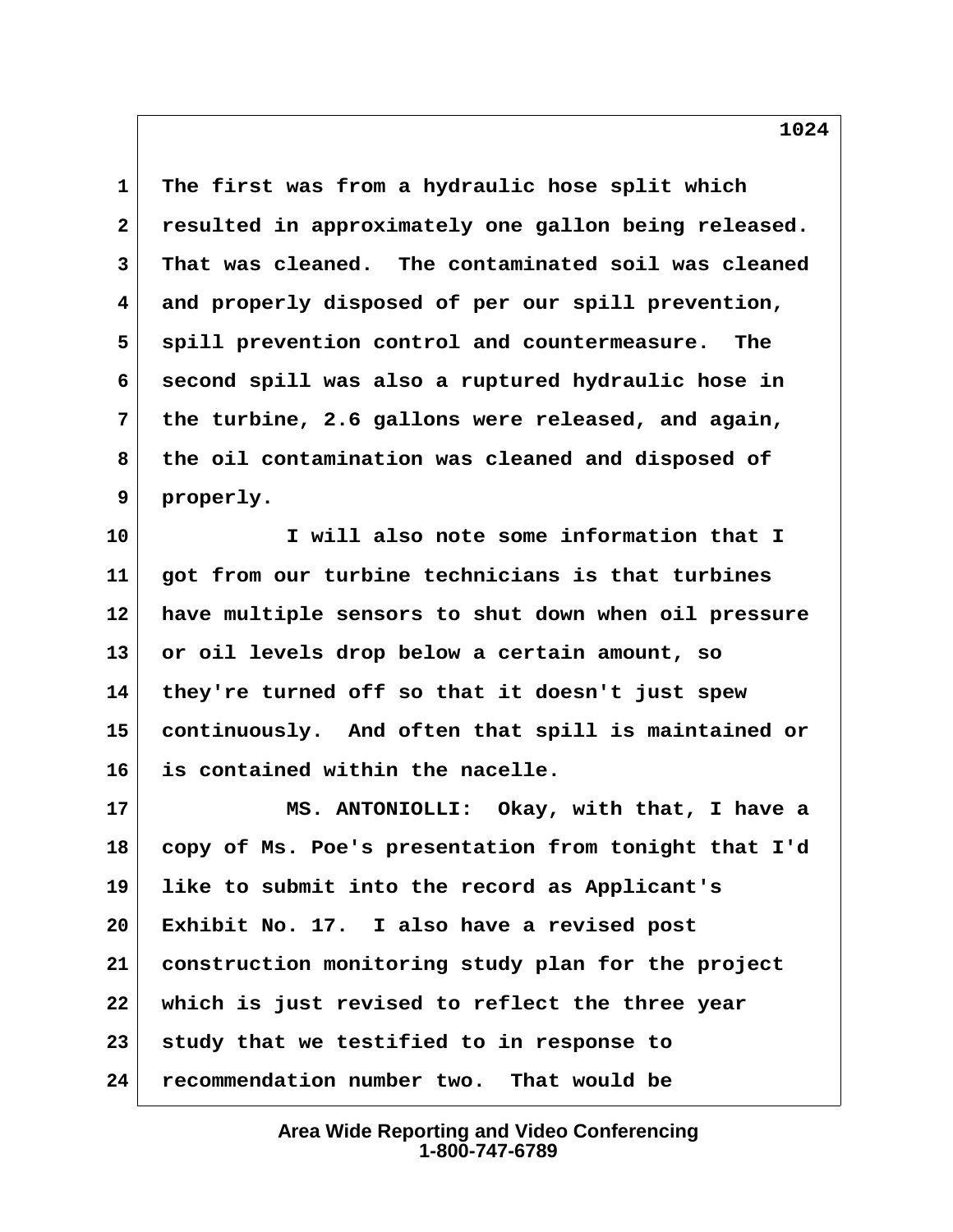**1 Applicant's Exhibit No. 18. 2 MR. LUETKEHANS: I need to see it first. 3 MS. ANTONIOLLI: Sure. 4 MR. LUETKEHANS: Could I have a few -- 5 could we just delay? 6 CHAIRMAN FINNIGAN: We're about break time 7 anyway. We can take a break if you want to look at 8 it. 9 MR. LUETKEHANS: Yeah, I just have -- 10 CHAIRMAN FINNIGAN: Yeah, let's take about 11 ten minutes because we're about halfway through. 12 We'll take a ten minute break. 13 (Recess at 8:20 p.m. to 8:34 p.m.) 14 CHAIRMAN FINNIGAN: I think everybody's 15 back. Mr. Luetkehans, did you have a problem with 16 that? 17 MR. LUETKEHANS: We have no objection to 18 either Applicant's Exhibit 17 or 18. 19 MS. WALLEY: I just want to make sure 20 they're labeled correctly for everybody for 21 identification purposes. The PowerPoint 22 presentation is 18 and the study is 17; is that 23 right? 24 MR. LUETKEHANS: I had it the other way**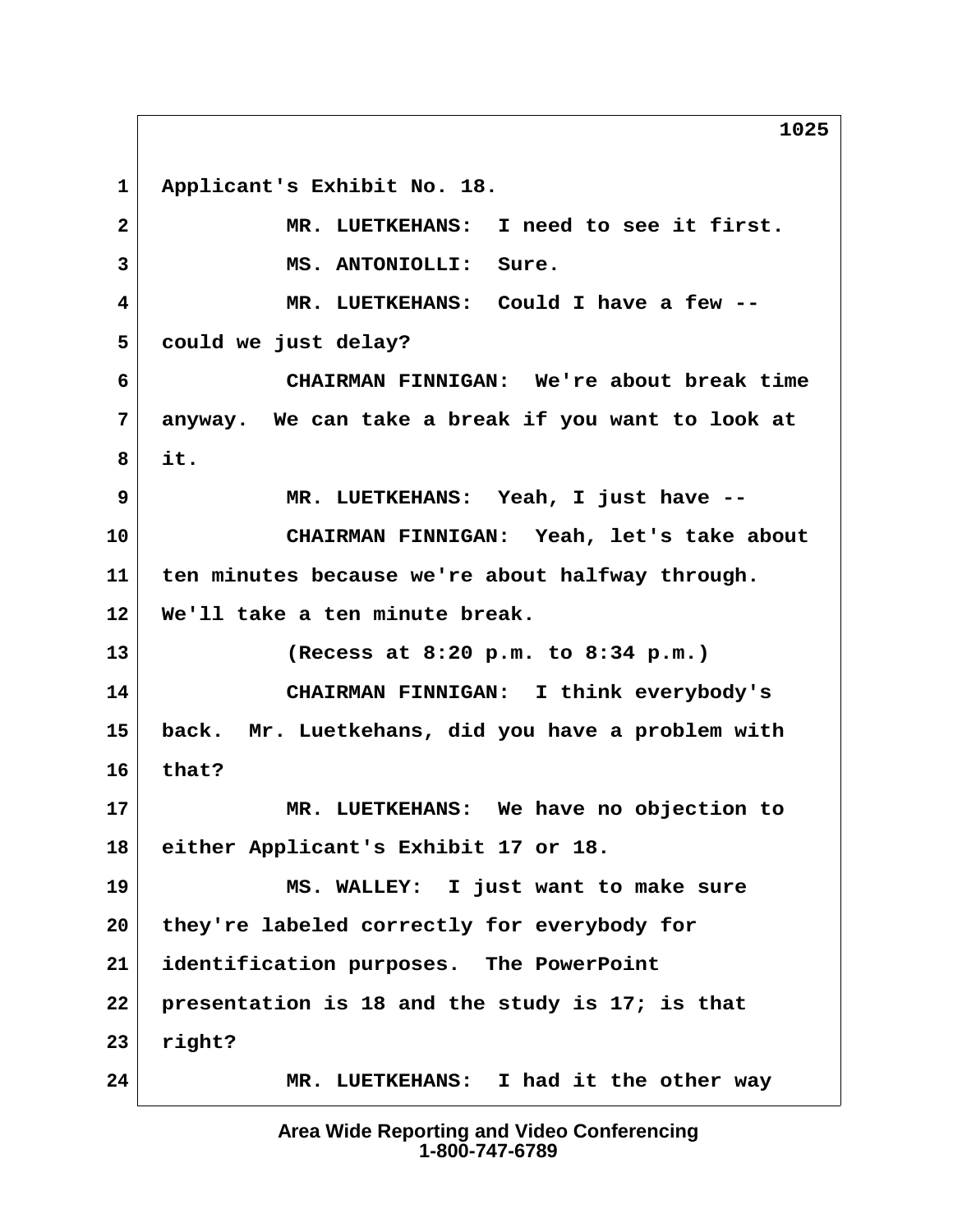**1 around. 2 MR. DICK: I had it the other way around. 3 This [indicating] is 17, this is 17? 4 MS. ANTONIOLLI: Correct. 5 MR. DICK: And this [indicating] is 18 and 6 this here [indicating] is 16? 7 MS. ANTONIOLLI: Yes. 8 MR. DICK: And this [indicating] is the 9 one we didn't actually get -- we gave it a 15, but I 10 didn't enter it as an exhibit. 11 MS. ANTONIOLLI: Yes, that's right. 12 CHAIRMAN FINNIGAN: Any questions from the 13 board? 14 MS. TURNER: If in your studies of the 15 aquatic -- you didn't mention that if you find a 16 negative impact, what would happen. 17 MS. POE: So that's a great question. We 18 have discussed with Dr. Capparella and with Keith 19 Shank looking at some sort of mitigation or kind of 20 voluntary offset option. I think given that we 21 don't even really know what's there, it's difficult 22 to, you know, really hone in on a specific 23 mitigation option, but that is something that we 24 would pursue if we did -- if we did find a negative**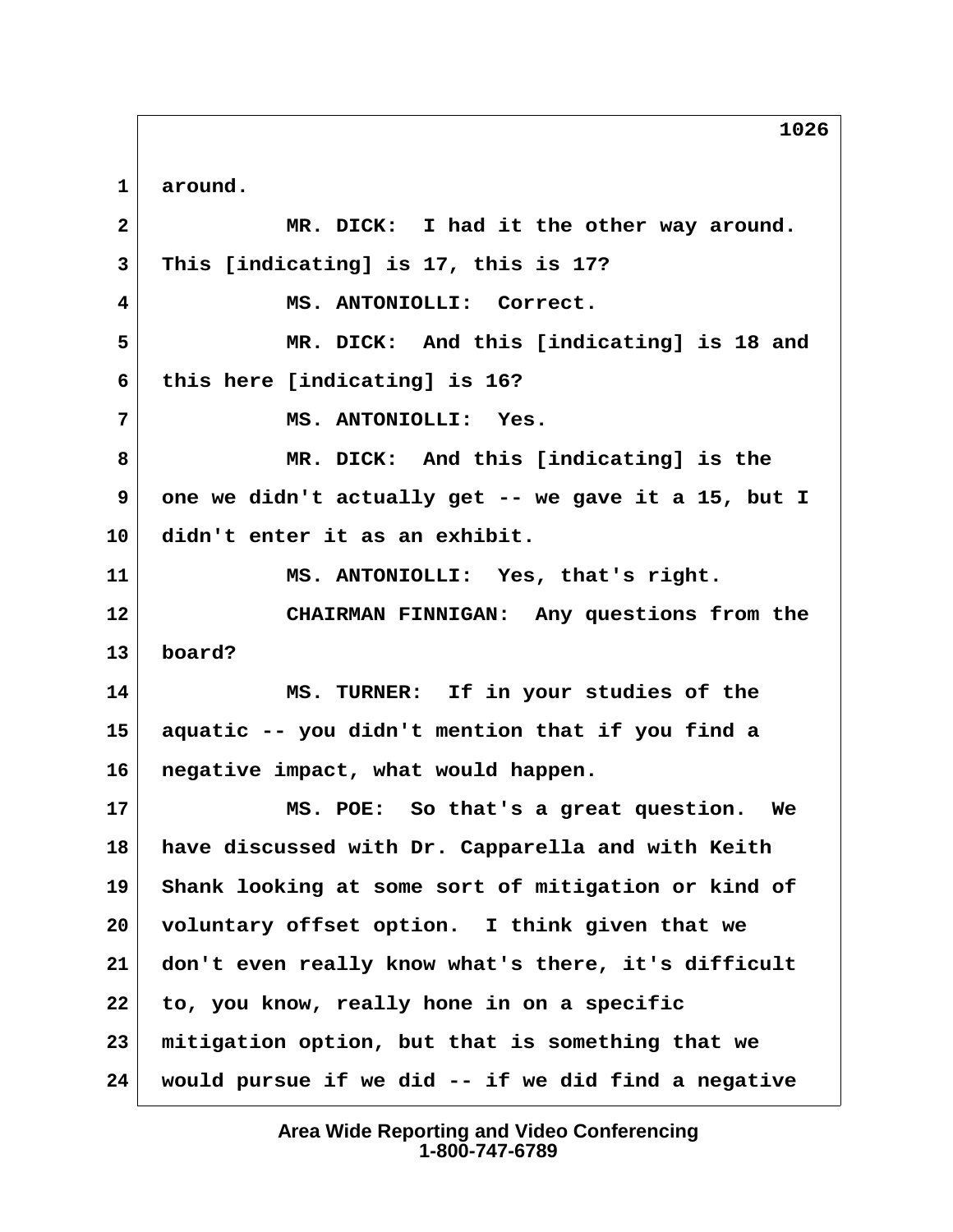**1 impact.**

 **2 MS. TURNER: Just with five of them there, 3 that's more of a risk -- 4 MS. POE: Definitely. 5 MS. TURNER: -- where you guys are 6 concerned. If you're having to mitigate by closing 7 those down, that's a pretty good risk. 8 MS. POE: Yes, yes. 9 MR. DEAN: Tell me a little bit about a 10 hydro-aquatic study. 11 MS. POE: Yeah, I think I'm learning about 12 it as well right now, but from what I understand in 13 talking with Keith Shank, you know, one thing that 14 he would like to see would be basically putting 15 hydro-acoustic microphones in the streams and 16 measuring kind of a baseline noise, noise floor, and 17 then afterwards at the post construction phase doing 18 the same thing to see -- you know, to be able to 19 say, well, there was noise before and there's more 20 after, whatever. That way, one thing that Keith and 21 I have talked about is that it is quite difficult to 22 assign causation to the wind turbines or, you know, 23 to other things that may cause impacts to mussels 24 and aquatic species, like dredging or like if it's a**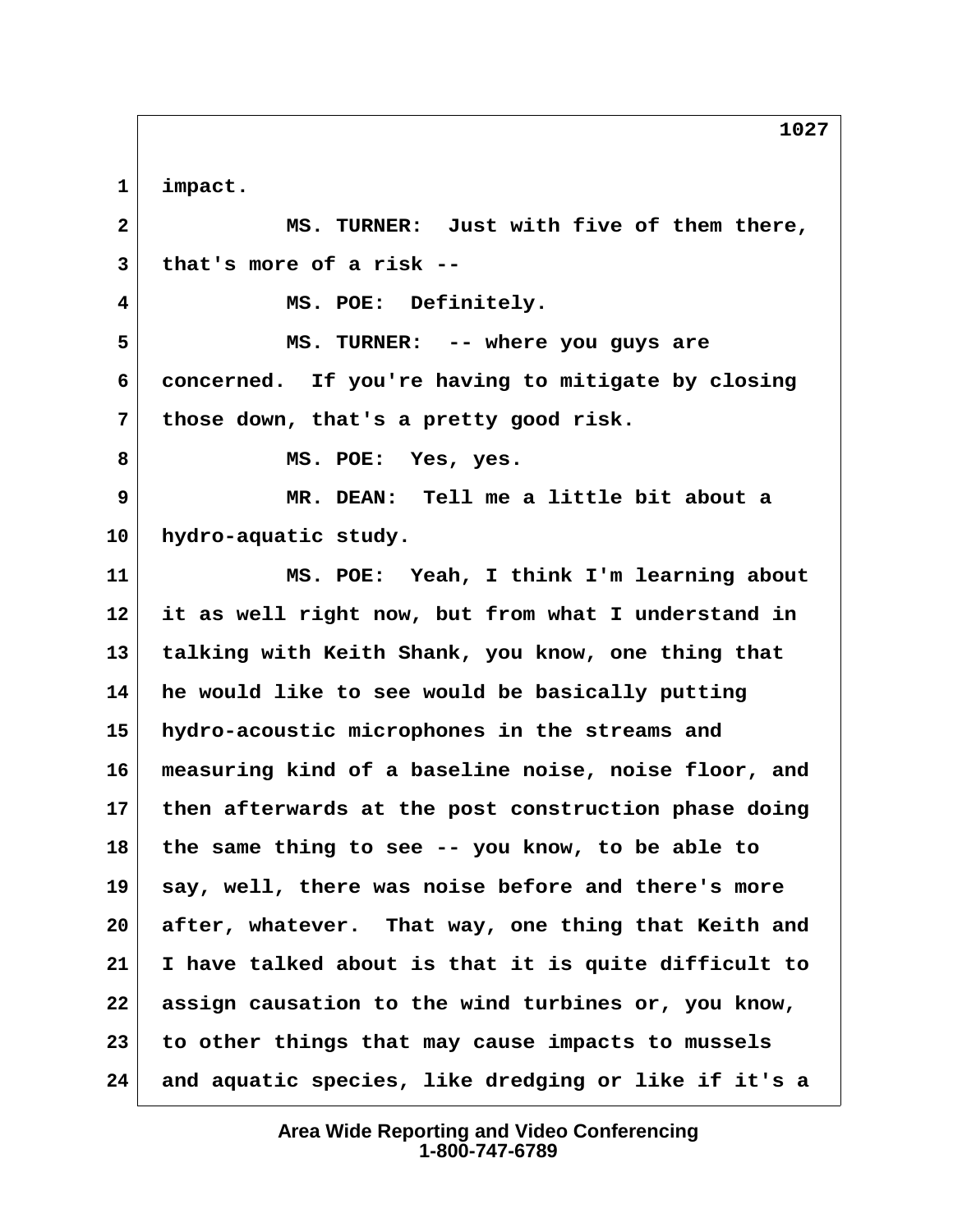**1 drought year or something like that that could 2 impact the species, so kind of having this baseline 3 noise study could shed some light on that. 4 MR. DEAN: Very good. You also mentioned 5 curtailment and deterrents. I understand 6 curtailment I think, but you can enlighten me on 7 that, and tell me more about deterrents. 8 MS. POE: So you would like me to tell you 9 a little bit more about curtailment as well? 10 MR. DEAN: Yes. 11 MS. POE: So curtailment is something that 12 we may do if bat mortality levels exceed the Twin 13 Groves project or if there's a threatened or 14 endangered species killed, so that's basically 15 increasing the cut-in speed of the turbines so that 16 they start operating and generating electricity at a 17 higher wind speed. And the kind of hypothesis 18 behind that is that we're finding more bats are 19 killed on low wind speed nights, and so by 20 increasing the cut-in speed, the turbines start 21 spinning at a higher wind when the bats would likely 22 not be there. 23 Deterrents. That's something that there's 24 ongoing research, and there has been for several**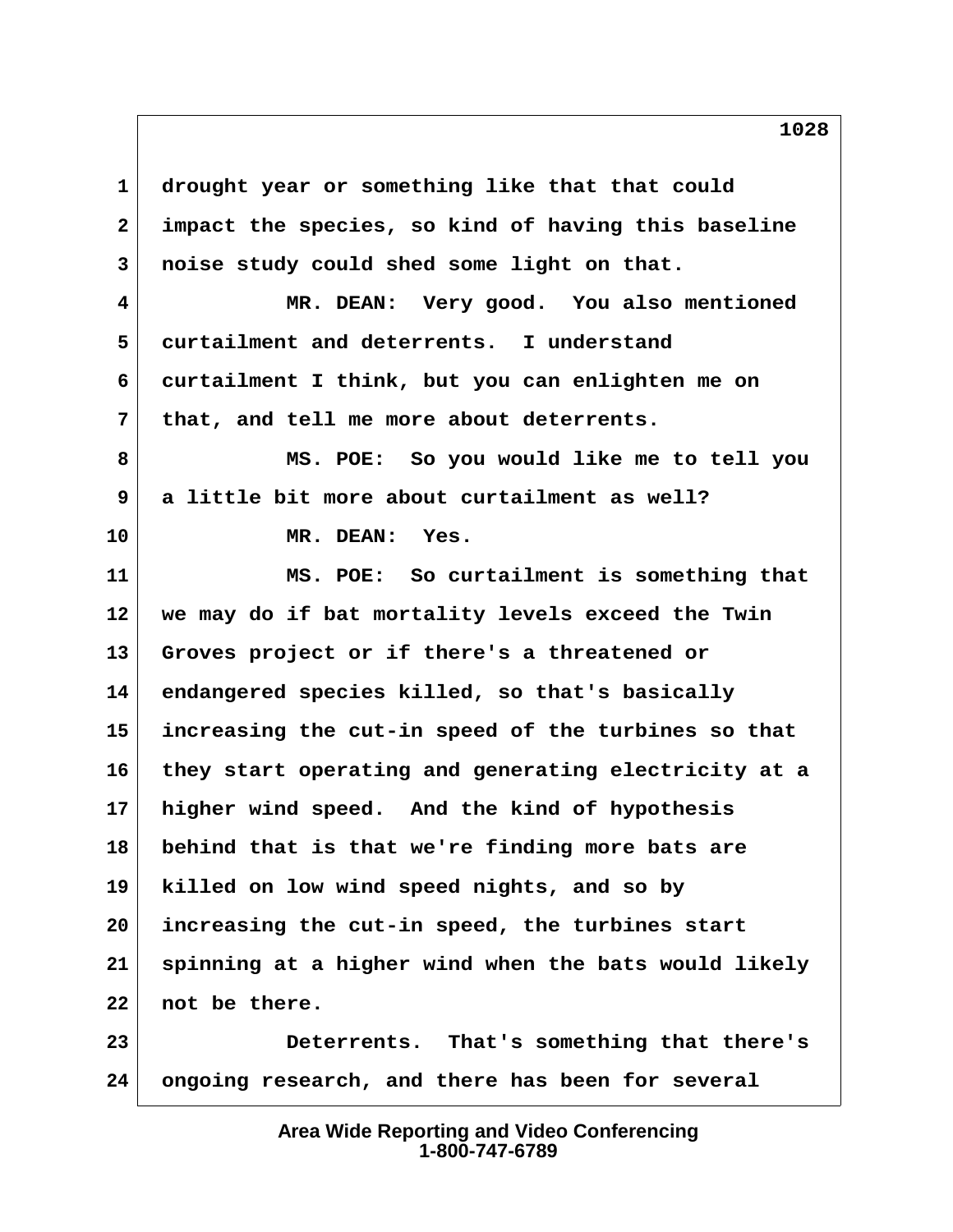**1 years, in developing deterrents that would be 2 installed on the turbines themselves, typically on 3 the nacelle, and those deterrents emit an ultrasonic 4 or a high frequency noise that makes it 5 uncomfortable for the bats that are echolocating to 6 navigate and catch insects and things like that. So 7 those are, those are potential mitigation measures 8 that we would investigate and apply if appropriate. 9 MR. DEAN: Okay, very good, thank you. 10 MR. BANGERT: This research that you're 11 talking about, would that be publicly available in 12 the future should it take place? 13 MS. POE: The aquatics research? 14 MR. BANGERT: Yeah, any of the research 15 along the five turbines close to the Henline. 16 MS. POE: That would likely be publicly 17 available, especially given that there really isn't 18 any science available and part of why we're doing 19 this is to make that available to others, so we 20 would work with IDNR and go through the proper 21 channels to make that available to folks. 22 MR. BANGERT: Okay, thanks. 23 MS. TURNER: Do you have the option to 24 keep that from being available? I guess I would**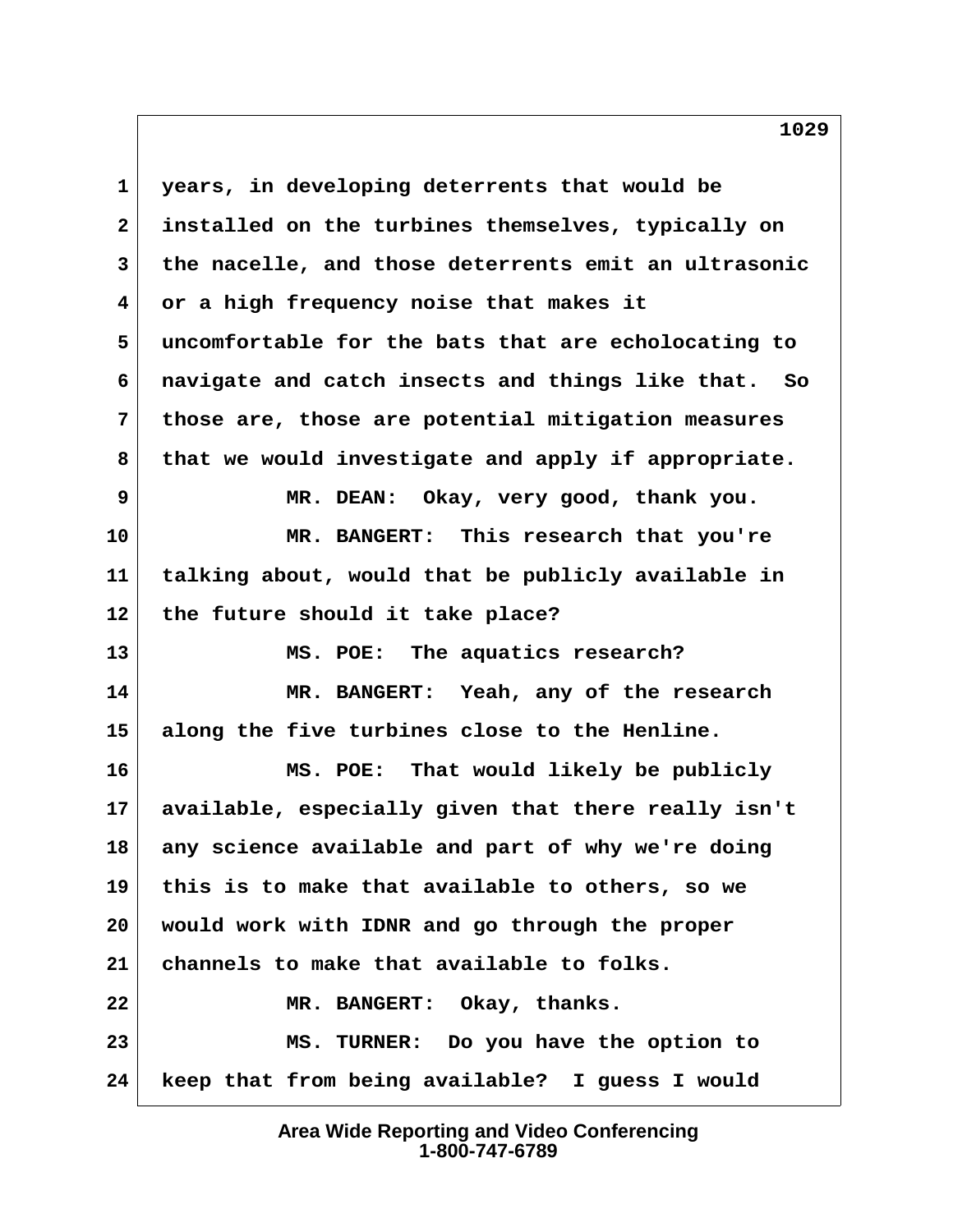**1 want to make sure that's available. 2 MS. POE: Yeah. 3 MS. TURNER: And I want to know if I need 4 to state that clearly. 5 MS. POE: Right, right. Yeah, you know, 6 for the most part we share our data with the 7 agencies freely, you know, so yeah, I don't see any 8 reason why we wouldn't. 9 CHAIRMAN FINNIGAN: Questions from staff? 10 MR. DICK: Is it your intent to work with 11 Angelo Capparella on discussing this, the studies 12 that you would be doing on Henline Creek? 13 MS. POE: Yes, I mean we've been working 14 or getting input from him on the local flora and 15 fauna and we consider him a local expert, so we 16 would be likely pursuing his expert input on these 17 studies. 18 MR. DICK: Thank you. 19 CHAIRMAN FINNIGAN: Mr. Luetkehans? 20 MR. LUETKEHANS: Thank you. Phil 21 Luetkehans, L-U-E-T-K-E-H-A-N-S. 22 QUESTIONS BY 23 MR. LUETKEHANS: 24 Q. You say that as far as recommendation**

> **Area Wide Reporting and Video Conferencing 1-800-747-6789**

**1030**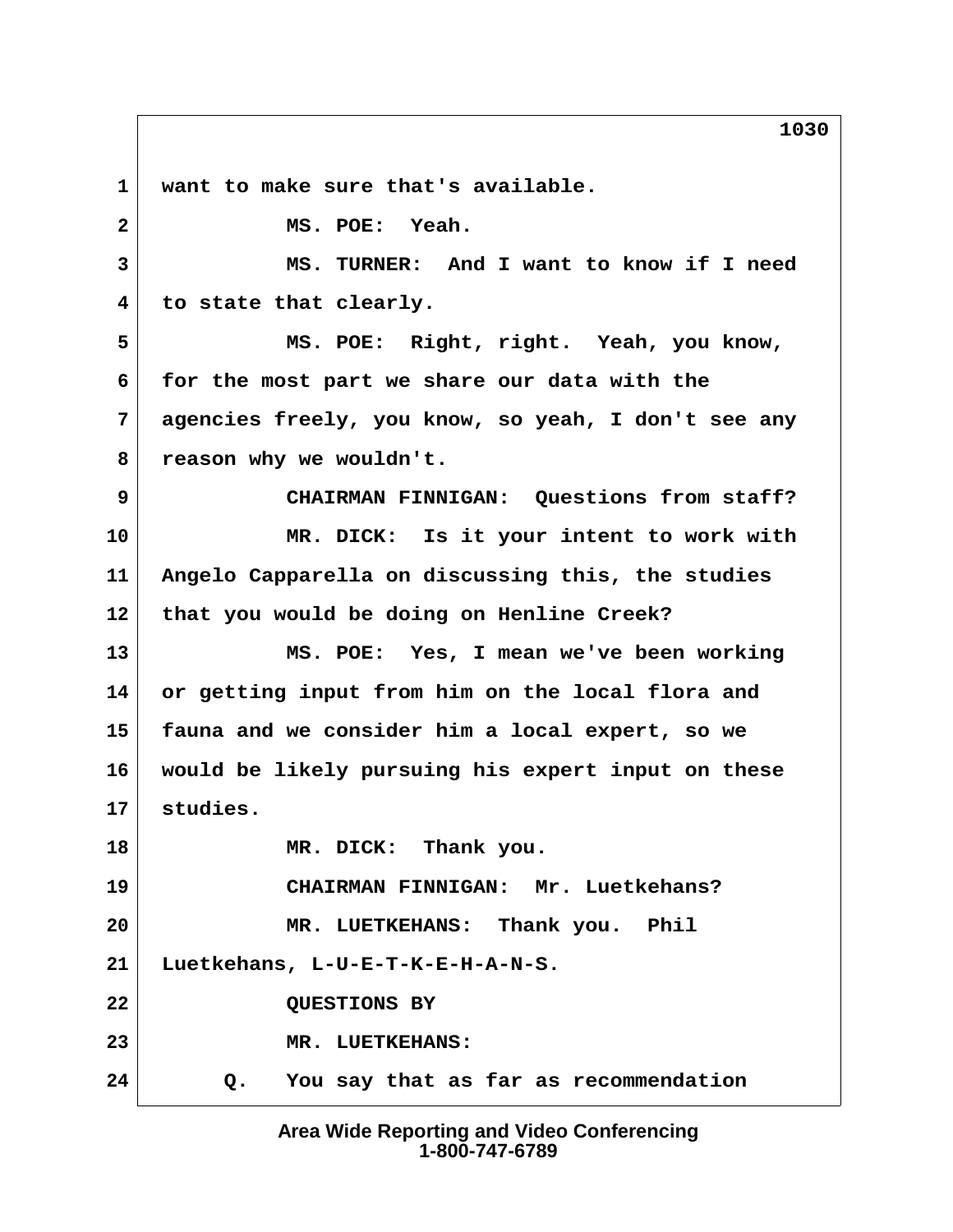**1 number two your information is based on studies done 2 in central Illinois; is that correct? 3 A. That's correct. 4 Q. Have you presented those studies to this 5 board? 6 A. I believe Mr. Good presented some 7 information on those studies. 8 Q. But not the actual study itself, correct? 9 Are you aware of whether he has actually submitted 10 that study to this board or not? 11 A. Oh, I don't think he submitted the actual 12 study. 13 Q. Thank you. You also mentioned that bat 14 mortality was reduced by approximately 30 percent at 15 Fowler Ridge, Indiana. That study itself has not 16 been presented to this board either, has it? 17 A. That study specifically has not. 18 Q. Okay. You also mentioned that the overall 19 mortality for nonbat listed species, if it exceeds 20 the number reported at the nearby Twin Groves 21 facility, then you would adapt management measures; 22 is that correct? 23 A. That's correct. 24 Q. Has the IDNR approved that -- the IDNR has**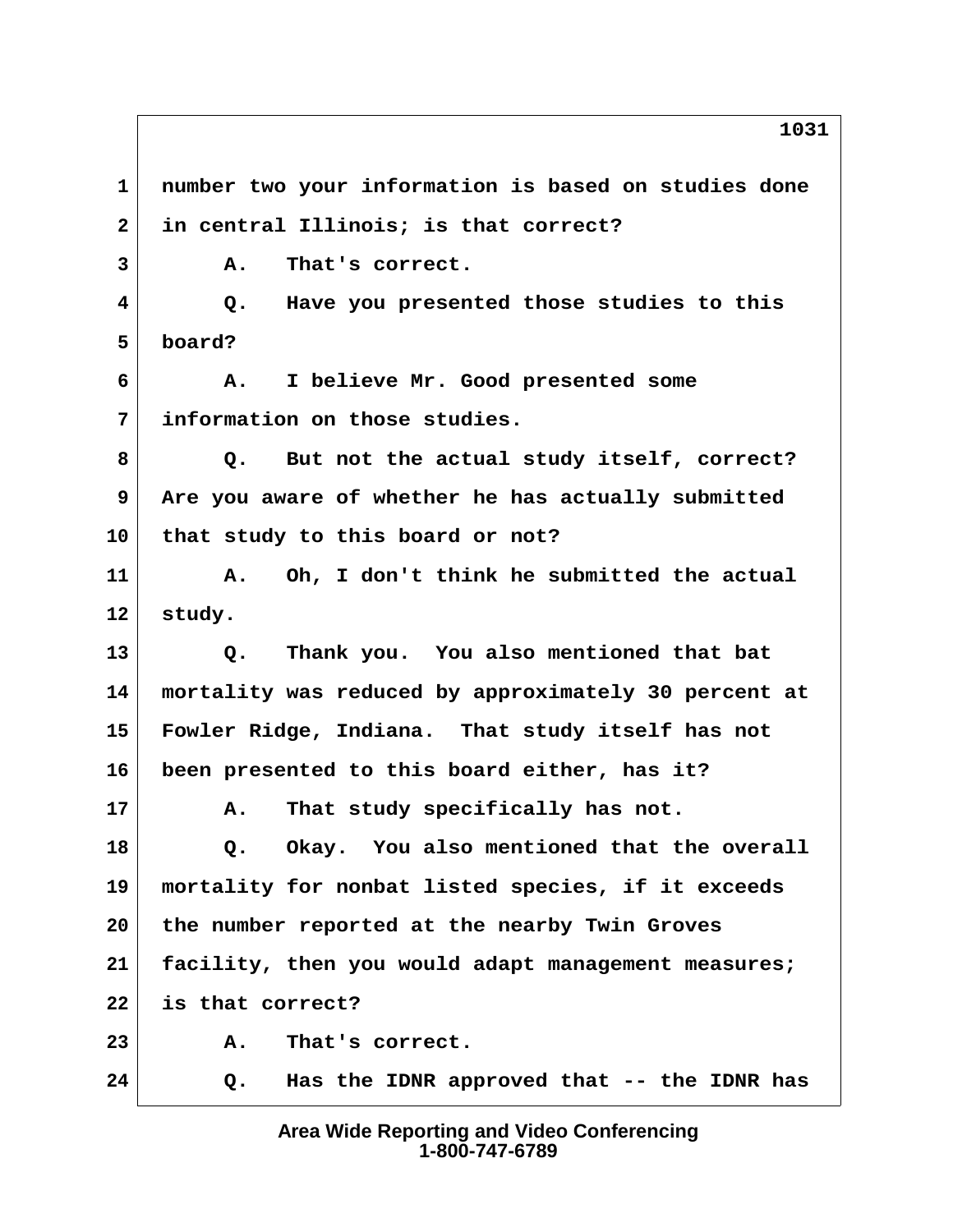**1 not approved that number, the number upon which you 2 should adapt management measurements, has it?**

 **3 A. I would say the IDNR hasn't specifically 4 approved it, but through conversations with Keith 5 Shank, he has indicated that those measures seem 6 appropriate.**

 **7 Q. But Mr. Shank has not changed his 8 recommendation number two at any point and provided 9 it to this board, has he?**

**10 A. He has not, but he did state that those 11 are recommendations, and that if we were to present 12 credible evidence, then the board may decide to not 13 go with his recommendations.**

**14 Q. Yeah, but his recommendation has not 15 changed, correct? Even after talking to you, the 16 recommendation to this board is still IDNR**

**17 recommendation number two, correct?**

**18 A. That's correct.**

**19 Q. Okay. Likewise is that recommendation 20 number six has not changed either, has it?**

**21 A. That's correct.**

**22 Q. Unlike recommendation number five, the 23 IDNR did not ask for a study upon this issue in its 24 testimony or report, correct?**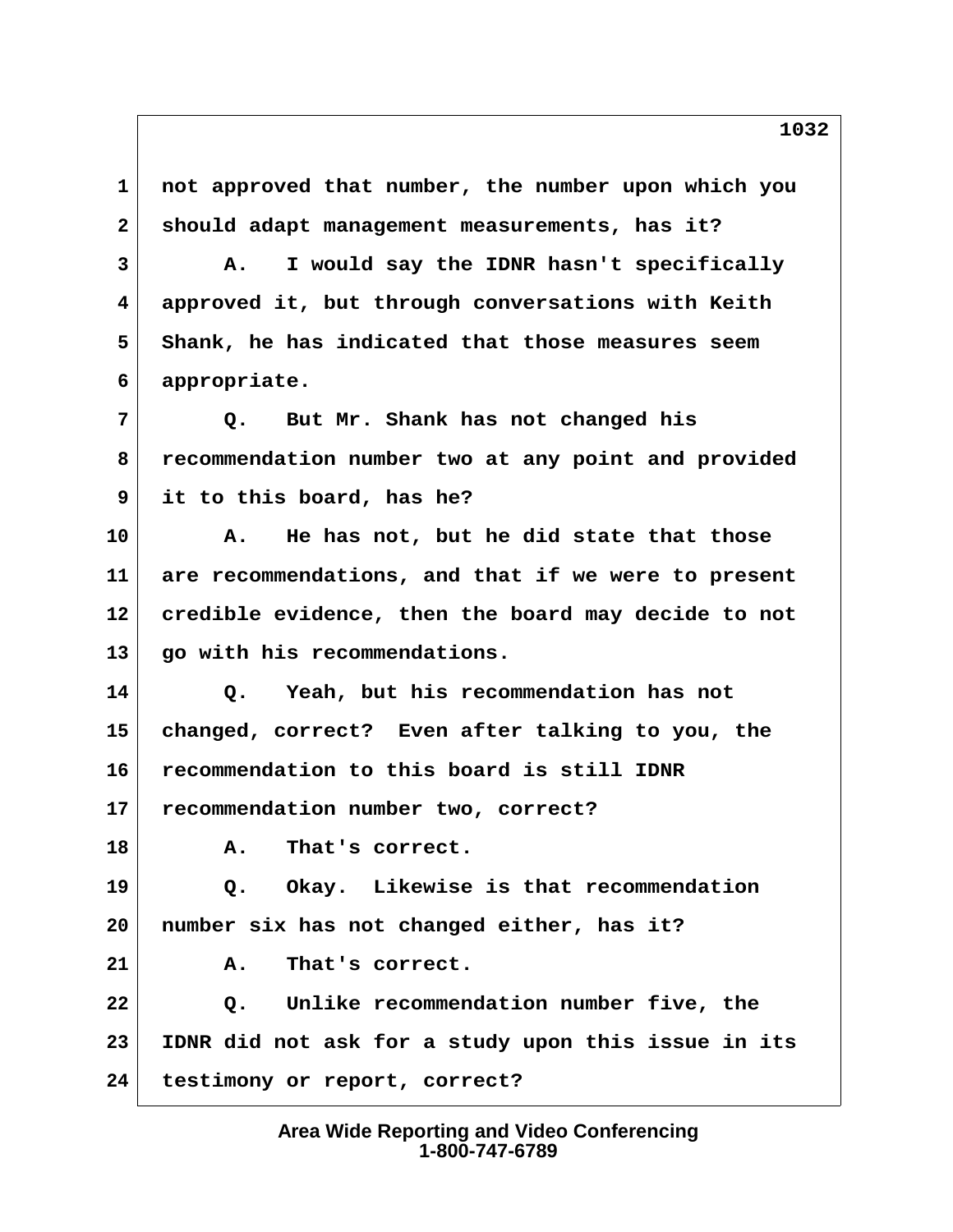1 A. Correct.  **2 Q. And likewise, they have no new 3 recommendation since it was presented to this board 4 by Mr. Shank last week, correct? 5 A. Correct. 6 Q. Do you have any reason to disagree with 7 Mr. Shank's opinion that mussels and fish reside 8 within Henline Creek? 9 A. No, I don't have any reason to doubt that. 10 Q. You said that oftentimes the spill is 11 maintained within the nacelle; is that correct? 12 A. Correct. 13 Q. So oftentimes it's not; is that correct? 14 A. Correct. 15 Q. You say that in recommendation number six 16 likewise EDPR is currently assessing the logistics 17 of implementing a pre and post construction 18 hydro-acoustic study, correct? 19 A. That is correct. 20 Q. That's different than a commitment to do 21 that study, correct? 22 A. That is correct. There have not been any 23 hydro-acoustic studies to my knowledge looking at 24 baseline noise levels in regards to mussels, so we**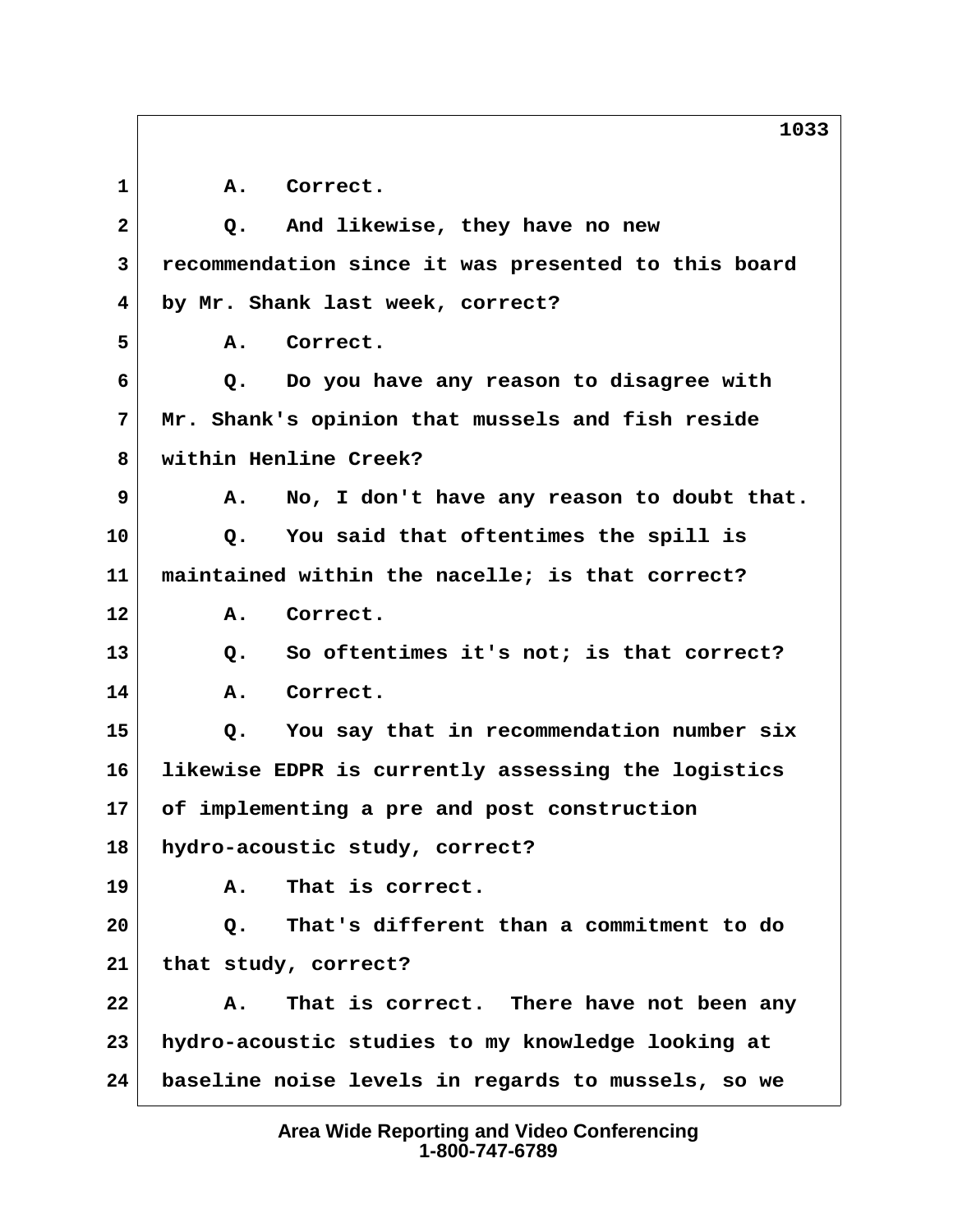**1 are working with experts as well as consultants that 2 would have the capability to conduct those surveys 3 and hope to be able to implement those because we 4 think that that would be useful. 5 Q. So that's not a commitment to this board; 6 is that correct? 7 A. We can commit to do it in -- 8 Q. Go ahead, I'm sorry, I didn't mean to cut 9 you off. 10 A. Sure. I think our hesitation is that 11 these surveys may not be possible. It's more of 12 kind of a -- 13 Q. So you're asking for a study that, instead 14 of IDNR recommendation number six, that may not be 15 possible, is that what you're saying? 16 A. The hydro-acoustic study would complement 17 the pre and post inventory studies. 18 Q. Okay. But again, you just said it may not 19 be possible to even do, correct? 20 A. I have not done it in the past nor have I 21 seen it done. It would be new scientific research 22 at least to my knowledge. 23 Q. If it's even possible to be done; is that 24 correct?**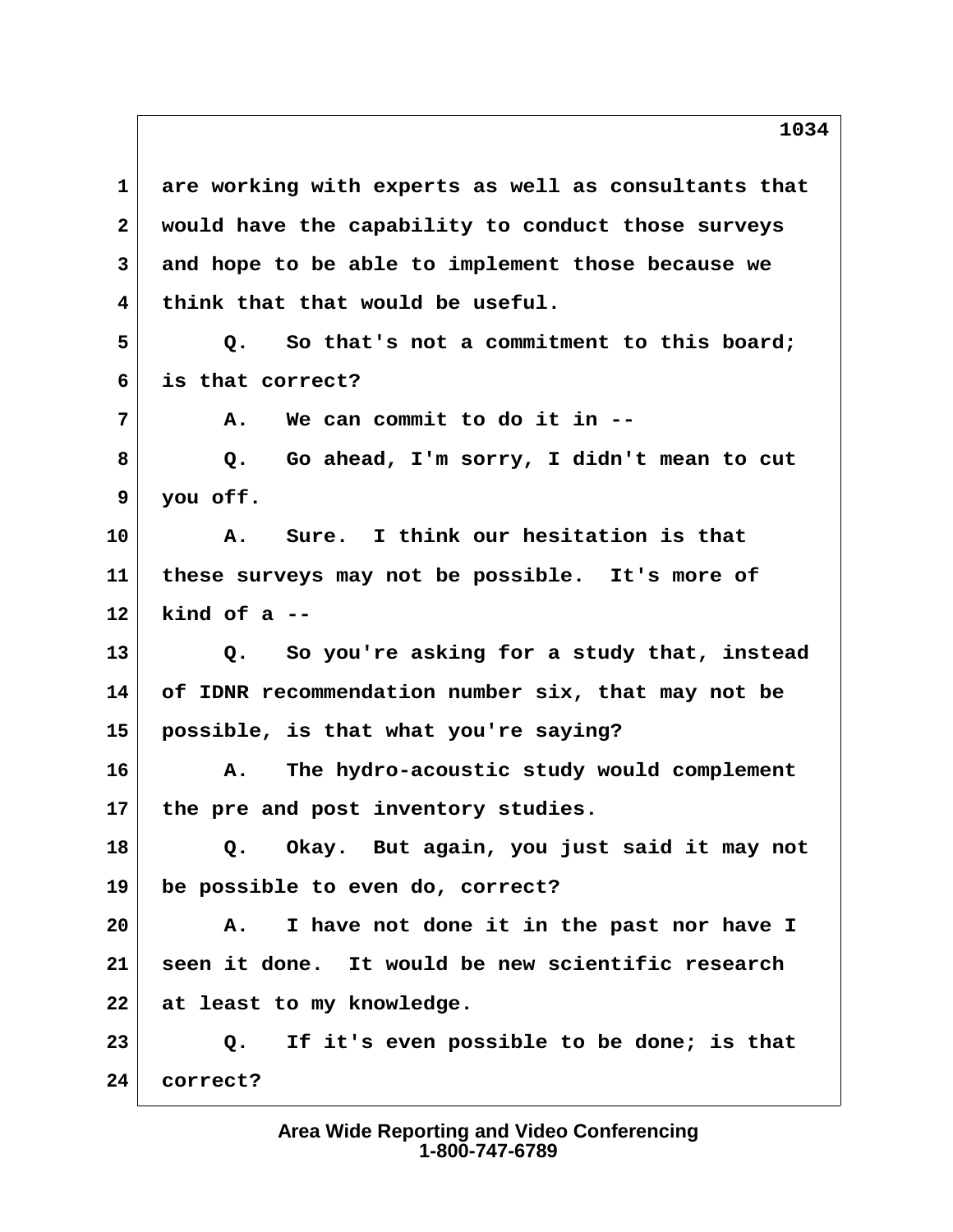1 A. That is correct.  **2 Q. You also say you'd work to implement a 3 mitigation plan if there was a concern with Henline 4 Creek, correct? 5 A. Yes. 6 Q. Would that mitigation plan include 7 shutting down wind turbines within the half mile? 8 A. We would be open to several potential 9 options. At this time I don't know what would be 10 appropriate for the effects that we might see. 11 Q. Would -- if necessary, would that 12 mitigation plan also include the willingness to shut 13 down wind turbines within 500 feet of Henline Creek 14 or a half mile of Henline Creek? 15 A. That would be something we could discuss. 16 Again, I don't think committing to that at this 17 point would be necessary given that we don't even 18 know the impacts. 19 Q. Okay, so you're not committing to it. 20 MR. LUETKEHANS: Thank you very much. 21 CHAIRMAN FINNIGAN: Would anyone in the**

**22 audience have questions for this witness? 23 MR. TAYLOR: Travis Taylor, 28686 North 24 3050 East Road. A couple quick ones.**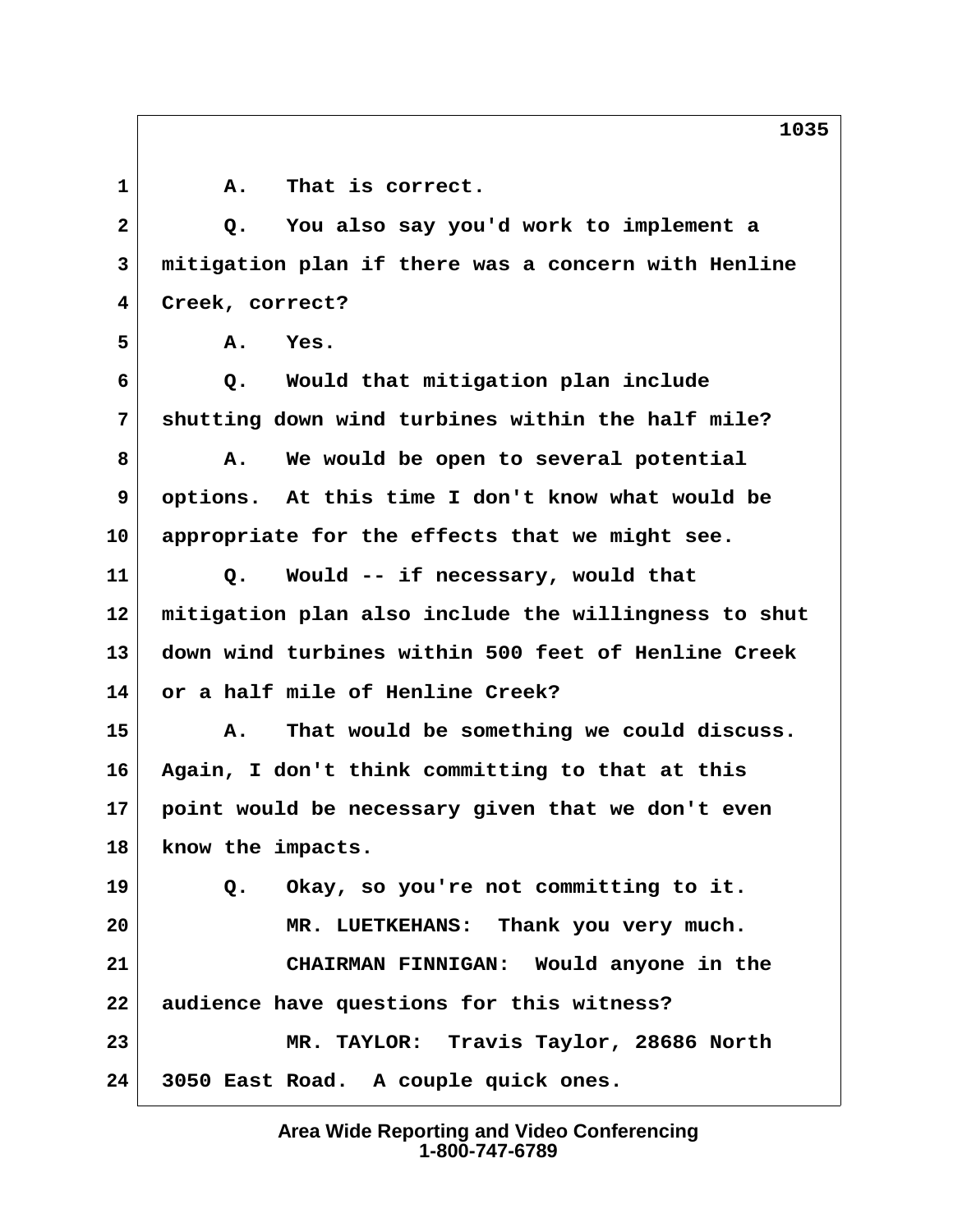1 QUESTIONS BY

 **2 MR. TAYLOR:**

 **3 Q. You were just speaking about the bat 4 deterrence devices that are placed on the windmills. 5 Have you used those in the past, and if you have, 6 have you ever had problems with animals being 7 disrupted by the high noises or like -- so there are 8 any studies for that?**

 **9 A. Right, we have not used them in the past. 10 The technology is being developed. We're looking at 11 potentially using one at another facility to help 12 the company that's developing the technology in 13 testing, but to date, we have not used those. And 14 I'm unaware of any studies that would indicate 15 effects to other animals or wildlife.**

**16 I will say that one of the challenges in 17 developing the deterrence technology is that high 18 frequency or ultrasonic noise attenuates very 19 quickly, and so it's not like a foghorn, that that 20 sound travels far. So, you know, we're having a 21 hard time getting the sound to go beyond really the 22 blades. So we would assume that effects to animals 23 or wildlife farther than, you know, a few meters 24 away would probably not be effective.**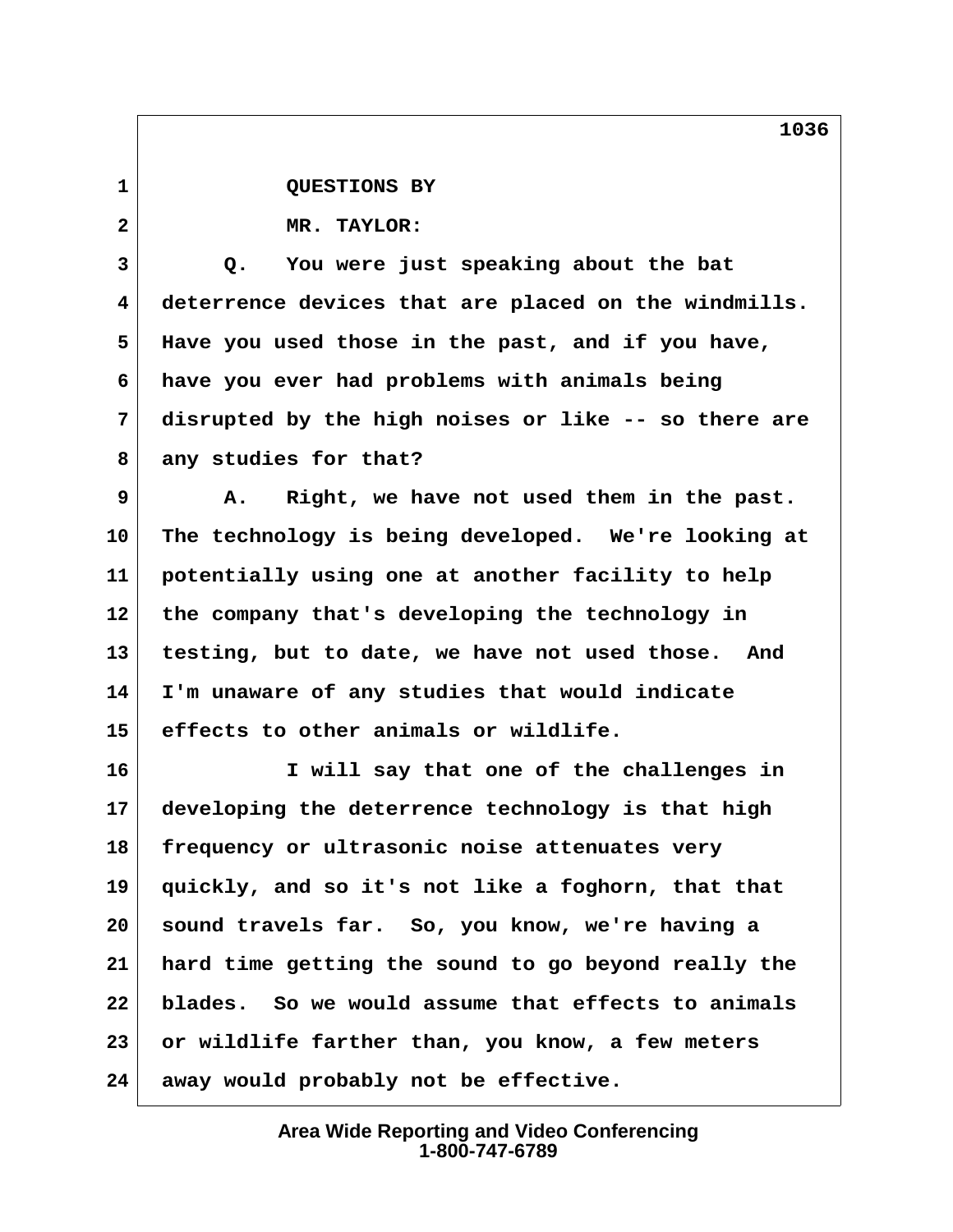1 **Q.** Do you think you'd have a study complete  **2 with any of it before this project actually went in 3 since you're in the process of it?**

 **4 A. By the time that we've conducted post 5 construction monitoring and see if there's an 6 effect, we might, but, you know, I can't commit to 7 that. I'm not conducting that research personally.**

 **8 Q. There was a lot of talk about Henline 9 Creek again today, and it sounded like you guys are 10 proposing to do some studies on the water and the 11 life in it and whatnot. And you can tell me no to 12 this, it's just a question. If there was a future 13 project, do you think you could do the study now, 14 and then if you ever wanted to add on, you could add 15 in those turbines again after we found out if there 16 was life in the -- in there or it would -- or it 17 would not disrupt it, you know what I'm saying? 18 Like could you do a study on the life that's there, 19 the sound that's there, all the studies you talked 20 about, and like at a later date if you continued 21 with another project, since it looked like there 22 might be multiple stages to this, consider putting 23 them in at a later date instead of putting them in 24 now with a half mile setback?**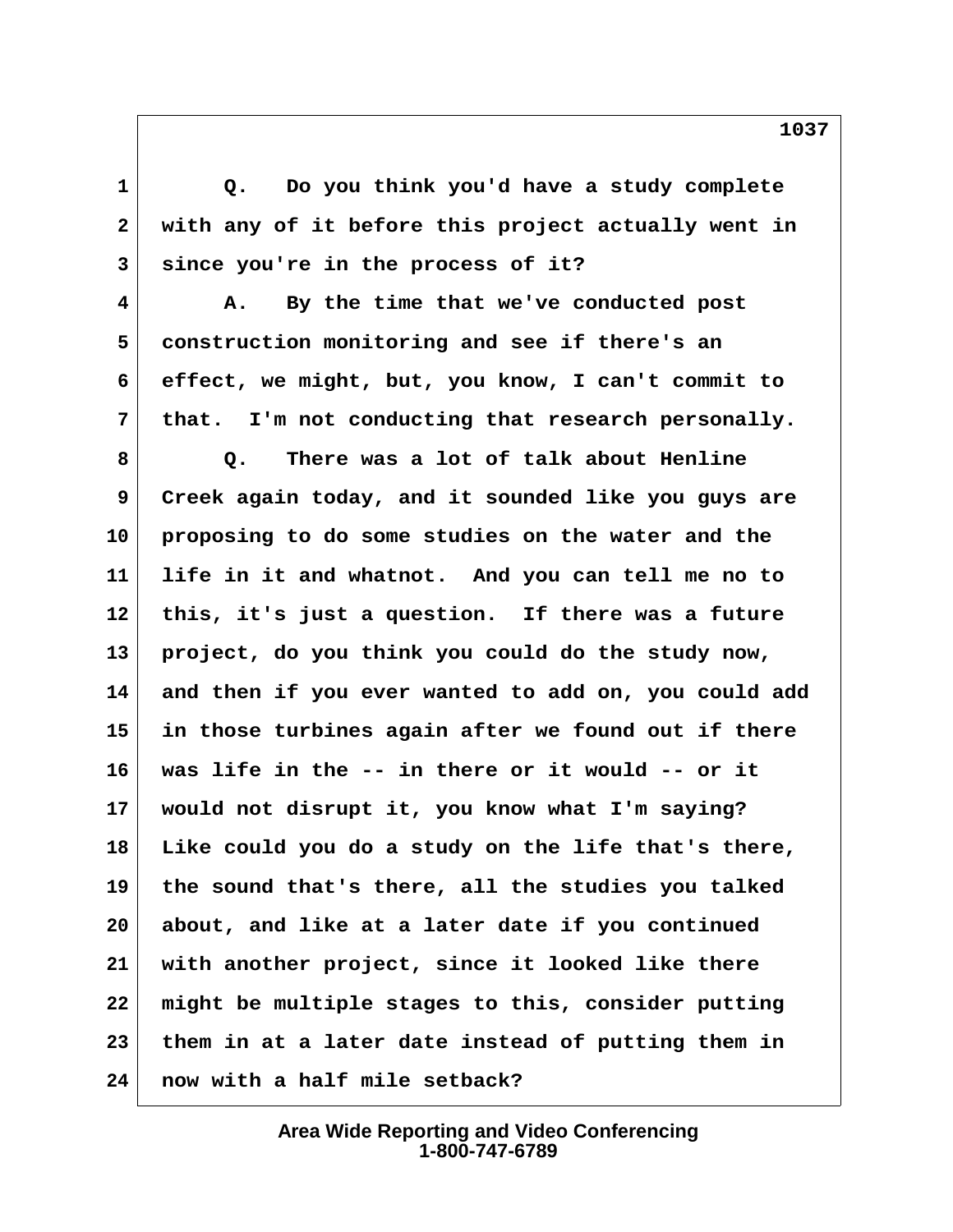1 A. I'm not exactly sure that I understand the  **2 question, but I think you're asking can we study -- 3 Q. Regardless, do the study to find out, and 4 then if you guys were to come back and do another 5 project some day later, then it would give the 6 opportunity to put those in if it wasn't going to 7 have an environmental impact. 8 A. But I think we would need to probably put 9 them in to determine if there's environmental 10 impact. 11 Q. Okay. I mean it's just it sounded like 12 there was a lot of other studies going on with 13 aquatic life and it sounds like you haven't done it 14 before, so maybe if we found out what was there 15 before we threw something in next to it that we 16 don't know is just what I was getting to. 17 MR. TAYLOR: I think that's all I have, 18 thank you. 19 MS. POE: Thanks. 20 CHAIRMAN FINNIGAN: Any other questions? 21 MS. WINTERLAND: Amy Winterland, 22 W-I-N-T-E-R-L-A-N-D, 22825 North 3075 East Road, 23 Colfax. 24 QUESTIONS BY**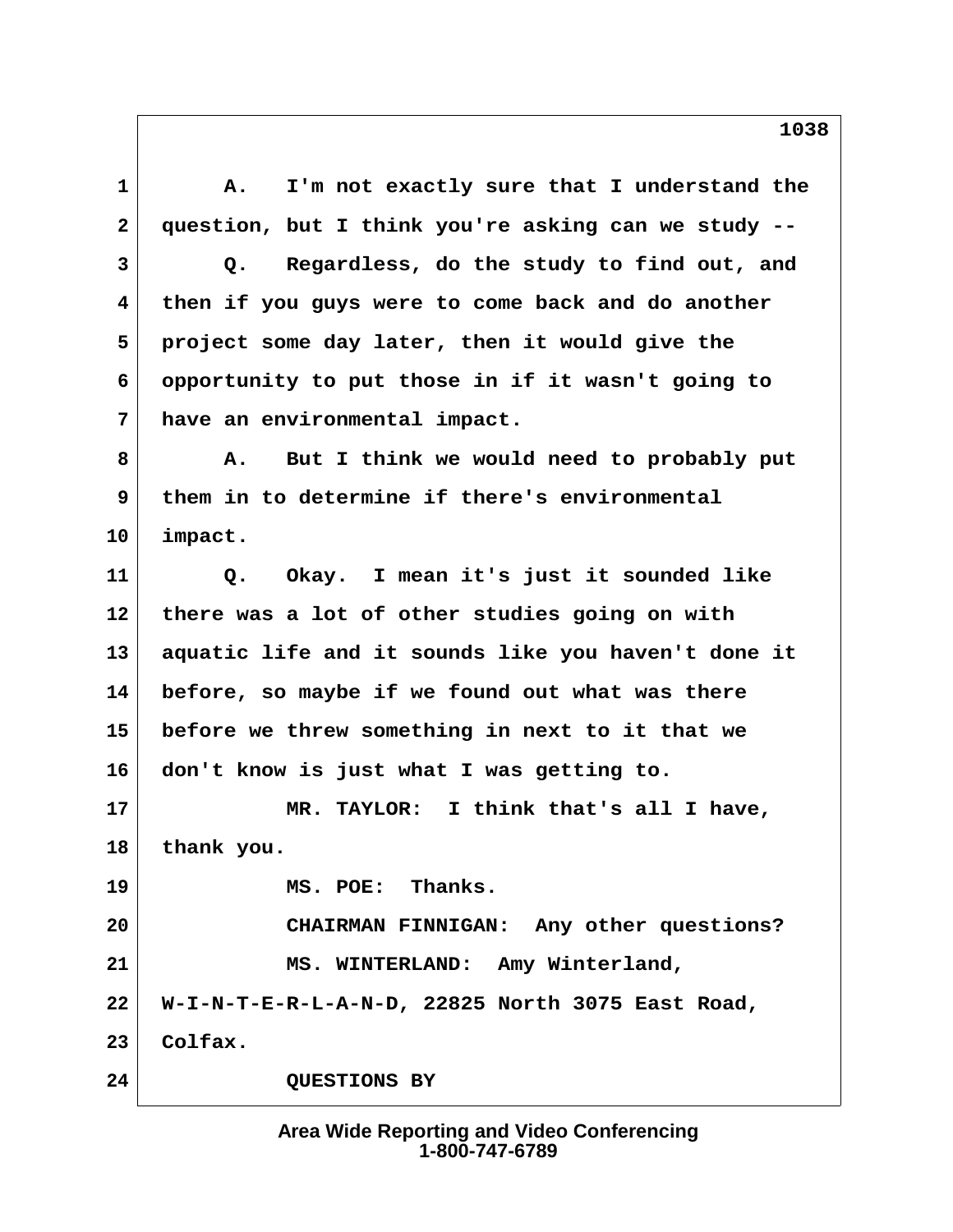1 MS. WINTERLAND:  **2 Q. Hi. So in your recommendation number 3 five, you clearly say how that like T15 is 249 feet 4 from the Rooks Creek and T101 is 343 feet from Rooks 5 Creek. Can you provide those same feet from Henline 6 Creek for the five turbines that are within the 7 one-half mile? 8 A. I can provide those. I don't have those 9 off the top of my head right now. 10 Q. Are -- as a ball park, are they around the 11 500 feet measure? 12 A. I know that they are anywhere from 500 13 feet to almost a half mile. 14 Q. To almost a half mile. 15 A. I just -- I don't have those numbers with 16 me. 17 Q. Because I think it would be interesting 18 to, as you're studying this, right, know that what 19 was the impact if it was a half a mile away versus 20 500 feet away. So I think it would be helpful to 21 the board, the zoning board, to know exactly what 22 those distances are and how those distances vary so 23 that if you're going to actually study those, you 24 know you're getting some diverse results based on**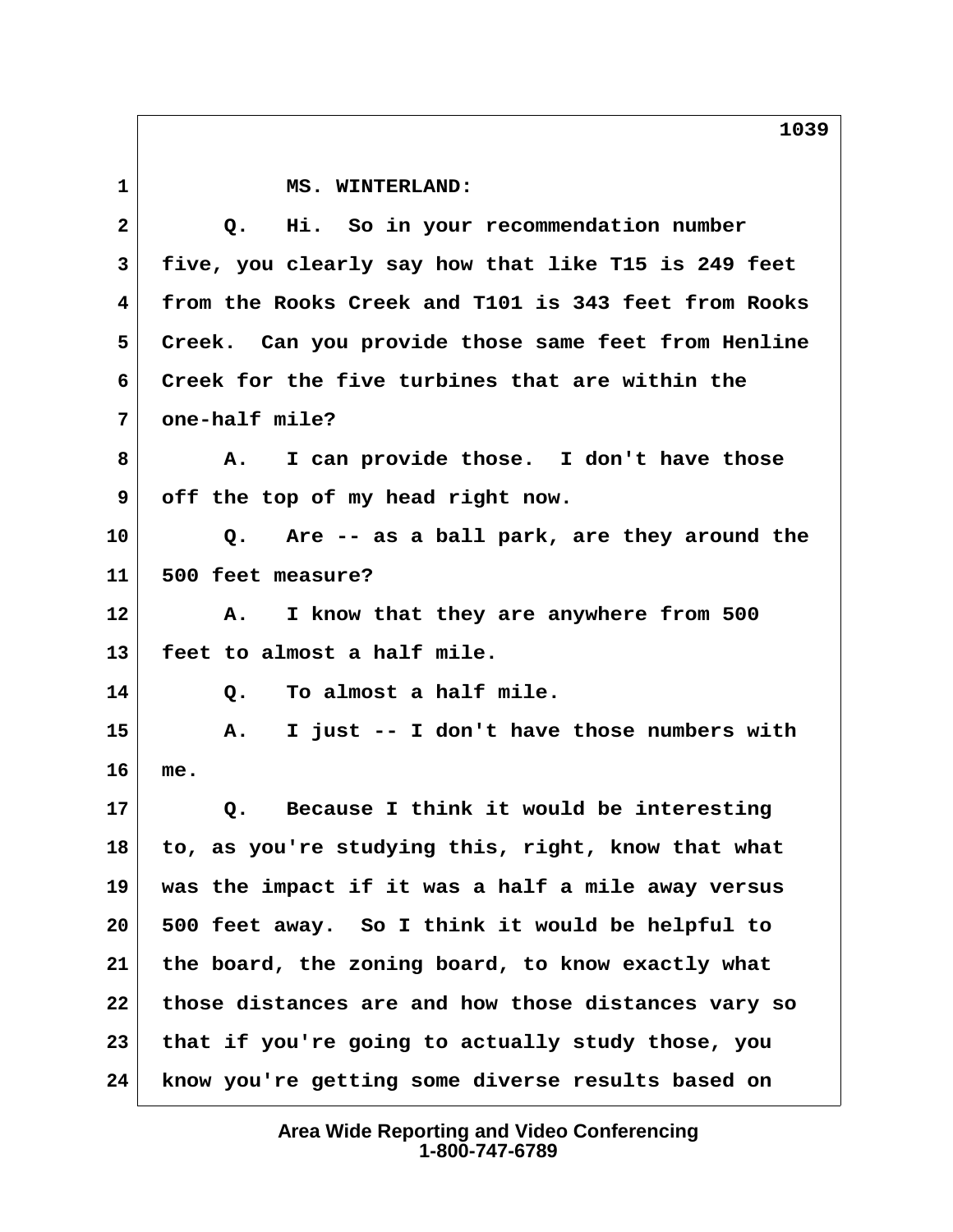1 measurement. That's what I think.

| $\overline{a}$  | The other thing I was going to mention is           |
|-----------------|-----------------------------------------------------|
| 3               | so when Keith Shank testified, he did -- let me ask |
| 4               | it this way. When Keith Shank testified, did he say |
| 5               | that there was, in fact, aquatic fauna within the   |
| 6               | Henline Creek?                                      |
| 7               | I believe he did. As far as the specific<br>Α.      |
| 8               | section, I don't think that the IDNR has the data.  |
| 9               | I spoke with Trent Thomas, an aquatics biologist    |
| 10 <sub>1</sub> | with the IDNR, and asked if they have data to the   |
| 11              | specific section, and he said that they did not,    |
| 12              | that their only survey station was near the         |
| 13              | confluence, so it would be really useful to get     |
| 14              | inventory from this section.                        |
| 15              | So they did not have site specific<br>Q.            |
| 16              | inventory throughout the entire Henline Creek?      |
| 17              | Α.<br>That's correct.                               |
| 18              | Even though I believe Keith Shank had<br>$Q$ .      |
| 19              | testified, correct me if I'm wrong, that the        |
| 20              | drainage district, it might not look like much, but |
| 21              | it, in fact, was teeming with endangered wildlife.  |
| 22              | MS. ANTONIOLLI: In what drainage                    |
| 23              | district?                                           |
| 24              | MS. WINTERLAND: The Henline Creek, that             |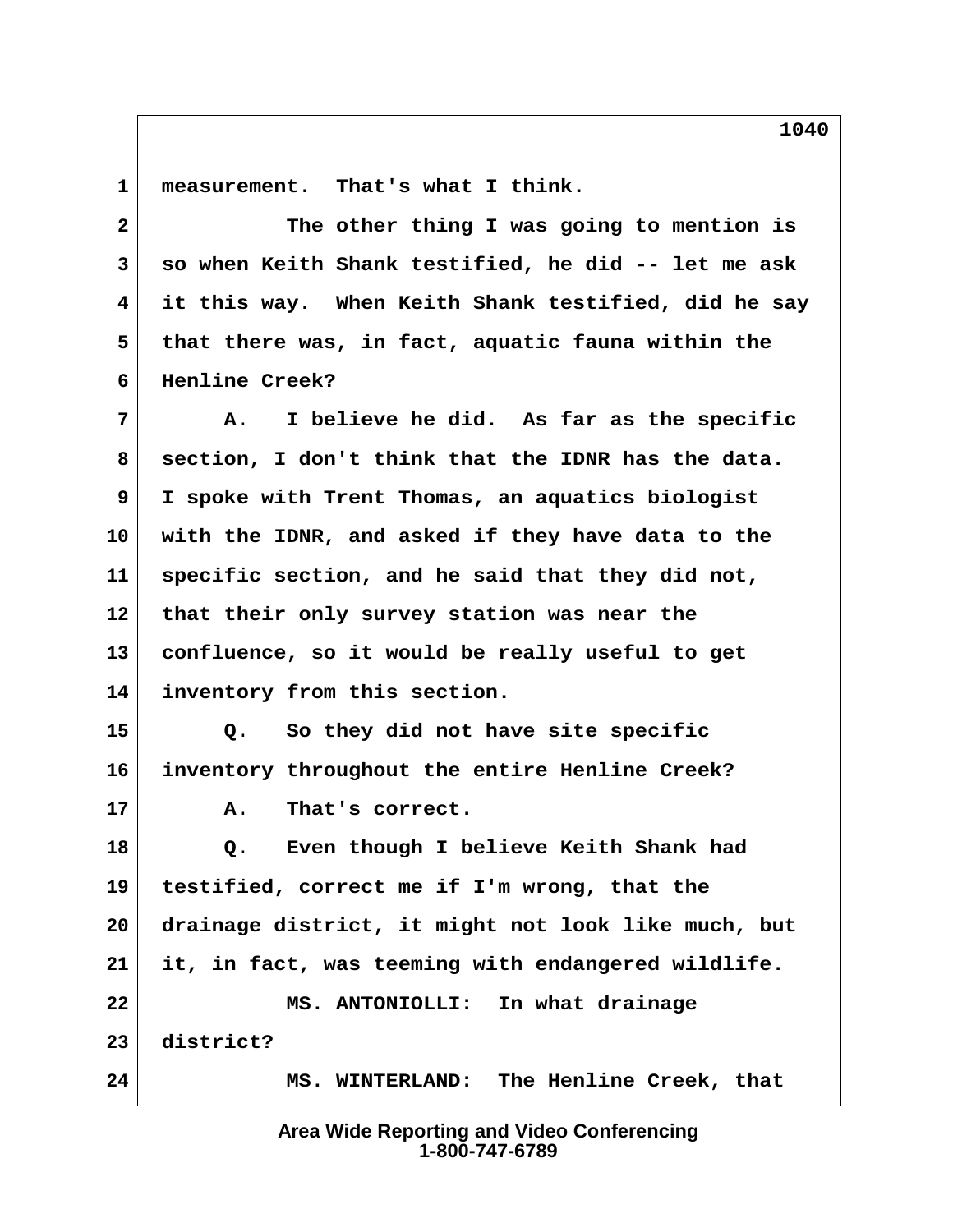**1 just because it's considered a drainage district, 2 the fish and mussels love that because the water 3 temperature is held at a 50 degrees range, and even 4 though it didn't look like much, that it was teeming 5 with endangered wildlife.**

 **6 MS. ANTONIOLLI: And what is the question 7 there?**

8 Q. So were you aware of that?

 **9 A. I was aware of the fact that there's one 10 survey station along Henline Creek that IDNR 11 maintains and surveys every five years. I was not 12 aware of additional data that had been collected in 13 other sections of the creek.**

**14 MS. WINTERLAND: I'm just quoting what 15 Keith Shank had testified to on Tuesday. I just 16 listened to the audio about a couple hours ago. So 17 thanks.**

**18 CHAIRMAN FINNIGAN: Any other questions? 19 MR. TROWITCH: Don Trowitch, Yates 20 drainage district. I have a question. You 21 mentioned two wind turbines within -- 22 MR. DICK: Mr. Trowitch, would you spell 23 your name again please?** 24 MR. TROWITCH: T-R-O-W -- T-R-O-W-I-T-C-H.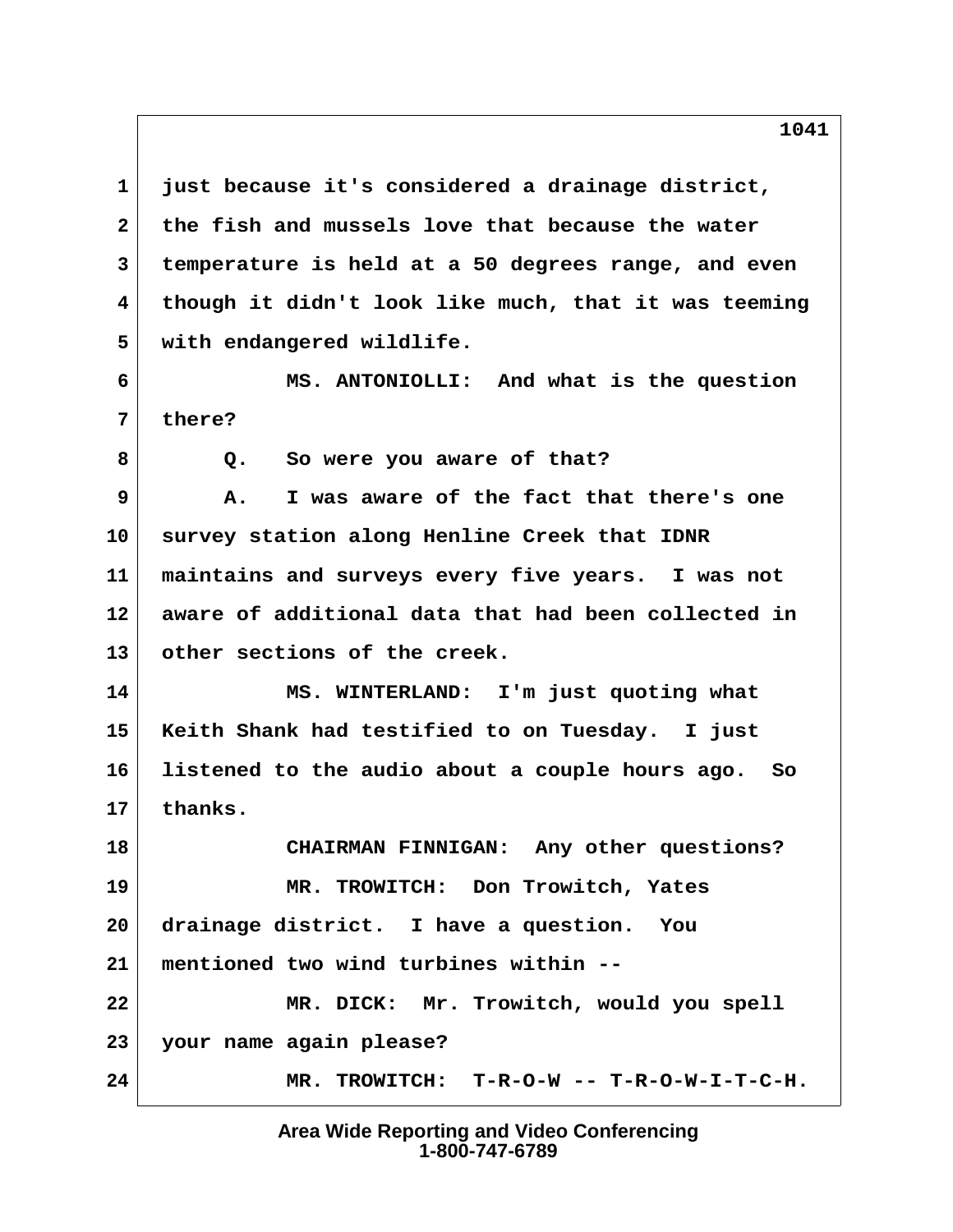**1 QUESTIONS BY 2 MR. TROWITCH: 3 Q. Okay, you mentioned there was two turbines 4 going to be within 500 feet. I take it it's Rooks 5 Creek. You do realize we put in to -- presented to 6 the board it's got to be from the spoil bank clear 7 back as high as the turbine is, so that would be 8 more than 500 feet. 9 A. Okay, I don't, is there -- are you asking 10 me if I'm aware of that? 11 Q. Are you aware of it? Are you going to 12 follow it? 13 A. I think that per IDNR's recommendations, I 14 can really only comment on wildlife in IDNR's 15 recommendations. 16 Q. Well, we've got our own recommendations 17 since we had first easement upon the property. You 18 need to follow them. So at that point in time, 19 you're going to have to stay back. 20 MS. ANTONIOLLI: I'm not sure if there's a 21 question there, but her testimony tonight is limited 22 to responses to the IDNR's recommendations. 23 MR. TROWITCH: Yeah, she's talking about 24 the creek. Regardless of the recommendations, she**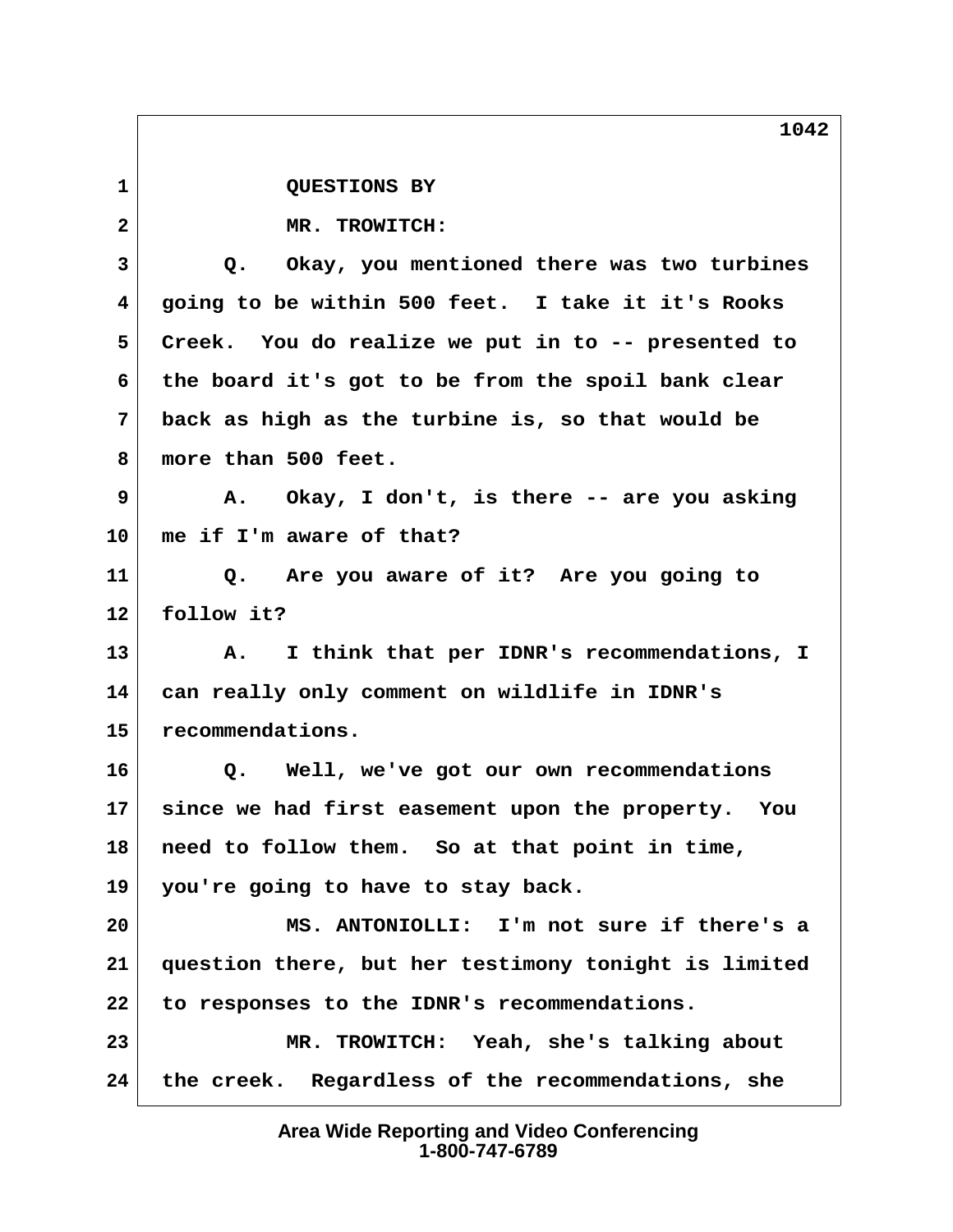**1 can't say we're going to do that 500 feet away. 2 MS. ANTONIOLLI: I'm sorry, she is 3 referring to a creek that was referenced in the 4 IDNR's recommendations. 5 MR. TROWITCH: What does that got to do 6 with the Yates drainage district? 7 MS. ANTONIOLLI: I object to the question. 8 We're just here to stick to the testimony. 9 CHAIRMAN FINNIGAN: We're kind of talking 10 what was testified to tonight is all that we can get 11 questions on, so what was the other night, they're 12 not going to answer that question. 13 MR. TROWITCH: So they're just telling me 14 that they're going to put it within 500 feet. 15 CHAIRMAN FINNIGAN: They're not going to 16 tell you anything. 17 MR. TROWITCH: That's what she just 18 stated. 19 CHAIRMAN FINNIGAN: She's just testifying 20 to -- what she testified to tonight is what you can 21 ask questions on. It's redirect, so that's what 22 we've got to work with tonight. 23 MR. TROWITCH: Okay, can I ask you a 24 question?**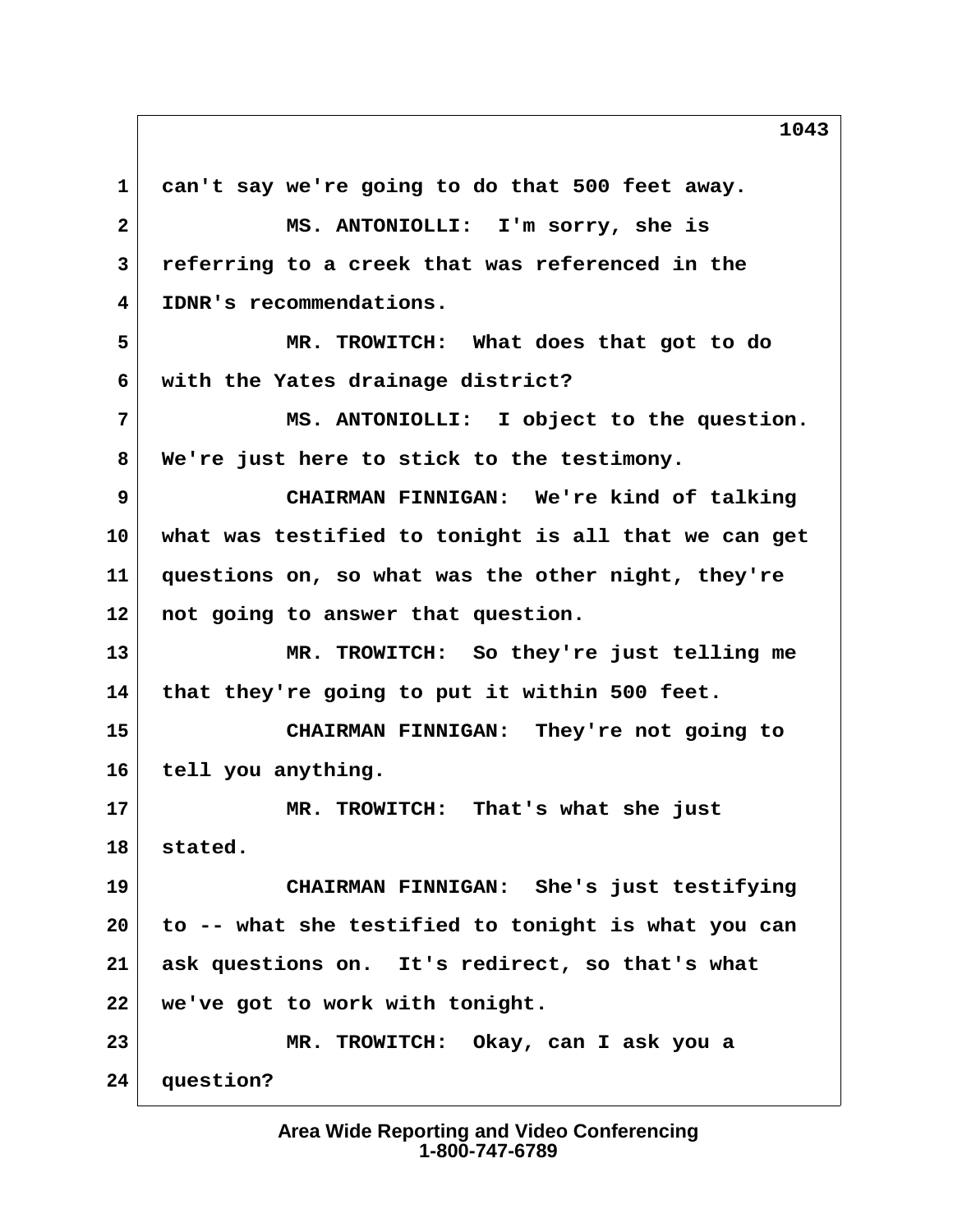**1 CHAIRMAN FINNIGAN: I don't know anything. 2 MR. TROWITCH: Well, I think you know more 3 than you think you know. Who's going to enforce the 4 setbacks of all these, of the wind turbines and 5 everything? Is this your responsibility or somebody 6 else's? 7 CHAIRMAN FINNIGAN: I'm not going to go 8 out and measure them. 9 MR. TROWITCH: Well, that's not my 10 question. Who's going to do it? 11 CHAIRMAN FINNIGAN: I mean it will have to 12 be certified somehow, but, you know, you could ask 13 Phil that question, he might be able to answer it. 14 Put you on the spot. 15 MR. DICK: Our regulations do not require 16 it to be necessarily to enforce the drainage 17 district's conditions, so that's -- the enforcement 18 of the drainage district conditions is going to be 19 up to the Yates Township to enforce and to work with 20 the applicant to try to get them to do that. 21 MR. TROWITCH: Okay. Who measures, who 22 enforces the setback from houses then, properties? 23 MR. DICK: We do that. 24 MR. TROWITCH: You do that.**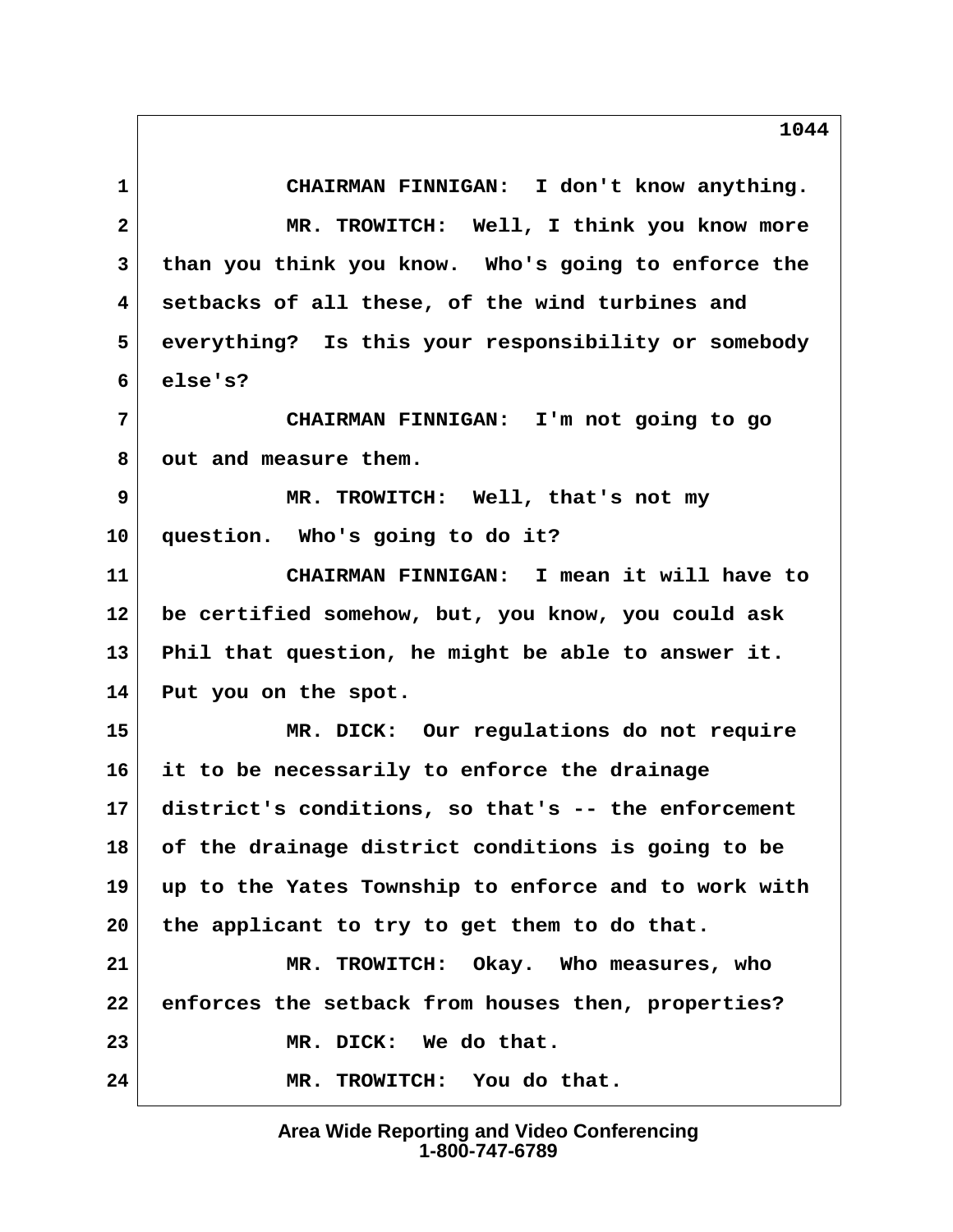1 MR. DICK: Yes.  **2 MR. TROWITCH: Okay. One other question 3 is these turbines, being as the foundation is part 4 of the whole unit, where is the setback limit 5 measured from? 6 MR. DICK: For setback for what? 7 MR. TROWITCH: Say like to a house. 8 MR. DICK: The center of the turbine. 9 MR. TROWITCH: The center of the turbine. 10 MR. DICK: Yes. 11 MR. TROWITCH: Okay. 12 CHAIRMAN FINNIGAN: Any other questions? 13 I don't see any questions, so -- 14 QUESTIONS BY 15 MS. ANTONIOLLI: 16 Q. Okay. Ms. Poe, are there any recognized 17 gaps in data on research on bat mortality? 18 A. There are some gaps in research. It's an 19 ongoing, it's an ongoing field of study and we 20 collect data every year from all of our facilities. 21 Q. And are there published studies on bat 22 mortality that you reference in making 23 determinations about your bat surveys and post 24 construction monitoring surveys?**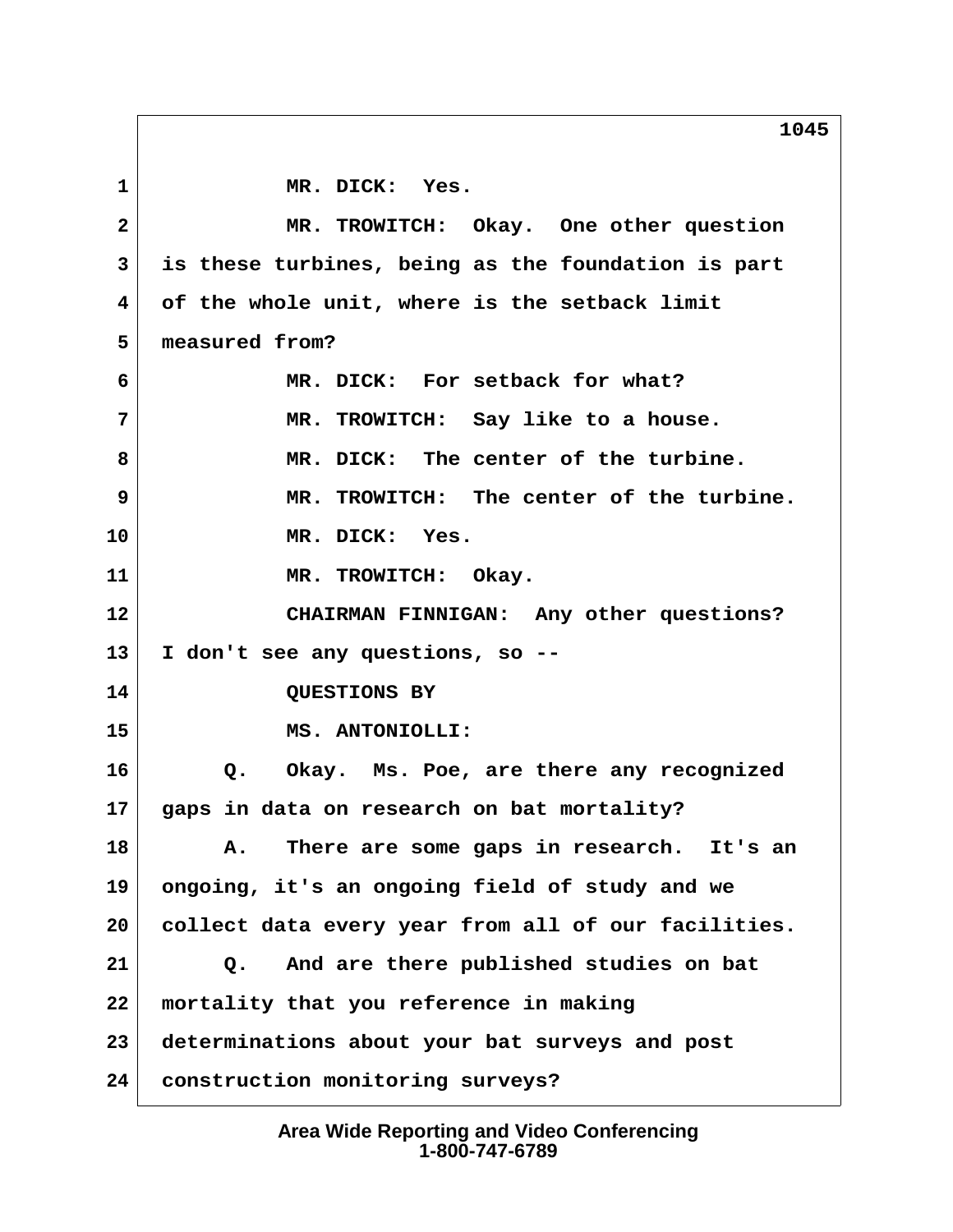**1 A. Yes. 2 Q. Okay. If the hydro-acoustic studies that 3 you reference are possible, then does EDPR commit to 4 conduct them? 5 A. Yes. 6 Q. And did Mr. Shank find the recommended 7 modifications reasonable? 8 MR. LUETKEHANS: Objection, hearsay. 9 MS. ANTONIOLLI: We've heard a lot of 10 hearsay tonight. 11 MR. LUETKEHANS: I mean Mr. Shank has been 12 here to testify. If they want to modify the 13 recommendations, they should do so, but this isn't 14 the proper way to do it, especially on redirect 15 where I can't even cross-examine. 16 CHAIRMAN FINNIGAN: I think that's a good 17 point. You know, he's been here and talked to us. 18 We kind of know what his -- what he's got going. 19 MS. ANTONIOLLI: Okay, understood. That's 20 all the questions I have. 21 CHAIRMAN FINNIGAN: Okay, thank you. Do 22 you have any other redirect or rebuttal? 23 MS. ANTONIOLLI: I do. So on the issue of 24 the noise, we heard from our expert Mr. Dokouzian**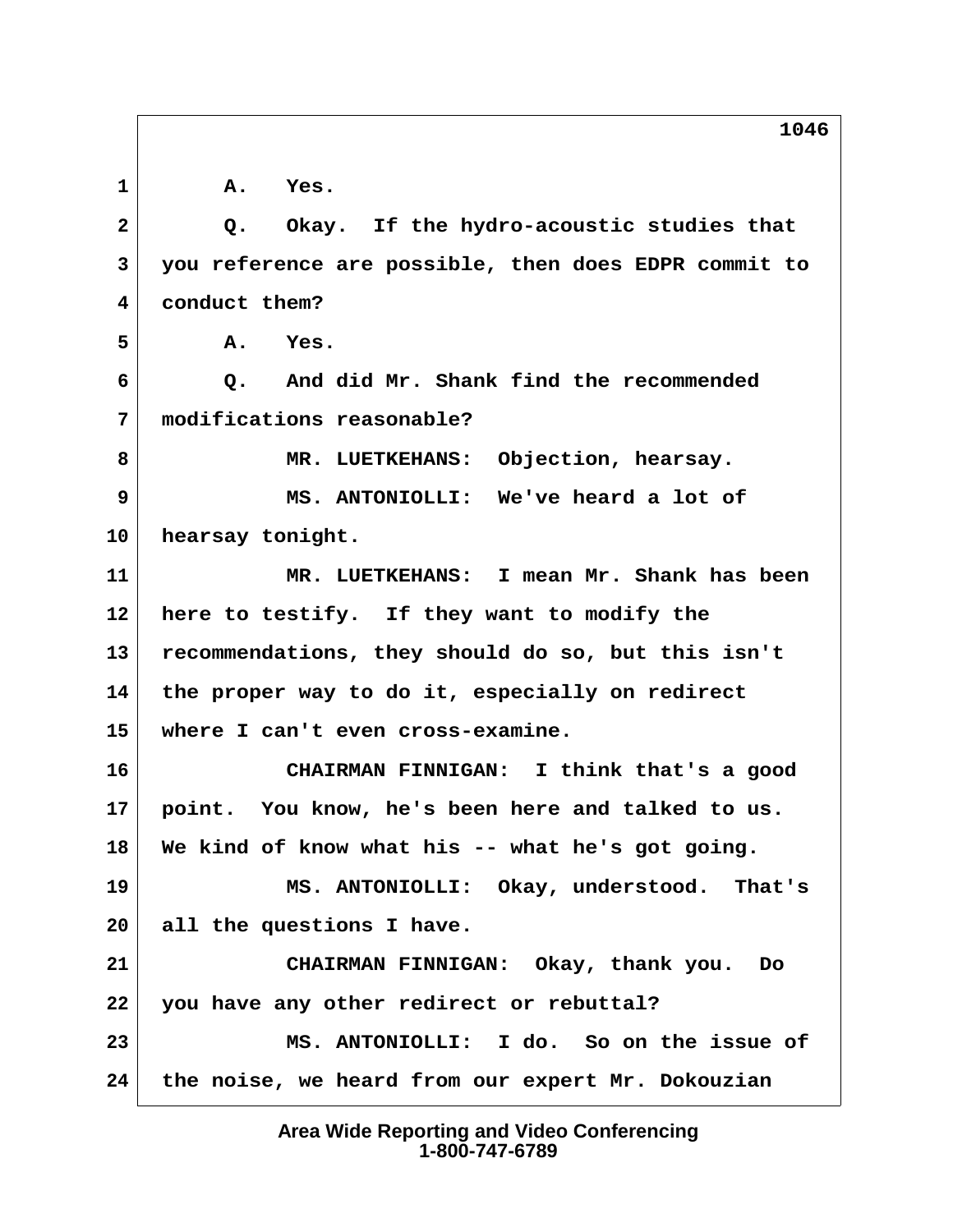**1 that he -- he showed that the DNV-GL conservatively 2 modeled and stated sound emissions from the Bright 3 Stalk Wind Farm and demonstrated that the project 4 will be in compliance with the IPCB noise 5 regulations, also ensuring compliance with the 6 McLean County WECS ordinance. To address the 7 inference from the opponents' experts that his 8 modeling was perhaps insufficient, not sufficiently 9 conservative or would demonstrate exceedences of the 10 IPCB sound emission limits, we'd like to submit 11 additional evidence to rebut those suggestions. 12 Now we prepared written testimony for him.**

**13 He couldn't be available last week, and upon the 14 conclusion of hearings last week, we checked with 15 him again to see if he'd be available tonight and he 16 wasn't. So we would propose submitting his written 17 testimony supported by an affidavit into the record 18 tonight.**

**19 MR. LUETKEHANS: Strongly object. This is 20 a violation of Klaeren versus the Village of Lisle. 21 It does not allow us the right or the ability to 22 cross-examine, this is not allowed under your rules, 23 and it is clearly prohibited by the Fifth Amendment 24 and the Illinois Constitution and the Illinois**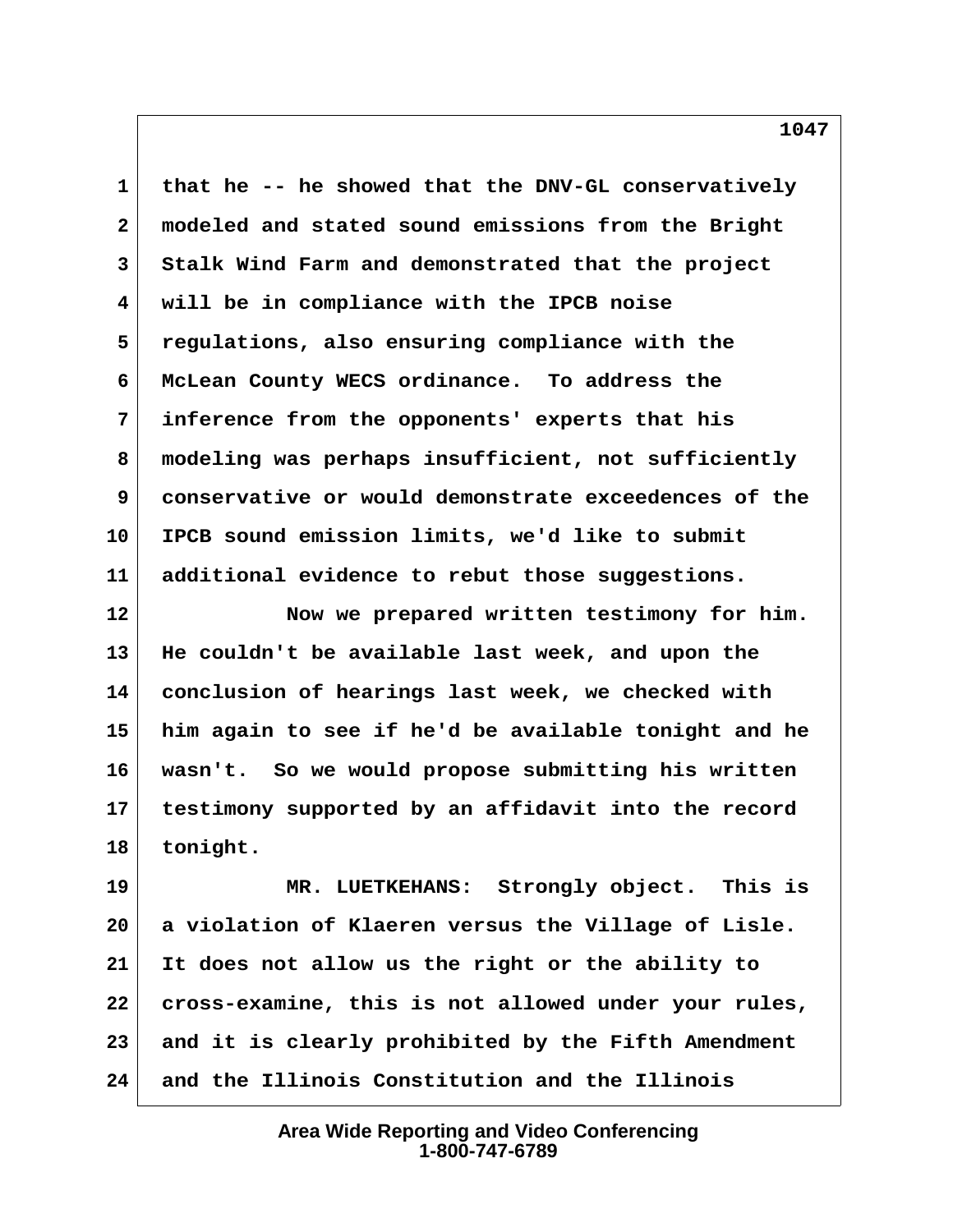**1 Supreme Court decision in Klaeren. There is no way 2 that this is proper and we have no right to 3 cross-examine this testimony and it is clearly, 4 clearly improper under the rules, under the Illinois 5 Supreme Court decision.**

 **6 MS. ANTONIOLLI: And I would submit that 7 we would give the opponents opportunity to respond 8 in rebuttal testimony. Opposing counsel repeatedly 9 attempts to limit what evidence is accepted by the 10 board and what the zoning board members can 11 consider. This is a hearing and not a trial and the 12 same rules do not apply. In fact, there's no place 13 in the zoning board's procedural rules that require 14 this to be run exactly like a trial. The procedural 15 rules say strict compliance with Illinois rules of 16 evidence and examination will not be used. If we 17 are held to that procedural requirement, then it 18 would really restrict applicant's ability to respond 19 to testimony and to answer questions posed by the 20 board and to submit additional evidence into the 21 record.**

**22 So I mean opposing counsel has the 23 opportunity to respond, and if we were held to the 24 same standards as applied to a trial -- I mean**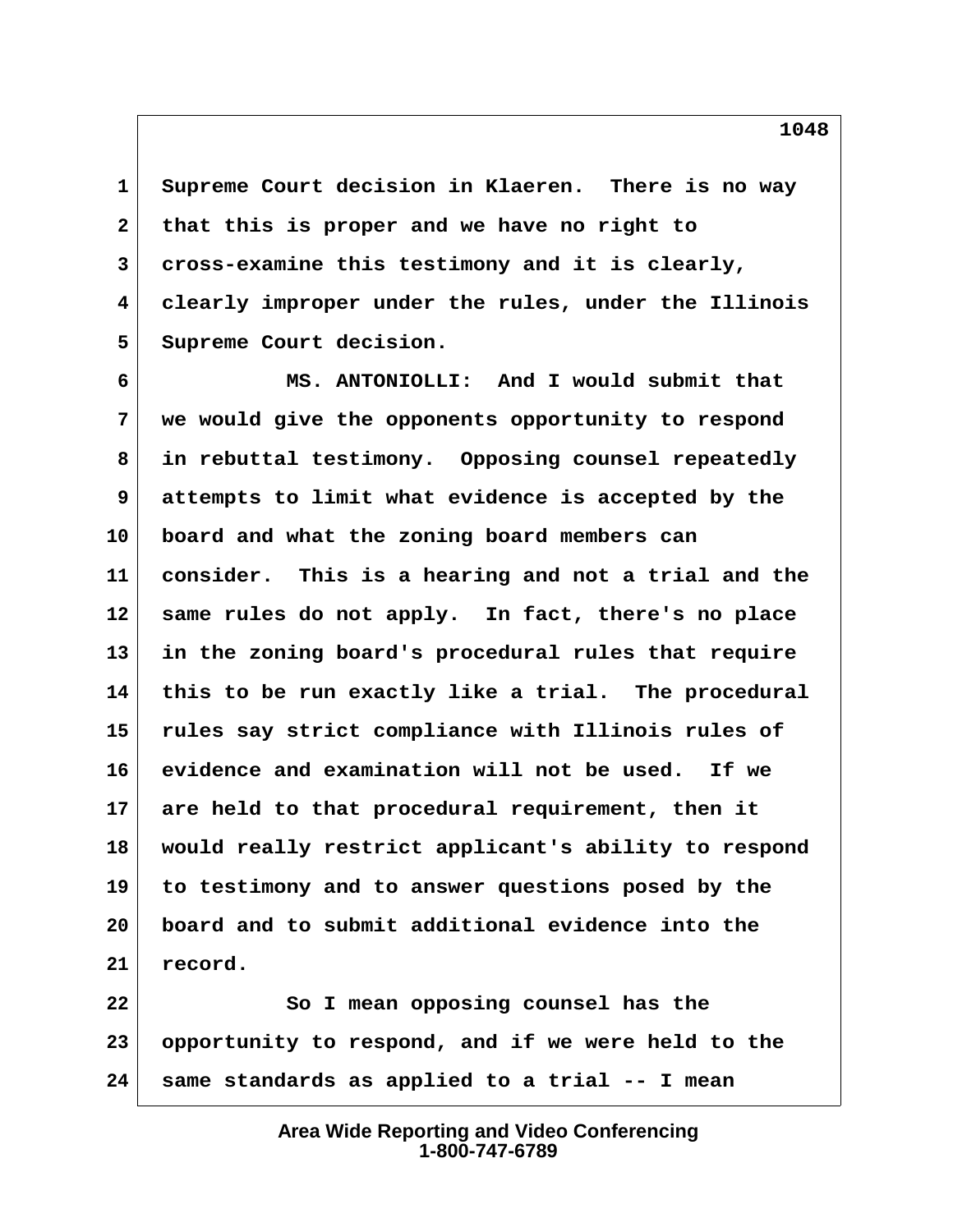**1 certainly the opposing counsel's clients are able to 2 testify separately and also ask questions of all of 3 our experts and that's -- that demonstrates that we 4 aren't held to those same standards. So we just ask 5 that we be allowed to submit additional evidence 6 into the record.**

 **7 MR. LUETKEHANS: She is absolutely right, 8 this is not the standards of a trial, but Klaeren is 9 not a trial. Klaeren is a special use hearing. 10 It's specifically -- the Illinois Supreme Court 11 specifically says the right to cross-examine cannot 12 be wholly contravened at these types of proceedings. 13 That is why we're not allowed to submit evidence by 14 affidavit. It's absolutely inappropriate and a 15 violation of our Fifth Amendment rights under 16 Klaeren. If counsel had read Klaeren, she would 17 realize it's not a trial case, it is a special use 18 case, which is exactly what you have before you 19 today, and this is completely illegal under Klaeren 20 for a special use hearing.**

**21 MS. ANTONIOLLI: I disagree. I think that 22 this is appropriate as long as the opposing counsel 23 is given the opportunity to respond in due time. 24 MR. LUETKEHANS: And I guess I would like**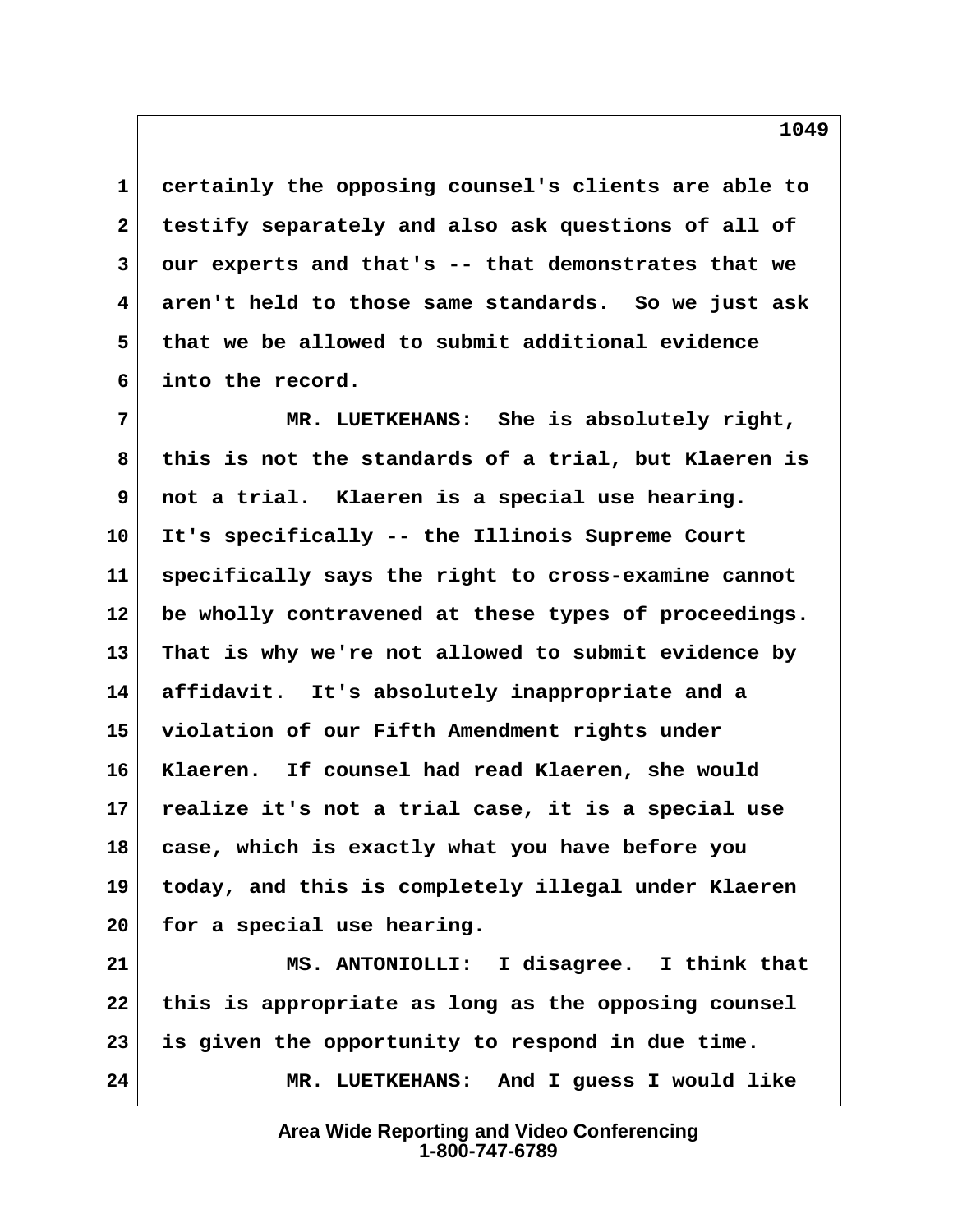**1 counsel to show one case in the entire State of 2 Illinois where this has been allowed, because in 3 2002 the Illinois Supreme Court specifically said it 4 was inappropriate.**

 **5 CHAIRMAN FINNIGAN: We're going to talk it 6 over. Turn your mics off.**

 **7 (Discussion off the record.)**

 **8 CHAIRMAN FINNIGAN: I don't know if the 9 board is going to agree with me or not, we'll see. 10 Could your witness come on Thursday? We only have 11 about -- I don't know how much more we're going to 12 get done tonight, we was hoping to get a little 13 further than this, but could he come on Thursday?**

**14 MS. ANTONIOLLI: Yes, we can have our 15 witness available on Thursday. And just to be 16 clear, it's a colleague of Mr. Dokouzian who worked 17 on the model and who can answer all the questions.**

**18 CHAIRMAN FINNIGAN: Because I think if he 19 comes on Thursday, we can have that admitted. I 20 don't think Mr. Luetkehans would dis -- you're okay 21 with that, aren't you, except for the fact coming 22 back on Thursday. We're going to come back on 23 Thursday anyways.**

**24 MR. LUETKEHANS: Well, I guess the only**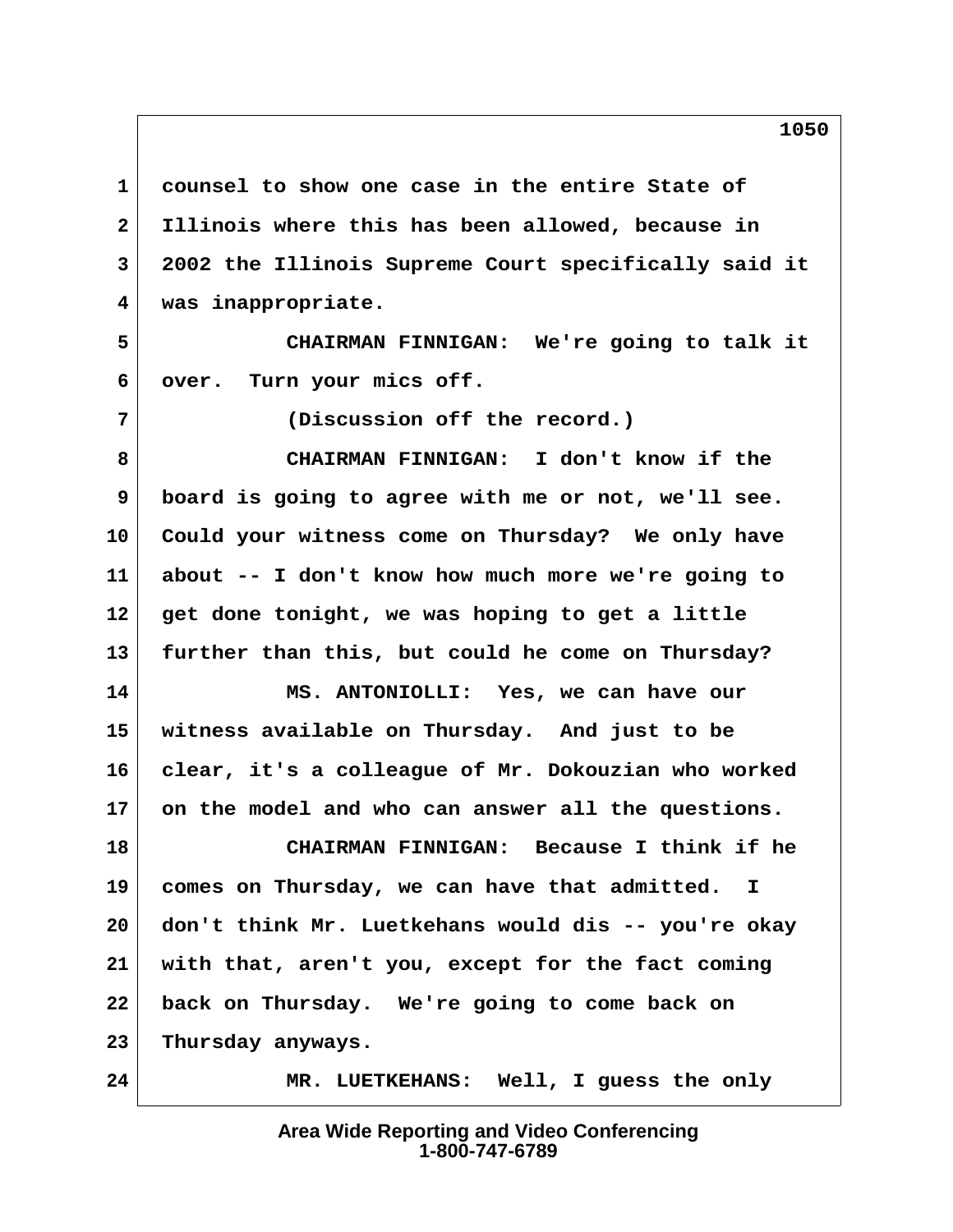**1 question is I have no idea when -- I have an idea of 2 what they're going to say. I don't have time -- I 3 mean we may not finish Thursday. I may be asking 4 for time to bring back Dr. Schomer next week. 5 That's up to you, but I mean that's the risk you 6 run. It's not me that caused this problem. 7 CHAIRMAN FINNIGAN: We didn't cause the 8 problem either. We're just here. 9 MR. LUETKEHANS: Correct, but -- 10 CHAIRMAN FINNIGAN: I think the board 11 would like to have all the information available we 12 could get; is that right? 13 (Board members nodding heads.) 14 CHAIRMAN FINNIGAN: My counsel suggested 15 that if you think it's going to be an issue, maybe 16 you can bring Mr. Schomer back, but I'm not sure 17 about that. 18 MR. LUETKEHANS: First of all, it's not 19 fair for my clients who are homeowners to pay for 20 that on the possibility that he may testify. Second 21 of all, I don't know if he's available. I mean 22 there's a whole different -- you know, they have 23 unlimited money. It's their burden of proof, it**

> **Area Wide Reporting and Video Conferencing 1-800-747-6789**

**24 isn't my burden of proof, and, you know, but --**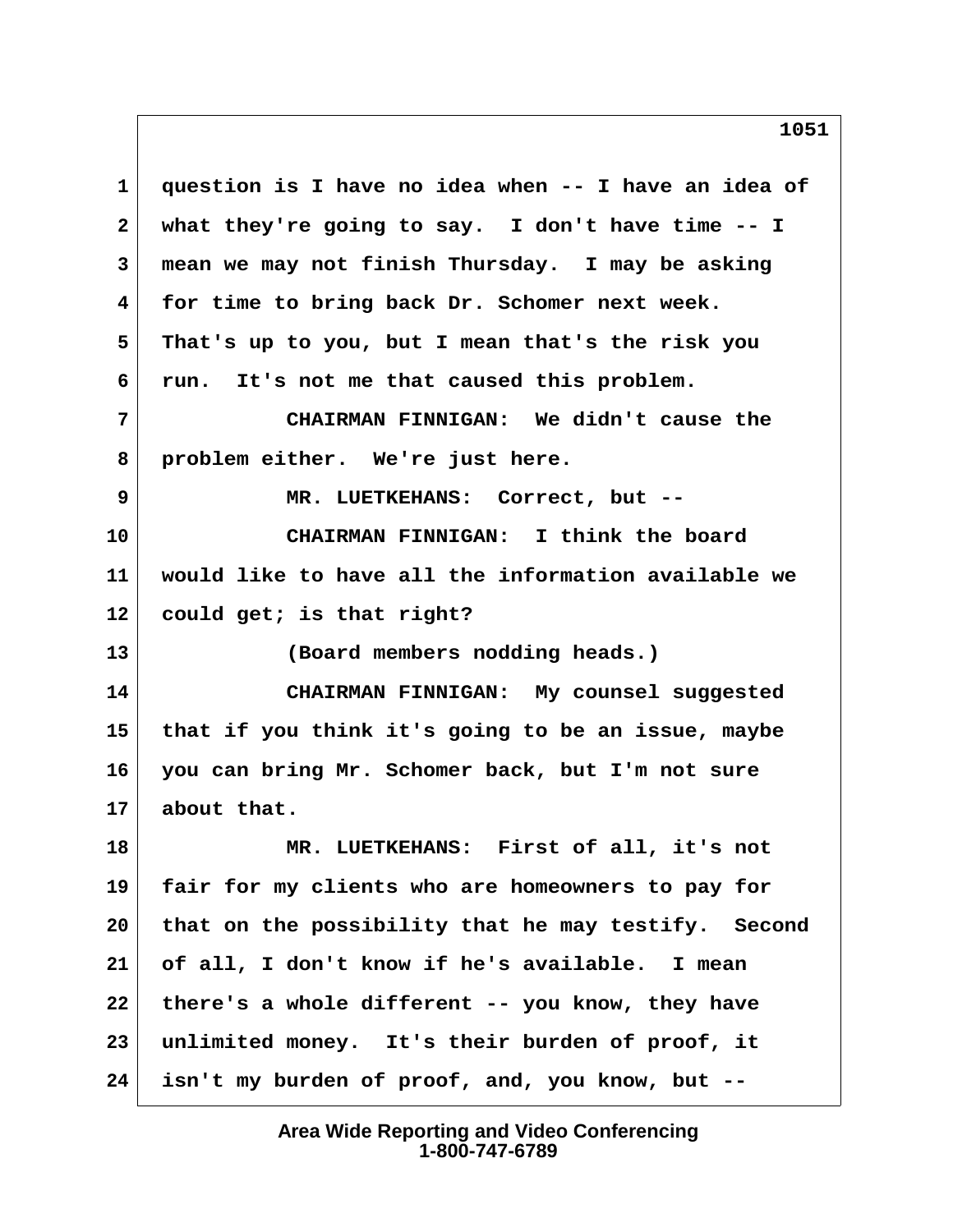**1 MR. DEAN: Mr. Chairman, why don't we just 2 -- I'll be in favor of letting that go, you know, 3 just don't deal with it, unless -- 4 CHAIRMAN FINNIGAN: The other thing we**

 **5 could do is like we've done with a lot of other 6 stuff, we could have it admitted, you put as much 7 weight on it as you want to. We don't put as much 8 weight on it as what it would be if the man was here 9 to testify because we can't -- he can't be 10 cross-examined.**

**11 MS. TURNER: I would -- I would lean 12 toward having him come if he's available on 13 Thursday, and then instead of worrying about the 14 what ifs, what if we need, what if, just let it 15 happen. I mean if we can have live testimony, I 16 would rather have live testimony.**

**17 MR. BANGERT: Yeah, I agree.**

**18 MR. ELDER: Does that mean I'm not doing 19 closing testimony tonight because I can't --**

**20 CHAIRMAN FINNIGAN: At this point, I think 21 we're going to adjourned -- or not going to 22 adjourned, we're going to reconvene Thursday night 23 at six o'clock. And make sure your witness is here 24 because if he's not, we're not going to -- there**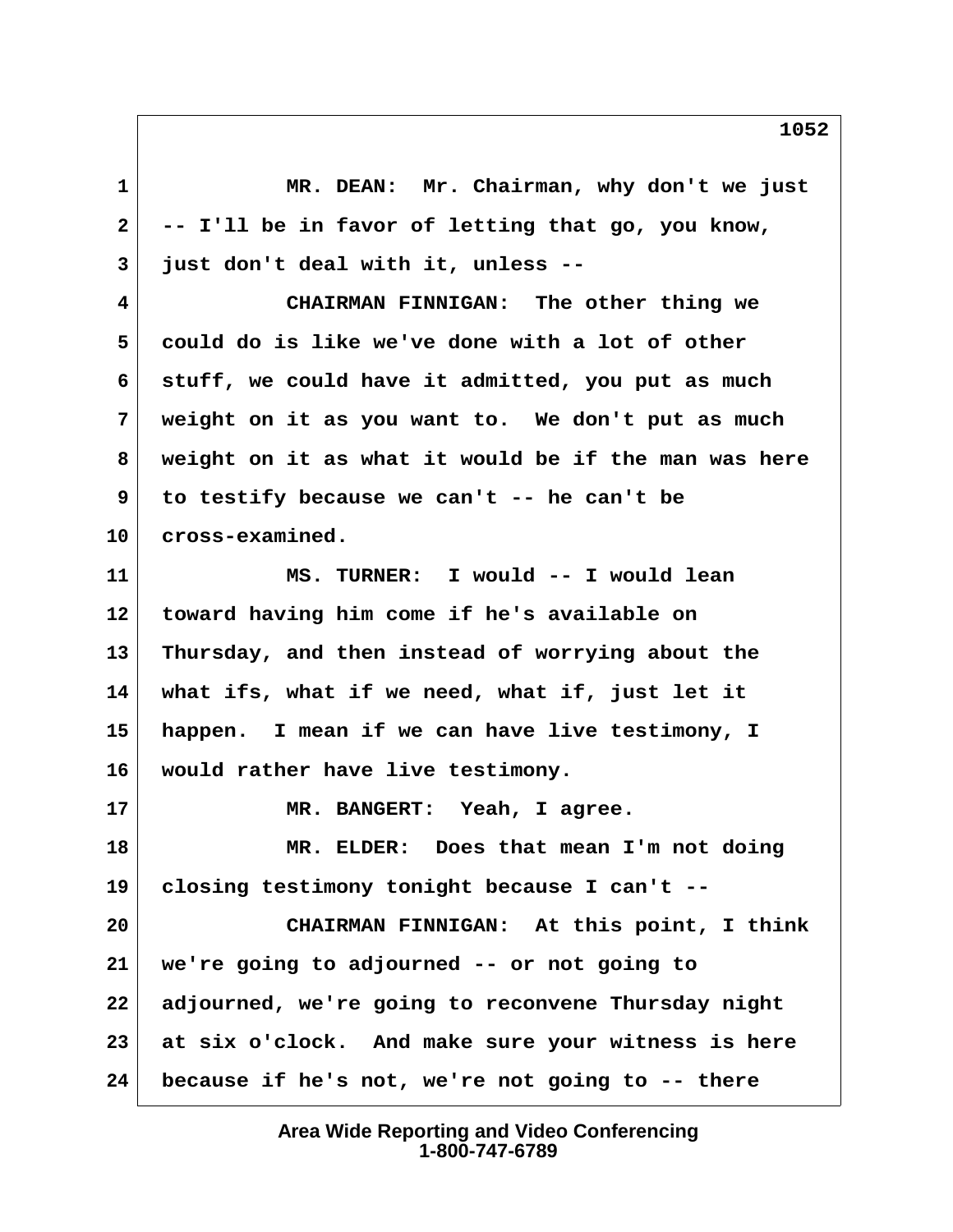**1 won't be another chance.**

 **2 MS. ANTONIOLLI: Yes, we will have our 3 witness there then. And before we recess, I have 4 one more exhibit on the issue of noise that we can** 5 submit, that I would like to submit into the record.  **6 CHAIRMAN FINNIGAN: Mr. Luetkehans is 7 probably going to want to look at that. 8 MS. ANTONIOLLI: Yeah, he will. It is a 9 response to the opponent's memorandum of law 10 regarding noise. So the applicant's response -- 11 MR. ELDER: Can I say one more thing? I 12 drove back from St. Louis early tonight so I could 13 get here. I know we're not on a certain schedule, 14 but when things are sort of presented out of order 15 like this, it does mess up a lot of people. I'm 16 trying to be respectful, but I need some respect 17 too. 18 MR. DICK: Is this Applicant's Exhibit 19? 19 MS. ANTONIOLLI: Yes, correct. 20 CHAIRMAN FINNIGAN: I'm presuming we're 21 going to admit that.** 22 MS. ANTONIOLLI: Okay. **23 CHAIRMAN FINNIGAN: So if that's it for 24 tonight.**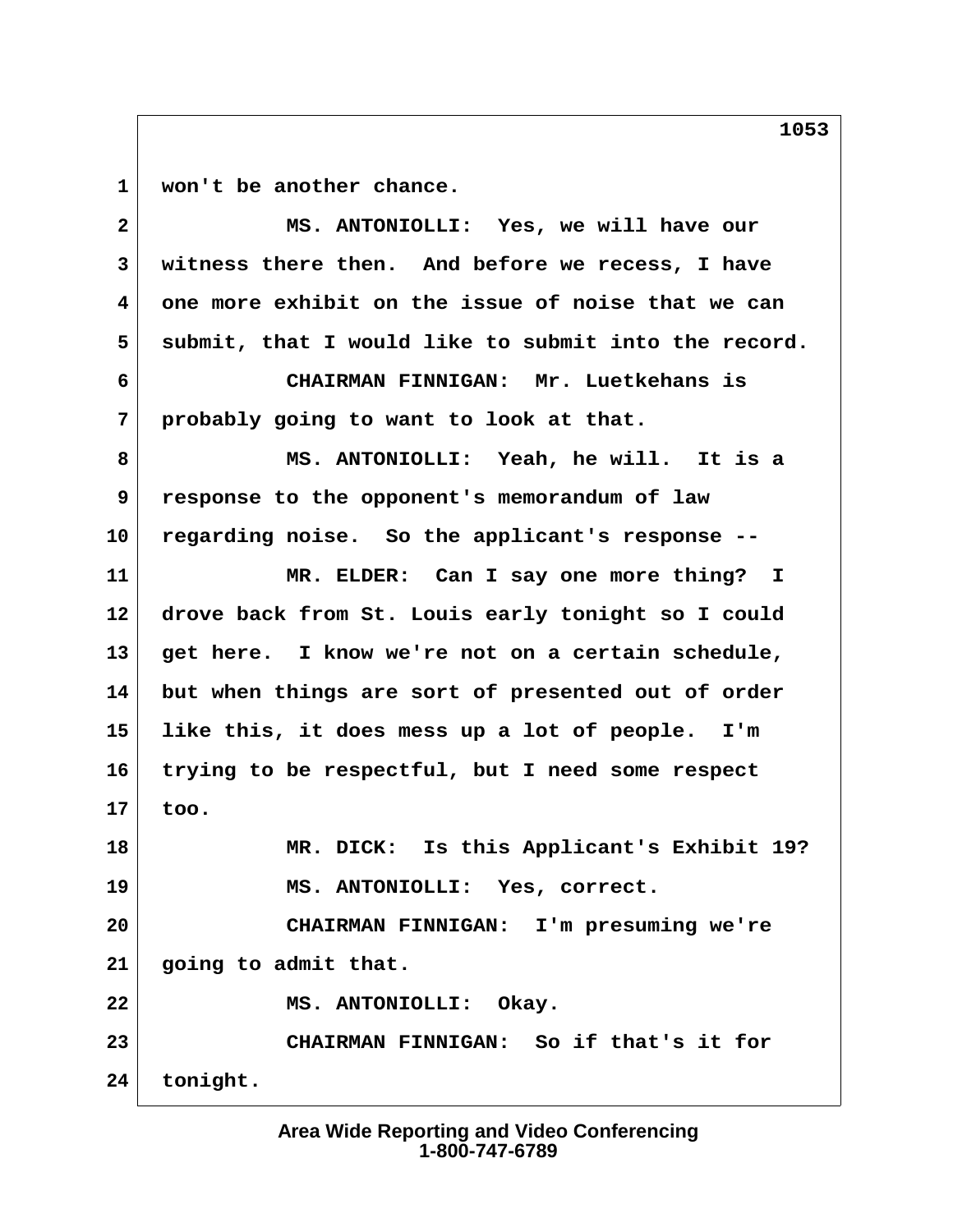**1 MR. LUETKEHANS: We have a motion. 2 Following up on the testimony or the issues last 3 week on the microwave report, et cetera, we have a 4 motion to strike Appendix 7, 16, 17, 18, 19, 20, 21, 5 22, and 23, a written motion. None of these 6 exhibits had any testimony regarding them from any 7 experts. In fact, one of them is a ten year old 8 study that as we talked about last time no one was 9 authorized to use at this hearing. We would -- so I 10 am renewing that objection and asking that those be 11 stricken from the record as far as any basis for 12 support for its decision. As I said, I have the 13 written motion here.**

**14 MS. ANTONIOLLI: And I oppose the motion 15 to strike. There's no requirement that every -- 16 that an expert come testify in every issue that's 17 submitted as part of the application, and in fact, 18 if that were the case, that would set very rigorous 19 precedent for this board to have experts testify in 20 every application for a special use permit in every 21 situation. I think that the exhibits have been 22 submitted as part of the application and they can be 23 given the weight that they deserve.**

**24 MR. LUETKEHANS: Again, I will submit**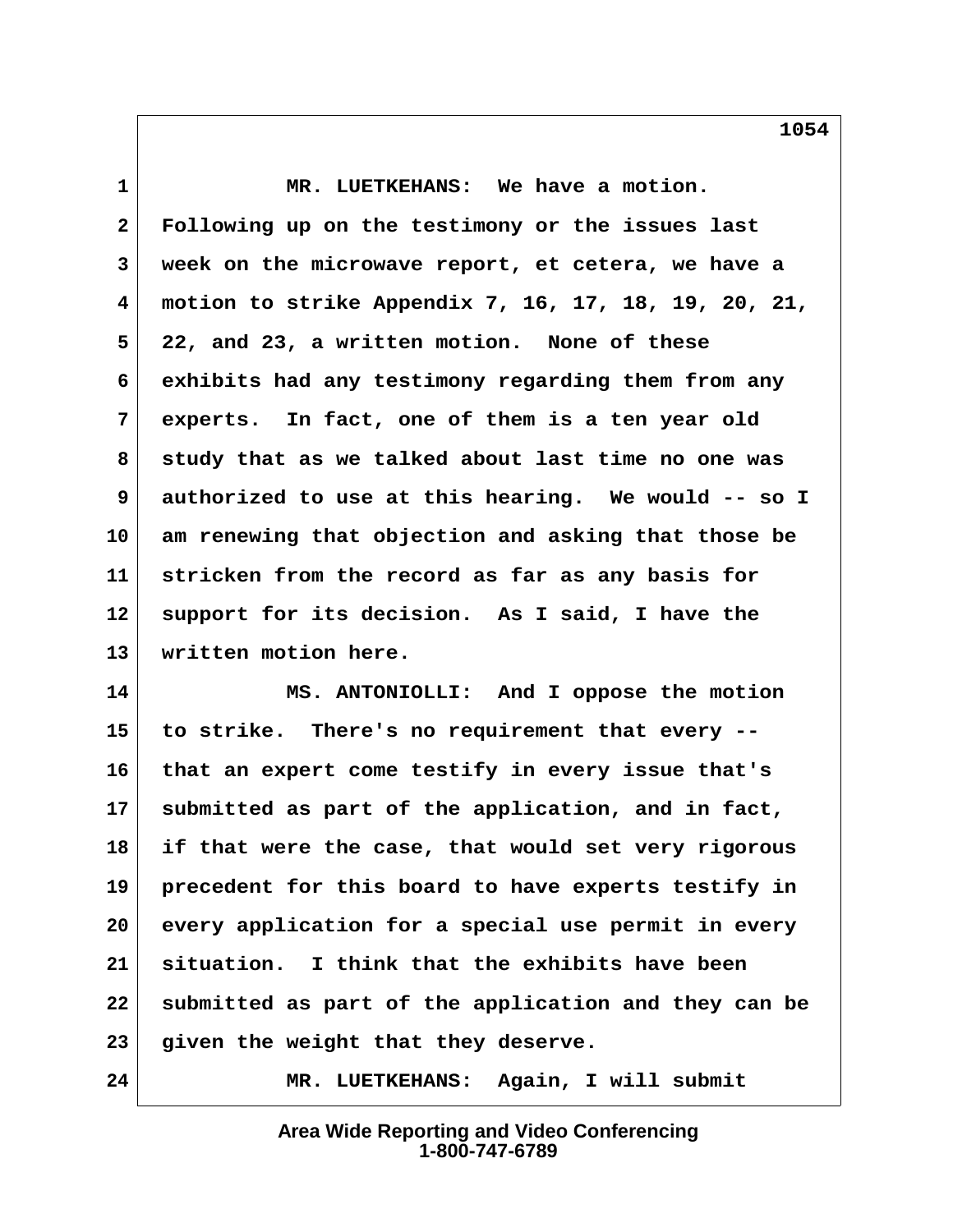**1 this, I will let the board rule on it, but it is 2 very clear that, again, this is a violation of 3 Klaeren. Counsel has obviously not read Klaeren or 4 has been -- has any idea of complying with Klaeren, 5 but it's a violation of Klaeren and it's a violation 6 of your rules and we would ask for a ruling at the 7 next hearing. 8 CHAIRMAN FINNIGAN: We will do that. 9 MR. LUETKEHANS: Thank you. 10 CHAIRMAN FINNIGAN: So if that's all? 11 MS. ANTONIOLLI: Yes, that's all. 12 CHAIRMAN FINNIGAN: We're going to 13 reconvene Thursday night six o'clock in this room. 14 Thank you. 15 (Adjourned at 9:14 p.m.) 16 17 18 19 20 21 22 23 24**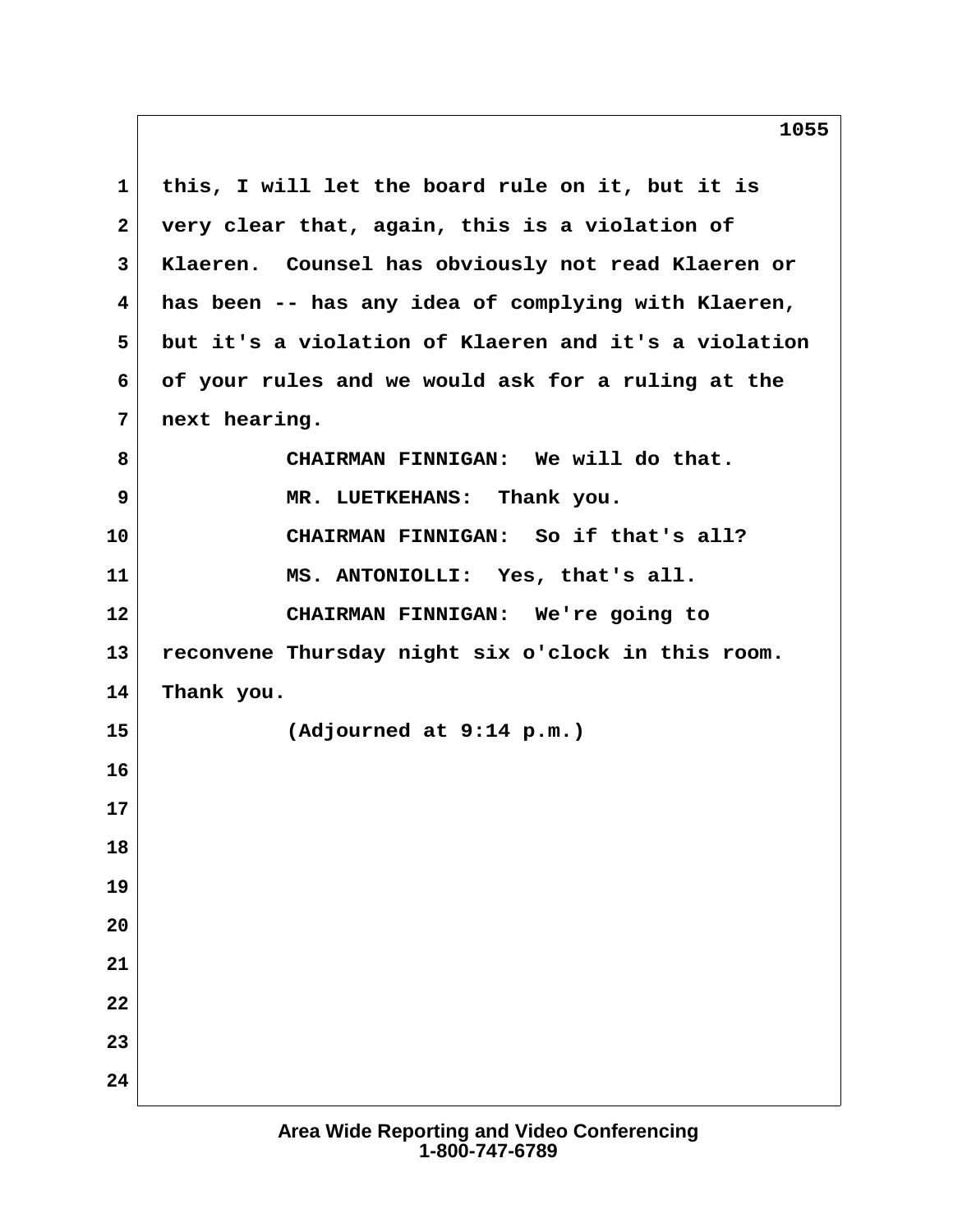1 STATE OF ILLINOIS )<br>SS ( **b**  $\sim$  **)** SS  **2 COUNTY OF FORD ) 3 I, June Haeme, a Notary Public in and for 4 the County of Ford, State of Illinois, do hereby certify that the following hearing was taken at the 5 McLean County Government Center, 115 East Washington Street, Bloomington, Illinois, on March 6, 2018. 6 That the said hearing was taken down in stenograph notes and afterwards reduced to 7 typewriting under my instruction and that the transcript is a true record of the testimony given 8 at the hearing. I do further certify that I am a 9 disinterested person in this cause of action; that I am not a relative, or otherwise interested in the 10 event of this action, and am not in the employ of the attorneys for either party. 11 IN WITNESS WHEREOF, I have hereunto set my hand and affixed my notarial seal this 23rd day of 12 March, 2018. 13 14 15 JUNE HAEME, CSR 16** NOTARY PUBLIC **17 18 "OFFICIAL SEAL" June Haeme 19 Notary Public, State of Illinois My Commission Expires: 20 September 28, 2020 21 22 23 24**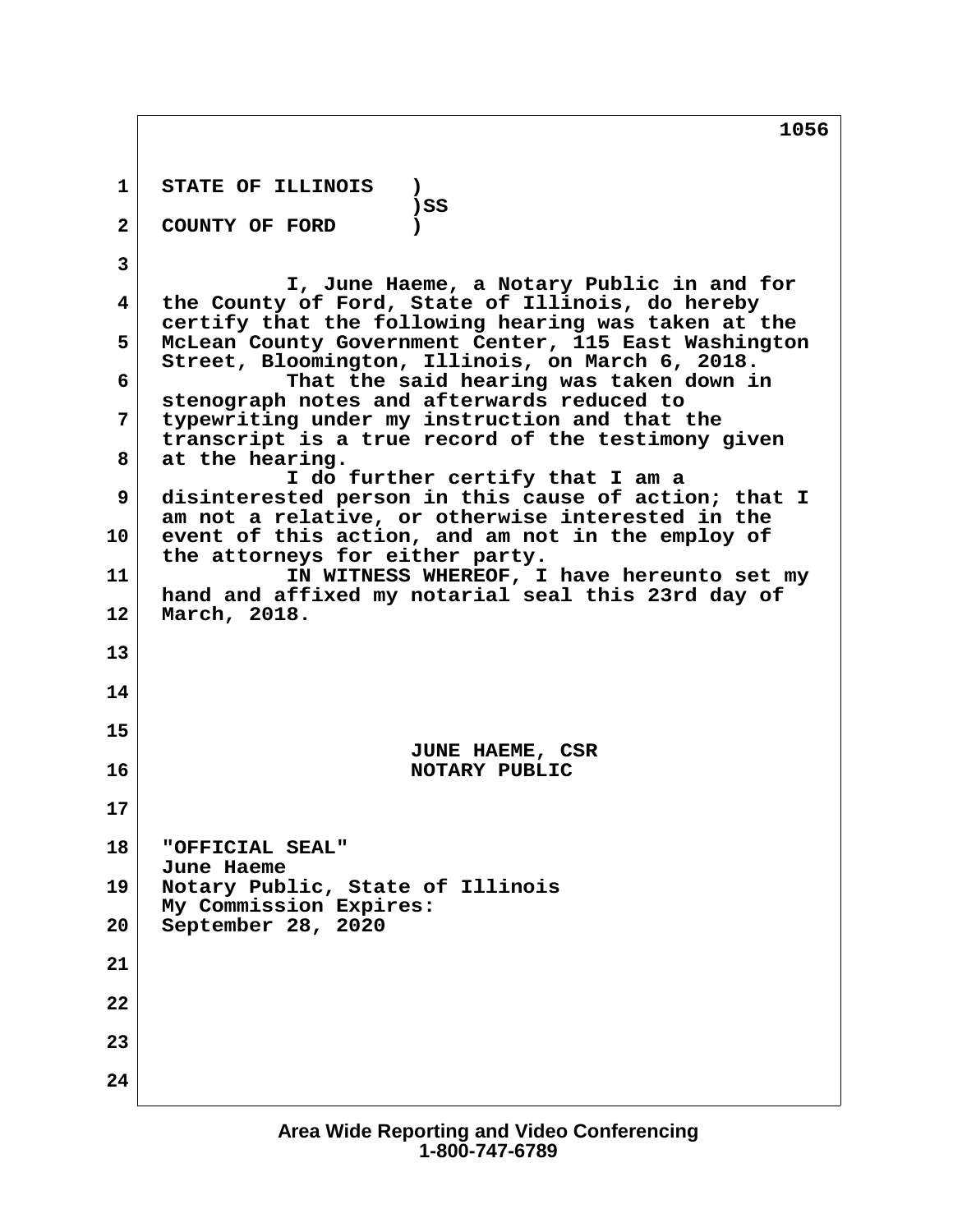|                                    | 1019:3;1047:6                 | 997:2                                   | 1017:16,24;1018:12;         | attempts(1)                               |
|------------------------------------|-------------------------------|-----------------------------------------|-----------------------------|-------------------------------------------|
|                                    | adhered $(1)$                 | Allison (2)                             | 1020:8;1021:2;              | 1048:9                                    |
|                                    | 1006:14                       | 1019:1,11                               | 1044:20                     | attenuates (1)                            |
|                                    | adjacent $(2)$                | allow $(1)$                             | Applicant's (6)             | 1036:18                                   |
| [indicating] $(4)$<br>1026:3,5,6,8 | 1013:4;1014:1                 | 1047:21                                 | 1024:19;1025:1,18;          | attorney $(1)$                            |
|                                    | adjourned (3)                 | allowed (5)                             | 1048:18;1053:10,18          | 1018:2                                    |
| $\mathbf{A}$                       | 1052:21,22;                   | 1009:1;1047:22;                         | application (20)            | attorneys(1)                              |
|                                    | 1055:15                       | 1049:5,13;1050:2                        | 1005:13;1006:15,            | 1011:14                                   |
| abandoned (1)                      | administration (1)            | almost $(2)$                            | 16,20;1007:3,24;            | audience (5)                              |
| 1007:16                            | 1013:15                       | 1039:13,14                              | 1008:5;1009:6,7,9,12;       | 996:23;1004:2;                            |
| abandonment (1)                    | administrator (1)             | alone $(1)$                             | 1012:17,18,23;              | 1010:8;1017:18;                           |
| 1007:15                            | 1013:5                        | 1005:20                                 | 1013:22;1014:21;            | 1035:22                                   |
| ability $(2)$                      | admit(1)                      | along $(6)$                             | 1017:3;1054:17,20,22        | audio $(1)$                               |
| 1047:21;1048:18                    | 1053:21                       | 999:5;1002:16;                          | applied $(3)$               | 1041:16                                   |
| able $(7)$                         | admitted (4)                  | 1011:4;1021:23;                         | $\overline{1006:18,21}$ ;   | authorized (1)                            |
| 994:24;999:5;                      | 1006:4,5;1050:19;             | 1029:15;1041:10                         | 1048:24                     | 1054:9                                    |
| 1000:2;1027:18;                    | 1052:6                        | Although (2)                            | apply $(2)$                 | available (14)                            |
| 1034:3;1044:13;                    | adverse $(1)$<br>1013:23      | 1011:16;1022:8<br>Amendment (2)         | 1029:8;1048:12              | 1022:12;1029:11,                          |
| 1049:1                             |                               |                                         | appreciate $(1)$<br>1022:11 | 17, 18, 19, 21, 24;                       |
| absolutely (2)                     | affect $(2)$<br>1000:22,24    | 1047:23;1049:15<br>among $(1)$          | approach $(1)$              | 1030:1;1047:13,15;<br>1050:15;1051:11,21; |
| 1049:7,14                          | affected $(2)$                | 1021:18                                 | 1021:7                      | 1052:12                                   |
| accept(1)                          | 1006:9;1015:9                 | amount(1)                               | approached (1)              | avoiding $(2)$                            |
| 1019:18                            | affidavit $(2)$               | 1024:13                                 | 1002:5                      | 1023:4,5                                  |
| accepted(1)                        | 1047:17;1049:14               | Amy $(3)$                               | appropriate (6)             | aware $(7)$                               |
| 1048:9                             | affirmed (9)                  | 1018:2;1019:12;                         | 1012:6;1021:7;              | 997:21;1031:9;                            |
| accepting(2)                       | 997:6,7,9,11;                 | 1038:21                                 | 1029:8;1032:6;              | 1041:8,9,12;1042:10,                      |
| 1019:16;1020:16                    | 1004:8,9,10,11,12             | analysis (2)                            | 1035:10;1049:22             | 11                                        |
| according(3)                       | afterwards (1)                | 1005:23;1006:5                          | approve $(1)$               | away (6)                                  |
| 1008:3;1012:14;<br>1014:17         | 1027:17                       | and/or $(1)$                            | 1005:12                     | 1001:8;1009:21;                           |
| accurate(2)                        | again $(13)$                  | 1013:24                                 | approved $(3)$              | 1036:24;1039:19,20;                       |
| 1006:5;1008:20                     | 995:24;1006:7;                | Angelo (1)                              | 1031:24;1032:1,4            | 1043:1                                    |
| achieve(1)                         | 1016:1;1023:13;               | 1030:11                                 | approximately (6)           |                                           |
| 1011:23                            | 1024:7;1034:18;               | animals $(3)$                           | 1005:18;1012:15;            | B                                         |
| acoustics(1)                       | 1035:16;1037:9,15;            | 1036:6,15,22                            | 1014:18;1021:14;            |                                           |
| 1011:13                            | 1041:23;1047:15;              | annoyance $(3)$                         | 1024:2;1031:14              | back $(10)$                               |
| acres(1)                           | 1054:24;1055:2                | 1005:17;1013:23;                        | aquatic $(7)$               | 1019:2;1025:15;                           |
| 1003:4                             | against $(1)$                 | 1014:24                                 | 1020:20;1022:7,17;          | 1038:4;1042:7,19;                         |
| activities (1)                     | 1013:8                        | <b>ANTONIOLLI (35)</b>                  | 1026:15;1027:24;            | 1050:22,22;1051:4,                        |
| 1006:19                            | agencies $(1)$                | 996:22;1004:1;                          | 1038:13;1040:5              | 16;1053:12                                |
| actual(2)                          | 1030:7                        | 1010:7;1017:17;                         | aquatics (2)                | backyard (1)                              |
| 1031:8,11                          | ago(3)                        | 1018:1,2,12,15,19,22,                   | 1029:13;1040:9              | 995:22                                    |
| $\text{actually } (6)$             | 998:14;1000:18;               | 24;1023:17;1024:17;                     | area(7)                     | bad(1)                                    |
| 995:15;1008:10;                    | 1041:16                       | 1025:3;1026:4,7,11;                     | 994:23;995:3;               | 996:10                                    |
| 1026:9;1031:9;                     | agree $(2)$<br>1050:9:1052:17 | 1040:22;1041:6;                         | 996:11;998:3;1000:7;        | ball(1)                                   |
| 1037:2;1039:23                     | agreed $(2)$                  | 1042:20;1043:2,7;<br>1045:15;1046:9,19, | 1016:1,6<br>around $(11)$   | 1039:10<br>band $(1)$                     |
| adapt $(2)$                        | 1013:5;1019:18                | 23;1048:6;1049:21;                      | 994:20,21,24;               | 1012:6                                    |
| 1031:21;1032:2                     | agreement $(3)$               | 1050:14;1053:2,8,19,                    | 995:19;996:18;              | <b>BANGERT (4)</b>                        |
| adaptive $(2)$                     | 1006:12,14;                   | 22;1054:14;1055:11                      | 1002:15,18;1022:14;         | 1029:10,14,22;                            |
| 1021:6,21                          | 1007:12                       | anymore $(2)$                           | 1026:1,2;1039:10            | 1052:17                                   |
| add $(2)$                          | agricultural (2)              | 996:13;1000:2                           | Article (1)                 | bank $(1)$                                |
| 1037:14,14<br>adding $(1)$         | 1013:6;1014:2                 | anyways $(1)$                           | 1013:1                      | 1042:6                                    |
| 1005:13                            | ahead $(2)$                   | 1050:23                                 | assessing $(2)$             | based $(4)$                               |
| additional (4)                     | 1020:6;1034:8                 | Appendix $(1)$                          | 1022:22;1033:16             | 1022:9,10;1031:1;                         |
| 1041:12;1047:11;                   | aid $(1)$                     | 1054:4                                  | assign(1)                   | 1039:24                                   |
| 1048:20;1049:5                     | 1022:13                       | applicable $(2)$                        | 1027:22                     | baseline (3)                              |
| <b>Additionally (3)</b>            | AIMA(6)                       | 1011:23;1016:19                         | assume $(2)$                | 1027:16;1028:2;                           |
| 1021:11;1022:18;                   | 1006:11,17,21,24;             | applicant (14)                          | 1002:9;1036:22              | 1033:24                                   |
| 1023:3                             | 1007:8;1008:3                 | 996:21;1003:24;                         | assurance $(4)$             | bases $(1)$                               |
| address $(7)$                      | $A-I-M-A(1)$                  | 1006:12;1007:13;                        | 1007:1,4,20;1008:2          | 1022:6                                    |
| 994:16;997:14;                     | 1006:11                       | 1009:7;1010:5;                          | assured $(1)$               | basically (3)                             |
| $1004.14$ $18.1010.19$             | Aldeman (1)                   | 1013:8;1016:23;                         | 1007:21                     | 1006:5;1027:14;                           |

 $1004:14,18;1010:19;$   $\mathbf{A}$ 

**Min-U-Script® Area Wide Reporting and Video Conferencing 1-800-747-6789**

### **March 6, 2018**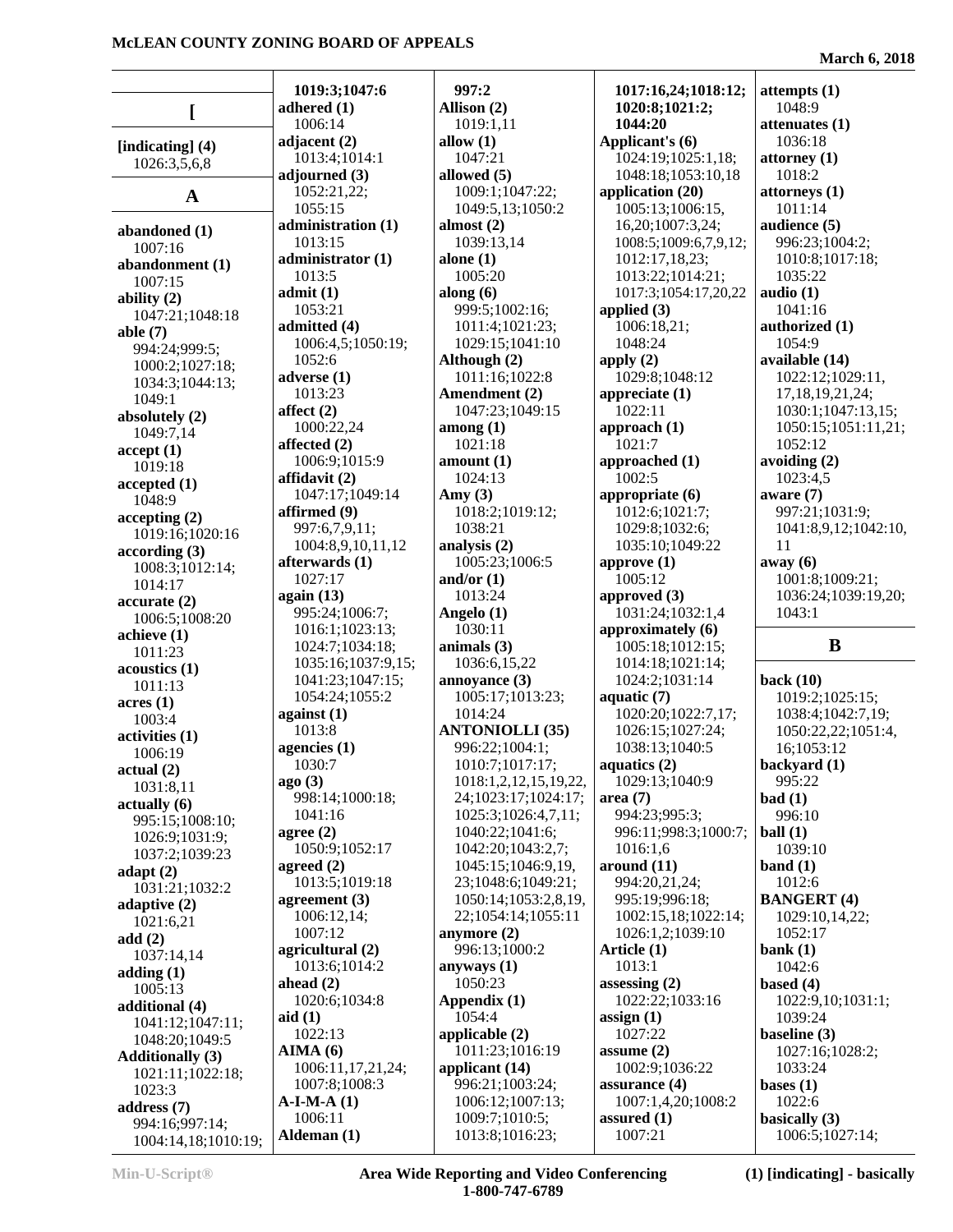$\overline{a}$ 

**March 6, 2018**

| 1028:14            | book $(1)$          | 1000:22;1001:22;      | 14, 16, 18, 23; 1018: 9; | 1045:20                 |
|--------------------|---------------------|-----------------------|--------------------------|-------------------------|
| basis $(2)$        | 1007:10             | 1002:21;1003:20;      | 1025:6,10,14;            | collected $(1)$         |
| 1013:16;1054:11    | born $(1)$          | 1005:19;1008:19;      | 1026:12;1030:9,19;       | 1041:12                 |
| bat(11)            | 998:10              | 1009:8;1018:9;        | 1035:21;1038:20;         | column (1)              |
| 1020:2;1021:10,14, | both $(2)$          | 1025:7;1028:6;        | 1041:18;1043:9,15,       | 1000:14                 |
| 18,24;1028:12;     | 997:24;1008:1       | 1034:7;1037:11;       | 19;1044:1,7,11;          | comfort (2)             |
| 1031:13;1036:3;    | bother $(2)$        | 1038:2;1039:5,8;      | 1045:12;1046:16,21;      | 1015:16,19              |
| 1045:17,21,23      | 995:22;996:18       | 1042:14;1043:10,20,   | 1050:5,8,18;1051:7,      | coming $(5)$            |
| bathroom (2)       | bottom $(2)$        | 23;1048:10;1050:14,   | 10,14;1052:1,4,20;       | 999:5;1004:4;           |
| 998:15,17          | 997:5;1004:7        | 17, 19; 1051: 16;     | 1053:6,20,23;1055:8,     | 1010:9;1017:19;         |
| $\text{bats}(5)$   | bows $(1)$          | 1052:15;1053:4,11;    | 10,12                    | 1050:21                 |
| 1021:5,20;1028:18, | 995:21              | 1054:22               | challenges (1)           |                         |
|                    |                     |                       | 1036:16                  | Commencing (1)<br>994:1 |
| 21;1029:5          | boys $(1)$          | capability (1)        |                          |                         |
| battle $(1)$       | 995:20              | 1034:2                | chance $(2)$             | comment $(1)$           |
| 1011:18            | break $(3)$         | capacity $(1)$        | 1006:4;1053:1            | 1042:14                 |
| became $(2)$       | 1025:6,7,12         | 1005:3                | change $(3)$             | commercial (1)          |
| 998:21;1008:19     | Brefeld (6)         | Capparella (3)        | 1011:7,17,22             | 1007:9                  |
| begins $(1)$       | 994:10,13,14,17,17; | 1019:9;1026:18;       | changed $(6)$            | commit $(4)$            |
| 1006:22            | 1017:20             | 1030:11               | 1011:21;1019:6,8;        | 1023:3;1034:7;          |
| behind $(1)$       | $B-R-E-F-E-L-D(1)$  | car(1)                | 1032:7,15,20             | 1037:6;1046:3           |
| 1028:18            | 994:18              | 1000:16               | channels (1)             | commitment (2)          |
| below $(3)$        | Bright $(2)$        | care $(1)$            | 1029:21                  | 1033:20;1034:5          |
| 1021:3,13;1024:13  | 1002:14;1047:2      | 1023:4                | cheaper $(1)$            | committing $(2)$        |
| benefit $(1)$      | brighter $(1)$      | cars (1)              | 1001:24                  | 1035:16,19              |
| 995:5              | 1000:6              | 1003:13               | checked (1)              | community $(3)$         |
| benefits $(1)$     | bring (6)           | case $(5)$            | 1047:14                  | 996:16,17;1013:4        |
| 995:2              | 996:4,16;1006:2;    | 1013:1;1049:17,18;    | Chenoa (3)               | commute $(1)$           |
| besides $(1)$      | 1013:7;1051:4,16    | 1050:1;1054:18        | 1004:16,20;              | 995:4                   |
| 1011:12            | brings $(1)$        | $\text{catch} (2)$    | 1010:21                  | company $(1)$           |
| best $(1)$         | 1002:1              | 995:20;1029:6         | Cheryl $(5)$             | 1036:12                 |
| 1021:11            | broadbands (1)      | catty-corner (1)      | 997:1;1010:13,17,        | compensated (1)         |
| better $(3)$       | 1015:8              | 1003:4                | 20,23                    | 1007:21                 |
| 997:13;1003:19;    | brother $(1)$       | causation $(1)$       | Cicero $(1)$             | complaint $(1)$         |
| 1022:18            | 998:11              | 1027:22               | 994:10                   | 996:7                   |
| beyond (1)         | brought $(1)$       | cause $(3)$           | Claire $(3)$             | complaints $(1)$        |
| 1036:21            | 999:16              | 1000:22;1027:23;      | 1004:6,12,15             | 996:6                   |
|                    | buildings $(1)$     | 1051:7                |                          |                         |
| big(3)             | 999:1               |                       | Class (2)                | complement (1)          |
| 995:5;999:11,13    |                     | caused (2)            | 1014:9,12                | 1034:16                 |
| biologist $(1)$    | built $(6)$         | 1005:17;1051:6        | cleaned $(3)$            | complete $(1)$          |
| 1040:9             | 994:21;1012:9,12,   | Cemetery $(1)$        | 1024:3,3,8               | 1037:1                  |
| bird(1)            | 15;1014:15,18       | 1019:22               | clear(5)                 | completed $(1)$         |
| 1020:2             | burden $(4)$        | centennial (1)        | 1004:3;1013:21;          | 1008:17                 |
| bit(6)             | 1014:22;1017:2;     | 997:23                | 1042:6;1050:16;          | completely (1)          |
| 994:20;996:2;      | 1051:23,24          | center $(3)$          | 1055:2                   | 1049:19                 |
| 999:24;1000:6;     | business $(1)$      | 1014:13;1045:8,9      | clearly $(5)$            | compliance (6)          |
| 1027:9;1028:9      | 1003:19             | central $(2)$         | 1030:4;1039:3;           | 1005:9;1014:10;         |
| blade $(1)$        | button $(3)$        | 1021:9;1031:2         | 1047:23;1048:3,4         | 1015:5;1047:4,5;        |
| 1008:6             | 997:5;1004:4;       | certain(2)            | clients $(2)$            | 1048:15                 |
| blades $(1)$       | 1010:11             | 1024:13;1053:13       | 1049:1;1051:19           | comply $(1)$            |
| 1036:22            |                     | certainly $(1)$       | close $(2)$              | 1014:20                 |
| board $(27)$       | $\mathbf C$         | 1049:1                | 1005:17;1029:15          | complying $(1)$         |
| 996:6;1001:3,20;   |                     | certified (1)         | closer $(2)$             | 1055:4                  |
| 1005:12;1008:14;   | call(2)             | 1044:12               | 997:13;1011:3            | comprehensive (1)       |
| 1011:9;1013:12;    | 994:9;1000:10       | cetera(1)             | closest $(4)$            | 1005:23                 |
| 1026:13;1031:5,10, | called $(2)$        | 1054:3                | 995:12,15;1009:15;       | concern $(2)$           |
| 16;1032:9,12,16;   | 994:8,9             | <b>CHAIRMAN</b> (66)  | 1017:6                   | 1022:10;1035:3          |
| 1033:3;1034:5;     | calling $(1)$       | 994:2,11,15;          | closing $(2)$            | concerned (2)           |
| 1039:21,21;1042:6; | 1019:2              | 996:19,21,23;997:4,9, | 1027:6;1052:19           | 1000:1;1027:6           |
| 1048:10,10,20;     | Cambron(1)          | 12;999:18;1001:2;     | $Col$ fax $(1)$          | concerns $(3)$          |
| 1050:9;1051:10,13; | 997:2               | 1003:22,24;1004:2,7,  | 1038:23                  | 1004:21,23;1022:8       |
| 1054:19;1055:1     | came $(2)$          | 10,13;1009:13;        | colleague $(1)$          | concerted $(1)$         |
| board's $(2)$      | 995:13;1002:14      | 1010:3,5,8,11,14,18,  | 1050:16                  | 1017:1                  |
| 1013:17;1048:13    | can $(28)$          | 22;1011:2;1017:4,11,  | collect $(1)$            | concluded (1)           |
|                    |                     |                       |                          |                         |

**Min-U-Script® Area Wide Reporting and Video Conferencing 1-800-747-6789**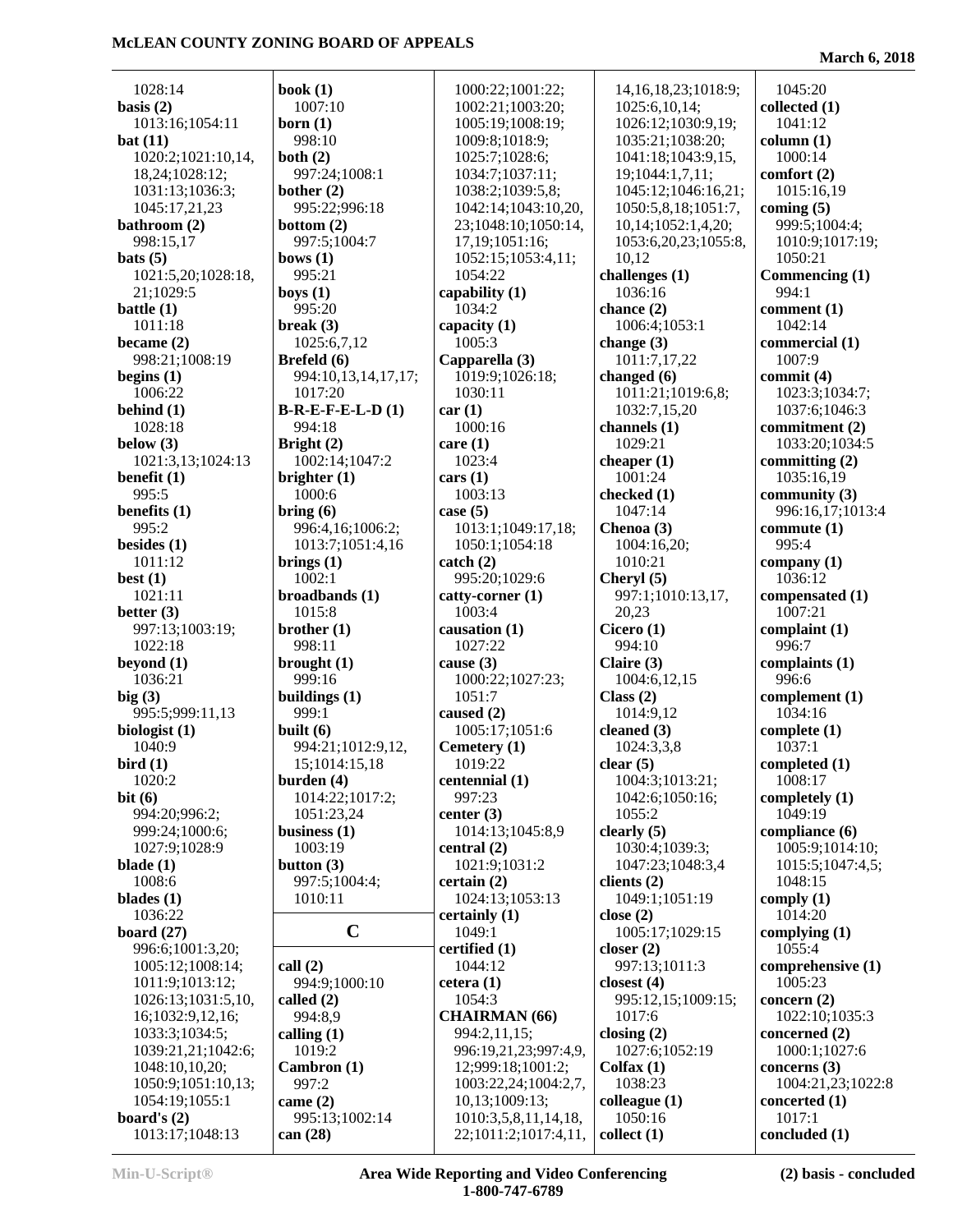1005:7 **conclusion (2)** 1009:3;1047:14 **concrete (1)** 1008:19 **conditions (3)** 1005:4;1044:17,18 **conduct (6)** 1020:4,6,13; 1022:13;1034:2; 1046:4 **conducted (3)** 1021:9;1022:19; 1037:4 **conducting (3)** 1020:1;1021:15; 1037:7 **confluence (1)** 1040:13 **conform (1)** 1012:18 **conforms (1)** 1016:18 **conservative (1)** 1047:9 **conservatively (1)** 1047:1 **conserve (1)** 1021:5 **consider (4)** 1003:1;1030:15; 1037:22;1048:11 **considered (1)** 1041:1 **consist (1)** 1022:16 **constitute (3)** 1013:3,9,24 **Constitution (1)** 1047:24 **construction (12)** 1006:18;1020:1; 1021:8,16;1022:19, 20;1023:14;1024:21; 1027:17;1033:17; 1037:5;1045:24 **consultants (1)** 1034:1 **contained (1)** 1024:16 **contaminated (1)** 1024:3 **contamination (1)** 1024:8 **continued (1)** 1037:20 **continuously (1)** 1024:15 **contract (1)** 1002:18 **contravened (1)** 1049:12 **Control (2)**

 1014:6;1024:5 **conversations (1)** 1032:4 **convinced (1)** 1004:23 **coordinated (1)** 1022:16 **copy (2)** 1018:6;1024:18 **correctly (1)** 1025:20 **costing (1)** 1011:11 **costs (1)** 1007:11 **counsel (8)** 1011:12;1048:8,22; 1049:16,22;1050:1; 1051:14;1055:3 **counsel's (1)** 1049:1 **countermeasure (1)** 1024:5 **country (2)** 1001:8,9 **county (23)** 1001:20;1005:12; 1006:13,20;1007:3,5, 12,15,18,19,21; 1008:3,14;1009:10; 1011:24;1012:20,24; 1013:12,17,20; 1014:22;1016:24; 1047:6 **county's (2)** 1007:17,23 **couple (3)** 1000:18;1035:24; 1041:16 **course (1)** 1016:20 **Court (5)** 1014:23;1048:1,5; 1049:10;1050:3 **creates (1)** 995:6 **credible (5)** 1009:5;1014:24; 1015:3,8;1032:12 **Creek (24)** 999:22,24;1022:3, 5,6;1023:5,12; 1030:12;1033:8; 1035:4,13,14;1037:9; 1039:4,5,6;1040:6,16, 24;1041:10,13; 1042:5,24;1043:3 **cross-examine (4)** 1046:15;1047:22; 1048:3;1049:11 **cross-examined (1)** 1052:10 **currently (1)**

 1033:16 **curtail (1)** 1021:2 **curtailment (5)** 1021:23;1028:5,6, 9,11 **cushion (7)** 1005:8,14;1012:9, 12,16;1014:15,19 **cut (1)** 1034:8 **cut-in (3)** 1021:13;1028:15, 20 **dad (2)** 998:10;1001:15 **dad's (2)** 997:21;1003:5 **Darrel (1)** 997:2 **data (8)** 1008:19,21;1030:6; 1040:8,10;1041:12; 1045:17,20 **date (4)** 1022:12;1036:13; 1037:20,23 **day (1)** 1038:5 **dB (4)** 1005:8;1012:9,15; 1014:19 **deal (1)** 1052:3 **DEAN (14)** 1003:7,10,21; 1009:14,18;1017:5,8, 13,21;1027:9;1028:4, 10;1029:9;1052:1 **decibel (1)** 1005:13 **decide (1)** 1032:12 **decided (2)** 1002:8;1020:6 **decision (5)** 1013:17;1014:23; 1048:1,5;1054:12 **DeClark (1)** 1018:5 **decommissioning (2)** 1006:22;1007:17 **deconstruction (5)** 1006:19;1007:11, 12;1008:7,16 **deconstructive (1)** 1006:19 **Definitely (1)** 1027:4 **degrees (1)**

**D deserve (1)** 1041:3 **delay (1)** 1025:5 **demonstrate (1)** 1047:9 **demonstrated (1)** 1047:3 **demonstrates (1)** 1049:3 **denied (1)** 1017:3 **deny (1)** 1009:12 **depending (1)** 1005:3 1054:23 **desirable (1)** 1008:24 **determinations (1)** 1045:23 **determine (2)** 1022:21;1038:9 **deterrence (2)** 1036:4,17 **deterrents (6)** 1021:23;1028:5,7, 23;1029:1,3 **detrimental (3)** 1015:15,19; 1016:13 **detrimentally (1)** 1015:9 **developed (1)** 1036:10 **developing (3)** 1029:1;1036:12,17 **development (2)** 1016:9,14 **devices (1)** 1036:4 **Diane (1)** 997:17 **DICK (27)** 994:5;996:20; 997:1;1000:10; 1003:23;1004:6,17; 1010:4,13;1017:15, 20,22;1018:20,23; 1026:2,5,8;1030:10, 18;1041:22;1044:15, 23;1045:1,6,8,10; 1053:18 **difference (1)** 997:8 **different (3)** 995:21;1033:20; 1051:22 **difficult (3)** 1011:19;1026:21; 1027:21 **diminish (1)** 1015:24

#### **March 6, 2018**

**diminished (2)** 1006:6;1016:7 **directly (1)** 1011:1 **dis (1)** 1050:20 **disagree (2)** 1033:6;1049:21 **disappointed (1)** 998:5 **disclaim (2)** 1013:6;1014:4 **disclaimed (1)** 1013:18 **disclaimer (4)** 1013:6,15;1014:3,3 **discuss (2)** 1012:21;1035:15 **discussed (3)** 1019:8;1022:24; 1026:18 **discussing (1)** 1030:11 **Discussion (1)** 1050:7 **disposed (2)** 1024:4,8 **dispute (2)** 1005:11;1018:21 **disrupt (2)** 995:20;1037:17 **disrupted (1)** 1036:7 **distances (2)** 1039:22,22 **district (9)** 1016:11,16,19; 1040:20,23;1041:1, 20;1043:6;1044:18 **district's (1)** 1044:17 **disturbance (1)** 1020:11 **diverse (1)** 1039:24 **DNV-GL (1)** 1047:1 **Dokouzian (2)** 1046:24;1050:16 **dollars (1)** 1011:12 **Don (1)** 1041:19 **done (9)** 1009:1;1015:10; 1031:1;1034:20,21, 23;1038:13;1050:12; 1052:5 **dot (1)** 1000:4 **dots (1)** 1000:6 **doubt (1)**

**Min-U-Script® Area Wide Reporting and Video Conferencing 1-800-747-6789**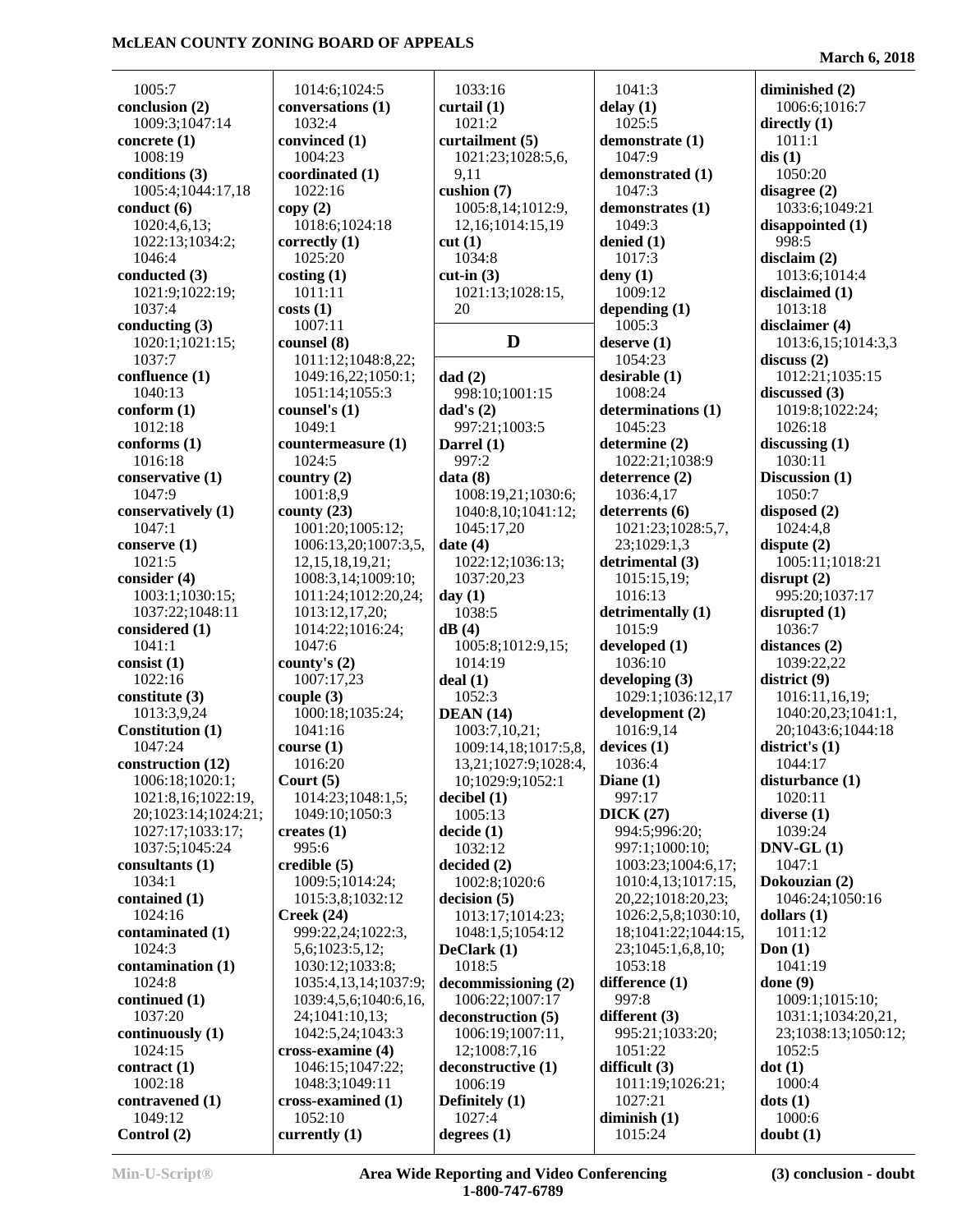**March 6, 2018**

| 1033:9                               | EDP's $(2)$       | ensure $(3)$         | 1031:19                              | 1047:3              |
|--------------------------------------|-------------------|----------------------|--------------------------------------|---------------------|
| down(6)                              | 1008:5;1019:3     | 1005:9;1012:10;      | except (1)                           | farmer $(1)$        |
| 999:8;1020:10;                       | effect(1)         | 1023:8               | 1050:21                              | 1002:19             |
| 1024:12;1027:7;                      | 1037:6            | ensuring $(1)$       | Excuse $(1)$                         | farmer-lived-in (1) |
| 1035:7,13                            | effective (1)     | 1047:5               | 997:17                               | 1000:8              |
| Dr(25)                               | 1036:24           | enter $(3)$          | Exhibit (9)                          | farmhouse (1)       |
| 1004:22,22,24;                       | effectively (1)   | 1013:15;1018:20;     | 1000:11;1018:12,                     | 998:17              |
| 1005:1,15;1008:23;                   | 1011:8            | 1026:10              | 21;1024:20;1025:1,                   | farming $(2)$       |
| 1011:6,8,16;1012:2,8,                | effects $(8)$     | entire $(2)$         | 18;1026:10;1053:4,                   | 998:19,20           |
| 14;1013:20,21;                       | 1005:19;1006:3;   | 1040:16;1050:1       | 18                                   | farms $(3)$         |
| 1014:8,14,17;1015:1,                 | 1008:24;1013:24;  | environmental (4)    | exhibits (2)                         | 1011:8,24;1022:2    |
| 2, 17, 17; 1016: 1, 2;               | 1020:19;1035:10;  | 1005:4;1019:1;       | 1054:6,21                            | farmstead (3)       |
| 1026:18;1051:4                       | 1036:15,22        | 1038:7,9             | expect(1)                            | 1000:2,5,24         |
| drainage $(7)$                       | effort(1)         | error(1)             | 1011:15                              | farther $(1)$       |
| 1040:20,22;1041:1,                   | 1017:1            | 1005:6               | expecting (1)                        | 1036:23             |
| 20;1043:6;1044:16,                   | either $(7)$      | especially $(3)$     | 1011:17                              | fatalities (3)      |
| 18                                   | 1003:6;1007:24;   | 995:2;1029:17;       | expensive $(1)$                      | 1020:3;1021:10,18   |
| dredging (1)                         | 1021:17;1025:18;  | 1046:14              | 1011:10                              | fatality $(1)$      |
| 1027:24                              | 1031:16;1032:20;  | established (1)      | expert $(5)$                         | 1021:19             |
| drive(3)                             | 1051:8            | 997:23               | 1004:21;1030:15,                     | fauna $(2)$         |
| 995:4,5;997:17                       | ELDER $(2)$       | estimated (2)        | 16;1046:24;1054:16                   | 1030:15;1040:5      |
| drop(1)                              | 1052:18;1053:11   | 1007:11;1021:19      | experts $(7)$                        | favor $(1)$         |
| 1024:13                              | elderly $(1)$     | et(1)                | 1006:4;1016:21;                      | 1052:2              |
| $\frac{drought(1)}{dr}$              | 998:14            | 1054:3               | 1034:1;1047:7;                       | feathering $(1)$    |
| 1028:1                               | electrical (1)    | even $(12)$          | 1049:3;1054:7,19                     | 1021:12             |
| $\bf{drive}$ (3)                     | 1000:19           | 1009:5;1011:18;      | explained (1)                        | federal(1)          |
| 995:3;999:7;                         | electricity (1)   | 1016:23;1017:1;      | 1005:1                               | 1012:20             |
| 1053:12                              | 1028:16           | 1026:21;1032:15;     | extensive (1)                        | feel $(1)$          |
| due $(4)$                            | Ellsworth (1)     | 1034:19,23;1035:17;  | 1021:8                               | 1021:7              |
| 1003:11;1011:21;                     | 994:19            | 1040:18;1041:3;      |                                      | feet $(15)$         |
| 1021:7;1049:23                       | else's $(1)$      | 1046:15              | $\mathbf{F}$                         | 1008:11,13;         |
| duly $(4)$                           | 1044:6            | evening $(1)$        |                                      | 1020:17;1022:5;     |
| 994:14;997:11;                       | emission (1)      | 1018:1               | fabricated (1)                       | 1035:13;1039:3,4,5, |
| 1004:12;1010:17                      | 1047:10           | events $(1)$         | 1009:4                               | 11,13,20;1042:4,8;  |
| during $(5)$                         | emissions (1)     | 1023:8               | facilities (1)                       | 1043:1,14           |
| 1012:6;1021:4,16;                    | 1047:2            | everybody (1)        | 1045:20                              | felt(2)             |
| 1022:19;1023:18                      | emit $(1)$        | 1025:20              | facility $(5)$                       | 998:4;1002:17       |
|                                      | 1029:3            | Everybody's (3)      | 1007:9;1021:20;                      | fence $(1)$         |
| E                                    | empty $(1)$       | 1002:22;1003:2;      | 1023:20;1031:21;                     | 1002:11             |
|                                      | 998:8             | 1025:14              | 1036:11                              | few $(4)$           |
| early $(1)$                          | encouraged (1)    | evidence (19)        | fact $(8)$                           | 1011:4;1012:21;     |
| 1053:12                              | 996:3             | 1005:20;1006:7;      | 1022:11;1040:5,21;                   | 1025:4;1036:23      |
|                                      | endanger $(1)$    | 1009:4;1014:24;      |                                      | field $(1)$         |
| easement $(1)$<br>1042:17            | 1015:15           | 1015:3,6,8,11,11,20; | 1041:9;1048:12;<br>1050:21;1054:7,17 | 1045:19             |
| East $(5)$                           | endangered (6)    | 1016:3,21;1032:12;   | factors $(1)$                        | Fifth $(2)$         |
| 994:18;1004:15,19;                   | 1021:5,10,17;     | 1047:11;1048:9,16,   | 1005:4                               | 1047:23;1049:15     |
| 1035:24;1038:22                      | 1028:14;1040:21;  | 20:1049:5.13         | facts $(1)$                          | fight $(1)$         |
| echolocating (1)                     | 1041:5            | exactly $(4)$        | 1013:12                              | 1011:18             |
| 1029:5                               | ending $(1)$      | 1038:1;1039:21;      | failed (1)                           | figured $(2)$       |
| economists (1)                       | 1008:10           | 1048:14;1049:18      | 1014:21                              | 999:9:1005:8        |
| 1011:12                              | energy $(2)$      | examination $(1)$    | fair $(1)$                           | figures $(1)$       |
| EDP(16)                              | 1007:9;1011:15    | 1048:16              | 1051:19                              | 1008:23             |
| 999:15;1004:24;                      | enforce $(4)$     | examine $(1)$        | family $(1)$                         | financial $(5)$     |
|                                      | 1009:6;1044:3,16, | 1020:2               |                                      | 1002:24;1007:1,4,   |
| 1005:9,11,15,21;<br>1006:1;1008:1,1; | 19                | exceed (6)           | 1001:13<br>far $(7)$                 | 20;1008:2           |
|                                      | enforcement (1)   | 1005:10;1008:22;     |                                      | find $(6)$          |
| 1009:3;1012:22;                      | 1044:17           |                      | 1009:20,20,21;                       |                     |
| 1013:22;1014:12;                     |                   | 1012:11;1014:11;     | 1030:24;1036:20;                     | 995:11;1001:10;     |
| 1015:20;1018:2;                      | enforces $(1)$    | 1021:19;1028:12      | 1040:7;1054:11                       | 1026:15,24;1038:3;  |
| 1019:2                               | 1044:22           | exceeded $(1)$       | farm $(17)$                          | 1046:6              |
| EDPR $(6)$                           | enjoyment $(3)$   | 1005:7               | 994:20,24;995:1,6;                   | finding $(1)$       |
| 1006:16;1008:19;                     | 1015:2,22;1016:4  | exceedences (1)      | 997:21,22,23,24,24;                  | 1028:18             |
| 1012:15;1014:18;                     | enlighten $(1)$   | 1047:9               | 998:1,4,12,19;1000:8;                | findings $(2)$      |
| 1033:16;1046:3                       | 1028:6            | exceeds(1)           | 1002:6;1003:3;                       | 1005:12;1013:11     |

**Min-U-Script® Area Wide Reporting and Video Conferencing 1-800-747-6789**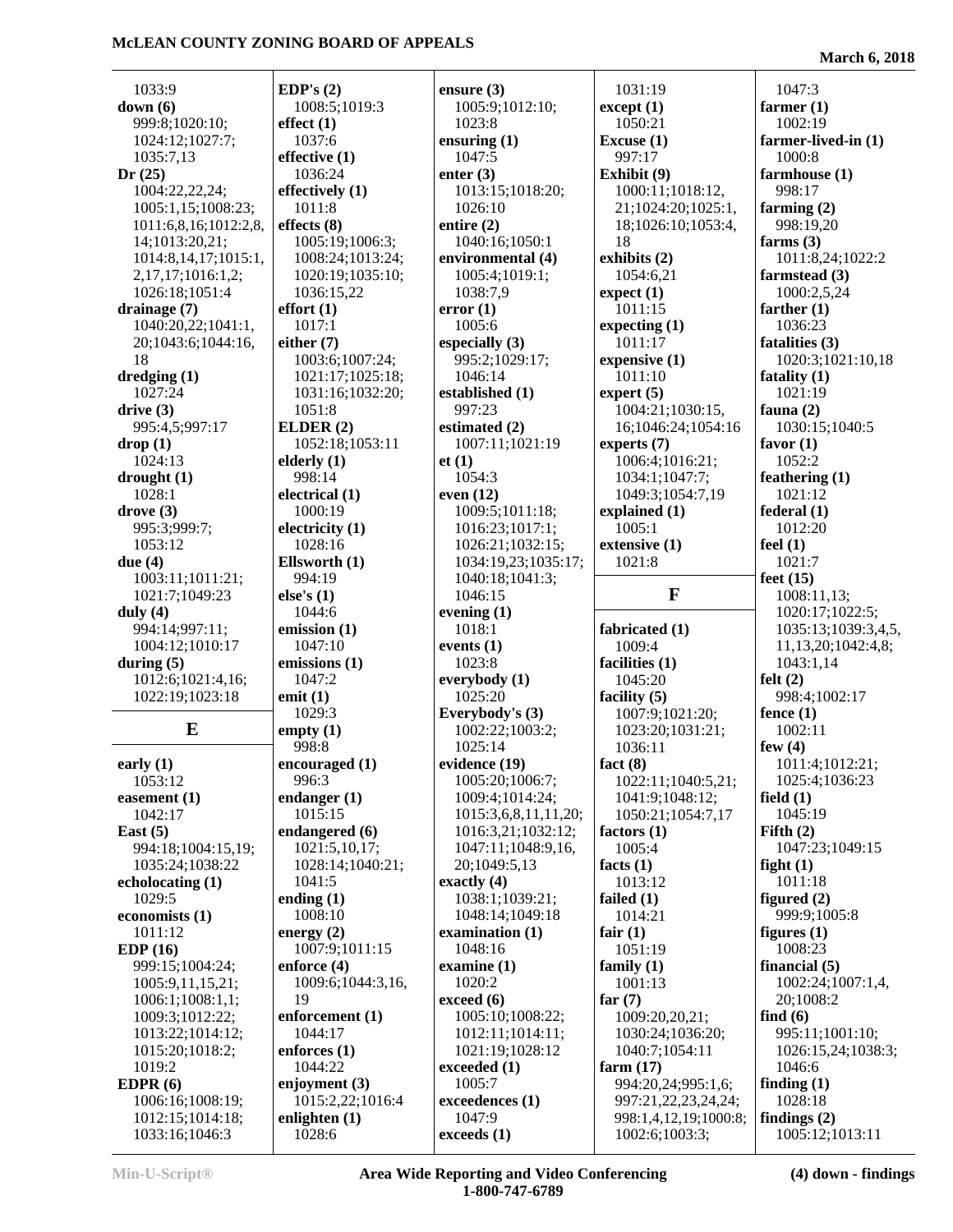| finish $(1)$             | 1020:5;1023:21         | $gr(3)$                   | 996:10;1048:11;             | 20;1002:2;1003:7;    |
|--------------------------|------------------------|---------------------------|-----------------------------|----------------------|
| 1051:3                   | form $(1)$             | 999:3;1023:1;             | 1049:9,20;1054:9;           | 1009:22;1014:13;     |
| FINNIGAN (65)            | 1021:22                | 1026:17                   | 1055:7                      | 1045:7               |
| 994:2,11,15;             | forth $(1)$            | $g realty (1)$            | hearings (4)                | houses $(1)$         |
| 996:19,21,23;997:4,9,    | 1006:13                | 1005:3                    | 995:8;997:19;               | 1044:22              |
| 12;999:18;1001:2;        | found $(4)$            | green(1)                  | 1004:20;1047:14             | hub(1)               |
| 1003:22,24;1004:2,7,     | 1010:24;1021:18;       | 1000:4                    | hearsay $(2)$               | 1008:8               |
| 10,13;1009:13;           | 1037:15;1038:14        | ground(2)                 | 1046:8,10                   | hundreds $(1)$       |
| 1010:3,5,8,11,14,18,     | foundation (1)         | 1000:22;1003:3            | height $(2)$                | 1011:11              |
| 22;1011:2;1017:4,11,     | 1045:3                 | Groves (5)                | 1008:6,8                    | husband $(3)$        |
| 14, 16, 18, 23; 1018: 9; | four $(1)$             | 1021:20;1023:20,          | held $(4)$                  | 1000:15;1002:10;     |
| 1025:6,10,14;            | 1019:19                | 23;1028:13;1031:20        | 1041:3;1048:17,23;          | 1010:23              |
| 1026:12;1030:9,19;       | fourth $(2)$           | guess $(4)$               | 1049:4                      | hydraulic (2)        |
| 1035:21;1038:20;         | 998:12;1020:8          | 1001:1;1029:24;           | help(2)                     | 1024:1,6             |
| 1041:18;1043:9,15,       | Fowler $(1)$           | 1049:24;1050:24           | 1011:18;1036:11             | hydro-acoustic (6)   |
| 19;1044:1,7,11;          | 1031:15                | guys(3)                   | helped $(1)$                | 1022:23;1027:15;     |
| 1045:12;1046:16,21;      | freely $(1)$           | 1027:5;1037:9;            | 999:22                      | 1033:18,23;1034:16;  |
| 1050:5,8,18;1051:7,      | 1030:7                 | 1038:4                    | helpful $(2)$               | 1046:2               |
| 10,14;1052:4,20;         | frequency $(2)$        |                           | 997:20;1039:20              | hydro-aquatic (1)    |
| 1053:6,20,23;1055:8,     | 1029:4;1036:18         | H                         | helps $(2)$                 | 1027:10              |
| 10,12                    | further $(1)$          |                           | 996:11,12                   | hypothesis (1)       |
| first $(10)$             | 1050:13                | half $(14)$               | Henline (17)                | 1028:17              |
| 1002:14;1006:2;          | furthering $(1)$       | 1003:18;1012:13,          | 999:22;1022:3,5;            |                      |
| 1007:1;1018:4;           | 1022:14                | 14, 15; 1014: 16, 17, 18; | 1023:5,12;1029:15;          | I                    |
| 1019:20;1020:24;         | future $(2)$           | 1022:4;1035:7,14;         | 1030:12;1033:8;             |                      |
| 1024:1;1025:2;           | 1029:12;1037:12        | 1037:24;1039:13,14,       | 1035:3,13,14;1037:8;        | idea $(5)$           |
| 1042:17;1051:18          |                        | 19                        | 1039:5;1040:6,16,24;        | 999:21;1002:16;      |
| fish $(4)$               | G                      | half-mile (2)             | 1041:10                     | 1051:1,1;1055:4      |
| 1020:9;1023:15;          |                        | 999:11;1003:12            | hesitation (1)              | identification (1)   |
| 1033:7;1041:2            | $\text{gag}(1)$        | halfway $(1)$             | 1034:10                     | 1025:21              |
| five $(11)$              | 996:3                  | 1025:11                   | Hi(1)                       | IDNR $(16)$          |
| 998:11;1019:19;          | gallon (1)             | hand $(2)$                | 1039:2                      | 1019:18;1021:1;      |
| 1020:15;1022:4,20;       | 1024:2                 | 997:5;1004:7              | high $(4)$                  | 1022:1,6,16,24;      |
| 1027:2;1029:15;          | $\text{gallons}$ $(1)$ | handouts $(1)$            | 1029:4;1036:7,17;           | 1029:20;1031:24,24;  |
| 1032:22;1039:3,6;        | 1024:7                 | 999:16                    | 1042:7                      | 1032:3,16,23;        |
| 1041:11                  | $\text{gaps}(2)$       | Haney $(1)$               | higher $(2)$                | 1034:14;1040:8,10;   |
| fix(1)                   | 1045:17,18             | 998:5                     | 1028:17,21                  | 1041:10              |
| 996:12                   | garage $(1)$           | happen $(4)$              | highest $(1)$               | <b>IDNR's</b> $(7)$  |
| fixed $(2)$              | 1000:16                | 1003:4;1006:23;           | 1023:4                      | 1019:4,14;1020:23;   |
| 1000:19,20               | gave(1)                | 1026:16;1052:15           | home $(2)$                  | 1042:13,14,22;1043:4 |
| flicker $(2)$            | 1026:9                 | happens (3)               | 1011:1;1017:6               | ifs $(1)$            |
| 1020:20;1022:8           | generating $(1)$       | 998:1,16;1001:20          | homeowners $(1)$            | 1052:14              |
| floodplain $(1)$         | 1028:16                | hard $(1)$                | 1051:19                     | illegal $(1)$        |
| 1018:14                  | generation (1)         | 1036:21                   | homestead $(1)$             | 1049:19              |
| floor $(2)$              | 998:12                 | Hardin $(1)$              | 1010:24                     | Illinois $(15)$      |
| 998:16;1027:16           | given $(6)$            | 1018:2                    | hone $(1)$                  | 994:19;997:17;       |
| flora $(1)$              | 1022:11;1026:20;       | haste $(1)$               | 1026:22                     | 1002:23;1004:16;     |
| 1030:14                  | 1029:17;1035:17;       | 1009:3                    | hope $(1)$                  | 1010:21;1014:6;      |
| focus $(1)$              | 1049:23;1054:23        | hazard $(2)$              | 1034:3                      | 1021:9;1031:2;       |
| 995:23                   | good(12)               | 1013:4,10                 | hoping $(1)$                | 1047:24,24;1048:4,   |
| foghorn $(1)$            | 996:11:999:2,4:        | head $(1)$                | 1050:12                     | 15;1049:10;1050:2,3  |
| 1036:19                  | 1001:18,19;1003:3;     | 1039:9                    | horrible $(1)$              | imagine $(1)$        |
| folks $(2)$              | 1018:1;1027:7;         | heads $(1)$               | 1002:24                     | 999:7                |
| 1023:23;1029:21          | 1028:4;1029:9;         | 1051:13                   | hose $(2)$                  | immediate $(3)$      |
| follow $(3)$             | 1031:6;1046:16         | health $(7)$              | 1024:1,6                    | 1015:23;1016:1,6     |
| 1012:1;1042:12,18        | Good's(1)              | 1005:19;1013:3,9,         | hour $(2)$                  | impact $(7)$         |
| followed $(3)$           | 1019:7                 | 23;1014:1;1015:1,16       | 995:3;1012:5                | 1015:2;1026:16;      |
| 1007:7;1011:5;           | govern $(1)$           | hear $(1)$                | hours $(2)$                 | 1027:1;1028:2;       |
| 1023:22                  | 1009:11                | 995:23                    | 1012:7;1041:16              | 1038:7,10;1039:19    |
| following $(4)$          | granted (1)            | heard $(6)$               | house $(18)$                | impacts (6)          |
| 1004:20;1015:13;         | 1013:2                 | 995:9,24;1019:5,5;        | 994:20;995:9,11,            | 1020:12;1022:7,21;   |
| 1022:20;1054:2           | grass(2)               | 1046:9,24                 | 12, 14, 14; 996: 1; 998: 8, | 1023:5;1027:23;      |
| follow-up $(2)$          | 999:24;1003:14         | hearing $(6)$             | 15;999:7;1000:3,17,         | 1035:18              |

### **March 6, 2018**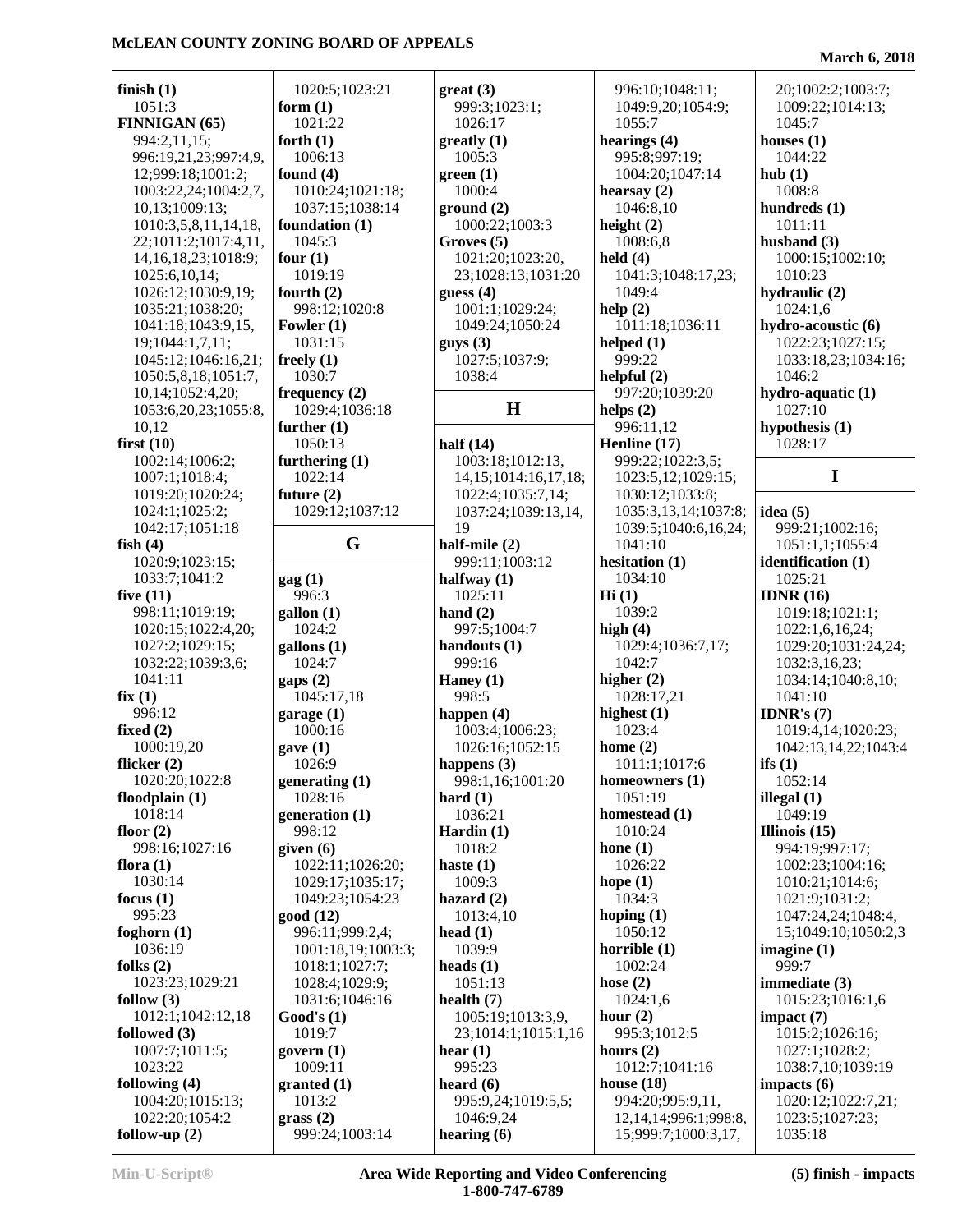| impede $(2)$      | 1020:12                   | judgment (1)                      | 1020:16            | listed $(1)$        |
|-------------------|---------------------------|-----------------------------------|--------------------|---------------------|
| 1016:9,14         | insufficient (1)          | 1013:7                            | law(3)             | 1031:19             |
| implement $(3)$   | 1047:8                    | July (1)                          | 1012:1;1014:20;    | listen $(2)$        |
| 1021:21;1034:3;   | intent $(1)$              | 1021:4                            | 1053:9             | 996:12;997:19       |
| 1035:2            | 1030:10                   | junk(1)                           | laws(2)            | listened (2)        |
| implementing (3)  | interest $(3)$            | 998:9                             | 1011:20;1012:21    | 998:5;1041:16       |
| 1021:11;1022:23;  | 1007:13,23;1023:1         |                                   | lay-down (1)       | little $(15)$       |
| 1033:17           | interesting (1)           | $\mathbf K$                       | 1003:10            | 994:20;996:2;       |
| important $(1)$   | 1039:17                   |                                   | layout $(2)$       | 997:4,13;998:5;     |
| 1004:23           | interests $(1)$           | keep(2)                           | 998:2;999:10       | 999:23,24;1000:4,6; |
| imposing $(1)$    | 1007:22                   | 999:3;1029:24                     | lead $(1)$         | 1003:16,19;1011:2;  |
| 1021:1            |                           |                                   | 1005:19            |                     |
|                   | interfere (1)             | Keith $(9)$                       |                    | 1027:9;1028:9;      |
| improper $(2)$    | 1015:7                    | 1022:9;1026:18;                   | leading $(1)$      | 1050:12             |
| 1013:14;1048:4    | into $(16)$               | 1027:13,20;1032:4;                | 1013:17            | live $(5)$          |
| INAI(1)           | 994:21;995:3;             | 1040:3,4,18;1041:15               | lean $(1)$         | 994:24;998:15;      |
| 1022:3            | 996:16,17;1002:15,        | kids(1)                           | 1052:11            | 1001:8;1052:15,16   |
| inappropriate (2) | 19;1005:8;1012:9;         | 995:18                            | learning $(1)$     | lived $(5)$         |
| 1049:14;1050:4    | 1013:15;1018:7,16;        | Kielisch (2)                      | 1027:11            | 994:22;995:19;      |
| incidents (1)     | 1024:19;1047:17;          | 1004:23;1015:10                   | least $(2)$        | 998:6;1000:3;       |
| 1023:19           | 1048:20;1049:6;           | Kielisch's (2)                    | 1019:22;1034:22    | 1001:15             |
| include $(3)$     | 1053:5                    | 1005:22;1016:5                    | left $(2)$         | living $(3)$        |
| 1019:18;1035:6,12 | Invenergy (5)             | killed $(2)$                      | 1008:9;1018:4      | 996:18;998:19;      |
| included $(1)$    | 1006:15,20;1007:3,        | 1028:14,19                        | $\text{legal} (2)$ | 1001:13             |
| 1013:11           | 24;1008:1                 | Killian $(1)$                     | 1008:4;1011:12     | $\text{lobby}(1)$   |
| including $(1)$   | inventory $(5)$           | 997:1                             | length $(1)$       | 1011:15             |
| 1022:3            | 1022:17;1023:2;           | $\boldsymbol{\mathrm{kind}}$ (10) | 1012:5             | local $(4)$         |
| increasing $(2)$  | 1034:17;1040:14,16        | 997:18;1003:4;                    | less(2)            | 1012:21;1015:7;     |
|                   |                           |                                   |                    |                     |
| 1028:15,20        | investigate $(1)$         | 1007:9;1026:19;                   | 995:4;1006:4       | 1030:14,15          |
| indefensible (1)  | 1029:8                    | 1027:16;1028:2,17;                | letting $(1)$      | located $(1)$       |
| 1005:14           | involved $(1)$            | 1034:12;1043:9;                   | 1052:2             | 1016:20             |
| independent (1)   | 995:17                    | 1046:18                           | levels $(9)$       | location(3)         |
| 1002:20           | IPCB $(10)$               | Klaeren (11)                      | 1005:10;1008:23;   | 999:10;1000:5,13    |
| Indiana $(1)$     | 1005:9;1011:7,9,          | 1047:20;1048:1;                   | 1012:4;1013:22;    | logistics $(2)$     |
| 1031:15           | 23;1012:3,5;1014:8;       | 1049:8,9,16,16,19;                | 1014:10;1015:4;    | 1022:22;1033:16     |
| indicate $(1)$    | 1015:6;1047:4,10          | 1055:3,3,4,5                      | 1024:13;1028:12;   | long(3)             |
| 1036:14           | issue $(9)$               | knowledge (3)                     | 1033:24            | 1001:4,12;1049:22   |
| indicated (3)     | 996:14;1001:21;           | 1022:14;1033:23;                  | Lexington $(1)$    | longest $(1)$       |
| 1011:9;1021:9;    | 1014:24;1022:14;          | 1034:22                           | 997:17             | 1001:6              |
| 1032:5            | 1032:23;1046:23;          | Kurt $(1)$                        | life $(5)$         | look $(4)$          |
| inference (1)     | 1051:15;1053:4;           | 1015:10                           | 1015:2;1037:11,16, | 1025:7;1040:20;     |
| 1047:7            | 1054:16                   |                                   | 18;1038:13         | 1041:4;1053:7       |
| information $(6)$ | issues $(9)$              | L                                 | light $(1)$        | looked $(3)$        |
| 1008:18;1023:20;  | 996:4;1000:18,19;         |                                   | 1028:3             | 998:4;999:22;       |
|                   |                           |                                   |                    |                     |
| 1024:10;1031:1,7; | 1006:15;1012:22;          | labeled $(1)$                     | likely $(5)$       | 1037:21             |
| 1051:11           | 1013:23;1014:1;           | 1025:20                           | 1006:8;1016:7;     | looking $(7)$       |
| injurious $(2)$   | 1015:1;1054:2             | Lake $(2)$                        | 1028:21;1029:16;   | 999:4;1002:22;      |
| 1015:22;1016:4    | $it[sic]$ (1)             | 994:7,7                           | 1030:16            | 1008:12;1017:8;     |
| input $(2)$       | 1002:22                   | land $(2)$                        | Likewise (3)       | 1026:19;1033:23;    |
| 1030:14,16        |                           | 1014:10,12                        | 1032:19;1033:2,16  | 1036:10             |
| insects $(1)$     | ${\bf J}$                 | landowners (1)                    | limit(4)           | lot(8)              |
| 1029:6            |                           | 996:4                             | 1012:4,7;1045:4;   | 995:1,7,10;1037:8;  |
| inside $(1)$      | Jeff(1)                   | landowner's (1)                   | 1048:9             | 1038:12;1046:9;     |
| 995:24            | 1009:23                   | 1007:19                           | limited $(1)$      | 1052:5;1053:15      |
| inspect $(1)$     | $\text{Jim} (1)$          | large $(2)$                       | 1042:21            | loud $(2)$          |
| 996:8             | 997:1                     | 1000:14;1013:5                    | $\lim$ its $(6)$   | 996:4,13            |
| inspections $(2)$ | job $(1)$                 | last $(12)$                       | 1005:6,11;1012:6,  | Louis $(1)$         |
| 1023:7,8          | 995:4                     | 994:16;997:14,20;                 | 10;1014:11;1047:10 | 1053:12             |
| installed (1)     |                           |                                   | lines $(1)$        | love $(1)$          |
|                   | jobs $(2)$                | 1004:14;1018:4;                   |                    |                     |
| 1029:2            | 995:6;996:16              | 1023:24,24;1033:4;                | 1021:24            | 1041:2              |
| instead $(3)$     | Jolly(9)                  | 1047:13,14;1054:2,8               | Lisle $(1)$        | low(1)              |
| 1034:13;1037:23;  | 1010:13,16,17,20,         | later $(3)$                       | 1047:20            | 1028:19             |
| 1052:13           | 20, 23; 1011: 4; 1017: 7, | 1037:20,23;1038:5                 | list(1)            | lower $(2)$         |
| in-stream $(1)$   | 10                        | latter $(1)$                      | 994:4              | 1001:22,22          |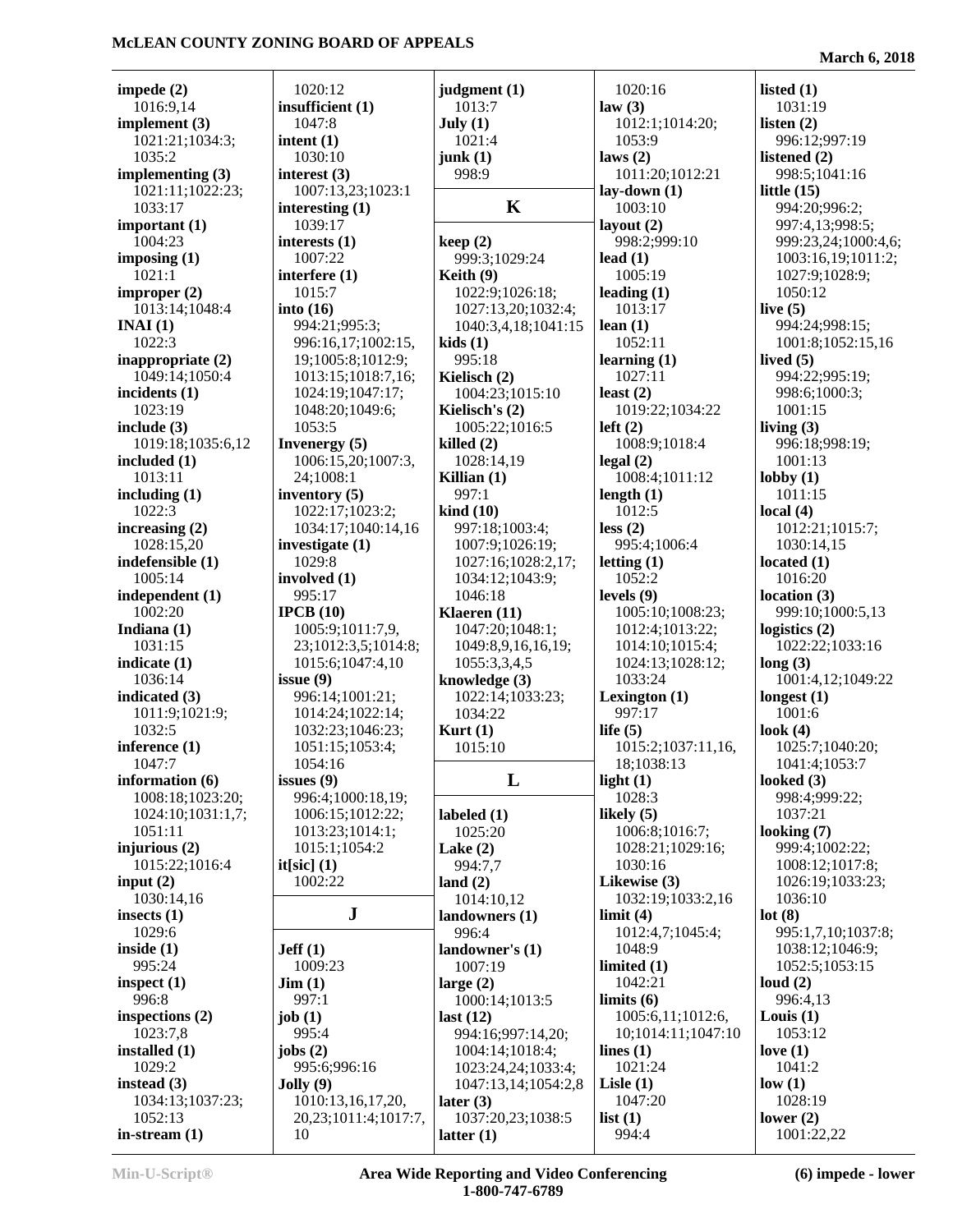| <b>LUETKEHANS (27)</b>         | 1012:19,24;1013:20;  | might $(5)$                | 1016:6;1030:6              | negative $(2)$                             |
|--------------------------------|----------------------|----------------------------|----------------------------|--------------------------------------------|
|                                |                      |                            |                            |                                            |
| 1018:8,13,17;                  | 1014:22;1016:24;     | 1035:10;1037:6,22;         | motion (5)                 | 1026:16,24                                 |
| 1025:2,4,9,15,17,24;           | 1047:6               | 1040:20;1044:13            | 1054:1,4,5,13,14           | negatively $(1)$                           |
| 1030:19,20,21,23;              | mean $(16)$          | mile $(13)$                | move $(2)$                 | 1006:9                                     |
| 1035:20;1046:8,11;             | 995:23;996:13;       | 995:13;999:9,12;           | 998:21;1018:6              | nervous(1)                                 |
| 1047:19;1049:7,24;             | 1001:22;1002:3;      | 1019:22;1022:2,5;          | moved $(5)$                | 997:18                                     |
| 1050:20,24;1051:9,             | 1030:13;1034:8;      | 1035:7,14;1037:24;         | 994:21;995:2;              | new(4)                                     |
|                                |                      |                            |                            |                                            |
| 18;1053:6;1054:1,24;           | 1038:11;1044:11;     | 1039:7,13,14,19            | 998:6,13;1018:15           | 1000:16,17;1033:2;                         |
| 1055:9                         | 1046:11;1048:22,24;  | miles $(1)$                | much(7)                    | 1034:21                                    |
| L-U-E-T-K-E-H-A-N-S(1)         | 1051:3,5,21;1052:15, | 1003:18                    | 1009:6;1035:20;            | next(5)                                    |
| 1030:21                        | 18                   | minimum(2)                 | 1040:20;1041:4;            | 1020:22;1022:1;                            |
|                                | measure $(3)$        | 1006:17,24                 | 1050:11;1052:6,7           | 1038:15;1051:4;                            |
| $\mathbf{M}$                   | 1020:19;1039:11;     | minute(2)                  | mudpuppies(1)              | 1055:7                                     |
|                                | 1044:8               | 995:4;1025:12              | 1023:14                    | night(4)                                   |
|                                |                      |                            |                            |                                            |
| Mackinaw (1)                   | measured (3)         | minutes $(2)$              | multiple $(2)$             | 994:3;1043:11;                             |
| 1022:3                         | 1012:4;1014:11;      | 995:3;1025:11              | 1024:12;1037:22            | 1052:22;1055:13                            |
| maintained (3)                 | 1045:5               | mislead $(1)$              | mussel(1)                  | nights $(1)$                               |
| 998:24;1024:15;                | measurement (1)      | 1013:16                    | 1020:9                     | 1028:19                                    |
| 1033:11                        | 1040:1               | mistake(1)                 | mussels $(5)$              | nighttime(1)                               |
| maintaining $(1)$              | measurements (1)     | 1008:9                     | 1023:14;1027:23;           | 1012:5                                     |
|                                | 1032:2               |                            |                            |                                            |
| 1003:3                         |                      | mitigate $(1)$             | 1033:7,24;1041:2           | nodding(1)                                 |
| maintains $(1)$                | measures (4)         | 1027:6                     | must(2)                    | 1051:13                                    |
| 1041:11                        | 1029:7;1031:21;      | mitigation (6)             | 1007:21;1012:18            | noise (28)                                 |
| maintenance (1)                | 1032:5;1044:21       | 1026:19,23;1029:7;         |                            | 995:8;996:6,7;                             |
| 996:14                         | measuring (1)        | 1035:3,6,12                | N                          | 1005:6,9,10;1011:17,                       |
| makes $(1)$                    | 1027:16              | model(10)                  |                            | 23;1012:4,10,12;                           |
| 1029:4                         | meet $(3)$           | 1005:5,8;1012:10,          | nacelle (3)                | 1013:22;1014:10,15;                        |
|                                | 1003:13,15;          | 11, 13, 16; 1014: 14, 16,  | 1024:16;1029:3;            | 1015:4;1020:20;                            |
| making (1)                     |                      |                            |                            |                                            |
| 1045:22                        | 1014:22              | 19;1050:17                 | 1033:11                    | 1022:7;1027:16,16,                         |
| man(1)                         | meeting $(1)$        | modeled (1)                | name $(11)$                | 19;1028:3;1029:4;                          |
| 1052:8                         | 1017:2               | 1047:2                     | 994:5,16,16;               | 1033:24;1036:18;                           |
|                                |                      |                            |                            |                                            |
|                                |                      |                            |                            |                                            |
| managed $(2)$                  | meetings $(1)$       | modeling(1)                | 997:13,14,14;              | 1046:24;1047:4;                            |
| 997:19;999:3                   | 997:20               | 1047:8                     | 1004:14,14;1010:19,        | 1053:4,10                                  |
| management $(5)$               | megawatt(1)          | modelled (1)               | 21;1041:23                 | noises $(1)$                               |
| 1021:6,12,22;                  | 1021:21              | 1014:13                    | names $(2)$                | 1036:7                                     |
| 1031:21;1032:2                 | members $(2)$        | modifications (3)          | 994:8,9                    | nombat(1)                                  |
| manager $(1)$                  | 1048:10;1051:13      | 1019:14;1020:23;           | narrow $(2)$               | 1031:19                                    |
| 1019:2                         | memorandum (1)       | 1046:7                     | 1003:13,15                 | None $(1)$                                 |
| manufacturer's (1)             | 1053:9               | $\text{modify}(1)$         | Nathan (4)                 | 1054:5                                     |
| 1021:13                        |                      | 1046:12                    |                            | nonlisted (2)                              |
|                                | mention (3)          |                            | 994:10,14,17;              |                                            |
| many $(3)$                     | 1011:5;1026:15;      | money $(4)$                | 1017:20                    | 1021:5,18                                  |
| 1000:12;1005:23;               | 1040:2               | 996:16;1002:22;            | Nature $(1)$               | nor $(3)$                                  |
| 1015:12                        | mentioned (6)        | 1003:2;1051:23             | 1019:23                    | 1007:24;1013:11;                           |
| map(2)                         | 1019:13;1028:4;      | monitoring (7)             | navigate $(1)$             | 1034:20                                    |
| 999:14;1018:14                 | 1031:13,18;1041:21;  | 1020:2,7;1021:8,           | 1029:6                     | North $(9)$                                |
| marked $(1)$                   | 1042:3               | 16;1024:21;1037:5;         | near(1)                    | 994:18;999:10,12;                          |
| 1018:17                        |                      | 1045:24                    | 1040:12                    |                                            |
|                                | mess(1)              |                            |                            | 1003:16;1004:16,19;                        |
| market $(1)$                   | 1053:15              | morals $(1)$               | nearly (1)                 | 1010:20;1035:23;                           |
| 1006:3                         | met(4)               | 1015:16                    | 1031:20                    | 1038:22                                    |
| Matt(1)                        | 1015:14;1016:11,     | more (18)                  | necessarily (2)            | note $(2)$                                 |
| 997:2                          | 12,22                | 999:24;1005:11;            | 1022:9;1044:16             | 1020:3;1024:10                             |
| Matthew (1)                    | meters $(6)$         | 1008:19;1011:23;           | necessary(3)               | nuisance $(6)$                             |
| 994:10                         | 1008:6,7,9;          | 1012:11;1021:6;            | 1011:22;1035:11,           | 1013:3,6,9,24;                             |
|                                |                      |                            | 17                         | 1014:3,4                                   |
|                                | 1020:10;1021:3;      | 1023:17;1027:3,19;         |                            |                                            |
| may(12)<br>1007:10;1014:2;     | 1036:23              | 1028:7,9,18;1034:11;       | need(10)                   | number $(28)$                              |
| 1021:22;1027:23;               | methodologies (1)    | 1042:8;1044:2;             | 1007:4;1010:21;            | 994:6;1005:21,21;                          |
| 1028:12;1032:12;               | 1022:15              | 1050:11;1053:4,11          | 1012:8;1020:5;             | 1006:9;1009:14;                            |
| 1034:11,14,18;                 | microphones (1)      | mortality (8)              | 1025:2;1030:3;             | 1012:24;1014:6,21;                         |
| 1051:3,3,20                    | 1027:15              | 1020:2;1021:14,24;         | 1038:8;1042:18;            | 1016:8,17;1017:5;                          |
| maybe $(2)$                    | microwave (2)        | 1028:12;1031:14,19;        | 1052:14;1053:16            | 1018:10;1020:15,24;                        |
|                                |                      |                            |                            |                                            |
| 1038:14;1051:15                | 1015:7;1054:3        | 1045:17,22                 | needs(3)                   | 1021:19;1022:1;                            |
| McLean (8)<br>1008:14;1009:10; | mics(1)<br>1050:6    | most(4)<br>1006:8;1015:18; | 1007:19;1011:24;<br>1012:1 | 1024:24;1031:1,20;<br>1032:1,1,8,17,20,22; |

**Min-U-Script® Area Wide Reporting and Video Conferencing 1-800-747-6789**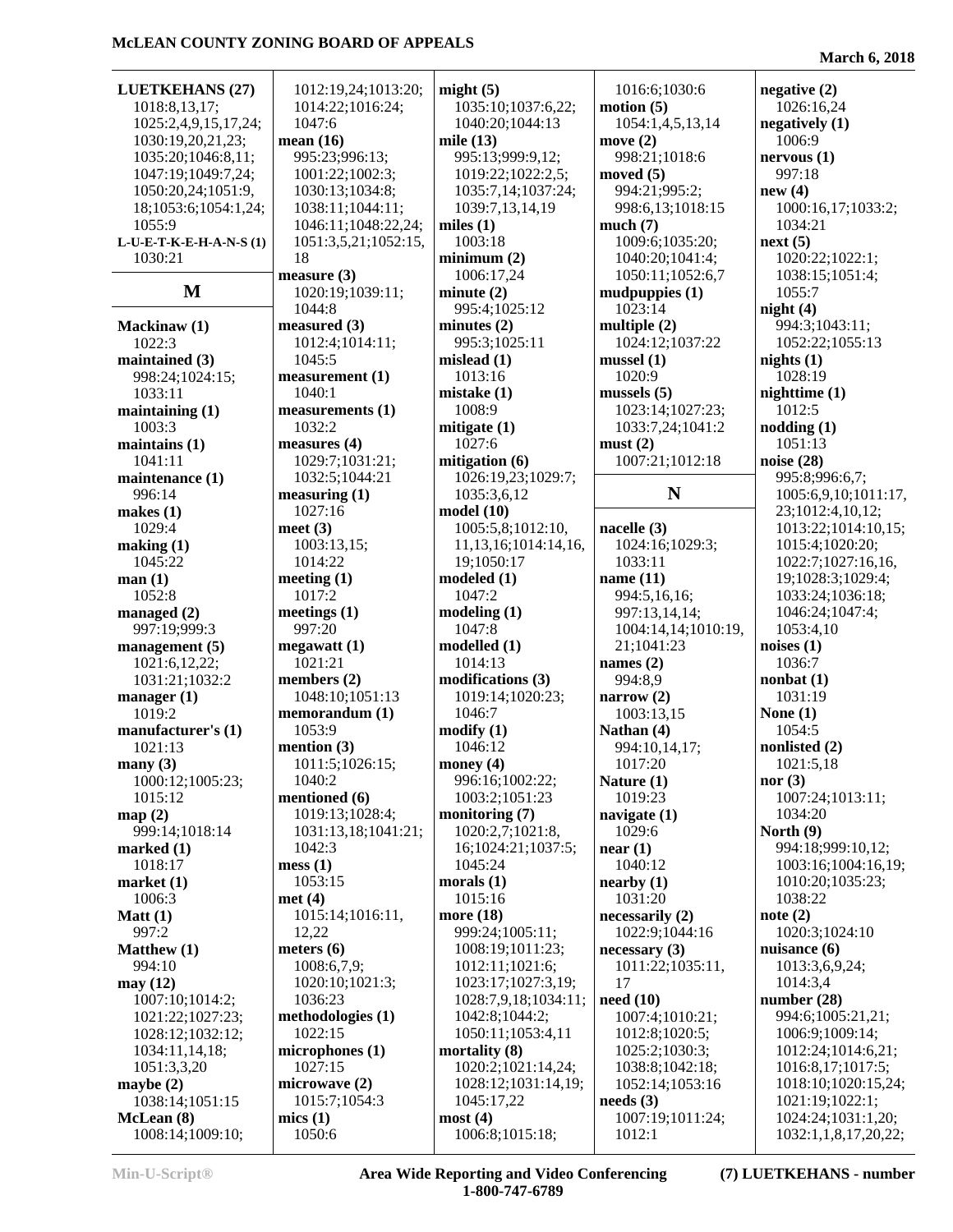| 1033:15;1034:14;          | one-half (2)              | outlined (1)                 | 1013:13                 | 1020:16                           |
|---------------------------|---------------------------|------------------------------|-------------------------|-----------------------------------|
| 1039:2                    | 1022:2;1039:7             | 1006:17                      | pertinent (1)           | posed(1)                          |
| numbers $(2)$             | ones $(1)$                | outside (2)                  | 1008:18                 | 1048:19                           |
| 1021:19;1039:15           | 1035:24                   | 995:18,24                    | phase(1)                | positive $(1)$                    |
|                           | ongoing (3)               | over(9)                      | 1027:17                 | 1009:7                            |
| $\mathbf 0$               | 1028:24;1045:19,          | 1002:21;1007:1;              | phased (1)              | possibility (2)                   |
|                           | 19                        | 1012:5,13;1014:16;           | 1007:1                  | 1011:20;1051:20                   |
| object $(2)$              | only $(11)$               | 1018:21;1022:5;              | Phil $(2)$              | possible $(5)$                    |
| 1043:7:1047:19            | 1006:3,20;1007:5,         | 1023:24;1050:6               | 1030:20;1044:13         | 1034:11,15,19,23;                 |
| objection (4)             | 10;1012:15;1014:12,       | overall (1)                  | Phil's $(1)$            | 1046:3                            |
| 1018:8;1025:17;           | 18;1040:12;1042:14;       | 1031:18                      | 994:4                   | possibly $(1)$                    |
| 1046:8;1054:10            | 1050:10,24                | overwhelming (1)             | phone(1)                | 1011:11                           |
| Objectors (1)             | open $(1)$                | 1006:7                       | 994:6                   | post $(10)$                       |
| 1000:10                   | 1035:8                    | own(2)                       | photo(1)                | 1020:1;1021:16;                   |
| obvious (1)               | operating $(1)$           | 1003:4;1042:16               | 1023:12                 | 1022:19;1023:13;                  |
| 1008:17                   | 1028:16                   | owners $(1)$                 | physical (1)            | 1024:20;1027:17;                  |
| obviously (1)             | operation $(1)$           | 998:12                       | 1020:11                 | 1033:17;1034:17;                  |
| 1055:3                    | 1007:2                    |                              | place $(5)$             | 1037:4;1045:23                    |
| occur(1)                  | operations (2)            | ${\bf P}$                    | 998:9;1017:9;           | potential $(5)$                   |
| 1023:13                   | 1021:3;1023:23            |                              | 1023:7;1029:12;         | 1022:6,14,21;                     |
| occurred(2)               | opinion $(1)$             | paired $(1)$                 | 1048:12                 | 1029:7;1035:8                     |
| 1022:22;1023:19           | 1033:7                    | 1023:1                       | placed (1)              | potentially (1)                   |
| occurring (1)             | opponents $(1)$           | parents $(1)$                | 1036:4                  | 1036:11                           |
| 1023:9                    | 1048:7                    | 998:13                       | plan(9)                 | Powell (13)                       |
| occurs(1)                 | opponents' (1)            | park(2)                      | 1007:12;1008:7,16,      | 1004:6,9,11,12,15,                |
| 1007:15                   | 1047:7                    | 994:21;1039:10               | 17;1019:24;1024:21;     | 15, 19; 1009: 16, 19, 23,         |
| o'clock(2)                | opponent's (1)            | part(7)                      | 1035:3,6,12             | 24;1010:1,10                      |
| 1052:23;1055:13           | 1053:9                    | 1012:2;1018:4;               | play(1)                 | $P-O-W-E-L(L)$                    |
| octave(1)                 | opportunity (4)           | 1029:18;1030:6;              | 995:20                  | 1004:16                           |
| 1012:6                    | 1038:6;1048:7,23;         | 1045:3;1054:17,22            | please $(10)$           | PowerPoint (1)                    |
| October (1)               | 1049:23                   | passenger (1)                | 994:16;997:15;          | 1025:21                           |
| 1021:4                    | oppose(1)                 | 1003:14                      | 1004:4,14,17,18;        | practive(1)                       |
| off(7)                    | 1054:14                   | past(3)                      | 1009:12;1010:12,16;     | 1021:12                           |
| 1001:16;1018:4;           | <b>Opposing (4)</b>       | 1034:20;1036:5,9             | 1041:23                 | Prairie (1)                       |
| 1024:14;1034:9;           | 1048:8,22;1049:1,         | pay(1)                       | plus(1)                 | 1019:22                           |
| 1039:9;1050:6,7           | 22                        | 1051:19                      | 1012:20                 | Prairie-Stubers (1)               |
| offset $(1)$              | option $(3)$              | people $(8)$                 | pm(4)                   | 997:2                             |
| 1026:20                   | 1026:20,23;               | 994:8;999:15;                | 994:1;1025:13,13;       | pre(2)                            |
| often(1)                  | 1029:23                   | 1001:7,9;1002:1,24;          | 1055:15                 | 1033:17;1034:17                   |
| 1024:15                   | options $(1)$             | 1005:20;1053:15              | Poe $(16)$              | precedent (1)                     |
| oftentimes (2)            | 1035:9                    | per $(4)$                    | 1019:1,12;1023:22;      | 1054:19                           |
|                           |                           |                              | 1026:17;1027:4,8,11;    | preconstruction (2)               |
| 1033:10,13<br>oil(3)      | order(2)<br>996:3;1053:14 | 1021:3,20;1024:4;<br>1042:13 | 1028:8,11;1029:13,      | 1022:17;1023:13                   |
| 1024:8,12,13              | orderly $(2)$             | percent(5)                   | 16;1030:2,5,13;         | predictable (1)                   |
| old(1)                    | 1016:9,14                 | 1005:7,18;1006:4;            | 1038:19;1045:16         | 1005:2                            |
| 1054:7                    | ordinance (6)             | 1021:15;1031:14              | Poe's $(1)$             | predicted (2)                     |
| oldest $(1)$              | 1008:15;1009:11;          | perennial (2)                | 1024:18                 | 1012:13:1014:16                   |
| 997:22                    | 1012:20,24;1013:20;       | 1020:11,18                   | point $(8)$             | prepared $(1)$                    |
| once $(4)$                | 1047:6                    | perform (1)                  | 1014:12,13;             | 1047:12                           |
| 996:7;1005:11;            | organisms $(1)$           | 1020:9                       | 1020:12;1032:8;         | present(3)                        |
| 1006:21;1012:11           | 1020:20                   | perhaps(1)                   | 1035:17;1042:18;        | 1019:7,11;1032:11                 |
| one (34)                  | originally (1)            | 1047:8                       | 1046:17;1052:20         | presentation (3)                  |
| 999:8,11;1001:6,          | 1020:4                    | permit(2)                    | points $(1)$            | 1018:6;1024:18;                   |
| 20;1005:21;1012:4,        | others $(2)$              | 1013:2;1054:20               | 1014:9                  | 1025:22                           |
|                           | 1011:4;1029:19            |                              |                         |                                   |
| 13, 14, 24; 1014: 13, 16, |                           | permitted (3)                | political (1)<br>1011:9 | presented (7)<br>1009:9;1031:4,6, |
| 17;1015:14;1016:11;       | ourselves (1)             | 1015:24;1016:10,             |                         |                                   |
| 1017:5;1018:11,23;        | 998:1                     | 15                           | politics $(1)$          | 16;1033:3;1042:5;                 |
| 1019:19,22;1022:20;       | out (14)                  | person $(4)$                 | 1011:21                 | 1053:14                           |
| 1023:17;1024:2;           | 995:11,13;996:5,7;        | 994:5;998:6;                 | Pollution (2)           | Preserve $(1)$                    |
| 1026:9;1027:13,20;        | 998:7,13;1001:10;         | 1002:20;1003:17              | 1014:6;1023:9           | 1019:23                           |
| 1036:11,16;1041:9;        | 1003:20;1010:24;          | personally (1)               | population (1)          | pressure(1)                       |
| 1045:2;1050:1;            | 1037:15;1038:3,14;        | 1037:7                       | 1005:18                 | 1024:12                           |
| 1053:4,11;1054:7,8        | 1044:8;1053:14            | pertain(1)                   | portion $(1)$           | presuming (1)                     |

**Min-U-Script® Area Wide Reporting and Video Conferencing 1-800-747-6789**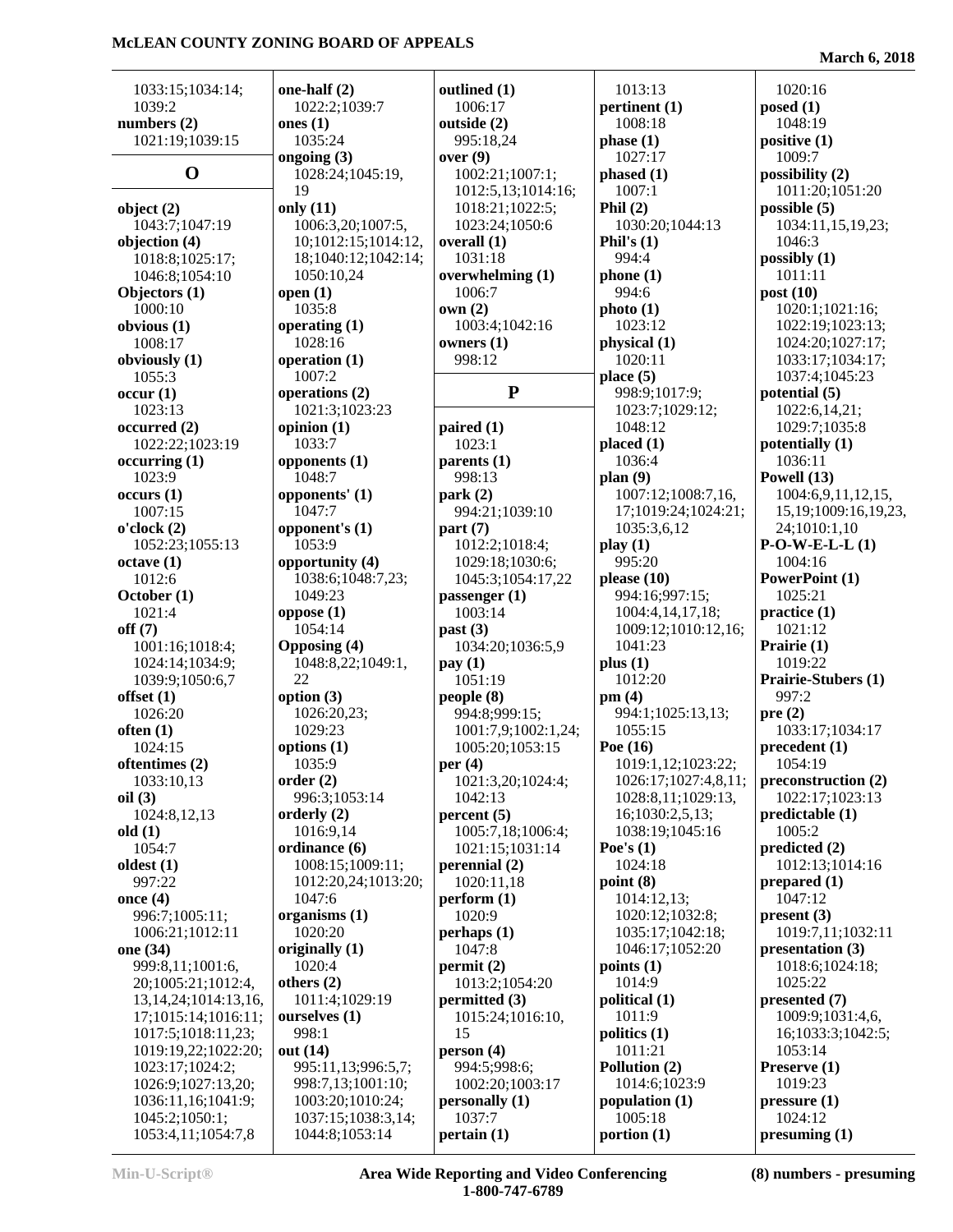1053:20 **pretty (1)** 1027:7 **prevention (2)** 1024:4,5 **price (2)** 1001:22,23 **probably (6)** 997:22;998:20; 1011:14;1036:24; 1038:8;1053:7 **problem (4)** 996:12;1025:15; 1051:6,8 **problems (2)** 995:16;1036:6 **procedural (3)** 1048:13,14,17 **proceedings (1)** 1049:12 **process (4)** 1009:12;1011:11, 19;1037:3 **prohibited (1)** 1047:23 **project (9)** 1019:21;1020:3; 1024:21;1028:13; 1037:2,13,21;1038:5; 1047:3 **project's (1)** 1007:2 **proof (5)** 1008:22;1014:22; 1017:2;1051:23,24 **proper (3)** 1029:20;1046:14; 1048:2 **properly (2)** 1024:4,9 **properties (9)** 1000:7,8,9; 1005:23;1013:4; 1014:1;1016:10,15; 1044:22 **property (16)** 998:22;999:4; 1002:21;1003:5,11; 1005:24;1006:6,8; 1015:5,9,23;1016:1,4, 6,13;1042:17 **propose (2)** 1021:6;1047:16 **proposed (14)** 1008:8;1013:2,22; 1015:14,21;1016:3,8, 17;1019:4,14;1020:4, 10,23;1022:4 **proposing (1)** 1037:10 **proven (1)**

 1039:5,8 **provided (5)** 1005:16;1007:4; 1015:6;1016:2; 1032:8 **public (8)** 994:3;1011:18; 1013:3,9,24;1015:17, 20;1016:13 **publicly (2)** 1029:11,16 **published (1)** 1045:21 **pull (2)** 997:13;1011:2 **Punch (3)** 1004:22;1015:2,18 **Punch's (3)** 1005:15;1013:21; 1016:2 **purchased (1)** 1010:24 **purpose (1)** 1013:10 **purposes (2)** 1015:24;1025:21 **pursuant (2)** 1014:8;1015:5 **pursue (1)** 1026:24 **pursuing (2)** 1021:6;1030:16 **Push (3)** 997:4;1004:4; 1010:11 **put (8)** 1000:16;1038:6,8; 1042:5;1043:14; 1044:14;1052:6,7 **putting (4)** 1002:6;1027:14; 1037:22,23 **Q quality (2)** 1001:23;1002:1 **quick (1)** 1035:24 **quickly (2)** 1019:20;1036:19 **quit (1)** 998:20 **quite (1)** 1027:21 **quoting (1)** 1041:14 **R rain (1)** 1023:8 **raised (3) read (6) real (1)**

 998:10;1015:1,1 **range (2)** 995:11;1041:3 **rather (1)** 1052:16 994:6;1000:21; 1002:18;1013:11; 1049:16;1055:3 **reading (1)** 1008:16 1003:15 **realize (2)** 1042:5;1049:17 **really (13)** 994:6;995:22; 996:3,17;1003:1; 1011:16;1026:21,22; 1029:17;1036:21; 1040:13;1042:14; 1048:18 **reason (3)** 1030:8;1033:6,9 **reasonable (1)** 1046:7 **rebut (1)** 1047:11 **rebuttal (5)** 1017:24;1018:4; 1019:3;1046:22; 1048:8 **receiving (2)** 1014:9,12 **Recess (2)** 1025:13;1053:3 **recognized (1)** 1045:16 **recommendation (21)** 1019:21,24;1020:8, 15,16,24;1021:1; 1022:1,6;1024:24; 1030:24;1032:8,14, 16,17,19,22;1033:3, 15;1034:14;1039:2 **recommendations (18)** 1013:12;1019:4,6, 9,14,15,17,19; 1020:23;1032:11,13; 1042:13,15,16,22,24; 1043:4;1046:13 **recommended (3)** 1021:1;1022:2; 1046:6 **reconvene (2)** 1052:22;1055:13 **record (10)** 1013:16;1018:7,16; 1024:19;1047:17; 1048:21;1049:6; 1050:7;1053:5; 1054:11 **red (2)**

 1000:6,6 **redirect (3)** 1043:21;1046:14, 22 **reduce (4)** 1007:6,11;1021:14,  $24$ **reduced (2)** 1008:1;1031:14 **reduction (1)** 1005:24 **refer (1)** 1008:7 **reference (2)** 1045:22;1046:3 **referenced (1)** 1043:3 **referred (1)** 1008:5 **referring (1)** 1043:3 **reflect (1)** 1024:22 **refute (4)** 1014:24;1015:8,10, 20 **refuted (2)** 1004:22;1016:22 **regarding (3)** 1011:6;1053:10; 1054:6 **Regardless (2)** 1038:3;1042:24 **regards (1)** 1033:24 **regulate (1)** 1011:8 **regulation (1)** 1012:7 **regulations (6)** 1011:17;1014:7,9; 1016:19;1044:15; 1047:5 **released (2)** 1024:2,7 **remote (1)** 1011:20 **remotely (1)** 1009:5 **Renewables (2)** 1018:3;1019:2 **renewing (1)** 1054:10 **rent (6)** 998:24;999:5,6; 1001:23,24;1002:2 **rental (3)** 998:21;1000:7,9 **rented (1)** 998:18 **renters (5)** 998:24;999:2,3; 1001:4,24

**March 6, 2018**

**renting (1)** 1001:16 **repeat (1)** 1004:17 **repeatedly (1)** 1048:8 **report (3)** 1020:9;1032:24; 1054:3 **reported (1)** 1031:20 **reporting (1)** 1008:2 **reps (1)** 1001:20 **require (2)** 1044:15;1048:13 **required (3)** 1006:20;1011:13; 1017:2 **requirement (3)** 1021:2;1048:17; 1054:15 **research (9)** 1020:19;1028:24; 1029:10,13,14; 1034:21;1037:7; 1045:17,18 **reserving (1)** 1020:5 **reside (1)** 1033:7 **residence (1)** 1005:17 **residents (3)** 1013:7,18;1014:2 **residents' (1)** 1014:4 **respect (1)** 1053:16 **respectful (1)** 1053:16 **respects (1)** 1016:18 **respond (4)** 1048:7,18,23; 1049:23 **response (4)** 1006:1;1024:23; 1053:9,10 **responses (2)** 1019:4;1042:22 **responsibilities (1)** 1006:13 **responsibility (5)** 1007:17,18,19; 1016:24;1044:5 **restrict (1)** 1048:18 **result (1)** 1005:6 **resulted (1)** 1024:2

 1009:2 **provide (2)**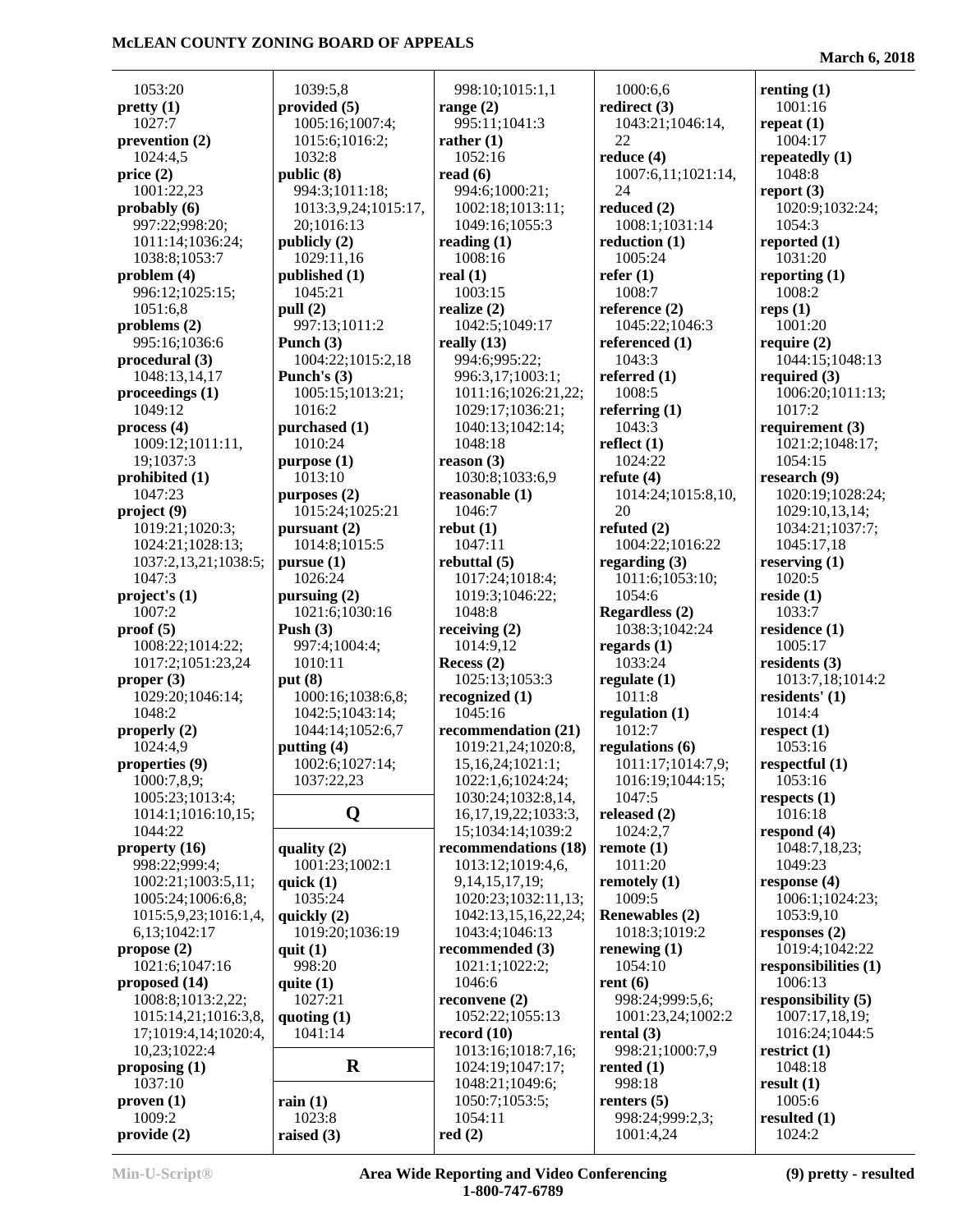**March 6, 2018**

| results $(1)$                | 1051:6                          | 998:23                           | 1035:7                        | 1008:12                              |
|------------------------------|---------------------------------|----------------------------------|-------------------------------|--------------------------------------|
| 1039:24                      | runoff $(1)$                    | semis $(1)$                      | siblings $(1)$                | south $(6)$                          |
| review $(1)$                 | 1023:9                          | 1003:20                          | 998:11                        | 999:11,12,13;                        |
| 1019:15                      | ruptured $(1)$                  | sensitive (1)                    | side $(4)$                    | 1003:11,18;1011:1                    |
| revised $(2)$                | 1024:6                          | 1005:19                          | 995:14,14,22;                 | speaking $(1)$                       |
| 1024:20,22                   | rural $(2)$                     | sensors $(1)$                    | 1003:14                       | 1036:3                               |
| Rick(1)                      | 1013:7,18                       | 1024:12                          | sides $(1)$                   | special $(22)$                       |
| 1017:12                      |                                 | sent $(1)$                       | 1002:11                       | 1005:21;1009:10;                     |
| Ridge(1)                     | S                               | 1013:12                          | sigma $(1)$                   | 1012:17,19,22;                       |
| 1031:15                      |                                 | separately (1)                   | 1012:9                        | 1013:1,13,19;1014:5;                 |
| right(21)                    | safe $(1)$                      | 1049:2                           | sign(2)                       | 1015:3,13,15,18,21;                  |
| 997:5;998:8;                 | 1009:2                          | serious $(1)$                    | 1002:20;1003:6                | 1016:3,9,15,18;                      |
| 1000:13;1003:14;             | safety $(3)$                    | 1012:22                          | signed $(1)$                  | 1049:9,17,20;1054:20                 |
| 1004:7;1019:12,17;           | 1013:3,10;1015:16               | set $(3)$                        | 1014:2                        | species $(9)$                        |
| 1023:11;1025:23;             | salamanders (1)                 | 999:14;1006:13;                  | significant $(1)$             | 1021:10,17,18;                       |
| 1026:11;1027:12;             | 1023:15                         | 1054:18                          | 1023:8                        | 1022:7,17;1027:24;                   |
| 1030:5,5;1036:9;             | salvage $(5)$                   | setback $(5)$                    | signing $(1)$                 | 1028:2,14;1031:19                    |
| 1039:9,18;1047:21;           | 1007:8,13,21,22;                | 1019:21;1037:24;                 | 1002:15                       | specific $(5)$                       |
| 1048:2;1049:7,11;            | 1008:2                          | 1044:22;1045:4,6                 | similar(1)                    | 1006:13;1026:22;                     |
| 1051:12                      | same $(9)$                      | setbacks (1)                     | 1006:15                       | 1040:7,11,15                         |
| rights $(4)$                 | 995:1;998:16;                   | 1044:4                           | site $(2)$                    | specifically (5)                     |
| 1013:7,19;1014:4;<br>1049:15 | 1003:5;1009:23;                 | sets $(1)$<br>1006:24            | 1022:3;1040:15<br>sited $(1)$ | 1031:17;1032:3;<br>1049:10,11;1050:3 |
| rigorous $(1)$               | 1027:18;1039:5;                 | seven $(2)$                      | 1005:17                       | specifications (1)                   |
| 1054:18                      | 1048:12,24;1049:4<br>Sandra (3) | 1012:19;1016:17                  | siting $(2)$                  | 1006:17                              |
| risk(3)                      | 997:3,11,16                     | seven-tenths $(1)$               | 1013:8;1022:2                 | speed $(7)$                          |
| 1027:3,7;1051:5              | sat(1)                          | 999:12                           | situation $(1)$               | 1012:3,7;1021:13;                    |
| River $(1)$                  | 995:7                           | several $(2)$                    | 1054:21                       | 1028:15,17,19,20                     |
| 1022:3                       | satisfied (1)                   | 1028:24;1035:8                   | six(6)                        | speeds $(1)$                         |
| Road $(12)$                  | 1004:24                         | shadow $(1)$                     | 1022:1;1032:20;               | 1021:3                               |
| 994:18;998:2;                | saying $(2)$                    | 1022:7                           | 1033:15;1034:14;              | spell $(5)$                          |
| 999:8;1003:13,15,16,         | 1034:15;1037:17                 | shall $(4)$                      | 1052:23;1055:13               | 994:16;997:14;                       |
| 19;1004:16,19;               | schedule $(1)$                  | 1006:17;1013:1;                  | sizable $(1)$                 | 1004:14;1010:21;                     |
| 1010:20;1035:24;             | 1053:13                         | 1014:10,11                       | 1005:13                       | 1041:22                              |
| 1038:22                      | Schiff (1)                      | Shank $(13)$                     | sizeable (1)                  | spew $(1)$                           |
| robust $(1)$                 | 1018:2                          | 1019:9;1022:10;                  | 1005:24                       | 1024:14                              |
| 1023:6                       | Schomer (16)                    | 1026:19;1027:13;                 | sleep $(3)$                   | spill $(5)$                          |
| roof $(1)$                   | 1004:22;1005:1;                 | 1032:5,7;1033:4;                 | 995:13,15,16                  | 1024:4,5,6,15;                       |
| 1000:17                      | 1008:23;1011:6,8,16;            | 1040:3,4,18;1041:15;             | soil $(1)$                    | 1033:10                              |
| roofs $(1)$                  | 1012:2,8,14;1014:8,             | 1046:6,11                        | 1024:3                        | spills $(1)$                         |
| 1000:16                      | 14, 17; 1015; 1, 17;            | Shank's $(1)$                    | somebody (1)                  | 1023:24                              |
| Rooks $(3)$                  | 1051:4,16                       | 1033:7                           | 1044:5                        | spinning $(1)$                       |
| 1039:4,4;1042:4              | Schomer's (3)                   | share $(1)$                      | somehow $(1)$                 | 1028:21                              |
| room $(3)$                   | 1005:1;1013:20;                 | 1030:6                           | 1044:12                       | split $(1)$                          |
| 1005:5;1011:14;              | 1016:2                          | shed $(3)$                       | someone $(1)$                 | 1024:1                               |
| 1055:13<br>Route $(2)$       | science $(1)$<br>1029:18        | 1000:13,16;1028:3<br>shoot $(1)$ | 1002:21<br>somewhat (1)       | spoil $(1)$<br>1042:6                |
| 1003:18,20                   | scientific $(4)$                | 995:21                           | 1008:17                       | spoke $(1)$                          |
| rubbing $(1)$                | 1020:18;1022:9,12;              | shop $(2)$                       | sorry $(4)$                   | 1040:9                               |
| 1003:14                      | 1034:21                         | 1000:14,15                       | 1009:17,20;1034:8;            | spot $(1)$                           |
| rule $(1)$                   | second $(3)$                    | show $(3)$                       | 1043:2                        | 1044:14                              |
| 1055:1                       | 1021:3;1024:6;                  | 999:19;1015:4;                   | sort $(2)$                    | square $(1)$                         |
| rules $(13)$                 | 1051:20                         | 1050:1                           | 1026:19;1053:14               | 998:17                               |
| 1009:11;1011:7,23;           | section $(6)$                   | showed $(6)$                     | sound $(10)$                  | St(1)                                |
| 1012:3;1014:22;              | 1003:5;1014:7;                  | 1005:16,23;1006:3,               | 998:8;1005:2;                 | 1053:12                              |
| 1016:24;1047:22;             | 1023:5;1040:8,11,14             | 7;1016:5;1047:1                  | 1008:22;1014:11;              | Staff $(5)$                          |
| 1048:4, 12, 13, 15, 15;      | sections $(2)$                  | showing $(1)$                    | 1015:4;1036:20,21;            | 996:19;1003:22;                      |
| 1055:6                       | 1023:10;1041:13                 | 1015:6                           | 1037:19;1047:2,10             | 1010:3;1017:14;                      |
| ruling $(1)$                 | seem $(2)$                      | shown $(2)$                      | sounded $(2)$                 | 1030:9                               |
| 1055:6                       | 1009:5;1032:5                   | 1021:14;1022:24                  | 1037:9;1038:11                | stages $(1)$                         |
| run $(5)$                    | seems $(2)$                     | shut $(2)$                       | sounds $(1)$                  | 1037:22                              |
| 1005:5;1012:11;              | 1011:19;1016:22                 | 1024:12;1035:12                  | 1038:13                       | Stalk $(2)$                          |
| 1014:14;1048:14;             | selective $(1)$                 | shutting $(1)$                   | sources $(1)$                 | 1002:14;1047:3                       |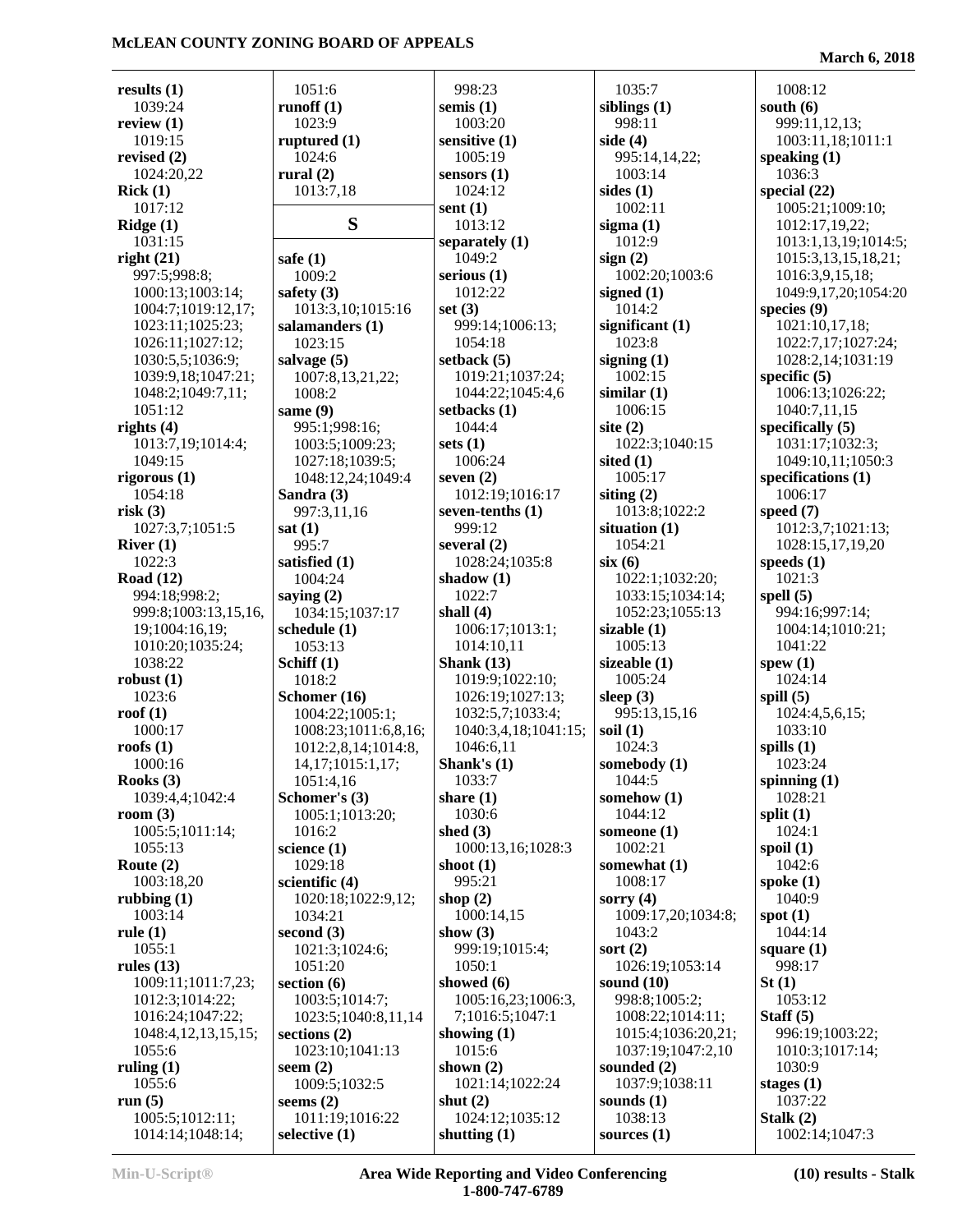| standard (14)               |                                  |                                  |                                    |                               |
|-----------------------------|----------------------------------|----------------------------------|------------------------------------|-------------------------------|
|                             | 1011:16;1015:10                  | 1049:10;1050:3                   | ten(3)                             | 22, 23; 1051: 3;              |
| 1005:20;1006:9,21,          | strongly $(2)$                   | Sure $(10)$                      | 1025:11,12;1054:7                  | 1052:13,22;1055:13            |
| 24;1007:6;1011:24;          | 1016:5;1047:19                   | 994:13;1023:22;                  | tenants $(1)$                      | time-consuming $(1)$          |
| 1013:19;1015:14,21;         | studies $(19)$                   | 1025:3,19;1030:1;                | 998:1                              | 1011:10                       |
| 1016:8,12,17,22;            | 1005:16;1015:12;                 | 1034:10;1038:1;                  | testified (12)                     | tip(1)                        |
| 1023:4                      | 1022:12,13;1026:14;              | 1042:20;1051:16;                 | 1005:5;1014:8,14;                  | 1008:11                       |
| standards (10)              | 1030:11,17;1031:1,4,             | 1052:23                          | 1015:17;1017:21;                   | today $(2)$                   |
| 1005:10;1006:18;            | 7;1033:23;1034:17;               | surely $(1)$                     | 1024:23;1040:3,4,19;               | 1037:9;1049:19                |
| 1009:10;1012:19;            | 1036:8,14;1037:10,               | 1015:18                          | 1041:15;1043:10,20                 | told(1)                       |
| 1015:3,13;1016:11;          | 19;1038:12;1045:21;              | surrounding $(2)$                | testify $(9)$                      | 1002:18                       |
| 1048:24;1049:4,8            | 1046:2                           | 1016:10,15                       | 998:6;1019:10;                     | tonight $(15)$                |
| start $(3)$                 | study $(27)$                     | survey $(4)$                     | 1022:10;1046:12;                   | 1019:1,11,16;                 |
| 1018:3;1028:16,20           | 1015:4,7;1022:9,                 | 1022:15,17;                      | 1049:2;1051:20;                    |                               |
|                             |                                  |                                  |                                    | 1024:18;1042:21;              |
| started $(2)$               | 23;1024:21,23;                   | 1040:12;1041:10                  | 1052:9;1054:16,19                  | 1043:10,20,22;                |
| 994:22;998:18               | 1025:22;1027:10;                 | surveys $(11)$                   | testifying $(1)$                   | 1046:10;1047:15,18;           |
| state $(11)$                | 1028:3;1031:8,10,12,             | 1020:9,14;1022:19;               | 1043:19                            | 1050:12;1052:19;              |
| 994:15;997:12,14;           | 15,17;1032:23;                   | 1023:2,12,14;1034:2,             | testimonies (1)                    | 1053:12,24                    |
| 1002:23;1004:13;            | 1033:18,21;1034:13,              | 11;1041:11;1045:23,              | 1013:21                            | top(1)                        |
| 1006:12;1010:18;            | 16;1037:1,13,18;                 | 24                               | testimony (27)                     | 1039:9                        |
| 1012:20;1030:4;             | 1038:2,3;1039:23;                | sweep $(1)$                      | 994:3;1004:21;                     | totally $(2)$                 |
| 1032:10;1050:1              | 1045:19;1054:8                   | 1008:6                           | 1005:1,16,22;1006:2;               | 996:9;1005:2                  |
| stated $(3)$                | studying $(1)$                   | sworn $(6)$                      | 1016:2,5,20;1018:5;                | toward $(1)$                  |
| 1012:2;1043:18;             | 1039:18                          | 994:12,14;997:6;                 | 1019:3,5,7;1023:18;                | 1052:12                       |
| 1047:2                      | stuff $(6)$                      | 1004:8;1010:15,17                | 1032:24;1042:21;                   | tower $(3)$                   |
| states $(6)$                | 995:8;996:3,4;                   | SWPPP(1)                         | 1043:8;1047:12,17;                 | 1008:5;1009:15;               |
| 1006:16;1012:24;            | 999:1;1003:1;1052:6              | 1023:6                           | 1048:3,8,19;1052:15,               | 1017:5                        |
| 1015:14,21;1016:8,17        | $SU-18-02(1)$                    |                                  | 16,19;1054:2,6                     | town(2)                       |
| stating $(1)$               | 994:2                            | T                                | testing $(2)$                      | 998:21;1001:7                 |
| 1012:8                      | submit $(9)$                     |                                  | 1009:1;1036:13                     | Township (3)                  |
| station $(2)$               | 1024:19;1047:10;                 | T101(1)                          | Thanks (5)                         | 997:22;1003:16;               |
| 1040:12;1041:10             | 1048:6,20;1049:5,13;             | 1039:4                           | 1010:9;1017:19;                    | 1044:19                       |
| stay $(2)$                  | 1053:5,5;1054:24                 | T15(1)                           | 1029:22;1038:19;                   | travels $(1)$                 |
| 1001:5;1042:19              | submitted (4)                    | 1039:3                           | 1041:17                            | 1036:20                       |
| stick $(1)$                 | 1031:9,11;1054:17,               | talk (6)                         | theoretical (1)                    | Travis $(1)$                  |
| 1043:8                      | 22                               | 994:19;995:7,10;                 | 1008:21                            | 1035:23                       |
| still $(2)$                 | submitting $(1)$                 | 1002:19;1037:8;                  | therefore (4)                      | trees $(2)$                   |
|                             |                                  |                                  |                                    |                               |
| 999:1:1032:16               | 1047:16                          | 1050:5                           | 1012:18;1013:10;                   | 1000:12,14                    |
|                             |                                  |                                  |                                    |                               |
| stipulated (2)<br>1007:3,24 | subordinate $(2)$                | talked (8)                       | 1014:19;1017:1                     | trends $(1)$                  |
|                             | 1007:14,23                       | 996:2;1001:19;                   | third $(1)$<br>1020:5              | 1006:3                        |
| storage $(1)$               | subordinated (1)                 | 1002:15;1018:18;                 |                                    | Trent $(1)$                   |
| 999:1                       | 1007:14                          | 1027:21;1037:19;                 | Thomas $(1)$<br>1040:9             | 1040:9                        |
| story $(1)$<br>998:16       | substantially $(1)$<br>1015:24   | 1046:17;1054:8                   | though $(2)$                       | trial $(6)$<br>1048:11,14,24; |
|                             | sufficient $(1)$                 | talking $(7)$<br>999:21;1001:21; | 1040:18;1041:4                     | 1049:8,9,17                   |
| straight $(1)$<br>1007:10   | 1008:20                          | 1027:13;1029:11;                 | thought $(2)$                      | tried $(1)$                   |
|                             |                                  |                                  | 999:21;1001:10                     | 1011:7                        |
| straits $(1)$<br>1002:24    | sufficiently $(1)$<br>1047:8     | 1032:15;1042:23;<br>1043:9       |                                    |                               |
|                             |                                  | TAYLOR (8)                       | thousands $(1)$<br>1011:11         | $T-R-O-W(1)$<br>1041:24       |
| strategy $(1)$<br>1021:22   | suggested $(1)$<br>1051:14       |                                  |                                    |                               |
|                             |                                  | 1001:4,12,16;                    | threatened (3)                     | <b>TROWITCH (18)</b>          |
| stream $(4)$                | suggestions $(1)$                | 1002:4;1035:23,23;               | 1021:5,10;1028:13                  | 1041:19,19,22,24;             |
| 1020:10,11,18;              | 1047:11                          | 1036:2;1038:17                   | three $(12)$                       | 1042:2,23;1043:5,13,          |
| 1023:10                     | supplemental $(1)$<br>1006:2     | technicians $(1)$                | 1012:9;1014:21;                    | 17,23;1044:2,9,21,24;         |
| streams $(2)$               |                                  | 1024:11                          | 1016:8,12,21;                      | 1045:2,7,9,11                 |
| 1020:21;1027:15             | supplies $(1)$                   | technology $(3)$                 | 1019:19,24;1020:1,6;               | $T-R-O-W-I-T-C-H(1)$          |
| Street $(2)$                | 1000:23                          | 1036:10,12,17                    | 1021:15,17;1024:22                 | 1041:24                       |
| 994:7,7                     | support $(6)$                    | techs $(1)$                      | three-tenths $(1)$                 | trucking $(1)$                |
| stricken $(1)$              | 996:15,15;1015:4,                | 996:5                            | 999:9                              | 1003:18                       |
| 1054:11                     | 11;1020:18;1054:12               | teeming $(2)$                    | threw $(1)$                        | try(1)                        |
| strict $(3)$                | supported $(3)$                  | 1040:21;1041:4                   | 1038:15                            | 1044:20                       |
| 1012:3,7;1048:15            | 1014:23;1015:11;                 | telling $(1)$                    | throughout $(1)$                   | trying $(1)$                  |
| strike $(2)$                | 1047:17                          | 1043:13                          | 1040:16                            | 1053:16                       |
| 1054:4,15<br>strong $(2)$   | Supreme (5)<br>1014:23;1048:1,5; | temperature $(1)$<br>1041:3      | Thursday (10)<br>1050:10,13,15,19, | Tuesday (1)<br>1041:15        |

**Min-U-Script® Area Wide Reporting and Video Conferencing 1-800-747-6789**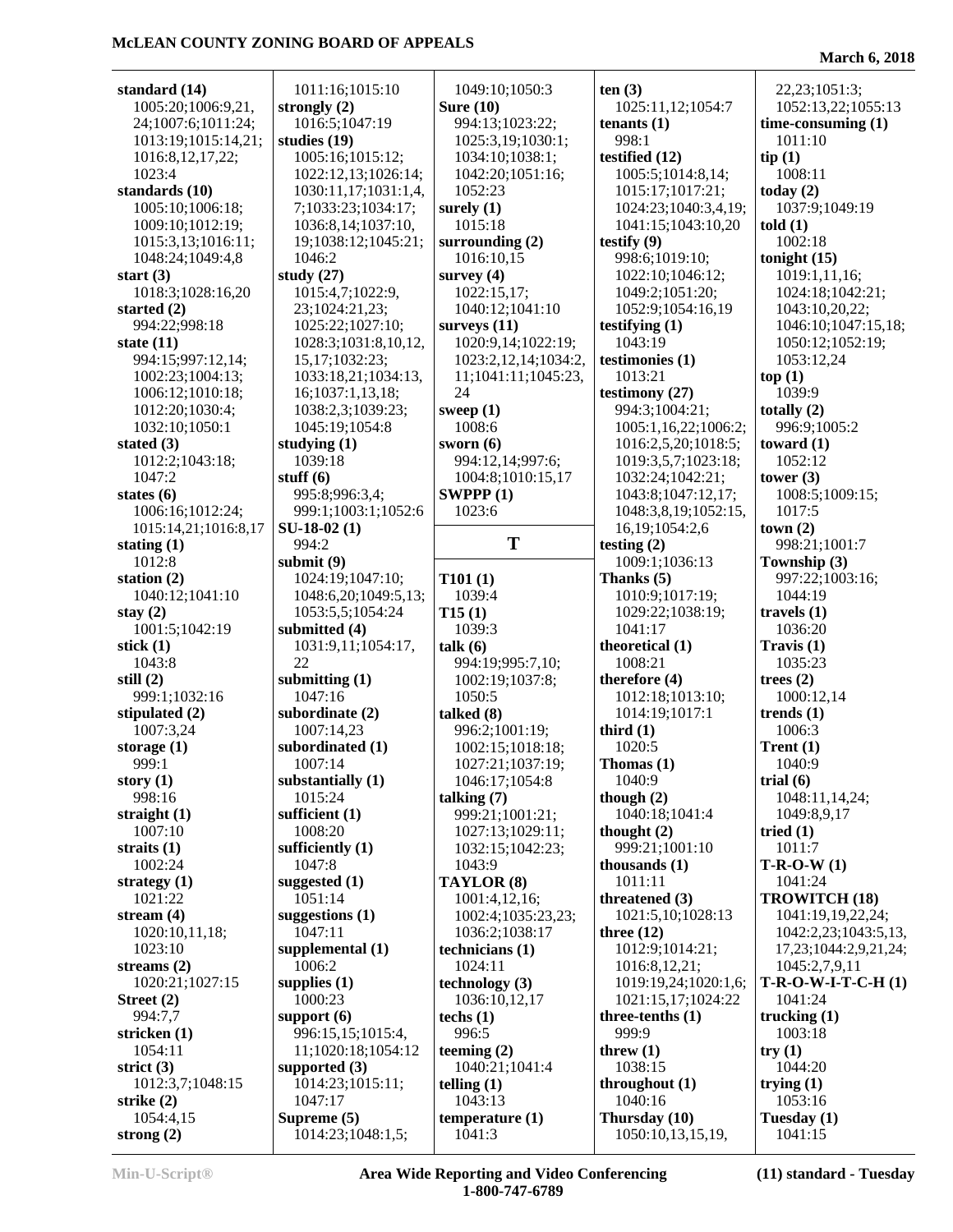| turbine $(19)$                       | 1049:15,19                           | vary $(2)$            | Whalen $(16)$                     | witness $(7)$           |
|--------------------------------------|--------------------------------------|-----------------------|-----------------------------------|-------------------------|
| 995:9,12,15,17;                      | understood (1)                       | 1005:3;1039:22        | 997:3,7,10,11,16,                 | 996:24;1019:10;         |
| 996:8,10;999:8,12;                   | 1046:19                              | versus $(2)$          | 16;999:20;1000:12;                | 1035:22;1050:10,15;     |
| 1008:8,10,11;1011:1;                 | undisputed (1)                       | 1039:19;1047:20       | 1001:6,14,18;1002:7,              | 1052:23;1053:3          |
| 1020:19;1021:2;                      | 1006:7                               | Vestas $(1)$          | 10,13;1003:9,12                   | wonder $(1)$            |
| 1024:7,11;1042:7;                    | unit $(1)$                           | 994:23                | $W-H-A-L-E-N(1)$                  | 1002:23                 |
| 1045:8,9                             | 1045:4                               | vibration (2)         | 997:16                            | wondering (2)           |
|                                      |                                      |                       |                                   |                         |
| turbines $(26)$                      | unless $(1)$                         | 1020:20;1022:8        | whatnot $(1)$                     | 1000:23;1008:9          |
| 999:4,13;1000:21;                    | 1052:3                               | vibrations (1)        | 1037:11                           | work $(6)$              |
| 1005:17;1006:1;                      | Unlike $(1)$                         | 1000:22               | what's $(3)$                      | 994:24;1029:20;         |
| 1007:16;1008:21;                     | 1032:22                              | vicinity $(1)$        | 996:8;1022:18;                    | 1030:10;1035:2;         |
| 1013:8;1020:17;                      | unlimited (1)                        | 1015:23               | 1026:21                           | 1043:22;1044:19         |
| 1021:13;1022:4,21;                   | 1051:23                              | Village (1)           | whenever $(1)$                    | worked (1)              |
| 1024:11;1027:22;                     | unprepared (1)                       | 1047:20               | 995:2                             | 1050:16                 |
| 1028:15,20;1029:2,                   | 1009:4                               | violated $(1)$        | whole $(8)$                       | working (3)             |
|                                      |                                      |                       |                                   |                         |
| 15;1035:7,13;                        | up(16)                               | 1014:7                | 1002:16,17;1012:1,                | 994:23;1030:13;         |
| 1037:15;1039:6;                      | 996:4;999:14;                        | violates $(1)$        | 1;1014:20;1015:5;                 | 1034:1                  |
| 1041:21;1042:3;                      | 1002:15;1003:6,17;                   | 1005:20               | 1045:4;1051:22                    | worrying $(1)$          |
| 1044:4;1045:3                        | 1004:5;1008:10;                      | violating (2)         | wholly $(2)$                      | 1052:13                 |
| Turn $(1)$                           | 1010:9;1011:5;                       | 1006:9;1009:9         | 1009:4;1049:12                    | written $(5)$           |
| 1050:6                               | 1017:19;1020:10;                     | violation $(6)$       | Who's $(2)$                       | 1012:3;1047:12,16;      |
| turned $(1)$                         | 1023:22;1044:19;                     | 1008:14;1047:20;      | 1044:3,10                         | 1054:5,13               |
| 1024:14                              |                                      |                       |                                   |                         |
|                                      | 1051:5;1053:15;                      | 1049:15;1055:2,5,5    | whose $(1)$                       | wrong $(3)$             |
| TURNER (11)                          | 1054:2                               | visit $(1)$           | 994:5                             | 996:9;1017:9;           |
| 1002:5,8,12;                         | updated $(1)$                        | 996:5                 | wide $(1)$                        | 1040:19                 |
| 1009:23;1010:2;                      | 1008:18                              | visualizing $(1)$     | 1003:15                           |                         |
| 1026:14;1027:2,5;                    | upon $(4)$                           | 999:23                | wider $(1)$                       | Y                       |
| 1029:23;1030:3;                      | 1032:1,23;1042:17;                   | voluntary (1)         | 1003:16                           |                         |
| 1052:11                              | 1047:13                              | 1026:20               | wildlife $(5)$                    | yard $(1)$              |
|                                      |                                      |                       |                                   | 1003:10                 |
| Twin $(5)$                           | upstairs $(1)$                       |                       | 1036:15,23;                       |                         |
| 1021:20;1023:19,                     | 998:17                               | W                     | 1040:21;1041:5;                   | $\textbf{yards}(1)$     |
| 23;1028:12;1031:20                   | use $(27)$                           |                       | 1042:14                           | 995:13                  |
|                                      |                                      |                       |                                   |                         |
| two(24)                              | 999:1;1000:2;                        | WALLEY (1)            | willingness $(1)$                 | Yates $(4)$             |
|                                      |                                      |                       | 1035:12                           |                         |
| 994:8;997:20;                        | 1005:21;1009:10;                     | 1025:19               |                                   | 997:22;1041:19;         |
| 998:16;1001:6;                       | 1012:17,19,22;                       | wants $(1)$           | wind $(27)$                       | 1043:6;1044:19          |
| 1002:11;1003:13,17;                  | 1013:2,2,13,19,23;                   | 1009:6                | 994:20,21,24;                     | year(8)                 |
| 1005:21;1006:10;                     | 1014:5;1015:3,13,15,                 | water $(4)$           | 995:1,6,9,15,17;                  | 1005:11;1007:5;         |
| 1014:6;1015:21;                      | 18, 22, 22; 1016: 3, 9, 18;          | 1000:23,24;           | 996:5;1005:16;                    | 1012:11;1020:5;         |
| 1016:11;1020:4,17,                   | 1049:9,17,20;1054:9,                 | 1037:10;1041:2        | 1007:9;1011:8,15,24;              | 1024:22;1028:1;         |
| 22,24;1023:24,24;                    | 20                                   | way (10)              | 1013:8;1020:3;                    | 1045:20;1054:7          |
| 1024:24;1031:1;                      | used $(7)$                           | 999:13;1007:6;        | 1021:3;1022:2;                    | years $(14)$            |
|                                      |                                      |                       |                                   |                         |
| 1032:8,17;1041:21;                   | 999:14;1000:7;                       | 1009:8;1011:16;       | 1027:22;1028:17,19,               | 998:13;1000:18;         |
| 1042:3                               | 1007:10;1036:5,9,13;                 | 1025:24;1026:2;       | 21;1035:7,13;                     | 1001:7,14;1007:2;       |
| types $(1)$                          | 1048:16                              | 1027:20;1040:4;       | 1041:21;1044:4;                   | 1020:1,4,7;1021:15,     |
| 1049:12                              | useful $(2)$                         | 1046:14;1048:1        | 1047:3                            | 17;1022:20;1023:24;     |
| typically $(1)$                      | 1034:4;1040:13                       | WEA's $(1)$           | windmill $(3)$                    | 1029:1;1041:11          |
| 1029:2                               | uses $(3)$                           | 1021:11               | 1002:6,13;1003:6                  |                         |
|                                      | 1000:15;1016:10,                     | WECS(1)               | windmills $(1)$                   | Z                       |
| U                                    | 15                                   | 1047:6                | 1036:4                            |                         |
|                                      |                                      |                       |                                   |                         |
|                                      | using $(1)$                          | week $(6)$            | <b>WINTERLAND (5)</b>             | ZBA(3)                  |
| ultrasonic (2)                       | 1036:11                              | 1018:4;1033:4;        | 1038:21,21;1039:1;                | 1005:12;1009:6;         |
| 1029:3;1036:18                       | usual $(1)$                          | 1047:13,14;1051:4;    | 1040:24;1041:14                   | 1013:14                 |
| unaware $(2)$                        | 998:16                               | 1054:3                | W-I-N-T-E-R-L-A-N-D(1)            | ZBA's(1)                |
| 1020:12;1036:14                      | usually $(2)$                        | weekly $(1)$          | 1038:22                           | 1011:6                  |
| uncertain $(1)$                      | 1001:5,7                             | 1023:7                | within $(14)$                     | zoning $(7)$            |
| 1008:18                              |                                      | weight $(3)$          | 1014:9,12;1020:17;                | 1008:14;1013:5,14,      |
| uncomfortable (2)                    | $\mathbf{V}$                         | 1052:7,8;1054:23      | 1022:4;1024:16;                   | 20;1039:21;1048:10,     |
|                                      |                                      |                       |                                   | 13                      |
| 1002:17;1029:5                       |                                      | welfare $(2)$         | 1033:8,11;1035:7,13;              |                         |
| under $(11)$                         | value $(3)$                          | 1015:16,19            | 1039:6;1040:5;                    |                         |
| 1012:12,19;                          | 1007:8,14;1008:2                     | West $(1)$            | 1041:21;1042:4;                   | $\mathbf{1}$            |
| 1013:19;1014:15;                     | values $(6)$                         | 994:7                 | 1043:14                           |                         |
| 1015:2;1016:24;<br>1047:22;1048:4,4; | 1005:24;1006:6,8;<br>1015:9;1016:1,6 | Weston (1)<br>1019:22 | without $(3)$<br>1005:5,13;1009:9 | 1(3)<br>1006:4;1012:15; |